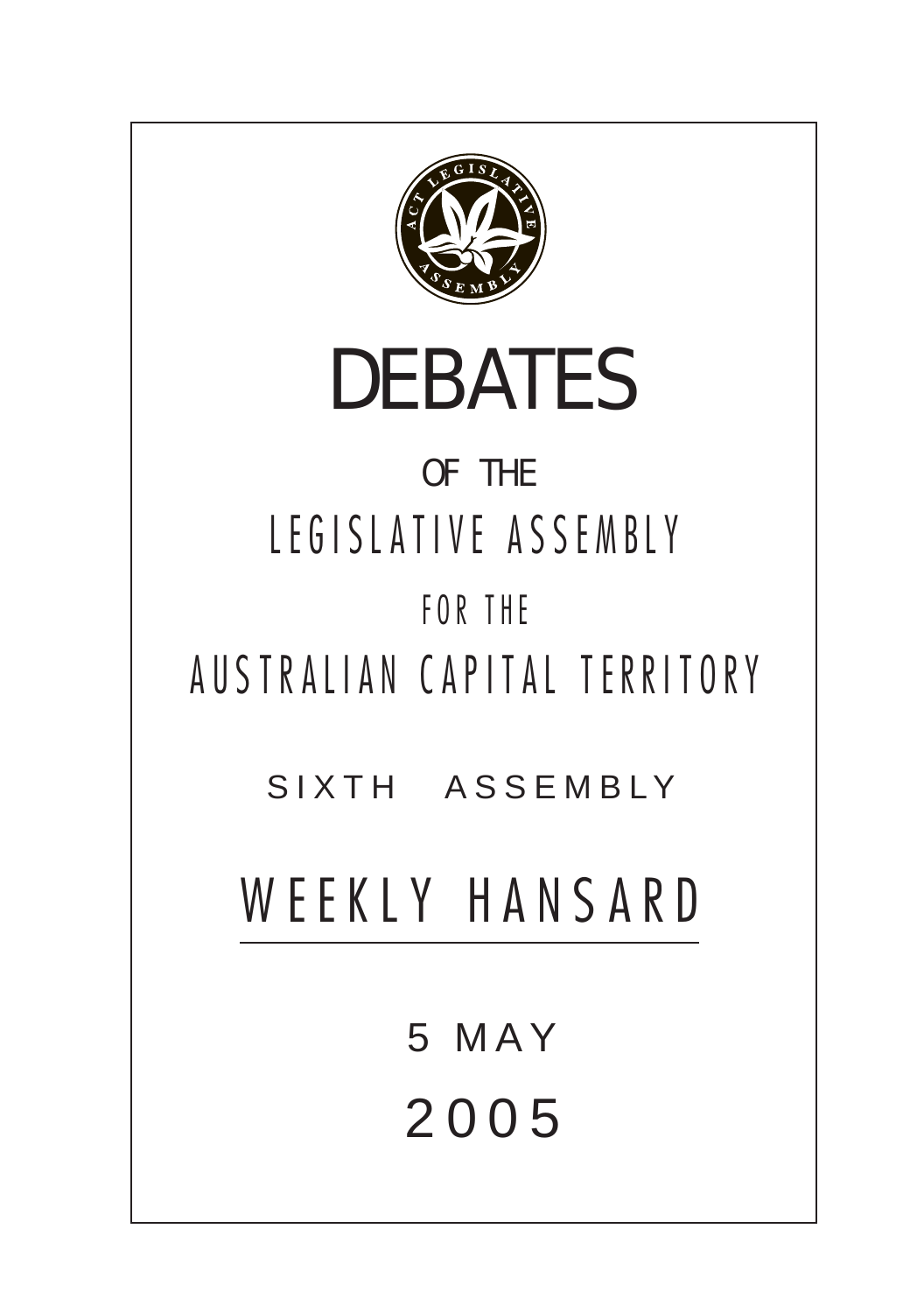# Thursday, 5 May 2005

| Utilities (Shortage of Essential Services) Amendment Bill 2005  1835        |  |  |  |
|-----------------------------------------------------------------------------|--|--|--|
|                                                                             |  |  |  |
|                                                                             |  |  |  |
|                                                                             |  |  |  |
|                                                                             |  |  |  |
|                                                                             |  |  |  |
|                                                                             |  |  |  |
| Working Families in the Australian Capital Territory—Select Committee  1843 |  |  |  |
|                                                                             |  |  |  |
|                                                                             |  |  |  |
|                                                                             |  |  |  |
|                                                                             |  |  |  |
|                                                                             |  |  |  |
| Questions without notice:                                                   |  |  |  |
|                                                                             |  |  |  |
|                                                                             |  |  |  |
|                                                                             |  |  |  |
|                                                                             |  |  |  |
|                                                                             |  |  |  |
|                                                                             |  |  |  |
|                                                                             |  |  |  |
|                                                                             |  |  |  |
| Working Families in the Australian Capital Territory—Select Committee 1920  |  |  |  |
|                                                                             |  |  |  |
|                                                                             |  |  |  |
| Adjournment:                                                                |  |  |  |
|                                                                             |  |  |  |
|                                                                             |  |  |  |
|                                                                             |  |  |  |
|                                                                             |  |  |  |
|                                                                             |  |  |  |
|                                                                             |  |  |  |
|                                                                             |  |  |  |
|                                                                             |  |  |  |
|                                                                             |  |  |  |
|                                                                             |  |  |  |
|                                                                             |  |  |  |
|                                                                             |  |  |  |
|                                                                             |  |  |  |
|                                                                             |  |  |  |
| Schedule of amendments:                                                     |  |  |  |
|                                                                             |  |  |  |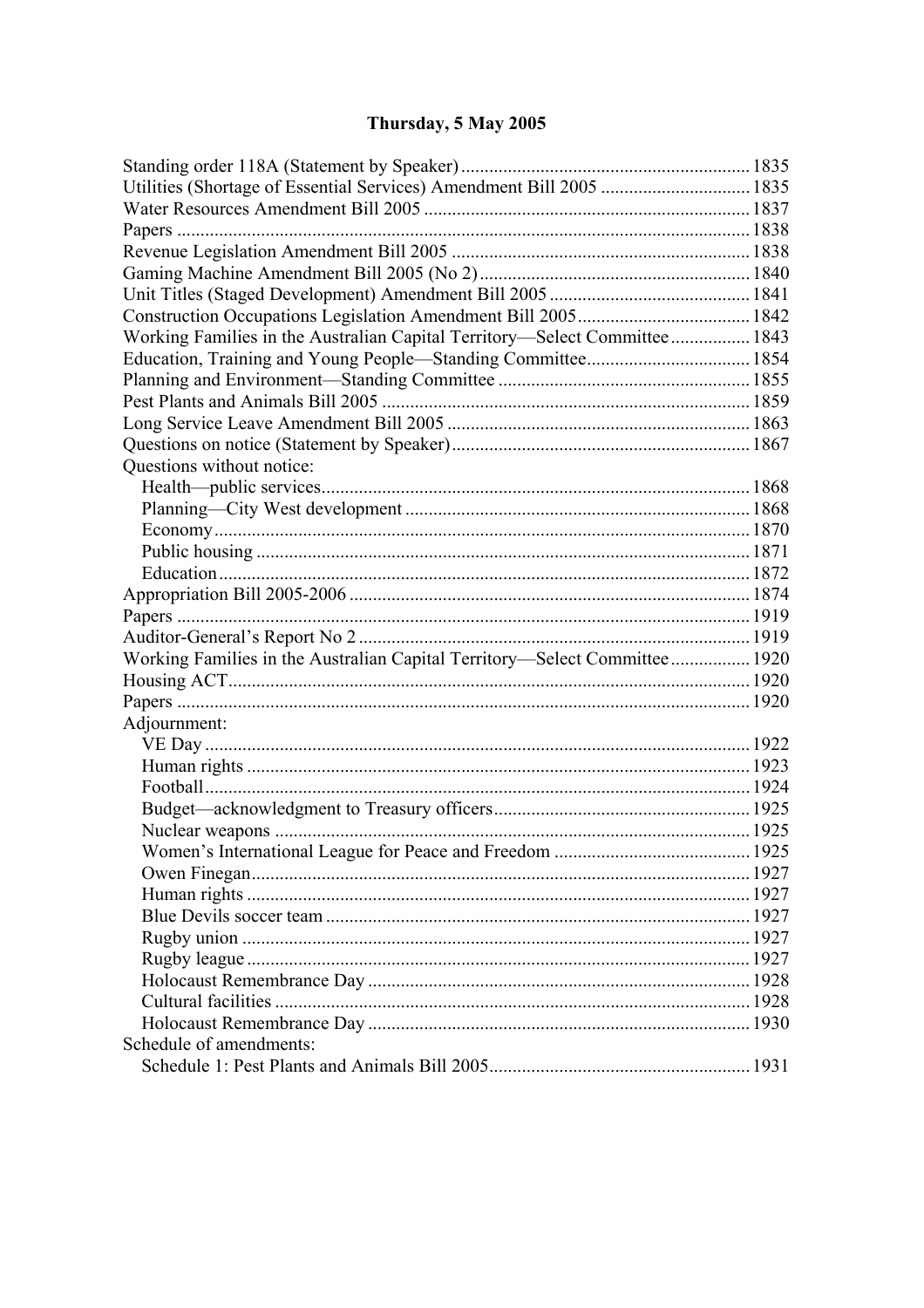## **Thursday, 5 May 2005**

**MR SPEAKER** (Mr Berry) took the chair at 10.30 am and asked members to stand in silence and pray or reflect on their responsibilities to the people of the Australian Capital Territory.

### <span id="page-2-0"></span>**Standing order 118A Statement by Speaker**

**MR SPEAKER**: Members, just after question time yesterday, Mrs Dunne raised an issue in relation to standing order 118A. At this point, I am in the process of considering *Hansard* and the standing order in question, and I will be making an announcement some time before question time today.

**Mrs Dunne**: Mr Speaker, I was going to ask you to revisit that matter, so I appreciate your statement that you are doing so. In your consideration of that matter, I refer you to *Hansard* of the Senate—

**MR SPEAKER**: Mrs Dunne, why do you not wait until you hear from me and then you will have a chance to raise it? If you do not have a point of order to raise at this point, I suggest we just press on with business.

## <span id="page-2-1"></span>**Utilities (Shortage of Essential Services) Amendment Bill 2005**

**Mr Stanhope**, pursuant to notice, presented the bill, its explanatory statement and a Human Rights Act compatibility statement.

Title read by Clerk.

**MR STANHOPE** (Ginninderra—Chief Minister, Attorney-General, Minister for the Environment and Minister for Arts, Heritage and Indigenous Affairs) (10.32): I move:

That this bill be agreed to in principle.

Several government and intergovernmental initiatives have been undertaken to improve and secure the provision of electricity, gas and water services to ACT residents. My government has been working to protect and enhance these essential services. Without secure sources of electricity, gas and water and the ability to deal with situations where these supplies are scarce or disrupted, Canberra could not maintain its excellent standards of living.

The Utilities (Shortage of Essential Services) Amendment Bill is an example of the government's responsible approach and our prudent planning on behalf of the people of Canberra. Shortages of electricity, gas or water may be caused by demand due to extreme or unseasonable weather, or incidents such as bushfires, severe storms or critical malfunctions in energy supply infrastructure, and the consequences of these shortages could be significant.

This bill creates a robust legislative framework to allow restrictions on the use of utility services in cases where supply is or could become insufficient. The new legislation also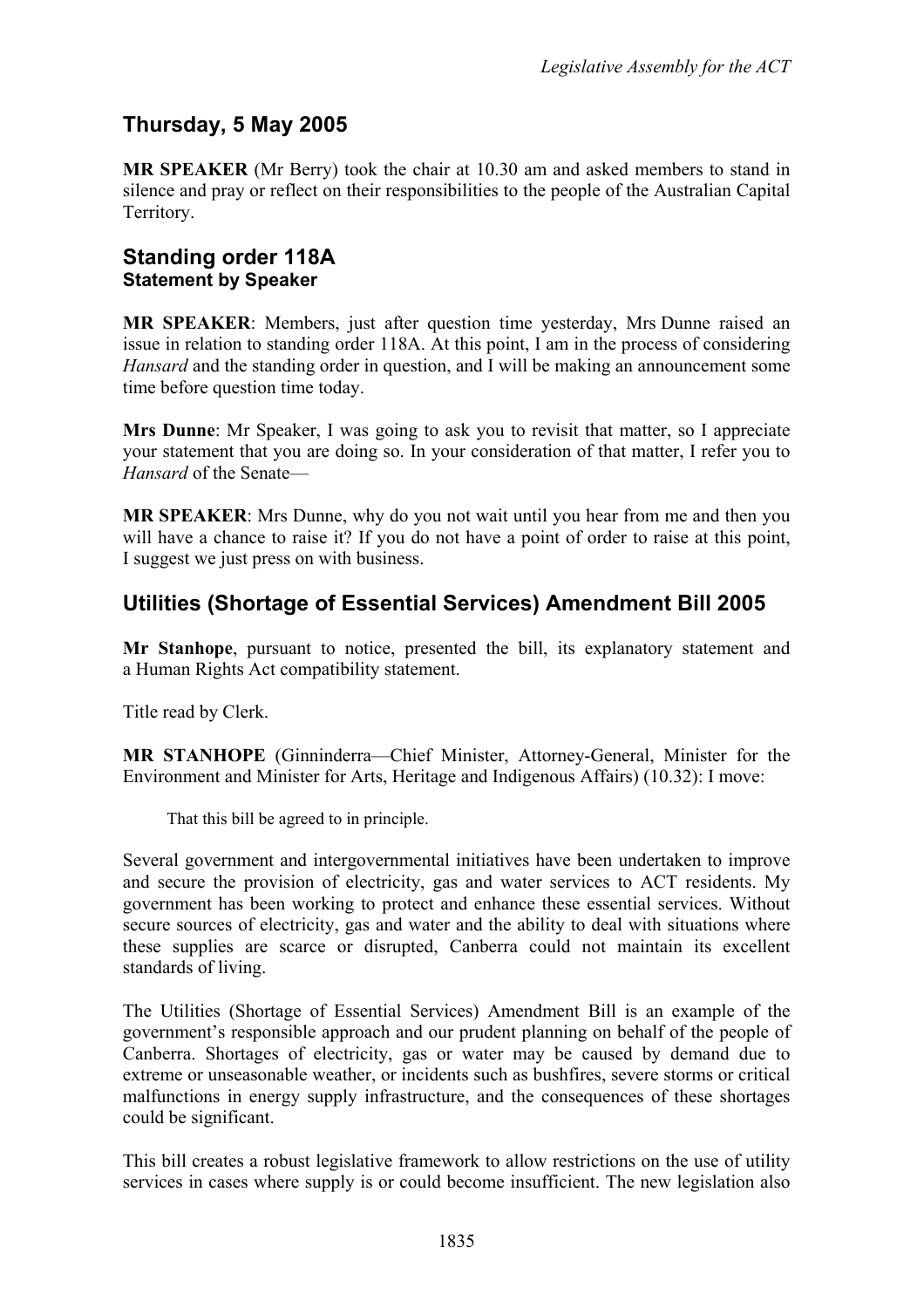allows gas and electricity restrictions to be implemented in the territory in situations where the ACT is obliged, under national energy law or intergovernmental agreements, to reduce its total consumption to minimise system-wide impacts and damage. The ability of government to deal with such incidences is critical if we are to reduce potential damage to infrastructure and minimise the risk of random or prolonged interruptions of supply.

With the increasing interconnectivity of the energy supply and transmission systems across Australia, the security and reliability of essential services can no longer be considered an issue for individual states or territories. An incident occurring at one end of a network could cause direct or ripple effects at the other end. At the same time, the potential economic, social and infrastructure damage caused by supply emergency in one jurisdiction can now be minimised by assistance from other jurisdictions. States and territories are able to share the available supply equitably and appropriately.

This cooperative approach has already been adopted in the national electricity law to deal with emergency situations. It has been foreshadowed that the national gas emergency protocol, which is currently under development, will use the same approach. Under the proposed ACT framework, administrative and technical details for the restrictions are prescribed in regulations and schemes made under the Utilities Act 2000. The existing electricity, gas and water restrictions regulations and schemes will be incorporated under the same framework to ensure consistency in their administrative arrangements.

The development of this bill has been undertaken outside the existing work regarding the Utilities Act 2000 review. This is due to recognition of the lack of current legislation in a situation preceding a crisis and the urgency in ensuring that appropriate procedures are in place to manage a situation that may require this legislation. This framework will provide for the approval of schemes that impose a range of restrictions on consumption of utility supplies by commercial and residential users. The restrictions and measures will vary according to the severity of the shortage and the time frame in which reductions in use must be achieved.

Utility distribution service providers—namely, ActewAGL for gas and electricity and Actew for water—will have responsibility for implementing and enforcing the restriction measures when a declaration of shortage of supply is in force. Powers will be granted to an authorised person of the utility to enter and inspect premises, other than parts used for residential purposes, if the authorised person believes, on reasonable grounds, that an essential utility supply is being used in contravention of a restriction measure.

A list of exemptions to restrictions will be included to ensure that identified classes of essential users and at-risk community members, such as people on life-support machines, the elderly, and pregnant women experiencing complications, are protected from adverse impacts as far as possible. Provision will also be made for applications by other individuals for exemptions based on their particular circumstances. Critical government services and infrastructure, including the police, are authorised to obtain exemptions under these provisions.

The bill does not replace the provisions of the Emergencies Act 2004. Should a state of emergency be declared, the emergency controller's directions will take precedence over any conflicting measures imposed under this bill. This legislation ensures the long-term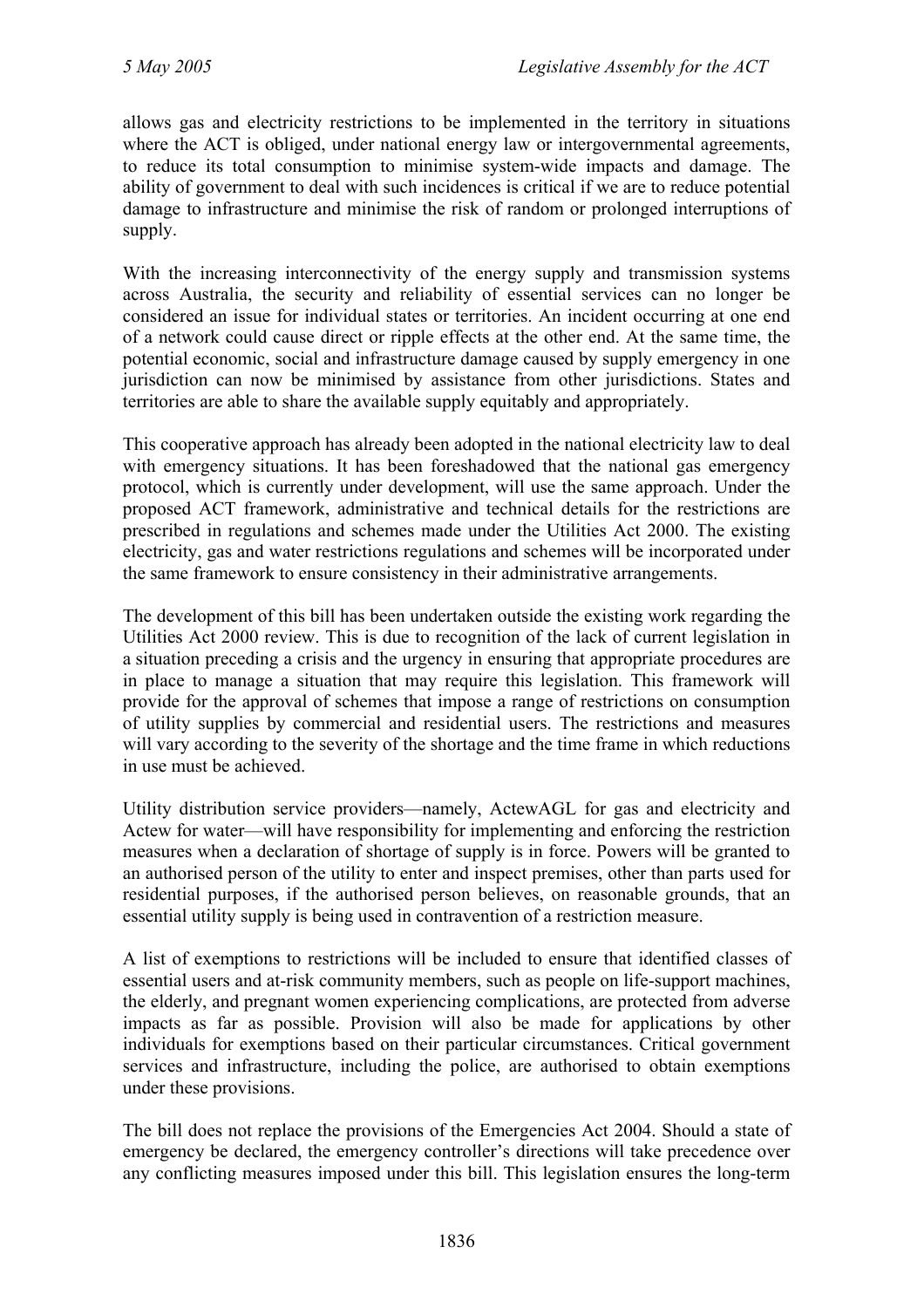interests of ACT residential and commercial consumers by protecting the infrastructure and systems that deliver essential service supplies. I therefore commend the Utilities (Shortage of Essential Services) Amendment Bill to the Assembly.

Debate (on motion by **Mr Smyth**) adjourned to the next sitting.

## <span id="page-4-0"></span>**Water Resources Amendment Bill 2005**

**Mr Stanhope**, pursuant to notice, presented the bill, its explanatory statement and a Human Rights Act compatibility statement.

Title read by Clerk.

**MR STANHOPE** (Ginninderra—Chief Minister, Attorney-General, Minister for the Environment and Minister for Arts, Heritage and Indigenous Affairs) (10.37): I move:

That this bill be agreed to in principle.

This bill is part of a series of steps to enable the current inefficient administration system present under the Water Resources Act 1998 to be transformed into a system that takes into consideration community values of the water resources.

Currently, when people seek access to surface water or ground water, their applications are processed on a first come, first served basis, with minimal consideration of the proposed use of the water. If all the water available for abstraction has been accessed, new applications are likely to be refused. This holds true even if the new application is for a beneficial community purpose such as watering of public gardens or public-accessed school ovals. A more efficient and equitable system would consider principles allowing water to be used for its highest good.

The bill will enable the current system to be halted through implementation of a moratorium on new water access decisions while consultation is undertaken to develop a new administration scheme. It is anticipated that the moratorium will need to be held for approximately a year to allow for the consultation process and the implementation of changes.

The government recognises the value of ensuring comprehensive and timely investigation into water resource management and has undertaken a number of scientific studies so that administration of our water resources is based on up-to-date advice. But administration of our resources is not just about the environment. We need to consider the social and economic considerations of sustainable management.

Development of an administration scheme that allows community values to be considered will allow the current first come, first served procedure to be superseded and, through consultation, allow social principles for water use identified. It will also address the inequities raised by many in the community when they see ground water being used by some residents to avoid water restrictions that the majority of people in Canberra have adopted with such concerted effort.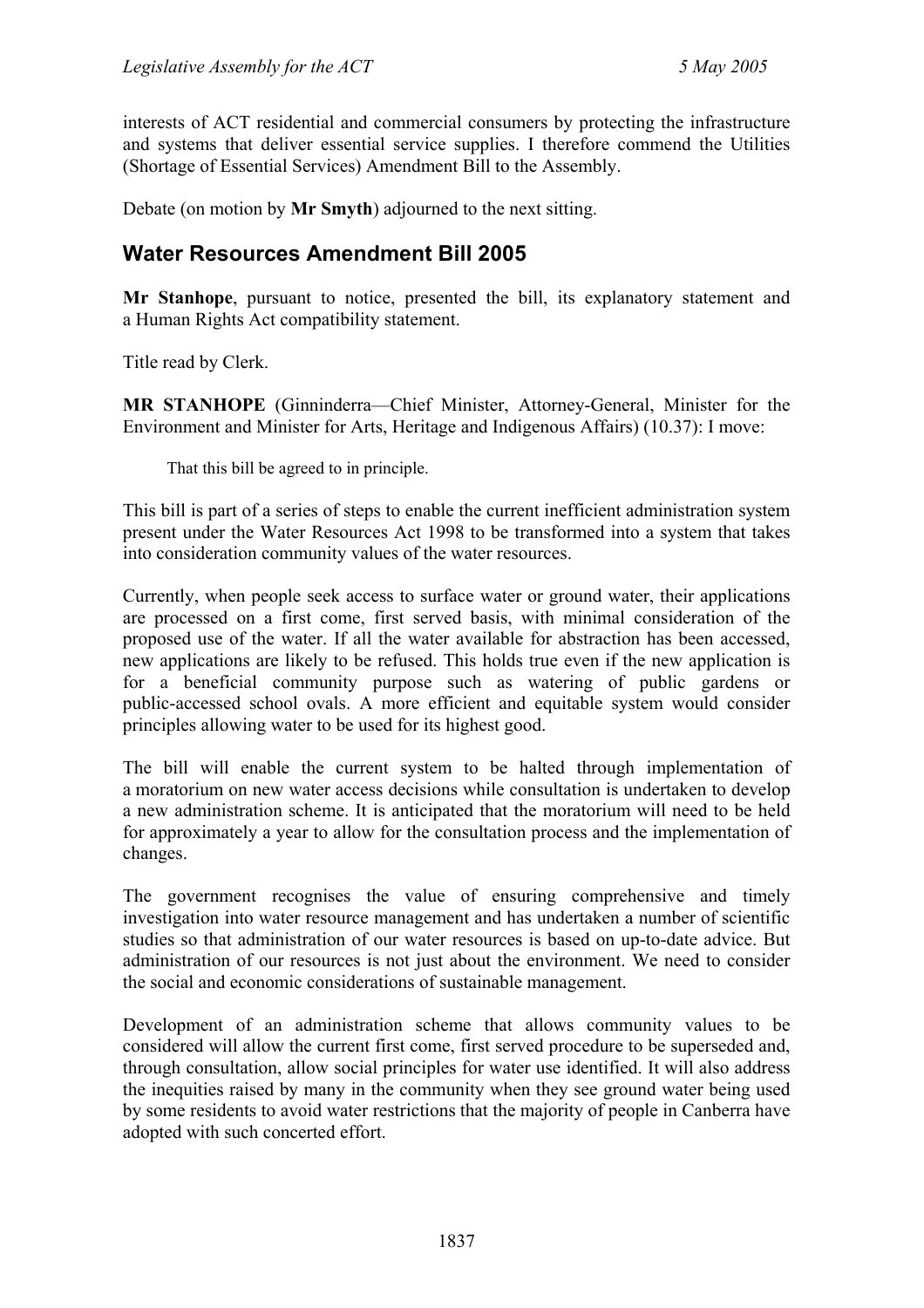Efficient use of water is an essential component of the think water, act water strategy, and one that has been readily embraced. To date, over 2,000 government-subsidised water audits of residential and commercial premises have been undertaken, with another 3,000 applications under way. In addition, over 1,100 rebates have been given for installation of water-efficient devices such as AAA showerheads and rainwater tanks.

But think water, act water does not focus just on efficient use of potable water. It also details the other components of our water resources—surface water, ground water and reclaimed water—and indicates how these resources can be sustainably used. Our urban lakes and waterways are enormously valuable in aesthetic, recreational and ecological terms. In the face of growing demands to extract water, we need to protect these resources. It is important that non-potable water use is managed efficiently so that holistic management of the water resources of the ACT occurs.

A new administration scheme which takes into consideration proposed use of water and community values will enable more robust decision making to ensure the sustainable and efficient management of this precious resource. The ACT is committed to ensuring that the reforms of the national water initiative are implemented. This includes the national imperative to increase the productivity and efficiency of water use and the need to service our community and to ensure the health of river and ground water systems. A more equitable and robust administration scheme that takes into consideration beneficial community use will strengthen our commitment to this national initiative.

The bill also seeks to address technical flaws that impact on the ability of Actew to supply mains water. Essentially, Actew need to be able to abstract their allocated volume of water from either or both of the Cotter or Googong systems, depending on water quality and water levels in the reservoirs. This bill will allow such abstraction to happen.

The Assembly will maintain a role in the development of this scheme, as it will be implemented through reforms to the Water Resources Act. In this way, the current bill is the first but important step in developing the new administration system that will allow for sustainable and socially acceptable management of the ACT's water resources. I therefore commend the Water Resources Amendment Bill to the Assembly.

Debate (on motion by **Mrs Dunne**) adjourned to the next sitting.

## <span id="page-5-0"></span>**Papers**

**Mr Quinlan** presented the following paper:

Appropriation Bill 2005-2006—Explanatory statement.

## <span id="page-5-1"></span>**Revenue Legislation Amendment Bill 2005**

**Mr Quinlan**, pursuant to notice, presented the bill, its explanatory statement and a Human Rights Act compatibility statement.

Title read by Clerk.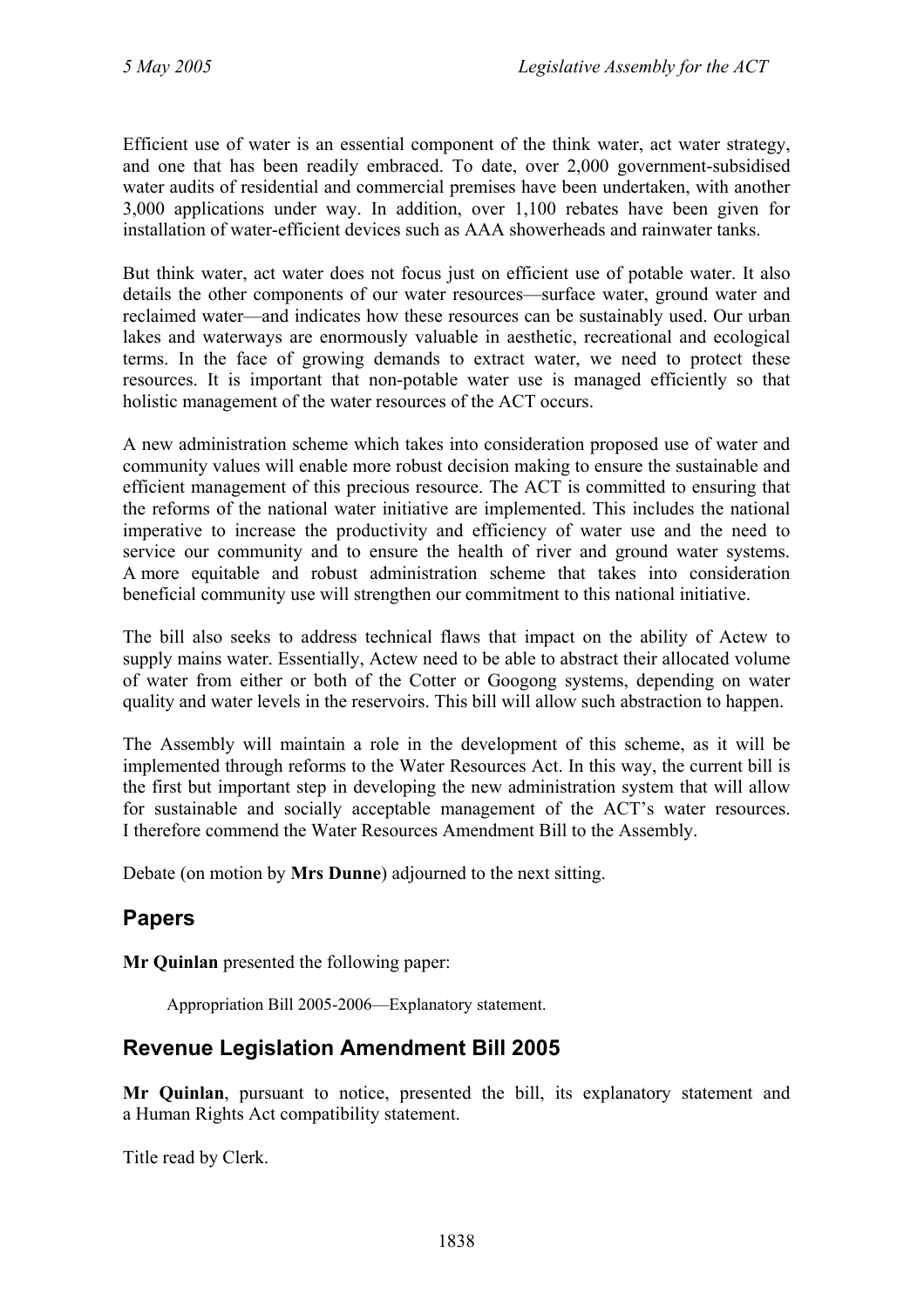**MR QUINLAN** (Molonglo—Treasurer, Minister for Economic Development and Business, Minister for Tourism, Minister for Sport and Recreation, and Minister for Racing and Gaming) (10.43): I move:

That this bill be agreed to in principle.

The Revenue Legislation Amendment Bill 2005 amends the Duties Act 1999, the Land Tax Act 2004, the Rates Act 2004 and the Payroll Tax Act 1987. The amendments to the Duties Act are to make it possible for people seeking an exemption from duty on the registration of a motor vehicle to apply for the exemption in the place where the registration is processed. Currently, these exemptions must be evidenced by a certificate obtained from the ACT Revenue Office prior to processing the registration at an ACT government shopfront or the motor registry.

Under this bill, the power to allow an exemption has been given to the Commissioner for ACT Revenue. The commissioner may then delegate this power so that the ACT government shopfront and the Road Transport Authority staff can process exemptions at the same time as registration, with no requirement for a certificate. These amendments will commence on 1 July 2005, and counter staff will undertake the processing of delegated exemptions as soon as software changes have been made and training provided.

There are amendments to the Land Tax Act and the Rates Act that are administrative in nature. They affect the provisions that set out how to calculate tax and how to calculate interest on a refund of land taxes and rates. The amendments in this bill remove the requirement for these amounts to be worked out by the commissioner. The calculation may be made by an officer, as it follows a purely mathematical formula. This is consistent with the working out of rates under the Rates Act and it has no impact on taxpayers.

The major amendments to this bill are to the Payroll Tax Act. These amendments are intended to secure the revenue through expanding the definition of wages to capture the value of employee share schemes. An employee share scheme is an arrangement by which a corporation issues shares or options to employees, and to directors or others who are not technically employees, of the corporation. Shares in listed or unlisted public companies, or in private companies, may be received in addition to salary as performance incentive offers, in lieu of salary and salary sacrifice offers, as part of remuneration as a trade-off against other benefits under an enterprise bargaining agreement or contract or under a loan plan which is often at low or no interest.

In the ACT, employee share schemes are currently not included as wages for the purposes of the Payroll Tax Act unless they are fringe benefits under the Fringe Benefits Tax Assessment Act. Division 13A of the Income Tax Assessment Act, a commonwealth act, specifically excludes shares or rights acquired under an employee share acquisition scheme as fringe benefits and they are therefore not subject to payroll tax in the ACT or to fringe benefits tax. As well as the employer paying neither payroll tax to the ACT nor fringe benefits tax to the commonwealth on the value of the shares, the employee acquiring the shares may receive generous income tax concessions on qualifying shares.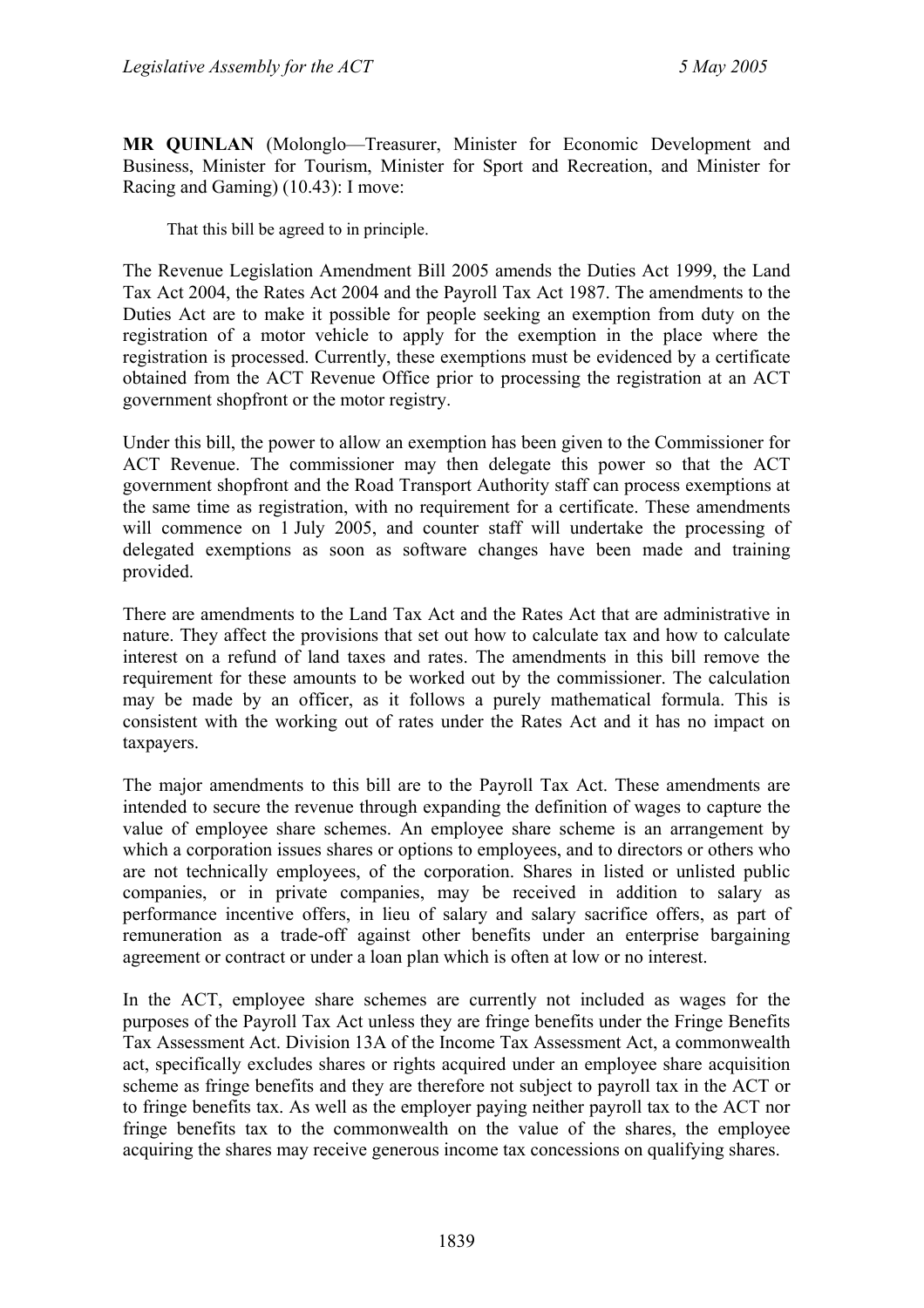*Shared endeavours: inquiry into employee share ownership in Australian enterprises*, the Nelson report, released by the House of Representatives Standing Committee on Employment, Education and Workplace Relations on 9 October 2000, suggests that employee share ownership in the ACT was valued at between \$107 million and \$143 million in 2000. This is estimated to have increased by between \$2 million and \$3 million per year since then.

The commonwealth government actively promotes employee share schemes and, as a result of the Nelson report, has formed an employee share ownership development unit in the Department of Employment and Workplace Relations, with a stated target to increase the proportion of employees Australia-wide with shares in their company to 11 per cent by 2009.

With an expected increase in the use of these forms of remuneration, the ACT must, like New South Wales, Western Australia and the Northern Territory, legislate to bring the value of the grant of shares and options into the payroll tax net. We must act now to prevent further erosion of the payroll tax base. There is likely to be a minimal impact on the ACT business community. The major impact is expected to be on national employers who are subject to payroll tax across a number of jurisdictions.

This bill imposes payroll tax on employer contributions to employee share schemes, including the grant of share options, and any similar contributions to a director or a member of the governing body of a company, to a person to be appointed as such, and to a former director or member. The payroll tax amendments use the New South Wales legislation as a model and include changes necessary to overcome administrative and equity problems as introduced by the New South Wales variation to statute after consultation with the industry. I commend the Revenue Legislation Amendment Bill to the Assembly.

Debate (on motion by **Mr Mulcahy**) adjourned to the next sitting.

## <span id="page-7-0"></span>**Gaming Machine Amendment Bill 2005 (No 2)**

**Mr Quinlan**, pursuant to notice, presented the bill, its explanatory statement and a Human Rights Act compatibility statement.

Title read by Clerk.

**MR QUINLAN** (Molonglo—Treasurer, Minister for Economic Development and Business, Minister for Tourism, Minister for Sport and Recreation, and Minister for Racing and Gaming) (10.49): I move:

That this bill be agreed to in principle.

As part of a range of initiatives announced in the 2005-06 budget, and to simplify the calculation and collection of gaming machine tax revenue, this bill proposes that taxation rates on gross gaming machine revenue be reduced to eliminate the GST credit scheme that currently applies to clubs in the ACT. This means that, from 2005-06 and beyond, GST payments will no longer be deducted from gaming machine tax paid by clubs.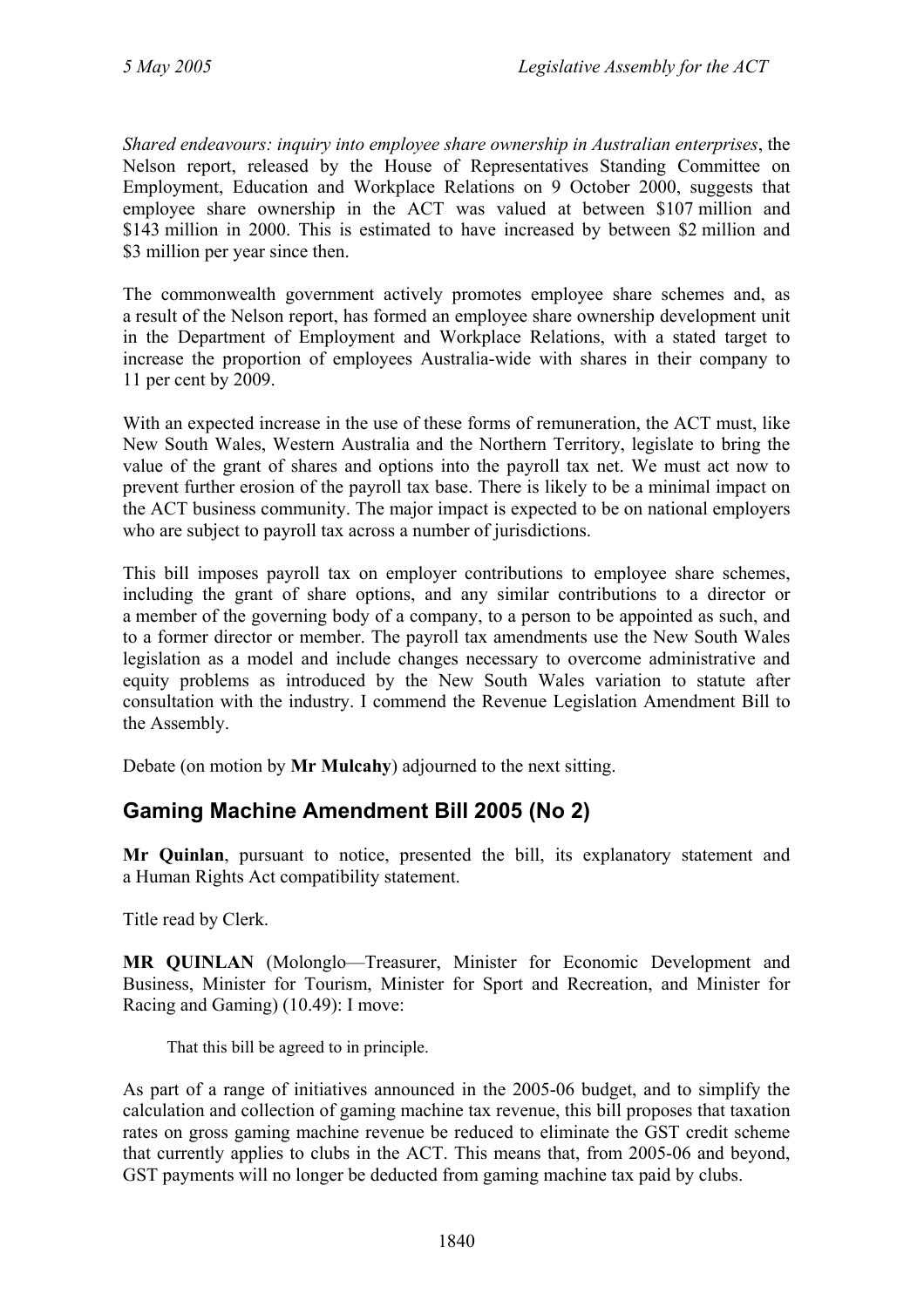This initiative realises a longstanding commitment to the club industry and, by having gaming machine tax rates that are independent of GST paid to the commonwealth, will make the ACT consistent with all other jurisdictions in this regard. The removal of the GST credit scheme, together with the corresponding decrease in gaming machine tax rates, will take effect from 1 July 2005. These measures will have minimal financial implications for the ACT, as the proposed change in the gaming machine tax rates will be revenue neutral for overall gaming machine taxation collected by the territory.

The simplification of the tax calculation system will benefit both club licensees and the Gambling and Racing Commission in verifying tax liability payments. In addition, the new system provides for an increase in the tax-free threshold from \$8,000 to \$15,000 gross gaming machine revenue per month, and will allow clubs to pay their GST quarterly rather than monthly without the fear of missing out on some of their GST credit because their GST payment exceeds their gaming machine tax liability. This will allow clubs, particularly the smaller ones, to save on administrative time and expense.

As was stated in this year's budget papers, the gaming machine tax rates will increase from 1 July 2007 and will raise an estimated additional \$5.3 million per annum. This will be achieved by an increase in the top two marginal gaming machine tax rates only. The increases are from 16 per cent to 17 per cent for those larger clubs with an annual gross gaming machine revenue in excess of \$300,000, and from 18 per cent to 21 per cent for the largest clubs with gross gaming machine revenue in excess of \$600,000.

This government recognises the important role that clubs play in the ACT in providing broader services to the community. Unlike, for example, Victoria, where most gaming occurs in privately owned and commercially focused hotels, the ACT club industry uses its revenues to support its members and the community by providing valuable services and facilities.

This government is acutely aware that a number of the clubs in the ACT are presently experiencing some financial pressure and are likely to be adversely affected by the introduction of more stringent smoking restrictions at the end of next year, at least in the short term. That is why the government has decided that the increase in gaming machine tax will not occur until the 2007-08 financial year and will only apply to the larger clubs. I commend the Gaming Machine Amendment Bill 2005 (No 2) to the Assembly.

Debate (on motion by **Mr Mulcahy**) adjourned to the next sitting.

## <span id="page-8-0"></span>**Unit Titles (Staged Development) Amendment Bill 2005**

**Mr Corbell**, pursuant to notice, presented the bill, its explanatory statement and a Human Rights Act compatibility statement.

Title read by Clerk.

**MR CORBELL** (Molonglo—Minister for Health and Minister for Planning) (10.53): I move:

That this bill be agreed to in principle.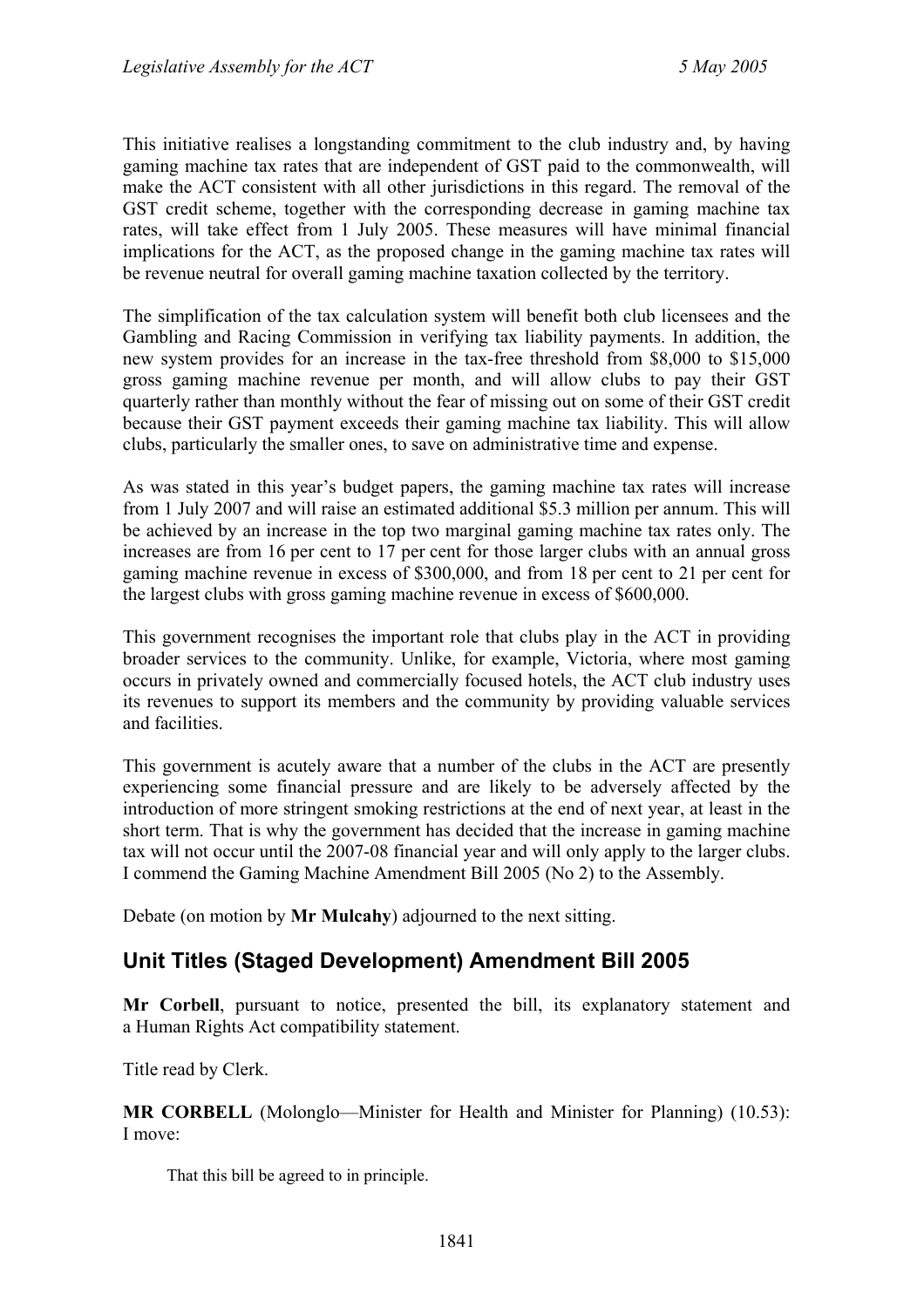Today I am introducing amendments to the Unit Titles Act 2001. The object of these amendments is to resolve an anomaly with respect to the staging of class A units in that the units must be physically built in order for staging to be permitted. In other states, the staging of class A units, or their equivalent, only requires the first stage to be built and that the remaining stages have development approval. The proposed amendments to the legislation will permit similar staged developments to be built in the territory as are currently permitted in New South Wales and Victoria.

A number of complex issues have been addressed in the amending legislation with the assistance of a process of consultation with industry, territory agencies and the law society. The concerns addressed in this legislation include the manner in which common property is to be protected and regulated during construction; how the amenity of residents occupying completed units during construction is protected; review of the provisions concerning collection of bonds or establishment of bank guarantees with respect to the incomplete building and site works; and the requirement to complete a development statement, which is to be registered with the units plan.

During development of the legislation, regard has been had to the legislative provisions for staged developments in New South Wales. These provisions are reflected in the proposed amendments to the act and to the regulations. Only one consequential amendment will be required and that will be to the Land (Planning and Environment) Act 1991. The legislation being tabled today will extend the range of residential and commercial developments in the territory and I commend the legislation to the Assembly.

Debate (on motion by **Mr Seselja**) adjourned to the next sitting.

## <span id="page-9-0"></span>**Construction Occupations Legislation Amendment Bill 2005**

**Mr Corbell**, pursuant to notice, presented the bill, its explanatory statement and a Human Rights Act compatibility statement.

Title read by Clerk.

**MR CORBELL** (Molonglo—Minister for Health and Minister for Planning) (10.56): I move:

That this bill be agreed to in principle.

This bill amends the Construction Occupations (Licensing) Act 2004, or COLA as it has become known, and two of COLA's operational acts: the Building Act 2004 and the Water and Sewerage Act 2000.

COLA commenced in September 2004 and brought fundamental change to the regulation of construction occupations in the territory. It gives more effective compliance powers through a licence demerit point system and enforceable rectification orders, requiring substandard construction work to be fixed by the responsible licensee. COLA also unified licence regulation and discipline provisions across all of the COLA occupations,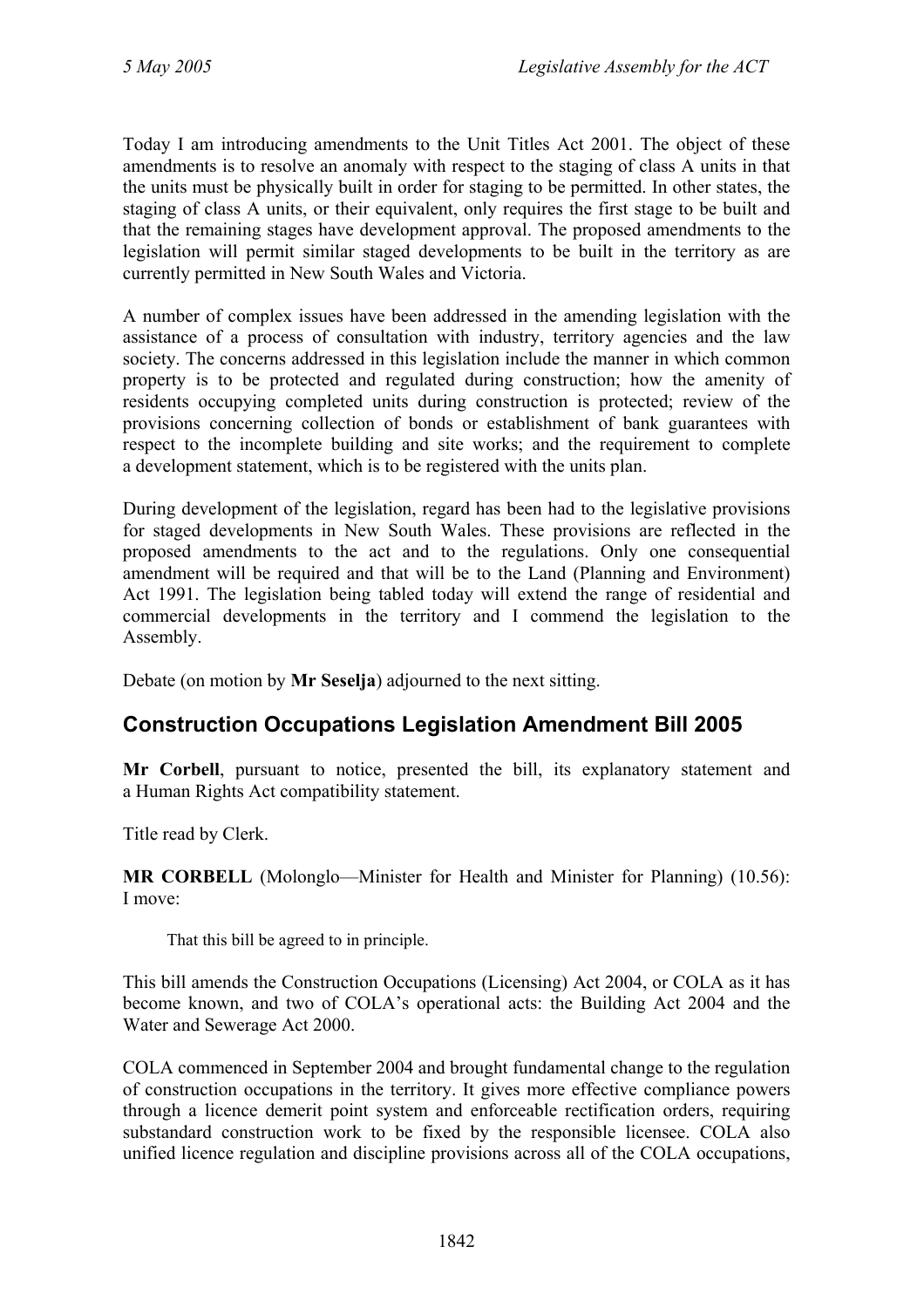including builders, building surveyors, electricians, gasfitters and various plumbing occupations.

During the first six months of operation of COLA and its consequential reforms, several minor wording anomalies were identified. Enhancements were suggested to improve the operation of COLA and some of its operational acts. This bill addresses those anomalies and makes the wording of several provisions in the amended legislation clearer and more effective in achieving their intended outcome. None of the provisions of the bill imposes regulatory burdens any greater than in the current legislation.

The bill reduces some of the burden on home owners in that it provides certain exemptions from having to make older parts of houses fully comply with the current building code when they are extended or renovated. These exemptions apply where it is likely to be practical or cost effective to achieve building code compliance. The code's requirements covering asbestos, fire protection and basic safety are not affected by these exemptions. The exemptions apply only in relation to houses and non-habitable buildings, such as carports and garages, so the code's provisions covering apartment units and commercial buildings continue to fully apply. The outcomes of industry consultation on the proposed exemption to the code have been incorporated into the bill, and I would like to thank the people and the industry groups who provided comments on the proposals.

Recent work by officers dealing with the detail of asbestos provisions identified a possible anomaly in the Building Act's provisions covering the handling or disturbance of asbestos in buildings. This bill will remove doubt about the application of the act to all cases of asbestos work on buildings, which is consistent with the original intent of those provisions in 1984. The amendments do not foreshadow the work of the ACT's asbestos task force; rather, they clarify the current regulatory position in a way that is consistent with how asbestos laws have been applied in the territory since 1984.

The bill will also allow corporations and partnerships to be licensed in the COLA occupations covering plumbing plans certifiers, the people who approve plans for plumbing and drainage in buildings. This amendment is anticipated to increase the very low number of people licensed in that specialised profession.

In conclusion, the suite of minor legislative enhancements in this bill respond to the needs of administrators, the community and relevant sectors of the construction industry. It will make the jobs of complying with and administering COLA and its operational acts easier by clarifying certain provisions and removing a sometimes expensive burden on home owners doing renovations and extensions. I commend the bill to the Assembly.

Debate (on motion by **Mr Seselja**) adjourned to the next sitting.

#### <span id="page-10-0"></span>**Working Families in the Australian Capital Territory—Select Committee Appointment**

**MR GENTLEMAN** (Brindabella) (11.00): I move:

That: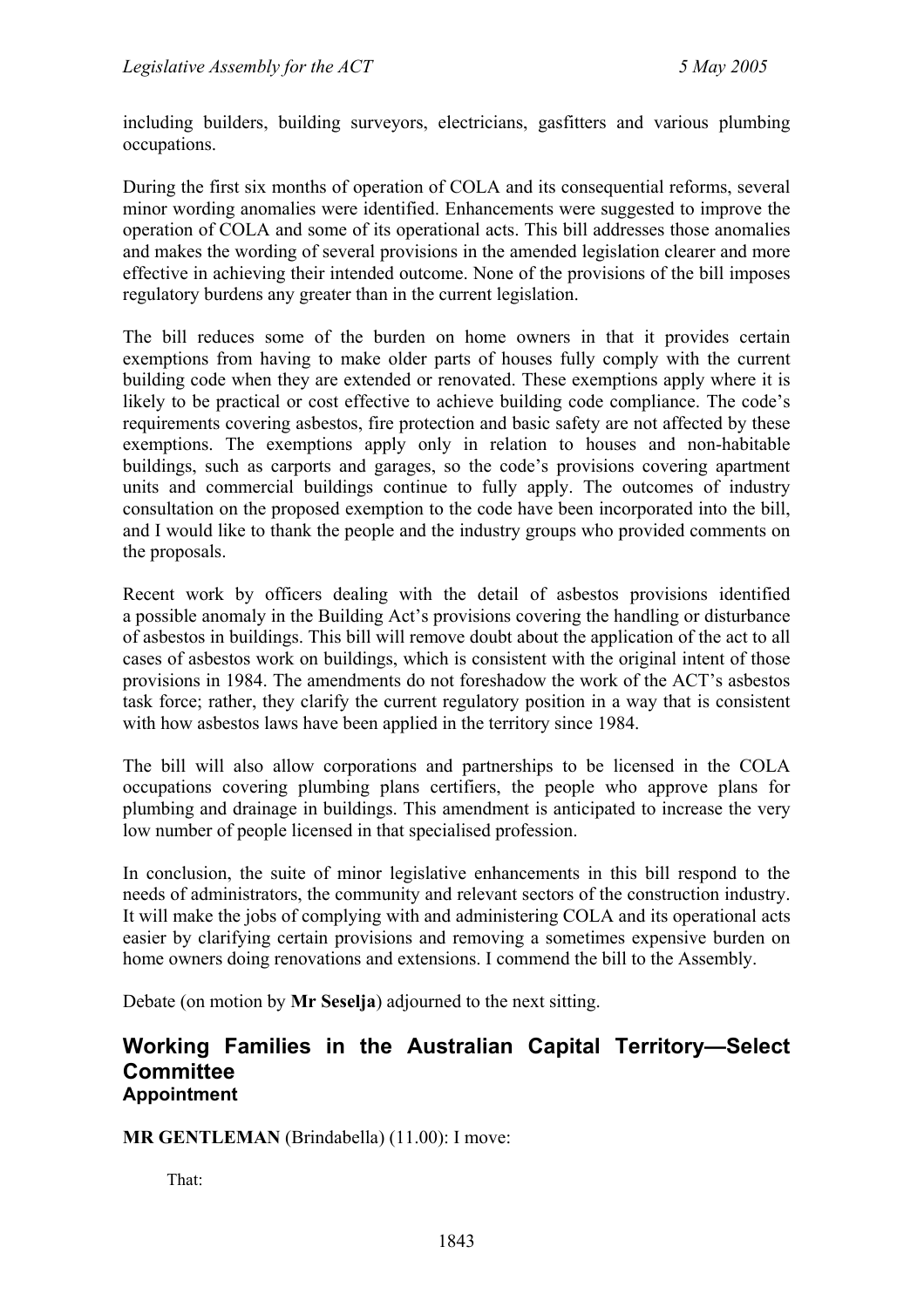- (1) a Select Committee on Working Families in the Australian Capital Territory be appointed to examine the effect on working families in relation to health costs, effects of industrial relations changes, adjustments by the Commonwealth Grants Commission and the allocation of funds by the Commonwealth, impacts on current or potential ACT legislation by the Commonwealth and any other related matter;
- (2) the Committee be composed of:
	- (a) two members to be nominated by the Government; and
	- (b) one member to be nominated by the Opposition;

to be notified in writing to the Speaker within four hours after the passing of this resolution;

- (3) the Committee report by the first sitting day in August 2006 and that the Committee also provide interim reports on its progress; and
- (4) the foregoing provisions of this resolution so far as they are inconsistent with the standing orders have effect notwithstanding anything contained in the standing orders.

This motion for the formation of a Select Committee on Working Families in the Australian Capital Territory is a response to questions directly from those families in the ACT. It is with dismay that we note recent statements from the federal government advising that they will remove or change legislation that will affect the lives of ACT families. The changes notified include changes to the Medicare safety net, the withdrawal of commonwealth grants to the ACT, the reduction of funding of community groups, industrial relations issues, and the introduction of voluntary student unionism.

The charter of this select committee is to look at the changes or proposed changes to federal legislation that will affect working families in the ACT and, further, the actual legislation that is current or proposed that may cause the ACT government to change its current or proposed legislation.

The Prime Minister and the federal Treasurer, minister for industrial relations and minister for health, as well as state governments and peak bodies such as the ACTU, have all advised that the process has begun. The federal government has advised that, with the introduction of a new Senate midway through this year, any legislation to do with these matters already being held up in the Senate will pass through.

The federal Minister for Employment and Workplace Relations, Kevin Andrews, has advised that the federal government will severely reduce allowable matters in basic awards. They will take away the power from the Australian Industrial Relations Commission, our foremost independent arbitrator, to set minimum wages. Many Canberrans working under awards rely on this arbitrator to set their minimum wage so they do not fall below the poverty line.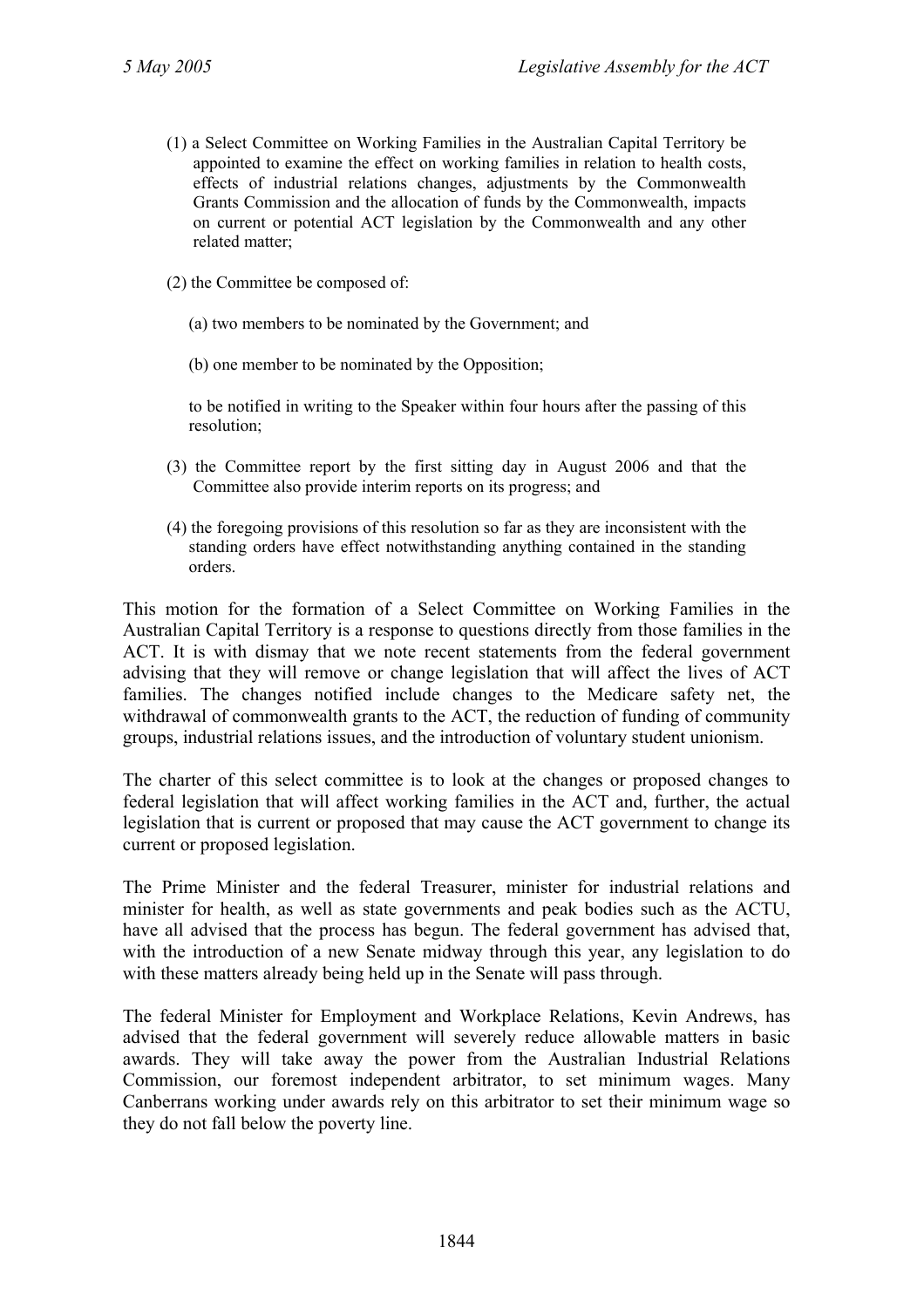One can only imagine what would occur if peak business bodies were to have a bigger influence on the setting of the minimum wage. Without a reasonable minimum wage and with continued attacks on unions, many Canberrans need an independent arbitrator to assure basic living needs. It is also apparent that the federal government will introduce Australian workplace agreements to replace balanced family-friendly certified agreements. The introduction of AWAs over certifying agreements will affect thousands of Canberrans.

The Stanhope Labor government has worked hard on many new initiatives that are now under threat by the federal government from 1 July. The industrial manslaughter legislation was a major piece of legislation for the rights of workers in the ACT and their families. This piece of legislation has helped protect the rights of workers and called on their employers to respect and maintain safe working environments. It allows for people to feel protected in the workplace and ensures a positive future for all working families. In Australia, around 440 workers are killed each year in work-related accidents, and the ACT's industrial manslaughter legislation helps to protect our workers.

As we are aware, there has already been talk in the media about the issues surrounding the government's Medicare safety net. The federal Minister for Health and Ageing, Tony Abbott, has been strong in promoting his government's commitment to the Medicare safety net and the positive effects it will have on the community. But we have now been advised that they have broken this promise and that the safety net has been changed to reduce the amount of claims for Canberrans. It also appears that private health care costs have risen by up to 30 per cent, and this directly affects our community in the ACT.

The federal education minister, Brendan Nelson, has already introduced, on 16 March 2005, a bill that will decimate the provision of services for university students. The bill, if enacted as legislation, will prohibit higher education from providing such amenities, facilities or services that are not directly associated with academic studies. University students comprise a significant sector of the population in the ACT, and the quality of our educational facilities brings students from across Australia and the world to study in Canberra.

The Select Committee on Working Families in the Australian Capital Territory will investigate these real and apparent changes and the outcomes and effects they will have on our community in the ACT. If created, the committee will report on and advise the Assembly during and after any changes that affect the ACT and our working families. The feedback that we have had from the ACT community is that of concern. The community are worried about these federal changes and the effects they will have on their families. It should be this government that helps to educate our own community. As participants in the democracy of the Australian Capital Territory, I urge all Assembly members to support this motion.

**MRS DUNNE** (Ginninderra) (11.05): The Liberal opposition will be opposing this motion, not because we are not concerned about working families—indeed, as we are all members of working families, we are very concerned about the implications for and impacts on working families—but because this is a stunt by the Labor Party.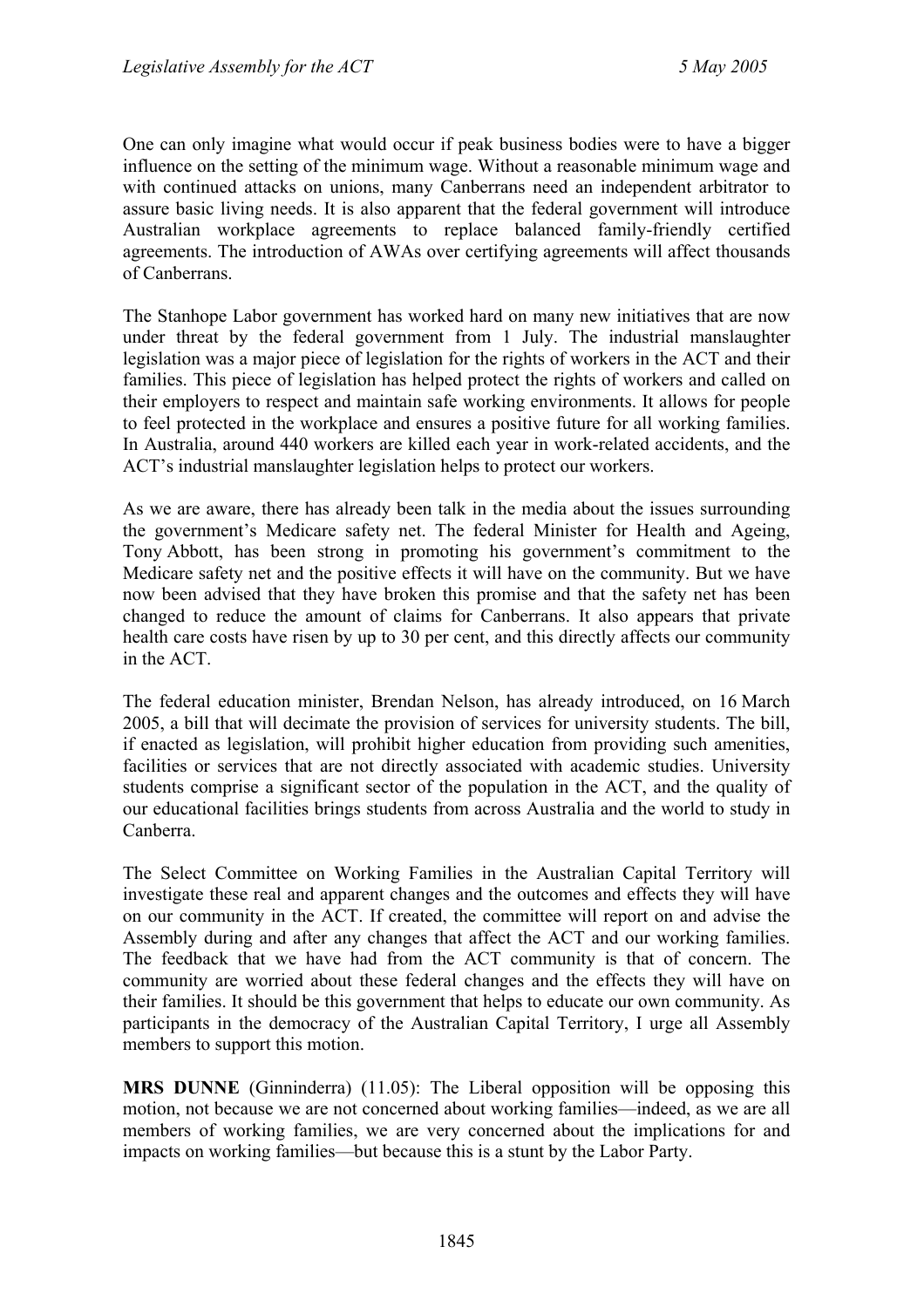There needs to be a bit of history given. If the Labor Party were so interested in this subject, they would actually consult with people. Members of the opposition became aware of this motion—I suppose the same was the case for Dr Foskey—when we read it on the draft notice paper for listing business on Tuesday at the administration and procedure committee meeting. I had a coy note from Mr Gentleman after that saying that he would really like to discuss it. I suggested that yesterday, Wednesday, would be a good time and at 9 o'clock this morning Mr Gentleman came into my office to discuss this motion.

The problems that the Liberal opposition have with this motion are many. The terms of reference are entirely inadequate and are just a rhetorical flourish by those opposite as an opportunity to bash the commonwealth. When the government have got nothing else to do—when they have no more shots in their larder, when they have a pathetic budget that is showing that we are driving deeply into debt—what do they do? They come out with a little bit of commonwealth bashing, the same as we had with Ms Porter's motion yesterday afternoon.

Quite frankly, the Liberal opposition, while wanting and being quite willing to talk about, discuss and inquire into the impacts on working families and how we might improve their lot, are not prepared to sign up to these terms of reference. I suggested to Mr Gentleman this morning that, if he was really interested in looking after the interests of working families, we would not debate this motion today; that we would have some discussion during the break and, if we could come up with acceptable terms of reference, he could bring it back when we next sit in June and that at that time we would willingly sign up to it.

I also suggested that, if they were really interested in looking after the interests of working families, the Labor Party might extend to all members of the Assembly the courtesy of being involved in this process. But the government want the committee chairmanship, and that really is the nub of it. The government want the committee chairmanship because they need to give some of their backbenchers a bit of a pay rise. To run a 16-month inquiry into working families is a disgrace that gives somebody on the back bench over there roughly a \$15,000 pay rise. That is what this is about. We are looking at a \$90 million deficit next year and we will have Mr Corbell swanning around Portland, Oregon, Florida and Disneyworld and the garden suburbs of London, and we will have one of the Labor backbenchers, presumably Mr Gentleman, voting himself a pay rise.

We have looked at Mr Gentleman's reasons for introducing this motion, one of which relates to the grants commission's cutbacks to the ACT. If you really want the grants commission to work for you, what you have to do is to go out and advocate for the ACT in the grants commission. The other day, at the budget reply at the convention centre, Mr Quinlan said that, back in 1997, there was a windfall gain because the grants commission changed the multiplier from 0.9 to 1.1 for the ACT. How did that happen? It happened because the then Treasurer, Chief Minister, Deputy Chief Minister and the entire cabinet turned up on not one but a number of occasions.

I was privileged to be there. I thought that they were absolutely up against it and that nothing would happen, but they were persistent and they turned it around. They went out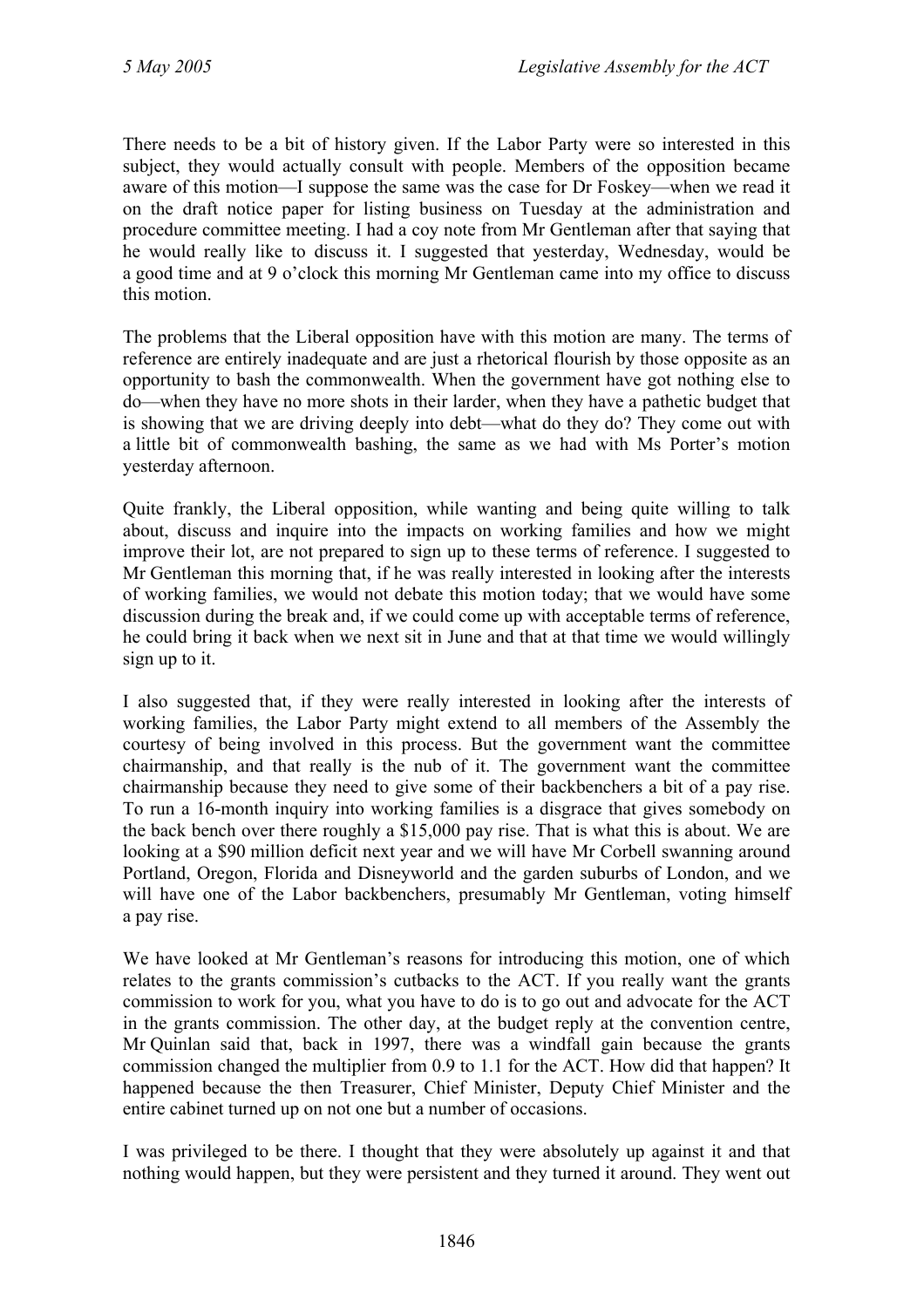and advocated for the ACT. So, if you are concerned about the grants commission, let us have the Treasurer and the Chief Minister advocating with the grants commission, rather than giving Mr Gentleman or one of his cohort a pay rise.

Of course, also mentioned in the motion is the great scourge that causes everything from piles to the breakdown of civilisation as we know it—the introduction of VSU. The introduction of VSU is said to be having a huge impact on working families. If this government were really interested in working families, the Liberal opposition would be signing up to this today. If this government were really interested in working families, they would adjourn this debate and actually take up my offer of negotiating reasonable terms of reference that include involving the crossbenchers, if they wish to be involved. Then we would have a reasonable inquiry. But, at this stage, what this is about is a rhetorical flourish, as Dr Foskey said to me earlier. I use her term because it is a good term.

This is really only about an opportunity to bash the commonwealth and we will not be a part of it. If the government is really interested in looking after working families, I propose that we adjourn this debate, have a discussion and bring the motion back in June with proper terms of reference.

#### Motion (by **Mr Mulcahy**) put:

That the debate be adjourned.

The Assembly voted—

Ayes 8 Noes 9

| Mrs Burke  | Mr Seselja   | Mr Berry      | Ms MacDonald |
|------------|--------------|---------------|--------------|
| Mrs Dunne  | Mr Smyth     | Mr Corbell    | Ms Porter    |
| Dr Foskey  | Mr Stefaniak | Ms Gallagher  | Mr Quinlan   |
| Mr Mulcahy |              | Mr Gentleman  | Mr Stanhope  |
| Mr Pratt   |              | Mr Hargreaves |              |
|            |              |               |              |

Question so resolved in the negative.

**DR FOSKEY** (Molonglo) (11.15): I like the way the Clerk carefully counts the numbers when we have a division like that, as though somebody else has appeared in the other team. I am also conscious that my own vote is probably the only one that is not really predictable and I feel that that puts me in an interesting spot.

I voted for adjournment of the debate on this motion. I agree with Mrs Dunne on a number of the points that she raised; in particular, that it would not hurt to put it over until June. It certainly would not hurt. I see it as a bit of doggedness on behalf of the government that it will not consider any change to its plans, due to the fact that it has the weight of numbers. We all know that this committee is unlikely to get up and running before all the estimates committee process is over anyway. So I cannot see the point in opposing that adjournment. In fact, it is a big disappointment to me.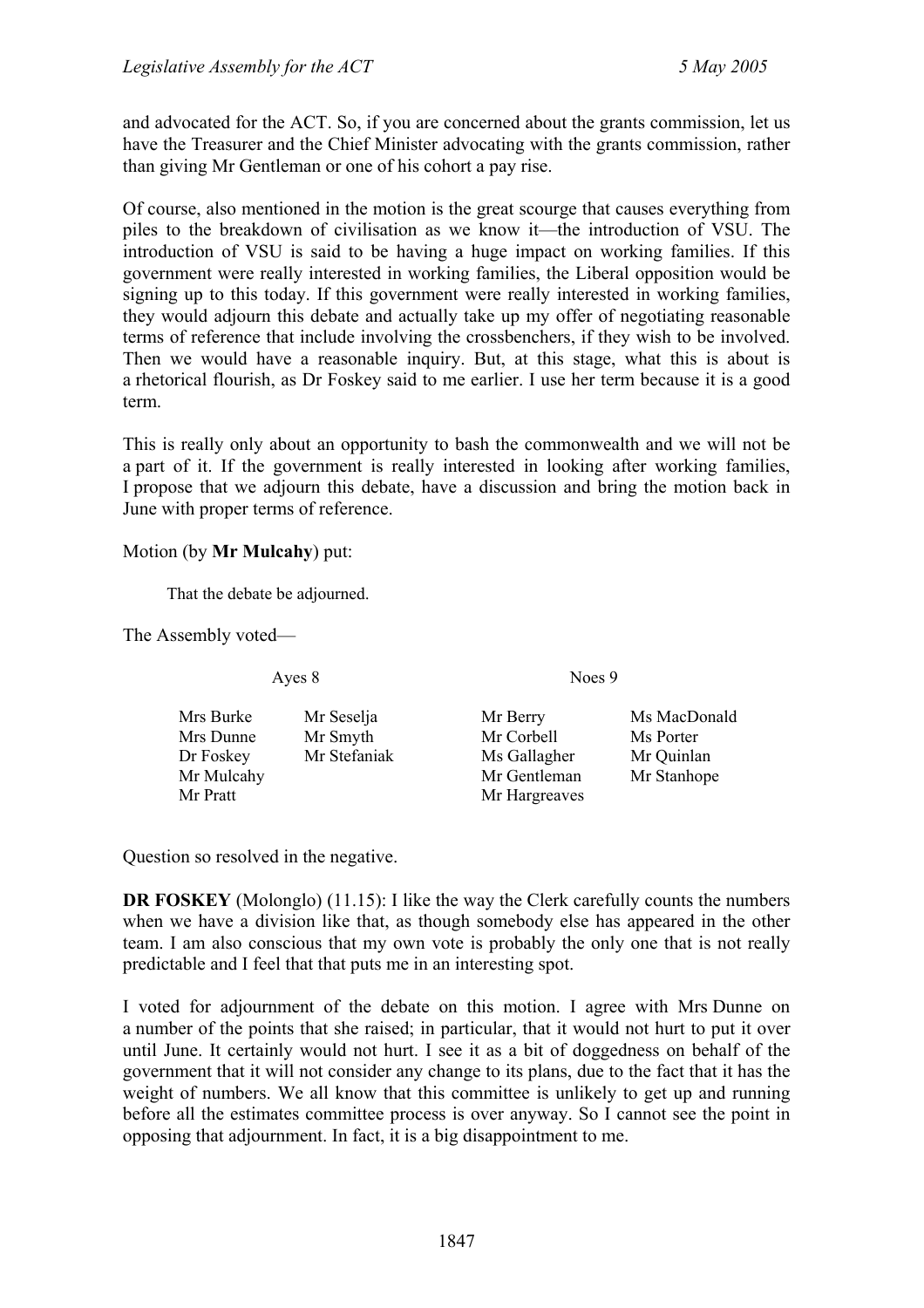Mr Gentleman came to see me the other day about the motion, but I had already seen it on the notice paper and I had observed that the composition of the committee was to be two government members and one opposition member, with no crossbencher. While I gave some thought to whether I should fight to be on this committee, and probably fail, I felt that I did not want to be on it because I was not sure that the committee would produce anything. No, I take that back. There is potential for this committee to do some good research, some new research, and come up with some new information that could be useful to this government in devising next year's budget.

That is the only ground on which I could agree with this Assembly setting up this committee. It has to be of use to us, and this government has to decide to make up for the shortfalls. I know it is a problem for Labor governments all round the country that they are very much constrained under our federal system by grant decisions and policy decisions made by the commonwealth government. I can sense the frustration there. I have heard it expressed often enough by our Treasurer and other members of the government and I know how it is played out in regard to commonwealth-state housing agreements and so on. I share a lot of that frustration.

Mrs Dunne quoted me as saying that I feel that this is a rhetorical gesture, because I mentioned yesterday or the day before that I see a lot of the way debate is framed in this Assembly as being the territory Labor government versus the Liberal opposition, but really using the Liberal opposition as a straw man for the federal government, and vice versa. I do not think that this is the place to play out federal politics. Federal politics are relevant to us and they are the context in which we work but, as I said to Mr Gentleman when he brought this motion to my attention, "This is just going to be one big barney, two Labor and one Liberal, with the government in the majority." It will just be a tinier fight than the one we have here.

Frankly, I am not interested. I would have thought that there was room to discuss the terms of reference. One thing about committees is that they come out of this whole Assembly, and this one is being imposed upon it. That probably is not the spirit in which Mr Gentleman has put forward the motion, because I know that he cares hugely about working people and their conditions. He knows that I do, too. I am in fact a working person with a family who has quite a lot of trouble fitting in my obligations, as they exist. That is one of the reasons that, as a working person, I am not going to fight to be on this committee about working families.

**MR SMYTH** (Brindabella—Leader of the Opposition) (11.20): Mr Speaker, I think we can all agree with what Dr Foskey just said and what Mrs Dunne said earlier about the need for the committee and whether it is just an opportunity to beat up on the federal government. If the government is serious about this issue, you really do have to question why families in need, working families, have to wait until August 2006 to get an answer from the committee. Why would it take 16 months to gather this sort of information in the ACT?

The information picked up in June 2005 is going to be out of date by August 2006. It just seems illogical to wait 16 months to get that answer if this issue is as important as the government maintains. If it is to influence the Commonwealth Grants Commission, by August 2006 we will have had another budget process and the commission would have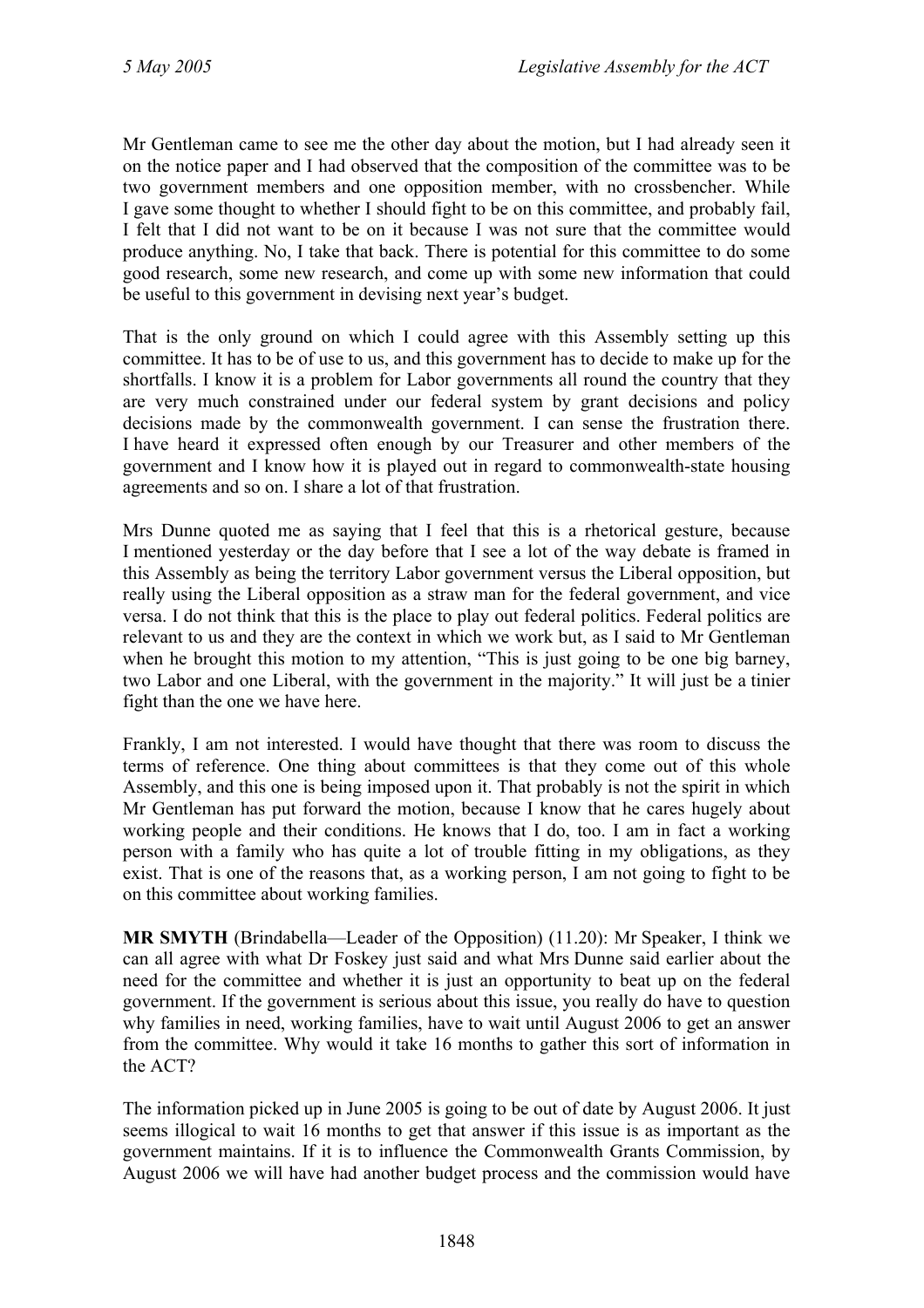already made its decisions for 2006 because they would be in the federal budget in May 2006.

The implication of that is that this is so important that the government does not want to influence the Commonwealth Grants Commission until it makes its report before the 2007 budget—28 months. That shows how important working families in the ACT are to the Labor Party. The earliest we could exert some influence on the grants commission adjustments would be the 2007 budget. So you have to question, firstly, why we are having the committee in the first place and, secondly, why this committee is going to take that long to report.

Select committees, traditionally, are established to look at urgent issues, important issues, and bring quick decisions to the Assembly. This one, I think, is just a joke by comparison. You have to ask yourself whether the only reason is to give somebody a committee chair's fee for 16 months. People can decide in their own way as to how they feel about that, but I think that this is just a joke. This motion, as worded, is a slap in the face for working families in the ACT because it will be out of date by the time the committee publishes whatever it might publish.

The motion talks about examining the effects on working families of health costs. We know that the CPI figure for health costs is somewhere between seven and eight per cent. I can answer that one for the committee now. As to the effect of industrial relations changes, all the reports I have seen indicate that the industrial relations changes will free up another 50,000 job. I would have thought that that would make for more working families. We can probably answer that question now pretty quickly. As to adjustments by the Commonwealth Grants Commission, we will not know of any effects coming out of this select committee's report for two years; it will be two years before we know whether we can use it to influence the commission.

**Ms Gallagher**: Not two years.

**MR SMYTH**: It will be two years. If it is to report in August 2006 and if you are going to use this document to influence the grants commission in the lead-up to the next federal budget, the next federal budget will not be until May 2007. It is a two-year sphere of influence that you are seeking to exert here. It is absolutely ridiculous that we should take that long. If this were really a serious issue to the Labor Party, they would have done this work by now. They have been in office for 3½ years. They could have started this work when Mr Gentleman was elected last November. They could have had a report for this year's budget, if it was that important.

There is also the issue of whether work like this would have been done by a CSSE committee, had one been formed. Assurances were given to the Assembly that all the work of the previous CSSE committee would be picked up by the other committees. Given the clear lack or urgency, lack of commitment and lack of a case for it, surely this is just standard work for one of the committees. The Labor Party can tell us which committee it actually belongs to. As they abolished the CSSE committee, the committee that the previous Assembly had that looked at these issues, they can pick which one it really should be working under, but there has been no case made for the establishment of a select committee on this issue.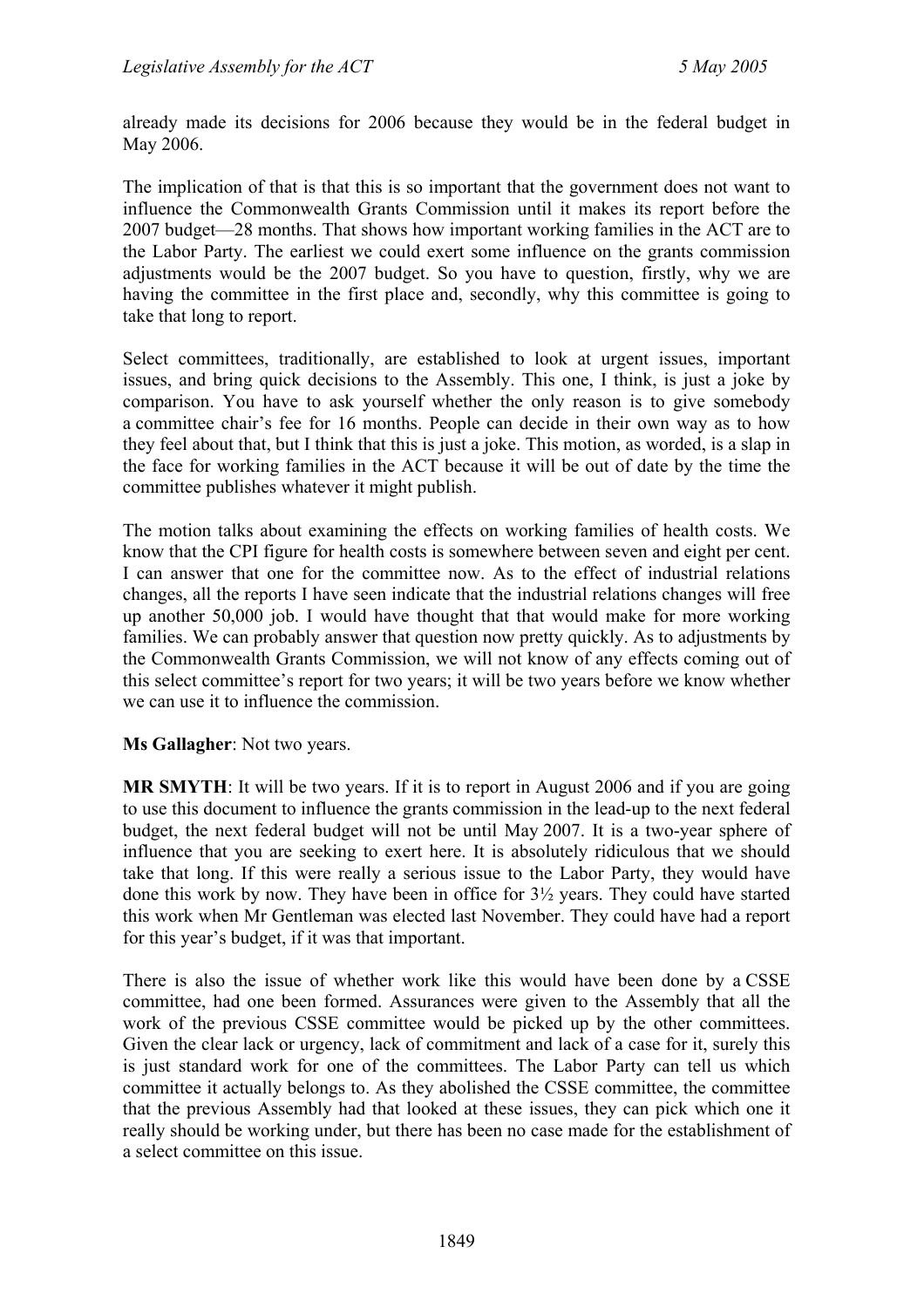Mr Speaker, I have had an amendment circulated in my name. I move:

Paragraph (3), omit "August 2006", substitute "December 2005".

If we are really serious about having this inquiry, I think it could probably be done in three or four months, but let's give the government the benefit of the doubt and take it out to December of this year. My amendment is quite simple. It says that, if we are serious about having a select committee on working families in the ACT, clearly we will want the answer in six or seven months, not in 16 months. I am sure that the Labor Party will agree that, on such an important issue, we should actually have the answer by the end of the year.

Members have to remember that it is not just a matter of the committee work; there is then the government's response. If this committee actually reports in August 2006, as proposed, its report cannot have any influence on an ACT budget until 2007, because in about October or November 2006 the next round of budget preparations starts for impact in May 2007.

**Mrs Burke**: Just in time for the next election.

**MR SMYTH**: Mrs Burke, how can you suggest that this is about the next election! Mr Gentleman said that it is about working families in the ACT. The timing of this motion is all wrong. The timing is an appalling indictment of the Labor Party's attitude towards families and the genuineness of their commitment to improving the lot of working families in the ACT.

**MS GALLAGHER** (Molonglo—Minister for Education and Training, Minister for Children, Youth and Family Support, Minister for Women and Minister for Industrial Relations) (11.26): The government will be supporting Mr Gentleman's motion, with a reporting time of August 2006. There are a couple of reasons for that. My understanding of that from discussions with Mr Gentleman—I am sure that he will expand on this when he closes the debate or speaks to the amendment—is that the committee will be in a position to hand out interim reports before that time and that the significant legislative changes to be faced by ACT families, notably in relation to industrial relations, and the impact of those changes, will take some time for a committee to analyse.

Even if that legislation were to be put into parliament in May, it would not be debated until after July and then we would see some impact. We expect to see significant impacts flowing from that and the committee will need time to look at them. It will need time to talk to witnesses who will be affected by the proposed legislative changes and to inquire properly into those changes. It would not be possible for the committee to do that work and report by December 2005, taking into consideration all of the input that will be sought based on the legislative changes. We have not even seen what the legislation is going to be.

*Opposition members interjecting—*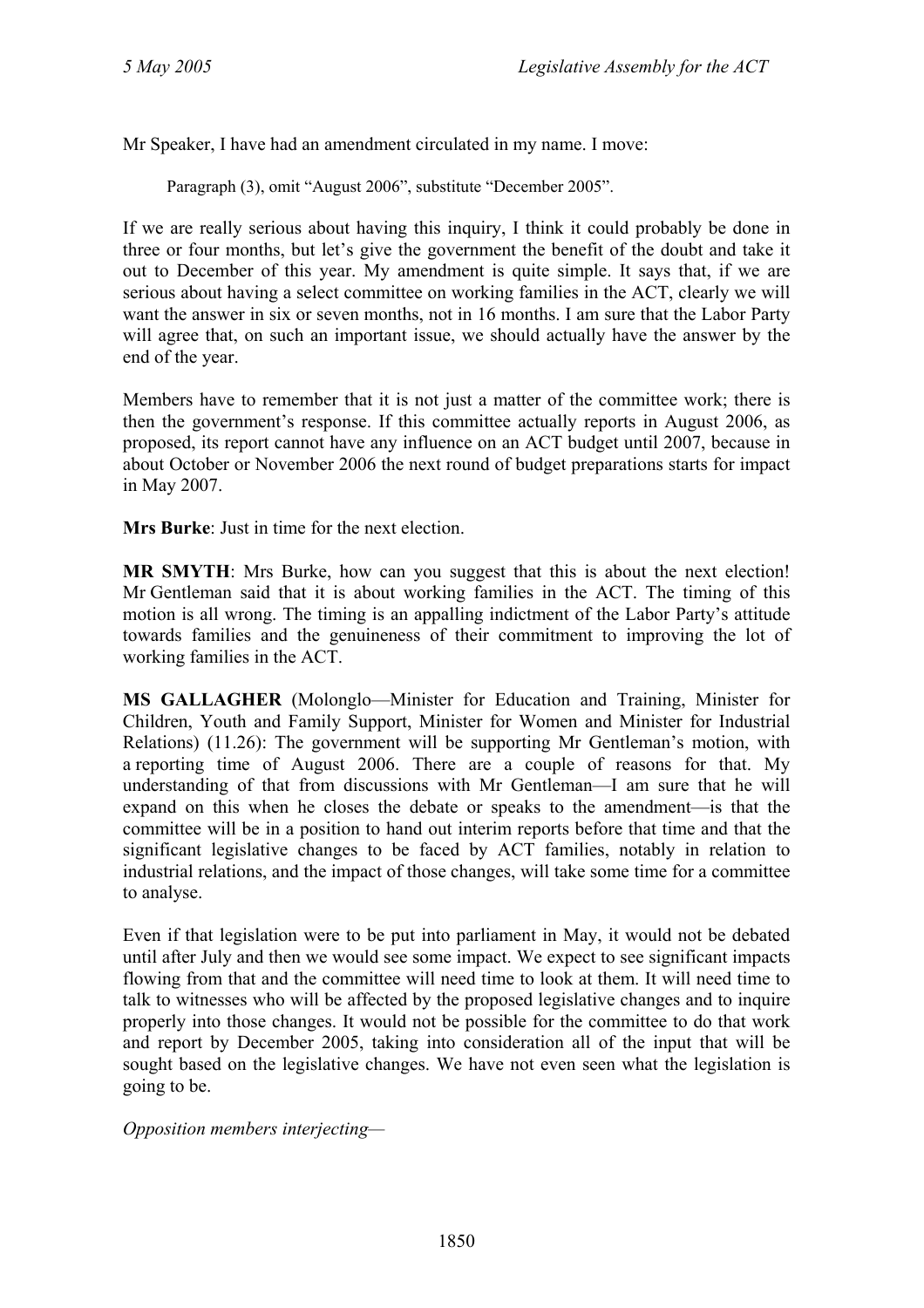**MS GALLAGHER**: Mr Speaker, I listened to opposition members in silence and I would really appreciate it if they could just shut their mouths and let me speak.

The ACT government supports the promotion of policies that address work and family collision in both the public and private sectors. We have done so over the past term in office through improved conditions in the ACT public service, through cooperation with unions and businesses to see improving work and family conditions, through submissions to national forums, including the Australian Industrial Relations Commission, on the work and family test case and the national living wage case, and through reforms to areas such as long service leave.

While much media attention is focused on caring for children, elder care is also an issue for many workers. Some of the interest in the issue is driven by families wanting greater access to quality childcare and a greater balance in their working lives, but others are interested because of the declining fertility rate in Australia. This decline, combined with the retirement of the baby boomer generation, means that there has been a decline in the number of potential workers available and policies are needed to address this trend.

People in Canberra have the highest levels in Australia of participation in the work force. For males, about 78 per cent participate in the labour force, compared with 72 per cent nationally. For females, about 67 per cent participate in the labour force, compared with 56 per cent nationally. For women with children aged less than five, Canberra again has the highest level of engagement in the work force, with about 60 per cent participating in the work force, compared with about 50 per cent nationally. This makes these issues particularly pressing for the ACT community.

It is for all of these reasons that the ACT government considers work and family a priority and why our Chief Minister, Mr Stanhope, has called for a COAG summit on the issue. We recognise that the challenge for our government and our community is to put in place new ways to plan, develop and manage the ACT to create a place in which all people have an opportunity to make a contribution and share benefits.

Social investment—that is, investing in people—is a requirement of a healthy and well-balanced society. At a national and international level, the interrelationship between social and economic issues is well recognised. The ACT government understands this connection and values its greatest asset, our people. The social plan is our commitment to the principles of access, equity and participation and it is our genuine attempt to make sure that every Canberran can share in the good fortune of our city over the coming decade.

There are, however, other influences on how Canberrans will fare. Australian government policies, particularly changes and potential changes in industrial relations and to commonwealth-state financial arrangements, have an effect in the ACT not only on working families but also across the board. The Australian government, while experiencing record taxation gains from its own sources, has undertaken a program of cost shifting to the states and territories on the pretext of the states experiencing windfall gains from the GST.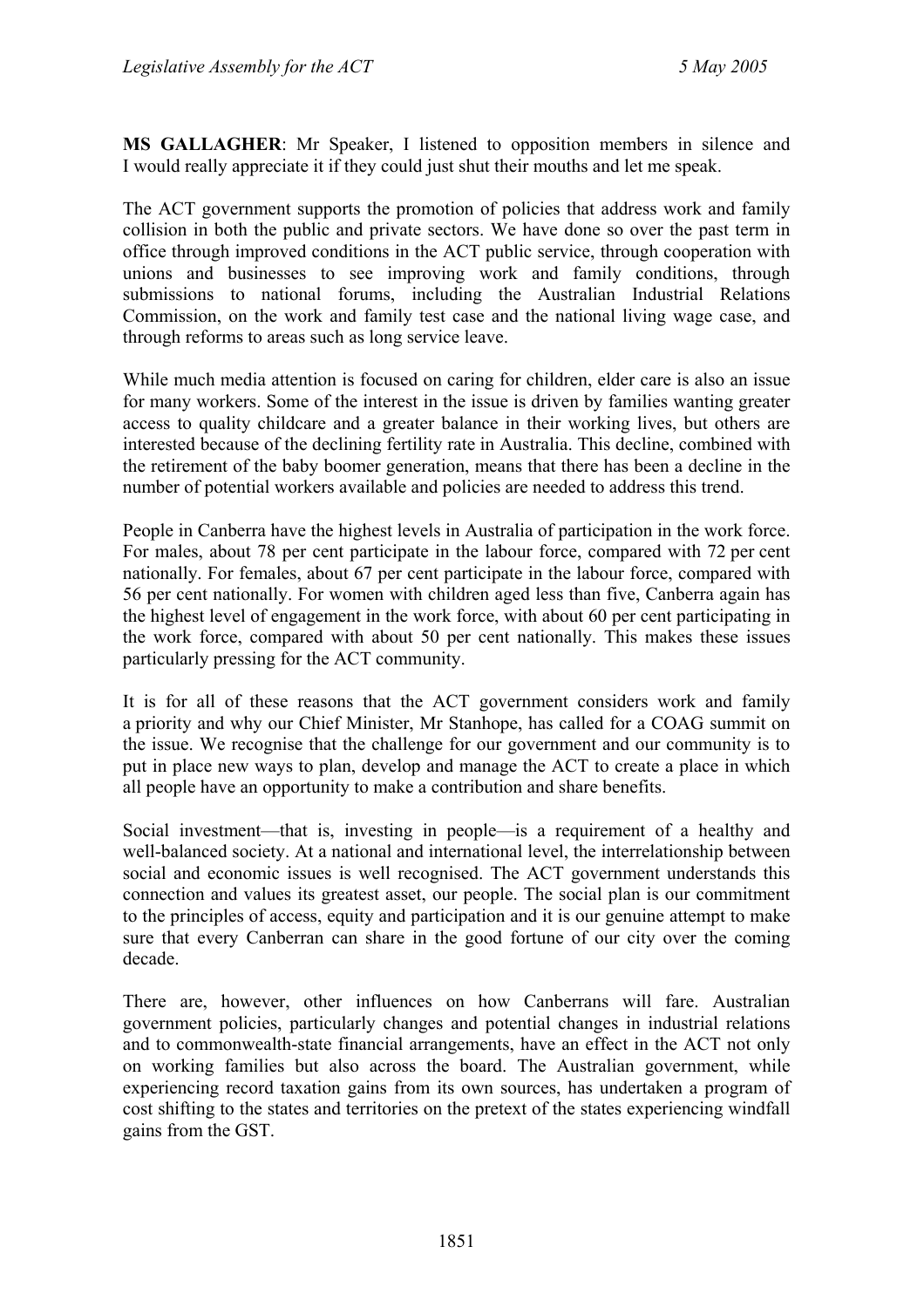The terms of reference of Mr Gentleman's motion are broad and recognise the impact that work and family issues have over a range of portfolios. They also identify that there are many potential risks on the horizon in the field of commonwealth-state financial relations and they will warrant close scrutiny by both the ACT government of the day and the Assembly itself as the picture unfolds over time. The threats posed by the recent shifts in federal government policy warrant a bipartisan approach to protecting the interests of ACT families. We recognise that work and family issues are not confined to the industrial relations portfolio. To properly address this important social issue, a cross-portfolio approach needs to be taken.

Family composition is changing. In the ACT, there are 51,820 families with children. Couples comprise about 39,326 of the families and one-parent families comprise the remaining 12,494. Of the 39,000 couples, 33,000 families have dependent children and students. Of the one-parent families, 9,265 have dependent children and students. People in Canberra have the highest levels in Australia of participation in the work force. As I have said, 78 per cent participate in the labour force compared with 72 per cent nationally.

More women in the work force are employed full time in Canberra than nationally, with 63 per cent working full time compared with 54 per cent nationally. For couple families with children under 15, two-thirds, 66 per cent, have both parents employed. For one-parent families with children less than 15, 63 per cent are employed compared with only 46 per cent nationally. The experience of having dual or many roles impacts on workers and the workplace.

Mr Speaker, the ACT government is very happy to support the motion put forward by Mr Gentleman. It is an extremely important area of inquiry and one on which I know the opposition, once they get over their opposition to it, will work cooperatively with the government in delivering advice and inquiring into the many changes that we are going to see over the next year. The government looks forward to the report and to responding to the report once it is completed.

**MR GENTLEMAN** (Brindabella) (11.33), in reply: I rise to speak against Mr Smyth's amendment and for my motion. This committee needs to be able to report on all of the possible changes mentioned. We are of the strong belief that this work will carry on well past December 2005. With that in mind, the committee should continue past December and make interim reports as well as the one for August 2006, as noted in the motion. The IR changes mentioned will continue for some time and the committee needs that time to analyse those changes.

Mr Speaker, I was astounded by the comments made by the opposition, especially Mrs Dunne. I tried on two occasions this week to talk to Mrs Dunne, only to find her office empty. I emailed her without response. This morning, I had my first chance to have a word to Mrs Dunne. She advised me this morning that she would look at supporting this motion with some minor amendments. Then, not 20 minutes ago, she said in this chamber that she would support the motion if we amended the reporting period, quite contrary to her words earlier.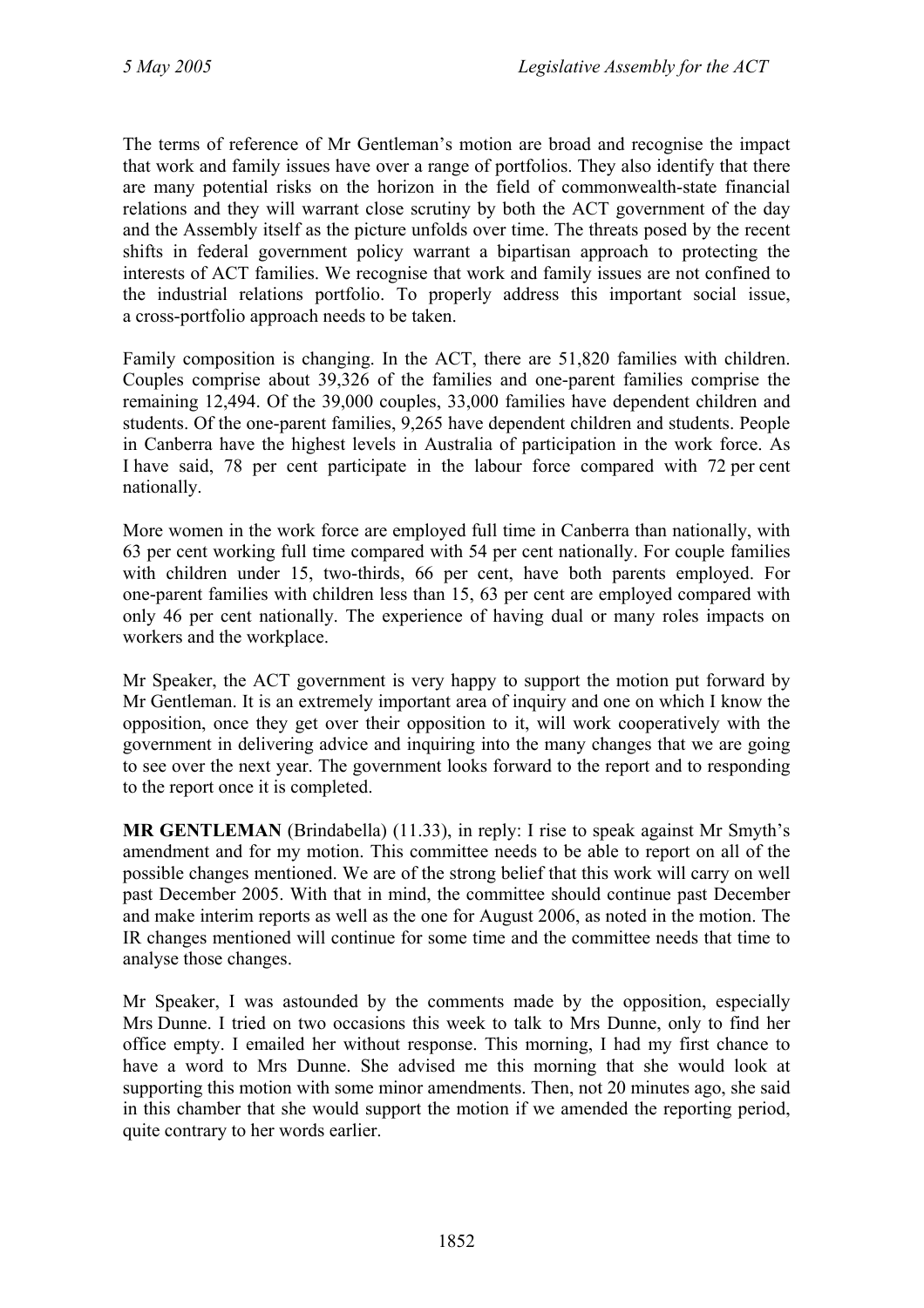I noted Dr Foskey's words and I am pleased to hear that she is in support of working families. In the conversations that I had with her earlier, she did look to having some input to the committee.

I am pleased to see that this motion for the appointment of the Select Committee on Working Families in the Australian Capital Territories has begun a debate. I would like to thank all of those involved in that process. In closing, I urge the Assembly to support my motion unamended and reject Mr Smyth's amendment.

**MRS DUNNE** (Ginninderra): Mr Speaker, I seek to speak under standing order 47. I have been misrepresented in the debate.

**MR SPEAKER**: You can do that.

**MRS DUNNE**: Mr Speaker, in the debate today I said that we were in support of working families but we were not in support of these terms of reference. I have been verballed by Mr Gentleman. He also verballed me about the conversation I had in my office, Mr Speaker.

**MR SPEAKER**: Order! That is a debating point. I do not mind your commenting, pursuant to standing order 47, on how you might have been misquoted, but I am not going to see accusations fly across the floor in the context of the use of that standing order. So, if you want to refer to the points, do so and then we will be finished with it.

**MRS DUNNE**: Mr Speaker, speaking in accordance with standing order 47, I was misquoted by Mr Gentleman in what he said about both what I said in the chamber today and what I said in my office. I have said that we are supportive of the notion of inquiring into working families, but we are not supportive of these terms of reference and that, unless we had proper terms of reference that really look at working families, we would not be able to support the motion.

Question put:

That **Mr Smyth's** amendment be agreed to.

The Assembly voted—

Mrs Burke Mr Seselja Mr Berry Ms MacDonald Mrs Dunne Mr Smyth Mr Corbell Ms Porter Dr Foskey Mr Stefaniak Ms Gallagher Mr Quinlan Mr Mulcahy Mr Gentleman Mr Stanhope Mr Pratt Mr Hargreaves

Question so resolved in the negative.

Amendment negatived.

Motion agreed to.

Ayes 8 Noes 9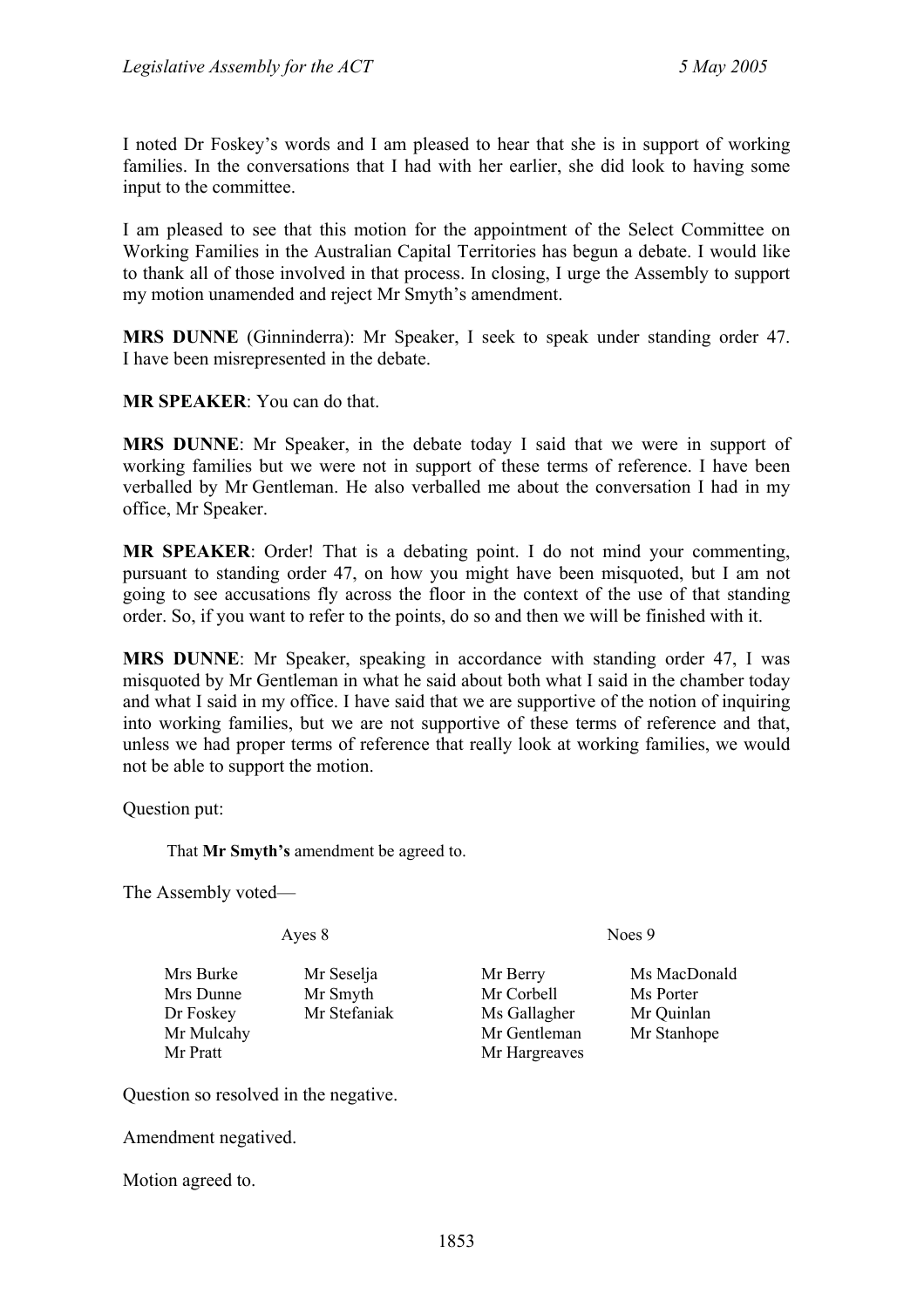### <span id="page-21-0"></span>**Education, Training and Young People—Standing Committee Report 1**

**MS PORTER** (Ginninderra) (11.40): I present the following report:

Education, Training and Young People—Standing Committee—Report 1—*Report on 2003 to 2004 Annual and Financial Reports,* dated 19 April 2005, together with a copy of the extracts of the relevant minutes of proceedings.

I seek leave to move a motion authorising the report for publication.

Leave granted.

**MS PORTER**: I move:

That the report be authorised for publication.

Question resolved in the affirmative.

#### **MS PORTER**: I move:

That the report be noted.

Mr Speaker, in presenting report 1 to the Assembly, I would like to note that the report makes a number of recommendations relating to some elements of reporting styles and content. It also makes a comment relating to reporting of the implementation of previous government responses to Assembly committee reports. Importantly, it recommends that a mechanism be included in the directions for annual reports for recognising the contribution of unpaid staff, that is, volunteers.

On behalf of the committee, I thank the minister for making herself and departmental officials available to meet with the committee and participate in the public hearings. They were the first committee hearings for a number of committee members, including me, and I thank the committee secretariat, particularly Siobhan Leyne, for their work on this report.

**MRS DUNNE** (Ginninderra) (11.43): I will be brief, Mr Speaker. As would be expected from a group coming fairly fresh to these portfolios, with an election intervening, this is a modest report. It sets the path for where we would expect to see annual reports in the education portfolio and related areas going in the future in relation to improved reporting. I wish to underline the principal concern that I have. Recommendation 1, at paragraph 2.5, says:

The Committee recommends that annual reports accurately reflect the full governance arrangements of the agency throughout the entire year.

Recommendation 2, at paragraph 2.13, says:

The committee recommends that reporting agencies improve the level of discussion and analysis in reports, including clear and plain explanations of the intent, meaning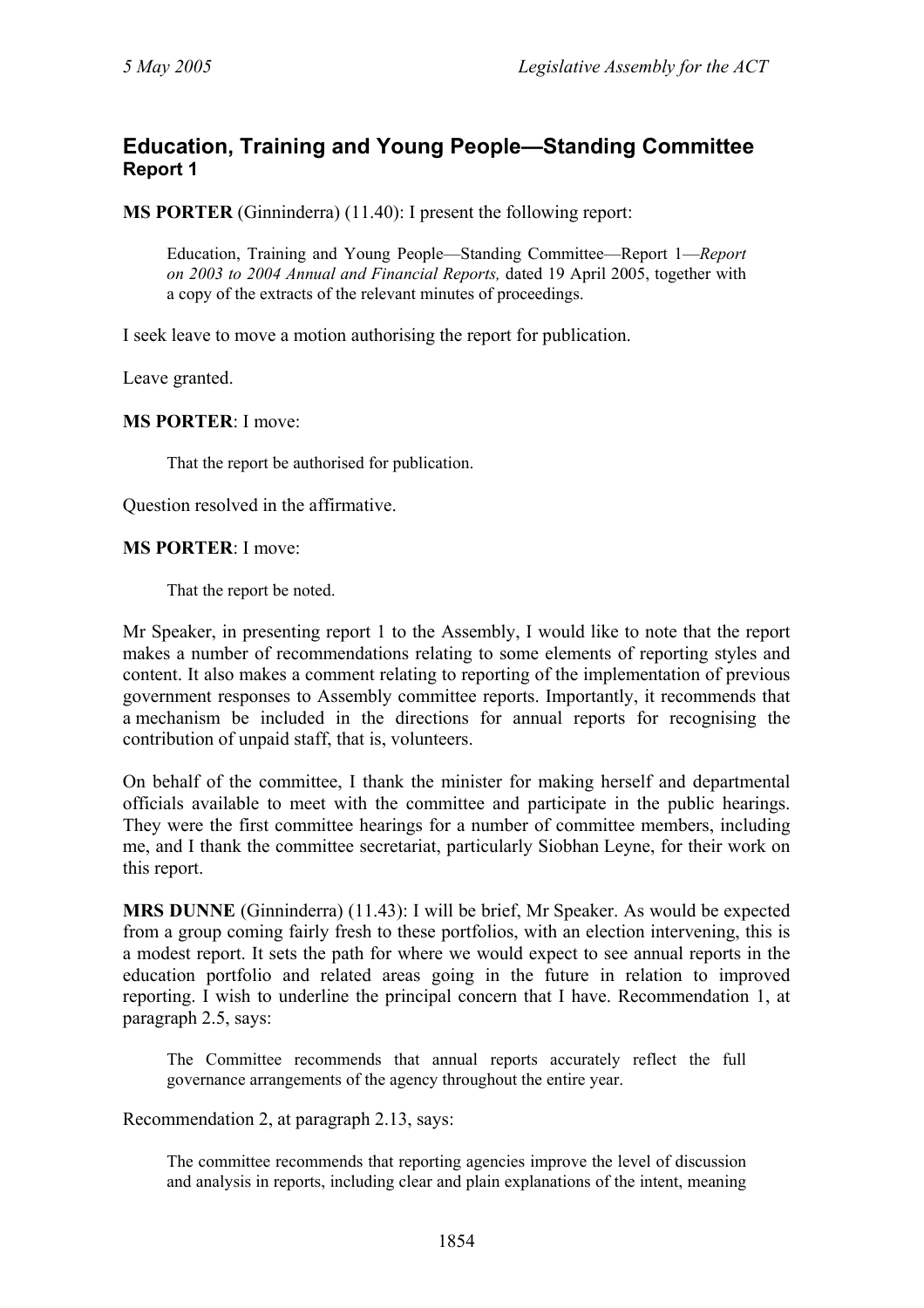and variances in performance measures, and including discussion of challenges and difficulties faced by the agency.

That message is not really as clear as I would have liked and I am using this opportunity to expand and amplify it. It was the practice of the planning and environment committee of the previous Assembly, under both of its chairs, to report on the failure of agencies to report warts and all. There was a clear failure in, especially, the department of education's annual report to report warts and all. It was a very difficult year for the department of education and all the difficulties in the department of education were fairly much glossed over. There were passing references to changes at the helm, but there was no discussion and no analysis in any way of what went wrong in the department of education.

The Auditor-General has spoken at length in previous reports about the importance of what I would call and I think the Auditor-General called warts-and-all reporting. It is certainly not yet happening in the annual reports of education and related portfolios and we would like to see it in the future.

Question resolved in the affirmative.

### <span id="page-22-0"></span>**Planning and Environment—Standing Committee Report 8**

**MR GENTLEMAN** (Brindabella) (11.46): I present the following report:

Planning and Environment—Standing Committee—Report 8—*Inquiry into Referred Annual and Financial Reports 2003-2004,* dated 4 May 2005, including additional comments *(Mr Seselja)*, together with a copy of the extracts of the relevant minutes of proceedings.

I seek leave to move a motion authorising the report for publication.

Leave granted.

**MR GENTLEMAN**: I move:

That the report be authorised for publication.

Question resolved in the affirmative.

#### **MR GENTLEMAN**: I move:

That the report be noted.

I have tabled in the Assembly today the report of the Standing Committee on Planning and Environment on annual reports for the calendar years 2003 and 2004 and the financial year 2003-04. Those annual and financial reports were presented to the Legislative Assembly on 7 December 2004 and referred to the standing committees for inquiry and report. The Standing Committee on Planning and Environment is responsible for reports from the ACT Planning and Land Authority, the ACT Land Development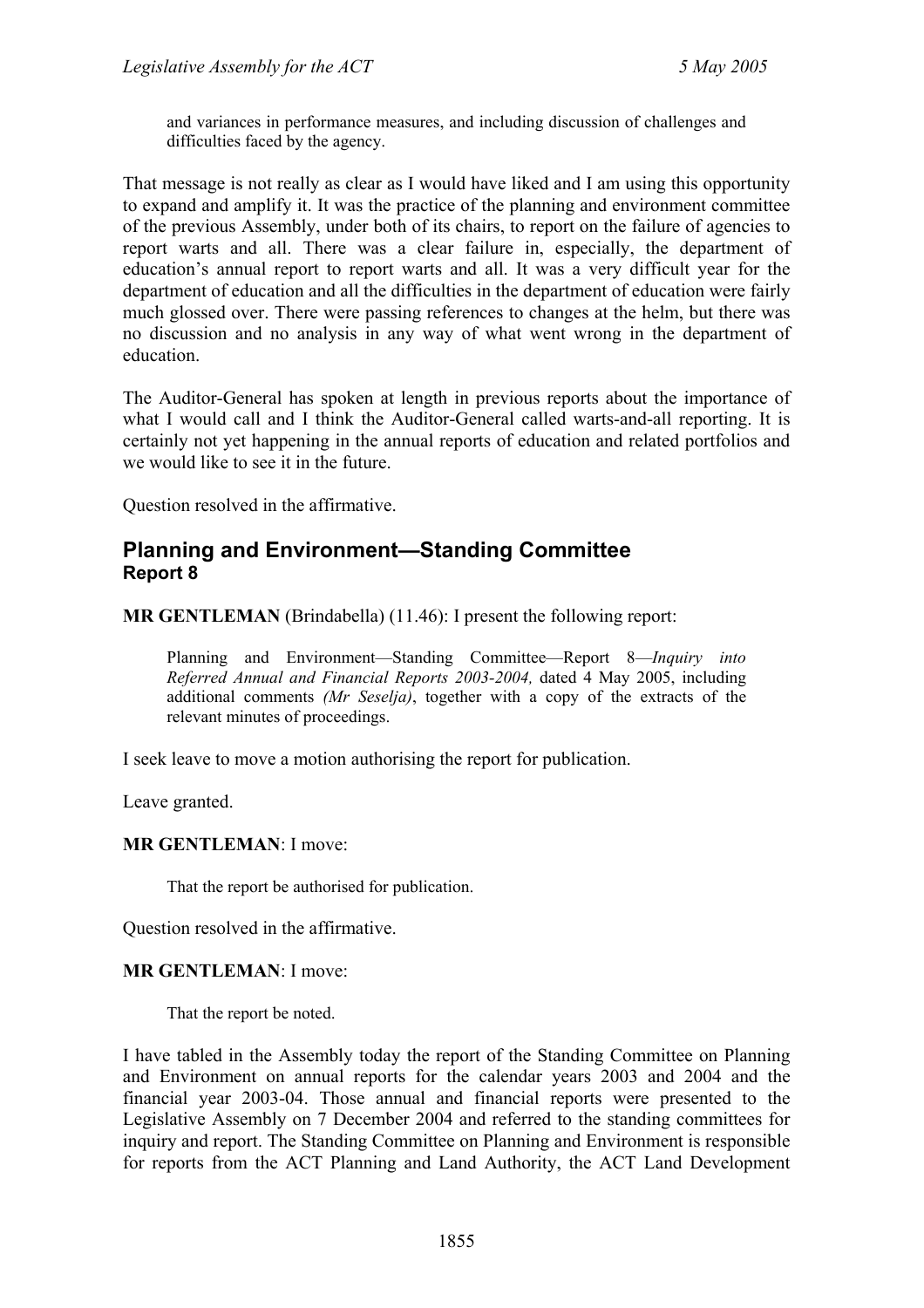Agency, the ACTION Authority, the Department of Urban Services, the Commissioner for the Environment, the Canberra Public Cemeteries Truest and the Nominal Defendant.

On 9 December 2004 the committee elected not to review the report of the Canberra Public Cemeteries Trust. The annual report of the Nominal Defendant was tabled on 10 March and has been deferred for comment until the position of the independent Nominal Defendant has been reaffirmed. Public hearings were held on 22 February and 31 March 2005 to assist the committee in its assessment and clarification of issues referred to in these reports. A list of ministers and government officials attending these hearings is referred to in the report.

The purpose and the intent of the annual reports are to report on objectives that are clear and measurable and to discuss results against expectations. After much consultation, the committee recommended that chief executives institute processes to improve the level of discussion in reports, including clear and plain rationale for targets, a trend analysis, variance in performance measures and discussion of issues faced. The committee also recommended that the government elevate the contribution of volunteerism by ensuring that strategies and guidelines are developed, including for 2005-06 annual reports, to encourage agencies to analyse, develop, nurture and report in quantitative and qualitative terms on the work undertaken by volunteers in relation to government outcomes.

The committee recommended that the Department of Urban Services develop a revised approach to clarifying and sharing no waste targets, strategies, real progress and information with the community, and provide more backcasting in future annual reports. Finally, the committee recommended that, under the supervision of the ACT Planning and Land Authority, agency focus on sustainable transport issues should be treated as a fundamental whole-of-government issue and that attention and commitment should be given to a high level of integrated planning, research, advocacy and marketing, to demonstrate the rationale and efficacy of sustainable transport approaches, with this priority and need for integration being reflected through the planning process and reporting.

The committee has discussed the appropriateness of questions unrelated to the annual reports and the treatment of those questions in relation to the standing orders as well as the parliamentary committee process. We would like to thank the Minister for the Environment, Mr Jon Stanhope, the Minister for Urban Services, Mr John Hargreaves, the Minister for Planning and minister responsible for ACTION, Mr Simon Corbell, and government agency officials for their valuable time and effort in these annual report hearings for the Standing Committee on Planning and Environment.

I do wish to add my thanks and the committee's thanks to the secretariat, especially Dr Hanna Jaireth, for their exceptional work. I commend the report to the Assembly.

**MR SESELJA** (Molonglo) (11.50): I want to add a couple of comments in relation to the report in respect of my additional comments at the end over Mr Corbell's failure to answer a certain question. The question was in the context of a discussion of the sustainable transport plan. There were a number of questions about how ACTPLA, which is responsible for the sustainable transport plan, was contributing to the aims of that plan in the way it managed its business. There were a number of questions about parking and other issues.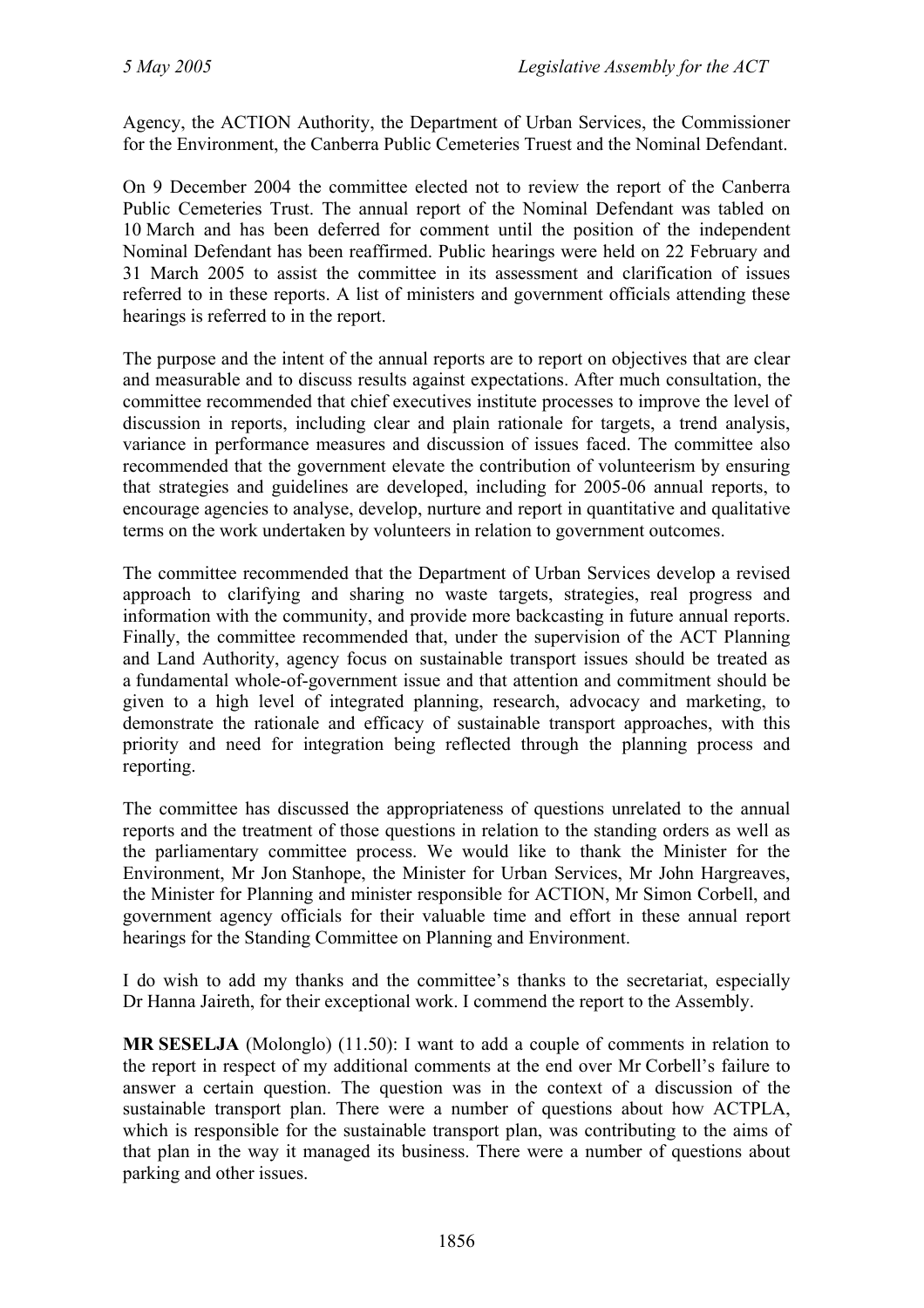The particular question was about home garaging of ACTPLA fleet vehicles. It was quite a reasonable question in the context, and Mr Corbell flat out refused to answer it, which was disappointing. There did not seem to be any real reason why not to do so. It did not identify individuals, or anything like that.

I have subsequently been told that Mr Corbell's department has answered that question as a question on notice in the normal 30-day period, but there was a failure to answer that question for the committee. Of course, as we have seen, Mr Corbell has form on this issue. In the past he has been found to be in contempt of a committee for refusing to answer a particular question.

It is disappointing that Mr Corbell continues to do that. Obviously, the numbers in the Assembly are such that he probably will not be kept to account in formal ways as he was in the past, when, in fact, a committee unanimously found him to be in contempt of the Assembly, including his cabinet colleague, Mr Quinlan. Mr Quinlan said something along the lines of, "Well, yes; he was in contempt but it was not very serious."

We certainly hope that, in the future—I certainly express that view—Mr Corbell will make himself more open and accountable to committees and that he will respect the committee process. It is an important part of scrutinising the work of government.

I do not think any of the questions we put were unreasonable. The reasonableness of those questions is demonstrated by the fact that I believe ministers of all departments have now answered basically an identical question subsequently put by Mrs Dunne. There was nothing inherently unreasonable about the question. Mr Corbell simply seemed to decide that he did not want to answer questions, and we have seen that before.

**Mrs Dunne**: Very revealing it was, too.

**MR SESELJA**: It was very revealing. I would like to make the point once more that it was disappointing, and I call on Mr Corbell in future to be a little more open with committees.

**MR CORBELL** (Molonglo—Minister for Health and Minister for Planning) (11.53): Can I start by complimenting Mr Gentleman and the majority of the committee for bringing down a very sensible and reasoned report, which identifies issues of real concern and of interest to the community and indeed the government. We will certainly be taking into account the recommendations the committee has made.

Of course it seems that not a day can pass in this place without Mr Seselja or another member of the opposition deciding that it is time to kick me around the head. While I have no difficulty with that, because that seems to be the way the Liberal Party do their business now in the Assembly, I want to put a couple of points on the record in rebuttal.

At the time I did consider that the question being asked by Mrs Dunne—it was not asked by Mr Seselja—around where vehicles were home garaged was quite intrusive. I could not see the relevance of it. I indicated to Mrs Dunne that a better way to answer the question would be to say, "We can tell you how many kilometres the vehicles travel, so you can see how far they travel on a daily basis."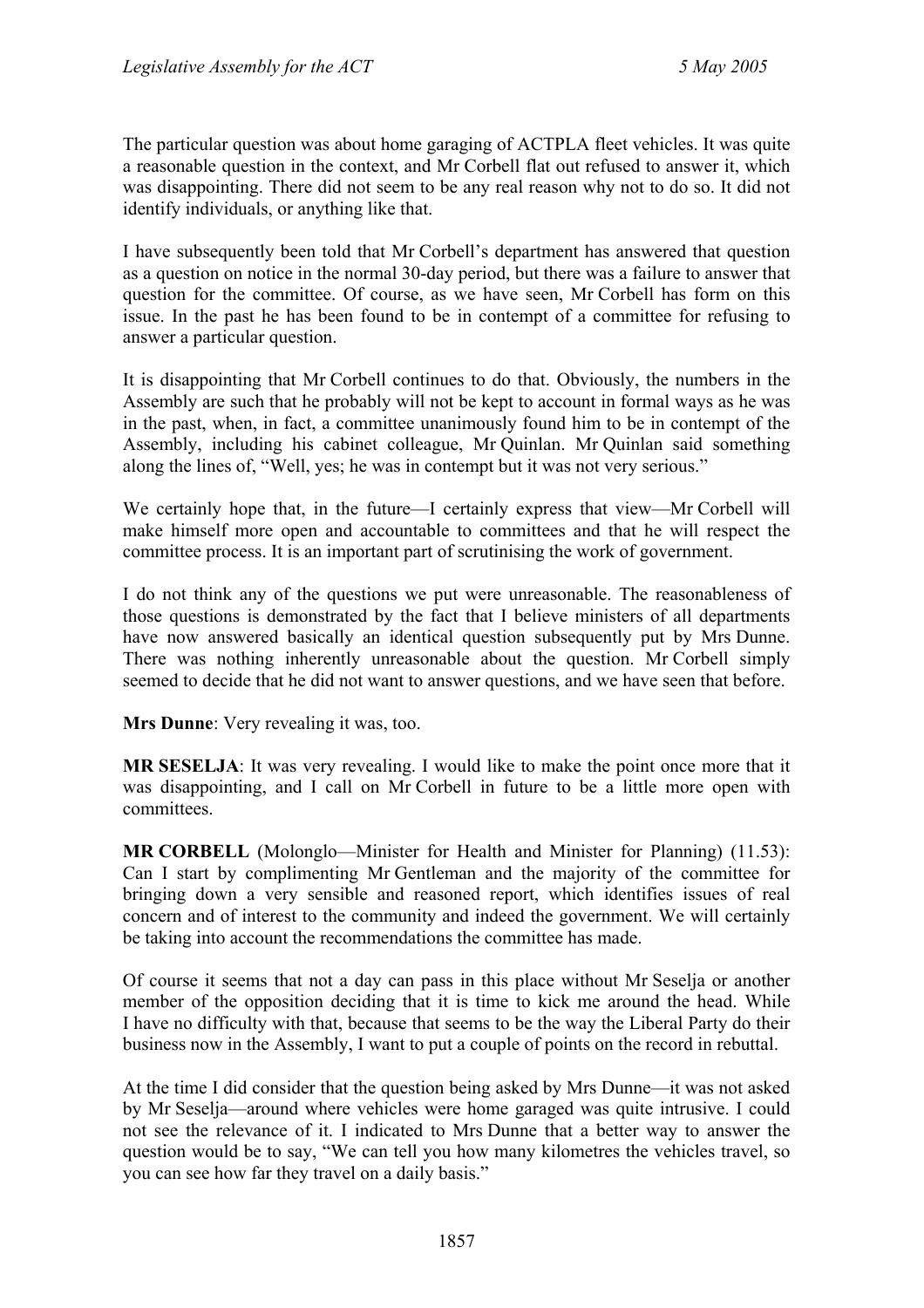That is really what it is about—how far do they travel? That is what I indicated to Mrs Dunne but, of course, she was not happy with that; she pressed the point through a question on notice. At the end of the day, if Mrs Dunne was really insistent about it, we were happy to answer the question.

What I find quite despicable about the Liberal Party's approach is the snide little innuendo about the people who preach sustainable transport being the same people who are taking advantage of home garaging and free car parking. Those are the lines we have heard from the Liberal Party, from both Mr Seselja and Mrs Dunne.

If we are going to enter into this sort of snide little debate about practising what you preach, then maybe Mr Seselja should look at the fuel consumption of the vehicle he currently has from the Legislative Assembly, for example. I do not like entering these sorts of debates, but if that is the kind of debate we are going to have, I ask: what sort of fuel consumption does your vehicle undertake, Mr Seselja? How many vehicles has Mrs Dunne been through in the Assembly since she has been here? Those are the sorts of issues that could just as legitimately be debated when the Liberal Party brings in these snide little pieces of innuendo that we now hear in this Assembly all the time, simply as a matter of course.

The government does not like entering into that sort of debate. We do not see it as particularly worth while or indeed as adding anything to the credibility of these very important issues. If that is the approach we are going to see from the Liberal Party, then perhaps they need to reflect just a little on where they stand on some of these matters as well.

**MR GENTLEMAN** (Brindabella) (11.56), in reply: I need to respond to Mr Seselja's comments on Minister Corbell's failure to answer questions during the annual report hearings on 22 February 2005. I wish to advise the Assembly of the committee's and the chair's views on the outcome.

The committee's view is that Minister Corbell expansively answered all questions to the best of his knowledge and ability at all times. In relation to the question being discussed in Mr Seselja's annex relating to the garaging of ACT Planning and Land Authority vehicles, the committee notes that this question has been answered fully and in detail, both in the realms of the committee hearing process and in the Assembly with a question on notice from Mrs Dunne.

It is the chair's view that Mr Seselja has sought to use this committee process to promote his political agenda. Mr Seselja has, on several occasions in the committee process, attempted to castigate the Minister for Planning in additional comments added to reports.

The committee has gone out of its way to allow Mr Seselja to make additional comments to a selection of reports that affect the Canberra community. The committee has delayed the tabling of reports on several occasions to allow the construction of comments by Mr Seselja for addition to these reports. These comments have been found to have been be used by Mr Seselja to develop a political statement and a personal attack on Minister Corbell. The committee has met extraordinarily to discuss Mr Seselja's additional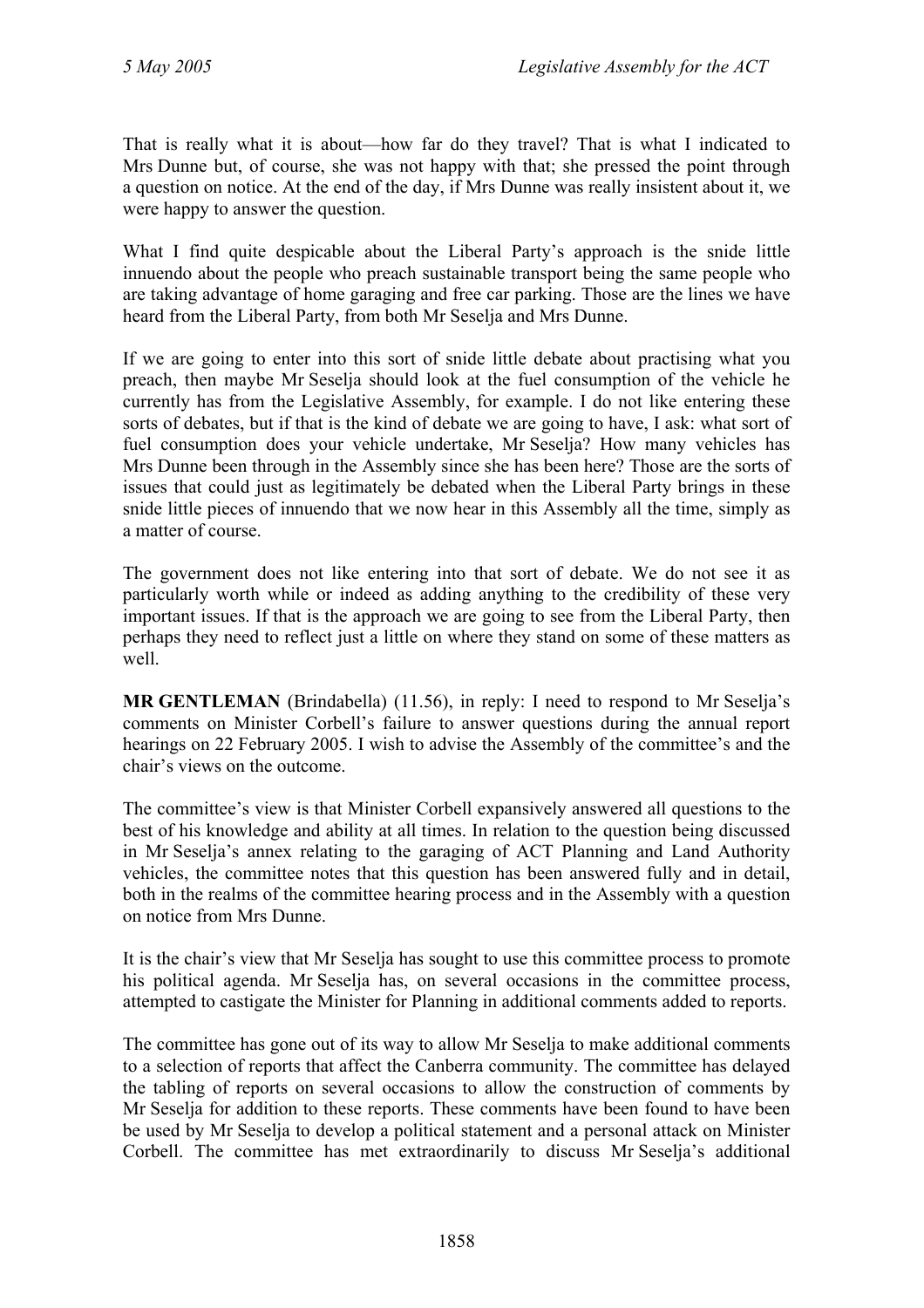comments on several occasions and have, on two separate occasions, not agreed to those comments.

The minister, in our view, has not presumed any inherent problem in answering questions. In fact, it is the view of the committee that the minister—and he is directly thanked in the report—has provided details and full answers to committee members' questions. I call on Mr Seselja to work with this committee with a bipartisan approach and to consider the Canberra community and the committee's responsibilities to our constituents.

Question resolved in the affirmative.

### <span id="page-26-0"></span>**Pest Plants and Animals Bill 2005 Referral to Standing Committee on Planning and Environment**

Debate resumed from 3 May 2005, on motion by **Mrs Dunne**:

That the bill be referred to the Standing Committee on Planning and Environment.

**MRS DUNNE** (Ginninderra) (11.59): This is, as we have said, a very important piece of legislation. In the debate the other day the Chief Minister said, "Look, the World Wildlife Fund has had second thoughts, essentially, and has signed off on this report now." I asked the Chief Minister for some confirmation of that. This morning I received a record of a telephone conversation, presumably written after I asked for this the other day, between staff of Environment ACT and the biodiversity policy manager of the World Wildlife Fund, Mr Andreas Glanznig.

While the record of conversation I was provided with does reinforce the Chief Minister's position that the World Wildlife Fund is essentially happy with the bill as it stands, I would like to share with members what the World Wildlife Fund said to me. For the most part they confirm what is in this record of conversation that was prepared on Tuesday, but it goes further than this record of conversation. It says:

The email confirms the WWF position in relation to the ACT Pest Plants and Animals Bill 2005. WWF strongly supports the intention and substance of the bill—

which we all do—

and notes that it addresses a major strategic weakness of the previous Act, namely it now enables the supply to be prohibited.

WWF believes, as set out in our "Making State Weed Laws Work" paper that all eastern seaboard jurisdictions develop a cooperative proportionary and preventative approach based on a permitted list system as part of deliberations to develop the revised National Weed Strategy.

It says that this has to be a cooperative approach between South Australia, Victoria, New South Wales, ACT and Queensland. It continues on to say that it does not make sense for the ACT to go alone on this matter. It says that the WWF believes that the bill can be strengthened to make explicit the need for pest management to shift to a more preventative approach, and to enshrine the mutual obligation principle to that of the ACT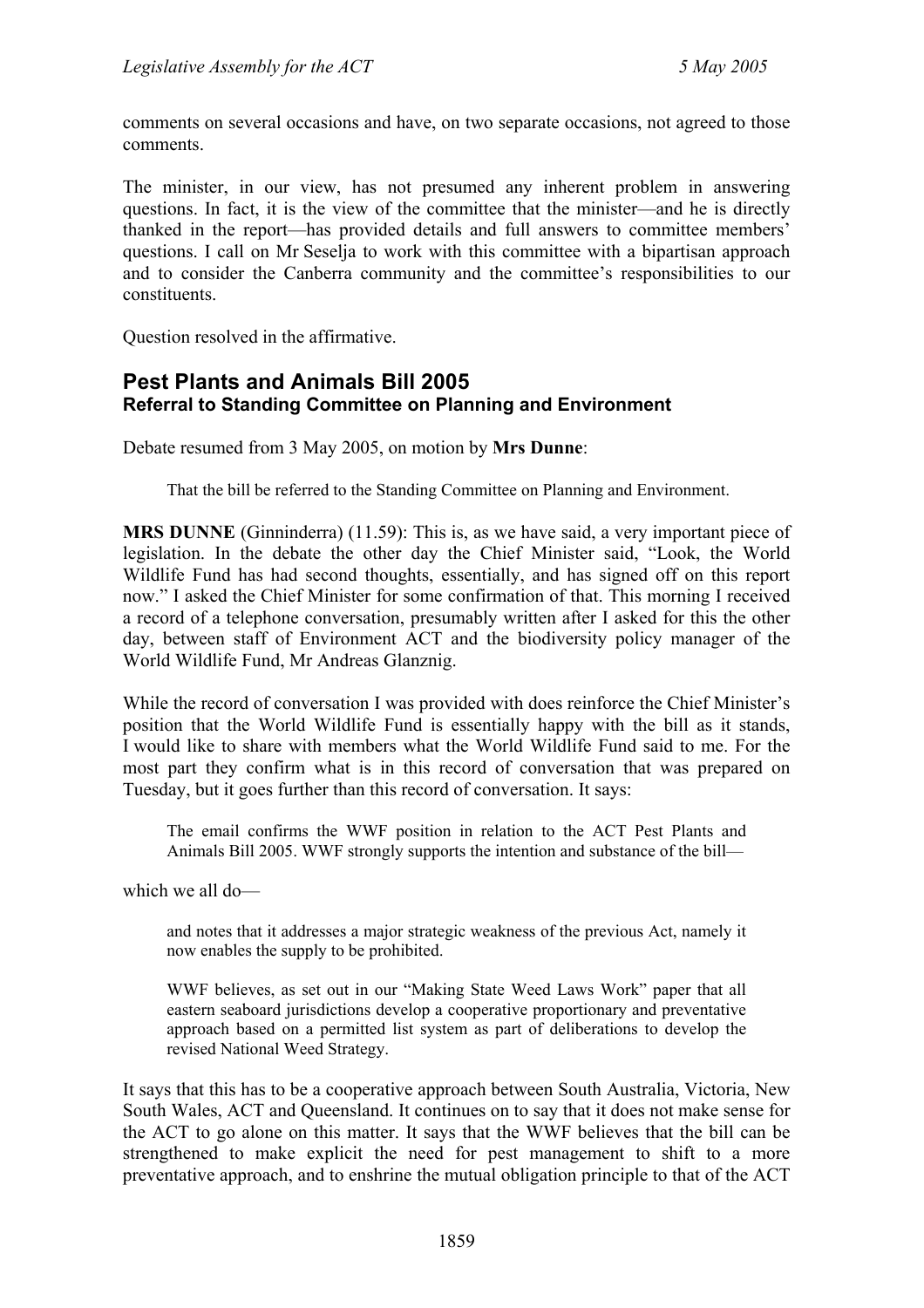legislation so it becomes a strong link in the broader regional and national pest management chain. It continues:

The political benefits of adding clauses 4 and 5 are that the ACT can move from having the weakest legislation to having the strongest, and signal that it wants to be a strong link in the national weed management chain and implement national best practice.

Mr Glanznig goes on to suggest particular amendments which I considered turning into amendments today. For instance, he proposes that the minister declare and prohibit the supply of any plant under classes 1, 2 and 5 of the New South Wales Noxious Weeds Act. I have not had the opportunity to find a way of making that work effectively. It would be a good thing to do but we would have to do it in a way that did not tie us to the New South Wales Noxious Weeds Act, which I think would be unfortunate.

As a result of that, the conversations with and correspondence between my officers and the World Wildlife Fund confirm my view that, while this is an important piece of legislation, it could be made better—despite the views of the Chief Minister—by reference to the planning and environment committee.

By doing that we can come up with a couple of amendments that would make it a much better piece of legislation that would make us leaders and the strongest link in the chain, rather than the ones dragging behind and definitely the weakest link. I commend the motion to refer this to the planning and environment committee for investigation and report.

Question resolved in the negative.

#### **Detail stage**

Bill, by leave, taken as a whole.

**DR FOSKEY** (Molonglo) (12.04): I seek leave to move amendments Nos 1, 3, 6, 8, 11 to 20 and 23 to 26 circulated in my name together.

Leave granted.

**DR FOSKEY**: I move amendments Nos 1, 3, 6, 8, 11 to 20 and 23 to 26 circulated in my name *[see schedule 1 at page 1931].* The amendments I am suggesting deal with two issues—first, changing the responsible officer from the chief executive to the conservator of flora and fauna in various places of the legislation; and, two, including in the legislation the term "propagation" as well as "supply". Although these changes are simple of themselves, they involve changes right throughout the bill—hence the large number of amendments on the sheet circulated.

The first set of amendments deals with our amendment to change the responsible officer to the conservator of flora and fauna. We are proposing that, in a number of places in the legislation, the relevant officer be the conservator of flora and fauna rather than the chief executive.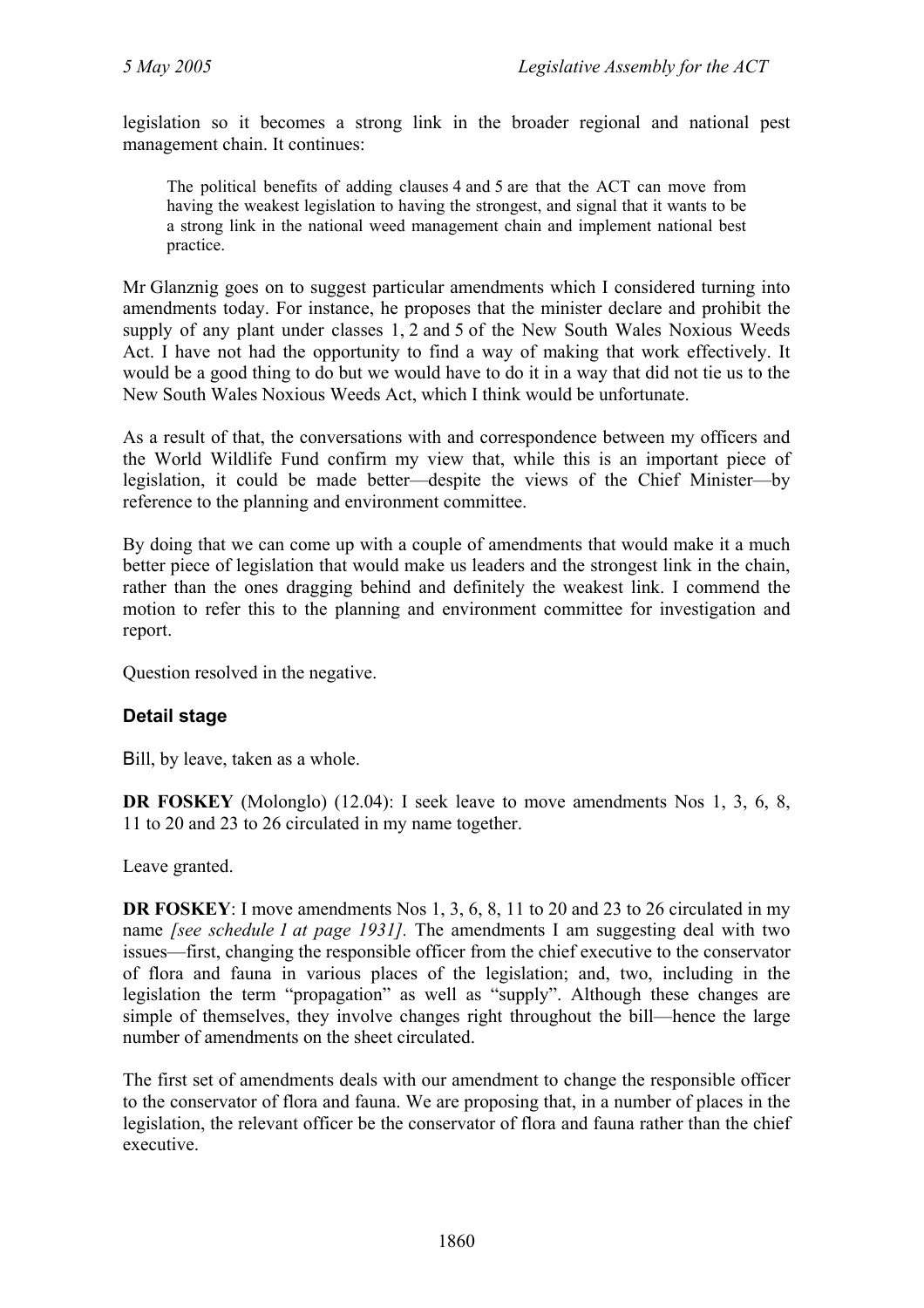Although the legislation is broader than just environmental issues and covers primary issues, a key part is about protecting the environment. As we know, the spread of pest plants and pest animals is not restricted by fences, be they wire netting, electric or barbed wire, between nature reserves and farmland.

We suggest this will enhance the likelihood that aspects of the legislation are enforced and successful. We suggest these changes so that pest plant and animal declarations may require notification of the presence of a pest plant or pest animal to the conservator, rather than to the chief executive—that is clause  $7(2)$  (a) and clause 15 (2) (a).

It is an offence if this person does not give the conservator, rather than the chief executive, written notice of the presence of a pest animal or pest plant—that is in clauses 9 (d) and clause 17 (d); that the conservator, rather than the chief executive, can issue a permit allowing the supply of a pest plant or a pest animal—clause 13 and clause 22; that the conservator, rather than the chief executive, can issue a pest management direction—clause 24; that the conservator, rather than the chief executive, must try to give notice of any actions in relation to contravention of a pest management direction clause 27; that decisions by the conservator to issue a pest management direction are reviewable—clause 48 (e); and capacity for the conservator to delegate functions clause 51 (a).

We believe these changes will ensure that environmental issues are at the forefront in the decision-making and operational aspects of this legislation, and that this will enhance the capacity for enforcement of the legislation.

**MRS DUNNE** (Ginninderra) (12.07): Dr Foskey makes a very important point—that some of this best rests with the conservator of flora and fauna rather than the chief executive—but I think some of her amendments go too far. For instance, those relating to clause 15 and clause 7, in particular, are administrative functions that I think would be better left with the chief executive rather than the conservator of flora and fauna. In other cases I think there is merit in what she suggests.

**DR FOSKEY** (Molonglo) (12.10): I want to allay Mrs Dunne's concerns and argue that it is appropriate to deal with these amendments together because, of course, the conservator has the power to delegate. I think that, where items were seen to be of more relevance to a chief executive, that would be the practical way to go about it. I am not sure that breaking the amendments up is necessarily a good way to go, because we are talking about legislation here.

**MR STANHOPE** (Ginninderra—Chief Minister, Attorney-General, Minister for the Environment and Minister for Arts, Heritage and Indigenous Affairs) (12.10): The government will be opposing each of these amendments. The government's view is that the conservator's role is focused almost exclusively on nature conservation. The administration of this pest management legislation is far broader than that. It is not just about nature conservation—it extends well beyond the usual remit of the conservator.

The administration of pest management is much broader than nature conservation. It includes primary industries such as cropping, grazing, horticulture and horse agistment. It is, in the government's opinion, much more appropriate to refer to the chief executive.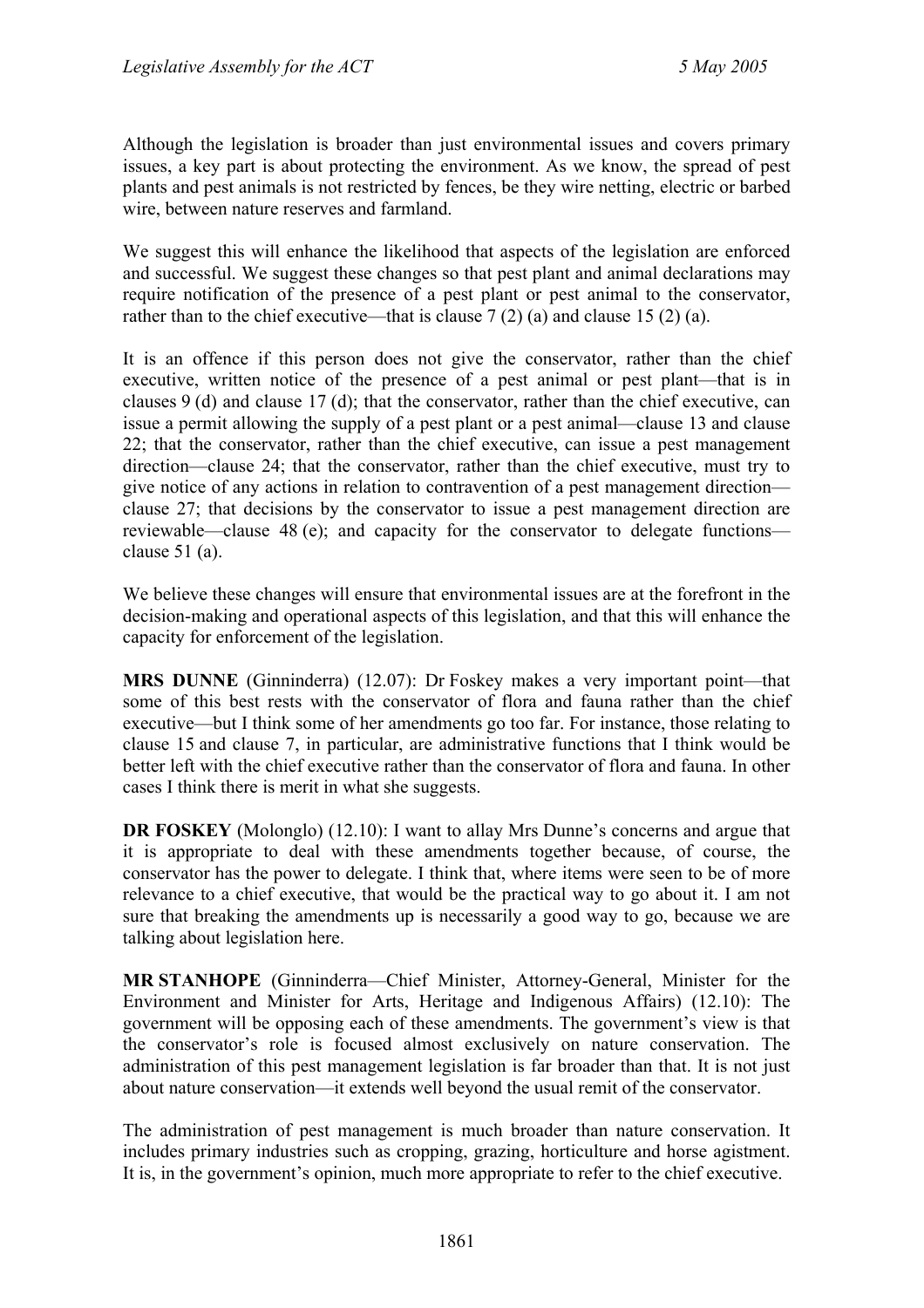That is the approach that has been adopted in the Animal Diseases Act, the Plant Diseases Act and the Stock Act. The argument that enforcement would be enhanced has no basis. In practice, it is the chief executive who heads, and would almost certainly always head, the administrative unit with carriage of or responsibility for the administration of this legislation, and that is the executive director of arts, heritage and environment.

It is the government's opinion, not just as a matter of practicality, that it is more appropriate that it be the chief executive that is charged with this particular responsibility. We oppose the amendments Dr Foskey has moved in this instance, and signal that the government will be supporting further amendments proposed by Dr Foskey.

Amendments negatived.

**DR FOSKEY** (Molonglo) (12.12): I seek leave to move amendments Nos 2, 4, 5, 7, 9, 10, 21 and 22 circulated in my name together.

Leave granted.

**DR FOSKEY**: I move amendments Nos 2, 4, 5, 7, 9, 10, 21 and 22 circulated in my name together *[see schedule 1 at page 1931]*. I am very pleased that the government has signalled its intention to approve my amendments. Briefly, I think it makes so much sense that propagation is at least as important as supply. This amendment inserts the word "propagation" in all the instances I have detailed in that list of numbers.

For instance, it will amend the legislation that where "supply" is mentioned the word "propagation" is also mentioned. The aim of this is to strengthen the act. I refer again to the case I mentioned the other day—bearskin fescue—which highlights this point of the case. The information again comes from the World Wildlife Fund report that, of course, we are all leaning on quite heavily today.

In 2003 bearskin fescue, which I think is a wonderful name, was imported by a large wholesale nursery located in Victoria. They set up the process of propagating it. In November 2004 the species became available for sale in the eastern states and is even being promoted for water-wise gardens.

This I think points to the kind of problem we can get when we have tunnel thinking in relation to a number of the concerns that confront us as a territory. We are concerned that people have gardens that reduce their reliance on our potable water supply, but are the people promoting that talking to the people who are making sure we reduce the potential for weeds to grow here? That is probably a bit of an aside, but I felt the point was well worth making.

Western Australia did a risk assessment on this plant earlier this year, which found it had significant potential to become an environmental and grazing weed. These amendments will mean that, once a plant is declared a prohibited pest plant, it will become an offence to propagate it as well as to supply it.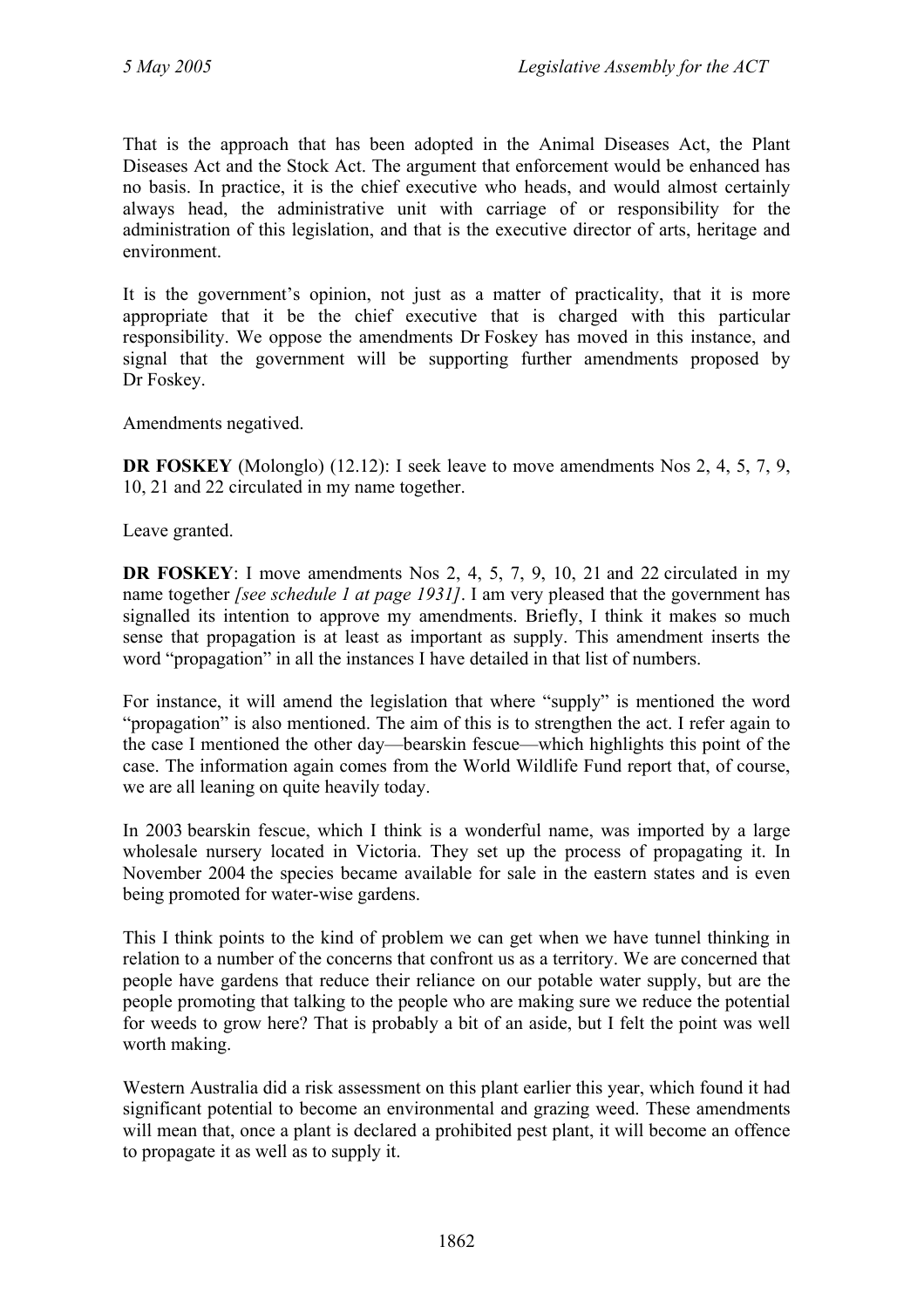**MR STANHOPE** (Ginninderra—Chief Minister, Attorney-General, Minister for the Environment and Minister for Arts, Heritage and Indigenous Affairs) (12.16): I thank Dr Foskey for these amendments. As I indicated, the government is happy to support them. The government believes the amendments are quite appropriate. They certainly support and, I believe, enhance the policy outcomes the government was seeking to achieve in controlling the introduction of pest plants.

**MRS DUNNE** (Ginninderra) (12.16): I would like to echo the sentiments of the Minister for the Environment. I think Dr Foskey's amendments improve the legislation, and the Liberal opposition will be supporting them.

Amendments agreed to.

Bill, as a whole, as amended, agreed to.

Bill, as amended, agreed to.

## <span id="page-30-0"></span>**Long Service Leave Amendment Bill 2005**

Debate resumed from 10 March 2005, on motion by **Ms Gallagher**:

That this bill be agreed to in principle.

**MR MULCAHY** (Molonglo) (12.17): As members are well aware, long service leave used to be a reward. It was an expression of appreciation for long service with a particular employer but has now evolved to become an entitlement enforceable by law.

Instead of strengthening the relationship between long-term employees and the firm with which people are working, Labor's approach is always to bring about compulsion, to strengthen a division and indeed, in some respects, fuel disharmony between employer and employee. They certainly seek, in my view, to preserve and promote adversity. Reducing the threshold for loyal service will certainly encourage people to move on and, in my view, contributes to higher turnover.

This bill is more of a reflection of that ideological view which, sadly, is so readily embraced in this territory. The bill sounds superficially attractive. It reduces the qualifying time for long service leave from 10 years to seven years of continuous service; it provides for an employee to become eligible for additional long service leave for each five years of service completed after the first seven years, instead of 10 years; it deems that a worker who works for the same employer on a seasonal basis—that is with seasonal breaks—has not had a break in employment and therefore qualifies for long service leave; and it maintains long service leave entitlements for a person who has left an employer and returns to the same employer within two months.

The purpose of the bill, according to the minister, is to bring long service leave in the private sector into line with benefits already enjoyed by ACT public sector workers. The real reason, however, in my view is the necessity for the minister to deliver bounty to the union movement in return for delivering her Labor Party preselection, and for her to shore up support at the next election. The bill is another impost in an increasing list of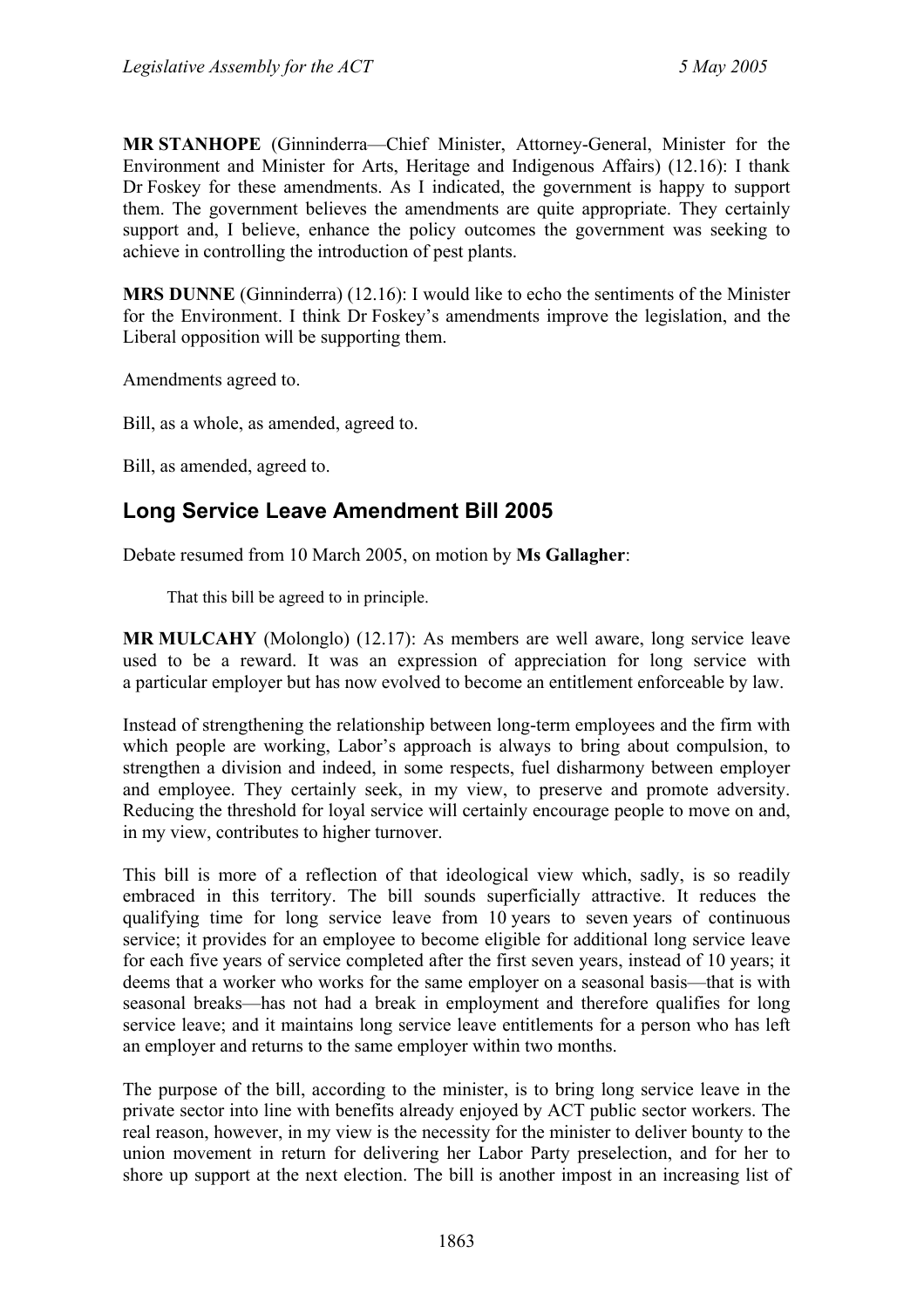measures by the government to benefit its supporters at the expense of employers in the ACT, albeit at not cost to itself.

**Ms MacDonald**: You're running scared, aren't you?

**MR MULCAHY**: Ms MacDonald interjects and says, "You are running scared." I am not running scared but I know that the business community of Canberra is running scared. I have sensed it with the volume of response I have had in the last few days. They labour repeatedly with measure after measure designed to adversely affect their businesses and add the costs on.

Of course, all these ideas are dreamt up by people who have absolutely no idea what the real world is all about. They have enjoyed the privilege of union officialdom; they have enjoyed the privilege of living off the public purse. The prospect of ever having to deal with a profit and loss statement or balance sheet and meet a payroll is simply beyond their life experience.

In fact, there are many people in the city—and they are the ones who contribute the taxes that are spent so gleefully by the government—who live with the cost of these measures. When these measures are brought in, to business people they mean yet another burden.

I know Ms Gallagher is an enthusiast for these reforms and probably wants to be recognised as a pacesetter in the Labor movement in Australia because this is a unicameral Assembly with an absolute majority. But she does not realise that, when she puts more and more pressure on those businesses, people reach the point where they say, "Look, the costs are such that we will have to let people go and keep our costs within reasonable margins of error"—or, as we heard on the ABC this morning from the chief executive of the property council, people start moving out of town.

They go to Queensland where, despite the Labor government being in power, Premier Beattie maintains a measure of sense in his dealings with business. I would counsel the ACT government to move away from this ideological push and look to what the Queensland government does. They do not run a permanent war with employers. They have the view that employers contribute taxes—and those taxes of course are available to support the needy and to support vital and essential government programs.

In this territory, we want to try and prove that we can do things a little more radically than the rest of Australia. As a consequence of that we see a situation where people belittle the territory and treat us with less than serious regard. I hear it as I travel. I hear it from people in the federal dimension in this town, who shake their heads at what we do here. I find it regrettable that yet another cost is going to be imposed on the businesses in this city that are creating the jobs, the revenue and the taxation to support the largesse that we see opposite.

The bill is another impost in an increasing list of measures by this government to benefit its supporters at the expense of employers in the ACT—but of course at no cost to itself. It represents another step in the erosion of the ability of private sector employers to be competitive with businesses outside the ACT because of the increasing burdens placed upon them with no offsetting increases in productivity.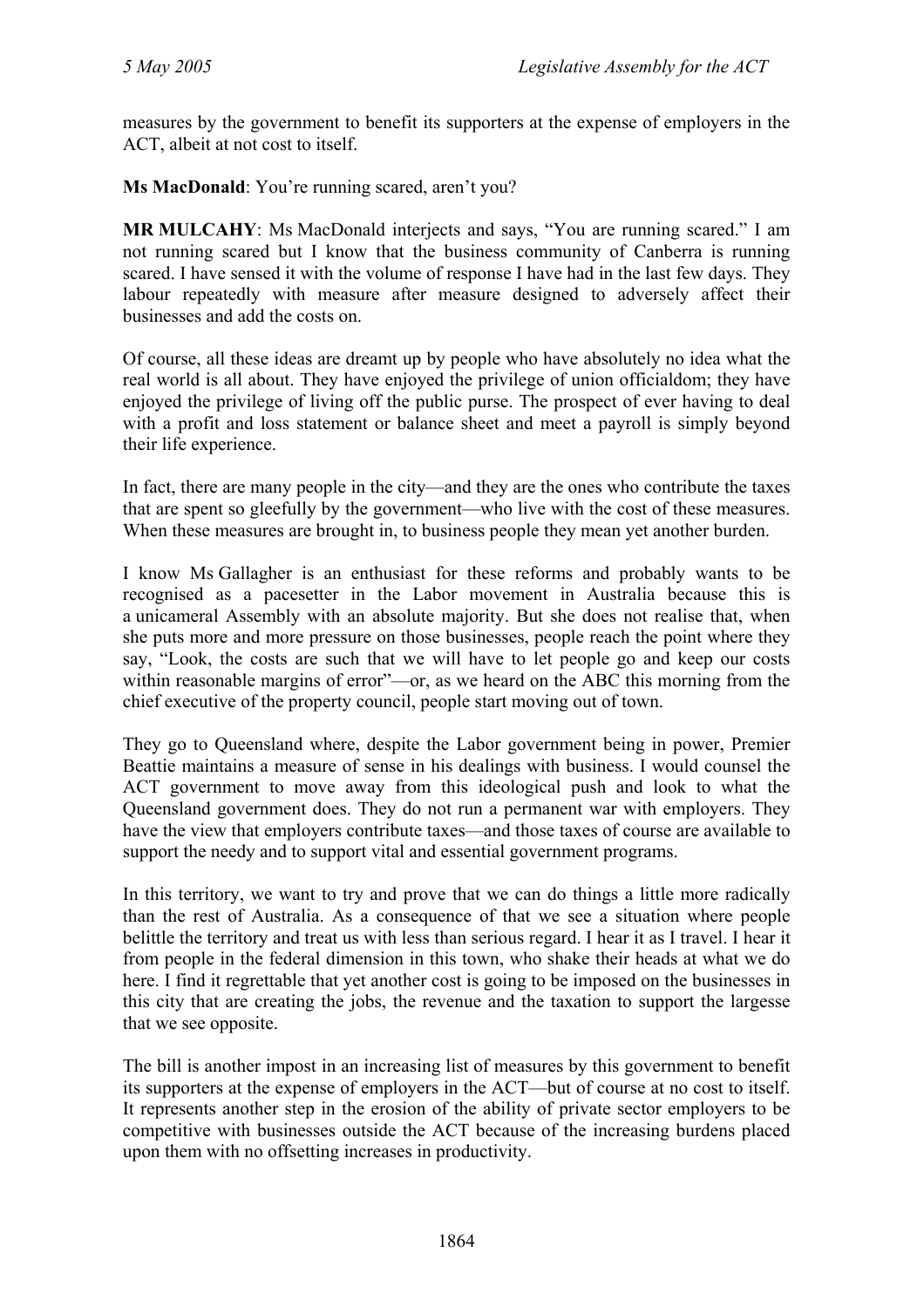Productivity is something the minister does not know too much about and does not want to know. As we saw several months back when those agreements were negotiated, it is her view that you hand out wage increases but you must never ask for offsetting advantages to the people in Canberra, to the ACT taxpayer, in terms of more and higher quality services or having those services delivered in a more efficient way.

In the rest of industry and the rest of Australia—and indeed, many of the trade union officials that I know are quite comfortable with the concept—you extend a pay increase but you get productivity gains. The minister is on the record as saying that means lowering people's standard of living. It is not what I have seen.

I have seen in the hospitality industry meals sometimes picked up by employers on the weekend, or various measures extended to staff. That is something this government does not believe in, because it is not their money they are playing with. Their view is: spend while we are in control—but I suspect that era is going to come to an end in 2008.

As part of the whole process of offering largesse to the union movement, the other part of the equation that is also a foreign word is efficiency. It is not something the minister takes too much notice of. I know the Treasurer struggles—I feel sympathetic towards him because he fights desperately—to keep control of the costs, but the rest of the team say, "Don't worry about it, Treasurer; we are going to spend—we are going to impose more costs on business." As the one person over there who has a bit of an appreciation of private sector experience, I imagine he sits there asking, "How on earth are the business people going to stay in this town if we keep creating conditions of employment that make them uncompetitive?"

We are hearing more and more about competition in Australia and the need for us to be world competitive. What do we do? We try and dream up measures that put the ACT business community behind the eight ball. The minister has no idea what these things will cost. They never look at them too closely because they do not want to know what the answers might be.

**Ms Gallagher**: Well, what are the costs?

**MR MULCAHY**: The minister cannot deny that wages in the ACT are heavily affected by the ACT government.

**Ms Gallagher**: Can't answer it?

**MR MULCAHY**: I am not sure what the question was.

**Ms Gallagher**: What are the costs?

**MR MULCAHY**: I cannot hear you amongst the shouting of your colleagues. The fact of the matter is that, with wages growth in the public sector, if they become pacesetters in conditions and rates of growth, they will in fact hurt the overall ACT economy.

I do not stand here and defend the commonwealth government, because I think they have a bit to account for as well in this territory. My concern is for the people who generate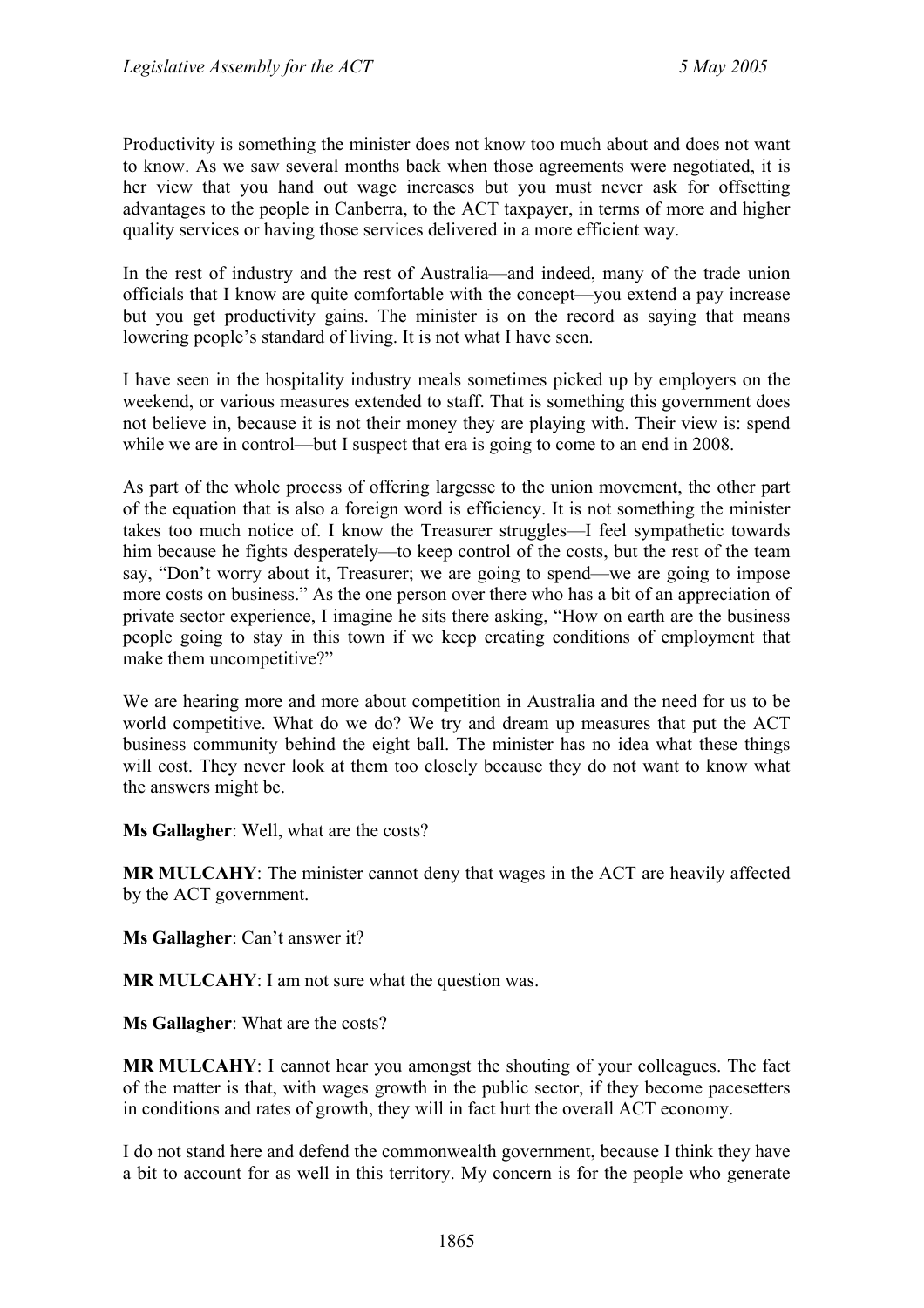the tax revenues and create the employment in the ACT. They are the people we ought to give first regard to.

It is interesting that in this territory—and we will talk a little bit more about this this afternoon—in 2003-04 government employee expenses increased by 30.4 per cent over the previous year. I do not think the inflation rate is like that; I do not think it is even at that level in Argentina anymore. They have run from \$963 million to \$1.256 million.

That massive blowout places enormous pressure on the private sector in trying to compete for workers. We hear about skills shortages. If there is some doubt that this is just Liberal rhetoric, I would urge the minister to sit down and talk to people like the Canberra Business Council, and the various other employer groups that are on her various advisory groups, and get an understanding of how hard it is for them to recruit people in this city because of the pressure placed on them by governments who want to become pacesetters in conditions and wages.

The government needs to be conscious of the impact of its actions on the ability of the private sector to create jobs and create opportunities. The minister for economic development says he wants to make Canberra the most business-friendly place in Australia but, of course, the actions of his colleague from the left make Canberra distinctly unfriendly.

I quote the Minister for Industrial Relations. She said, "This bill will put the ACT at the forefront of every other jurisdiction." That is, of course, code for putting the ACT private sector at a clear disadvantage to interstate competitors. It makes the term "business-friendly" nothing but a hoax. It is tough enough in this country competing with imports from other lower cost markets. We have talent in this country. If we price our people in this town out of business—

**Mr Gentleman**: What's the price, Richard? How much is it going to cost?

**MR MULCAHY**: —competitors in other parts of Australia will invariably capture business opportunities. Mr Gentleman is dismissive of the price of increasing the cost to employers because he does not have to deal with this problem. It is all these measures they keep bringing in, and we have been signalled that there are more coming. At the end of the day people reach a point where they say, "Look, it's better to do business elsewhere; move the shop into another place." Even in the other Labor states they are more sensitive to the needs of the business community.

The bill will impose costs on the private sector due to more workers gaining access to long service leave entitlements because of the shorter qualifying period. Although a smaller point, there is a possibility of overpayments to workers, who have collected a pro rata long service leave payment, continuing employment and then resigning, which would mean, under normal circumstances, the foregoing of those entitlements.

The opposition rejects this bill outright on the grounds that it will increase business costs and damage the capacity of business to compete, grow and provide employment. Moreover, we would urge the government to move beyond its cringing obedience to union masters, to behave more like a government and instead be interested in the wellbeing of all Canberrans—to recognise that, in the latest figures published, only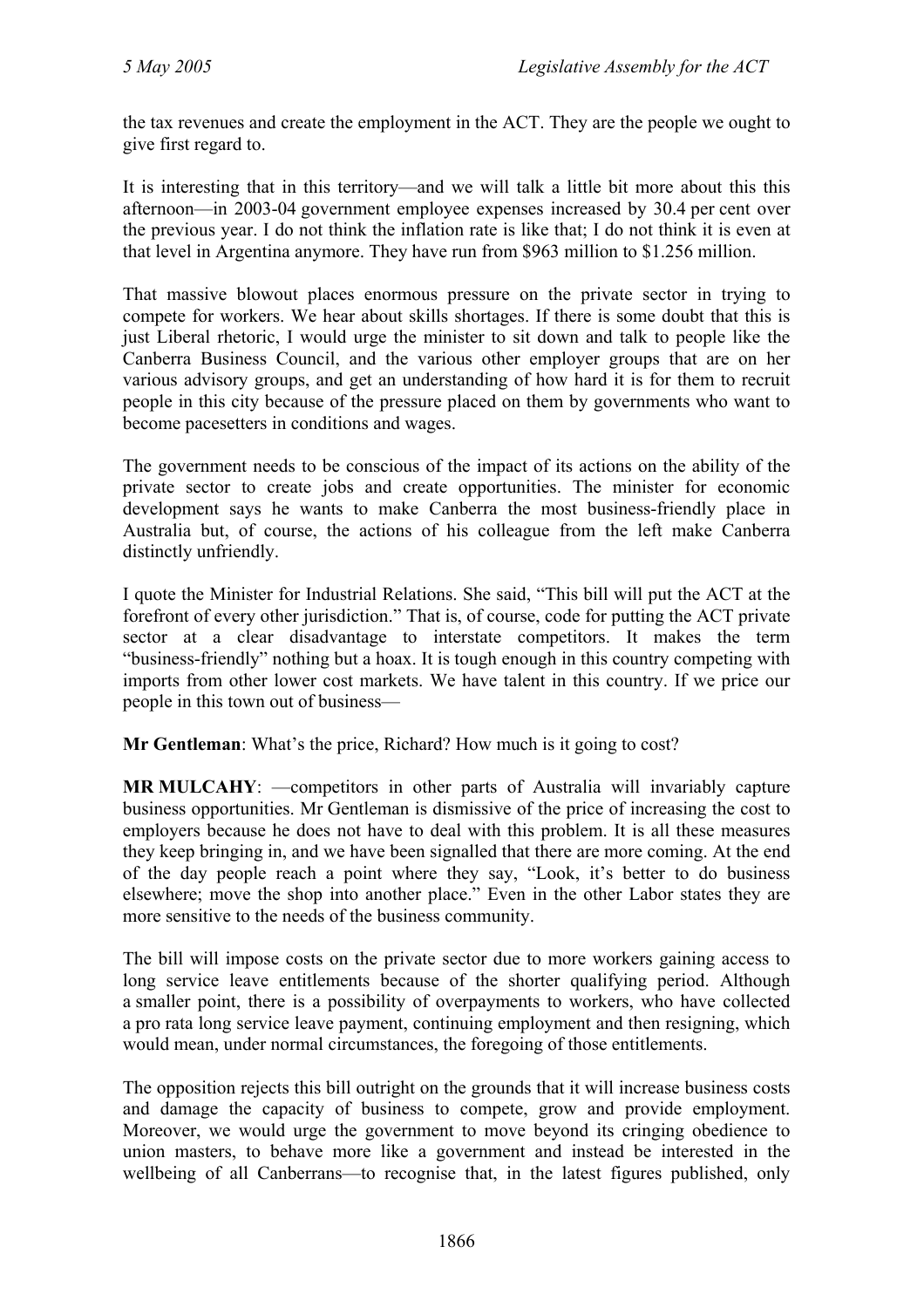18 per cent of people in this city are now members of the trade union movement. Let us move on. You know, the Tolpuddle Martyrs case is behind us. Things have moved on people speak up for themselves.

Let us make our primary objective economic growth in Canberra. If we can get economic growth here on a strong footing, we will avoid these massive budget deficits that are being imposed on us because we will have productive income and taxation; we will be able to support the needs of those who are seriously disadvantaged; and we will be able to offer people good government and an attractive environment.

We are competing for business. Every government in this country is competing for business, as are overseas markets. We must have the edge but instead we drag our feet. We trek along to these meetings with Labor ministers around the country, and we are the last to move.

We are the last to move on the business tax reform agenda but with industrial relations— I will give the government credit for that—they are at the forefront with imposts on business. Their colleagues in the other states talk to me, even, and shake their heads about the punitive measures constantly advanced in this territory.

This is a regrettable measure but I know the government's numbers will ensure its successful passage. In concluding, I would ask that the business impact statement, which I hope was done in relation to this legislation, be tabled. I will certainly be keen to hear what the minister has to say with regard to the projected cost impacts on business.

*Debate interrupted in accordance with standing order 74 and the resumption of the debate made an order of the day for a later hour.* 

#### **Sitting suspended from 12.30 to 2.30 pm.**

### <span id="page-34-0"></span>**Questions on notice Statement by Speaker**

**MR SPEAKER**: Yesterday, at the conclusion of question time, Mrs Dunne sought to move a motion under standing order 118A in relation to an explanation as to the delay of an answer to question No 229, which had not been answered within 30 days, as required by the standing orders. At the time I ruled that Mr Corbell had made an explanation and therefore Mrs Dunne was not able to move a motion that Mr Corbell had not given an explanation pursuant to standing order 118A (c) although, at the time, in the context of that ruling, it would have been open to Mrs Dunne to move a motion pursuant to standing order 118A (b).

As I said in the house this morning, I have reviewed uncorrected proof *Hansard* and I have had a look at similar instances in the Senate—although not strictly related to this particular point, they are useful in consideration of the matter—and of course earlier debates in this place. As a result, I have reviewed my ruling of yesterday. A closer examination of standing order 118 suggests that ministers need to give some indication as to why an answer was delayed, otherwise members will have access to standing order 118A (c). I will rule that way in future.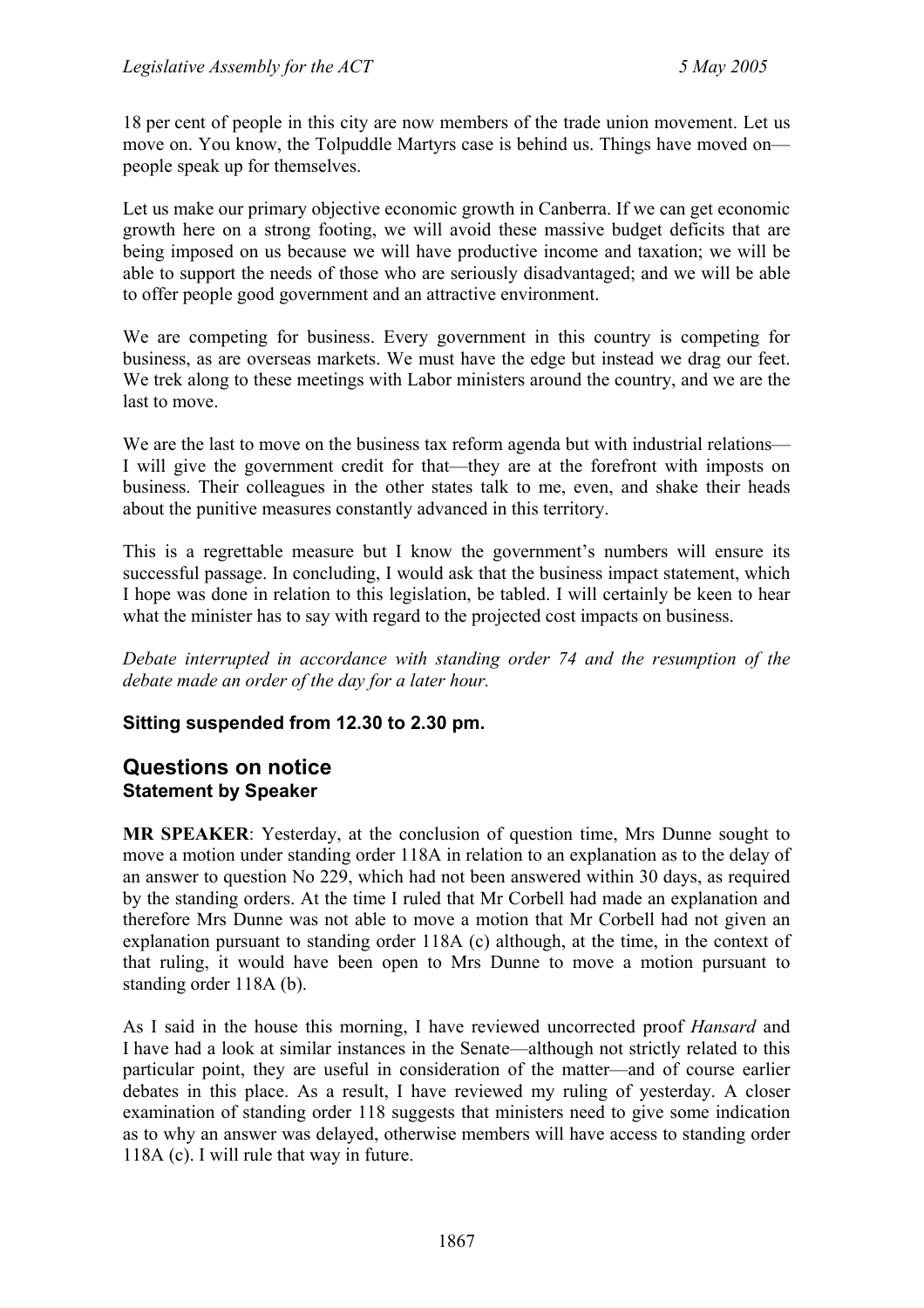### <span id="page-35-0"></span>**Questions without notice Health—public services**

**MR SMYTH**: My question is to the Minister for Health. Budget paper No 4, output 1.4, public health services, shows that the total cost for public health services in the 2004-05 budget was \$23.3 million. The budget for 2005-06 shows a reduction of \$2 million to \$21 million. The government payment for output mirrors this cut, dropping from \$21 million to \$19 million. Minister, why are you cutting public health services by \$2 million?

**MR CORBELL**: The government is not cutting public health services. In terms of the detail of the adjustment in the budget figures, I am happy to take the question on notice and provide a detailed answer to Mr Smith. However, I should clarify to members that there is no reduction in public health services. The key functions of public health services, health protection services, in the ACT will continue because they are important services and ones that the government is committed to maintain.

**MR SMYTH**: I have a supplementary question, Mr Speaker. Minister, will you guarantee that this cut will have no negative effect on the integrity and supply of blood products in the ACT?

**MR CORBELL**: Yes.

### <span id="page-35-1"></span>**Planning—City West development**

**DR FOSKEY**: My question is to the Chief Minister. On 21 December 2004, the ACT government announced that it had signed a deed of agreement with the Australian National University regarding designated areas in the proposed City West development space. To date, we are still waiting for this deed of agreement to be tabled in the Assembly and made public. We have not yet seen ANU's plans for the area. In the media release related to the deed, you said:

The rights of existing lessees will be protected completely and community groups in the area will be well catered for.

However, since the announcement of the ANU deed of agreement, the recommended final variation to City West has been referred to the Planning and Environment Committee for consideration. An outcome has not yet been reached by the committee.

This week, homeless constituents of the City West ROCKS area made my office aware that they had received a notice stating that buildings in the area would be demolished from 23 May 2005. The buildings in question are on the corner of Hutton and Childers streets.

What I would like to know is: how is it that buildings in the City West area are already in the demolition process when the ANU's and the ACT's plans for the area have not been tabled in the Assembly, or made public, and the recommended final variation for City West has not yet been scrutinised by the Planning and Environment Committee?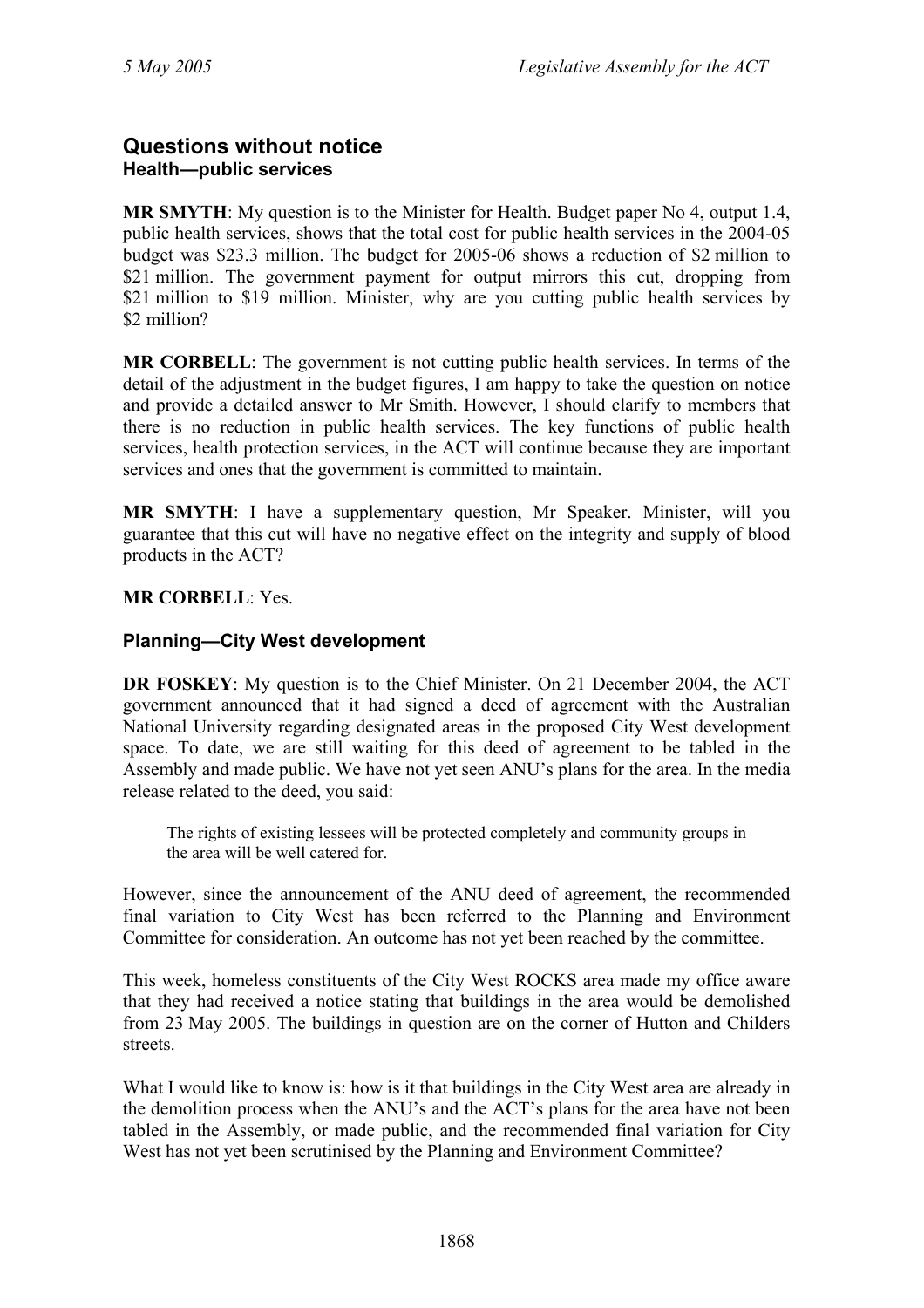**MR STANHOPE**: It is the case that the deed of agreement has been signed, certainly by the ACT government, I have to say. I am not aware of the final process in relation to its formal execution by both sides. I will have to take further advice on where the deed of agreement is in that process. It has been, I understand, if not executed, then agreed by me to be executed. I will have to follow up on exactly the final form or status of the deed of agreement.

It is the case that that does formalise an arrangement between the ACT government and the Australian National University in relation to the progressive development of a number of sites within the broad City West area. As we are all aware, the Minister for Planning and ACTPLA have, over a significant period of time, now been engaged in the development of and consultation on the formalising of a master plan for City West. During that period there has been extensive and exhaustive consultation with the community at large and, indeed, with each of the resident or constituent groups with a stake in the City West area.

There has been no shortage of consultation with all of the occupants of sites within City West at any stage of the City West master plan process. That is my understanding in relation to the progression and development of the deed of agreement and the arrangement between the ACT government and the Australian National University for the development of what will be, I think, a most exciting and enhanced part of the ACT.

I cannot answer the specific question in relation to the processes that were followed in relation to the demolition of some old and, I would think, unsafe buildings off Lennox Crossing. It may well be that they are being demolished as part of an alternative or other process that has nothing to do with the arrangement between the ANU and the ACT.

Let me just conclude by indicating that the budget tabled this week by the Treasurer includes \$6 million for a substantial upgrade of Childers Street. This is part and parcel of the revitalisation of that vital part of the city centre. It is at the heart of the process which the government has employed and has been following in relation to our determination to make Civic the genuine heart of the city. It is a process that has been in place from the minute we came to government and it has been pursued quite vigorously by the Minister for Planning and by his officials.

**DR FOSKEY**: I ask a supplementary question. What provisions has the ACT government made to ensure that the homeless people sleeping around the buildings to be demolished for the arts and community organisations already in the area or which have been promised space in the area will not be unduly affected by the upcoming demolition?

**MR STANHOPE**: I will ask the Minister for Planning to take that specific question.

**MR CORBELL:** I thank Dr Foskey for the question. The government has indicated to all of the community organisations in the ROCKS area that they will not be arbitrarily relocated without future arrangements being made for their future accommodation needs. Indeed, part of the work that is ongoing between the ACT government and the ANU at the moment is that, as part of any redevelopment or development proposals the ANU has for the City West precinct, we will seek to have community space potentially located in developments that they put forward as part of redevelopment of the City West area.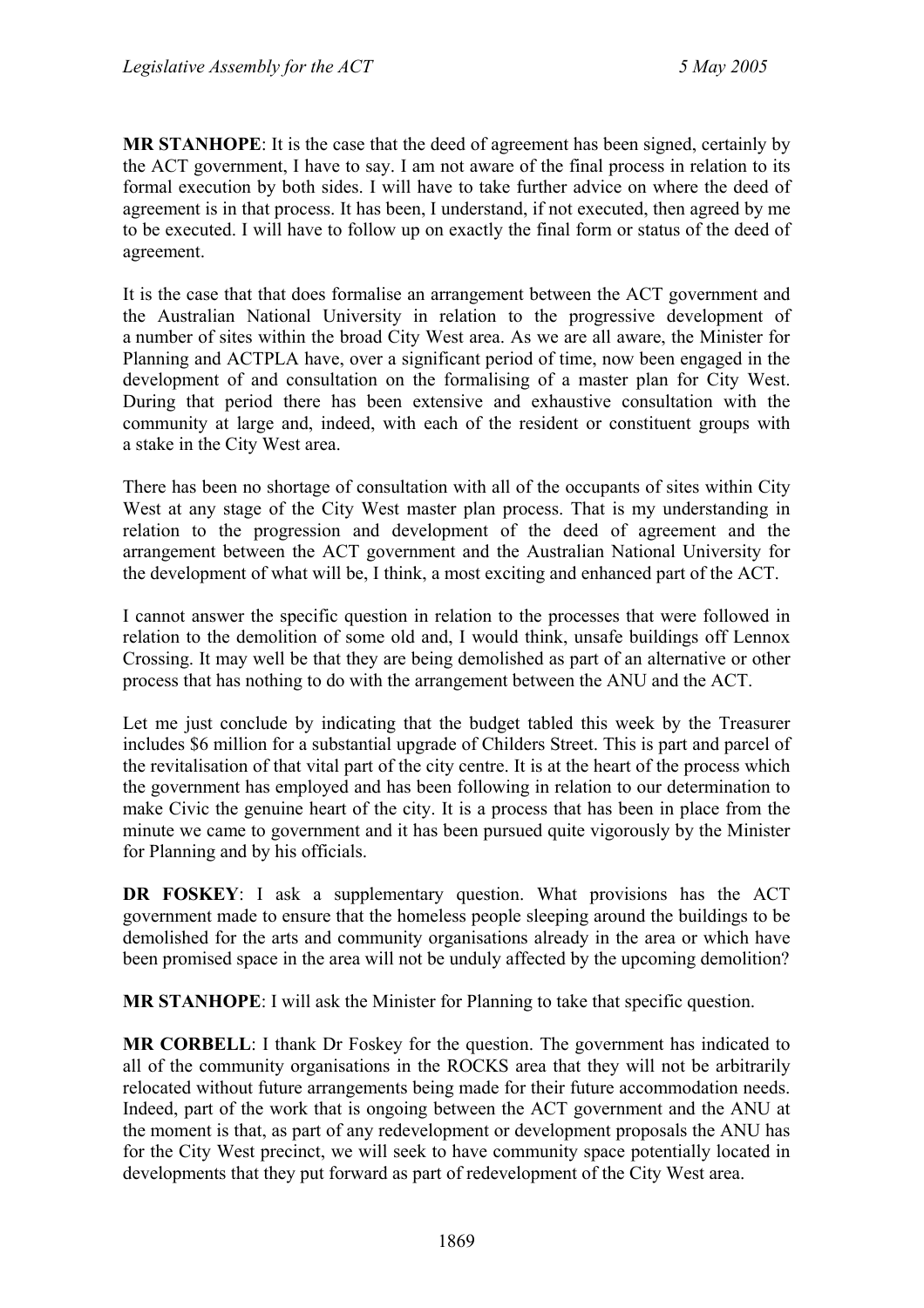In relation to the demolition of buildings, as the Chief Minister has already indicated, I am not aware of that notice, but I have now asked my office to make inquiries as to what the situation is. Certainly there is no intention to disrupt the operations of existing community organisations. Community organisations will not be left without accommodation, and that will be managed through an orderly process as that area is progressively redeveloped.

## **Economy**

**MS PORTER**: My question is to the Minister for Economic Development. Minister, would you be aware of a report from Australian Business Limited titled *NSW Mid Term Report Card* released earlier this year? What does that report say about the relative competitiveness of the ACT compared to the other states and territories?

**MR QUINLAN**: Thank you, Ms Porter, for the opportunity to inject some objectivity. I am sure the Assembly will appreciate some objectivity, which is bound to be in very short supply, very soon! I just happen to have in front of me a copy of "Sensis and Australian Business Limited benchmark of state and territory government costs and regulation". I will read a couple of paragraphs:

During February 2005, Sensis, in conjunction with Australian Business Limited, undertook a survey of 1,800 Australian businesses regarding the ease of doing business in each State and territory.

1,800 small and medium sized businesses were asked "Taking into account your State/Territory Government costs and regulatory system, how easy do you find it to do business in your State/Territory, on a scale of 1 to 10, 1 being extremely difficult and 10 being extremely easy.

The average, over the states, came out at six. The highest achieved by any state or territory was 6.6: the result achieved by the ACT. That is well above the 6.3 achieved for the nearest state. This is an objective assessment by a business organisation. In post-budget debate and discussion, there will be a whole lot of references made to the flight of business out of the ACT and how hard it is to do business in the ACT, but here is objective evidence of the relativity of the ACT versus the other states and territories. I think it clearly demonstrates that the policies of this government are working—the policies of this government on working with small business; and the policies of this government in fostering small business and building more small businesses and more smarter and more innovative enterprises in the ACT. I think that is one number that should be recalled through the course of today and through the debate that may follow in this place over the next day or two.

**MS PORTER**: Thank you, minister. Are you aware of any other evidence that points to the growth of the business sector in the ACT?

**MR QUINLAN**: Those who were here during the last Assembly would have heard Mr Smyth, when referring to some ACT small business statistics, doing what the opposition has come to do regularly, that is, talking down our economy, putting out press releases—got a copy here—saying "1,500 put out or gone from the ACT, an absolute sign that business is not going well in the ACT." Of course those statistics from the ABS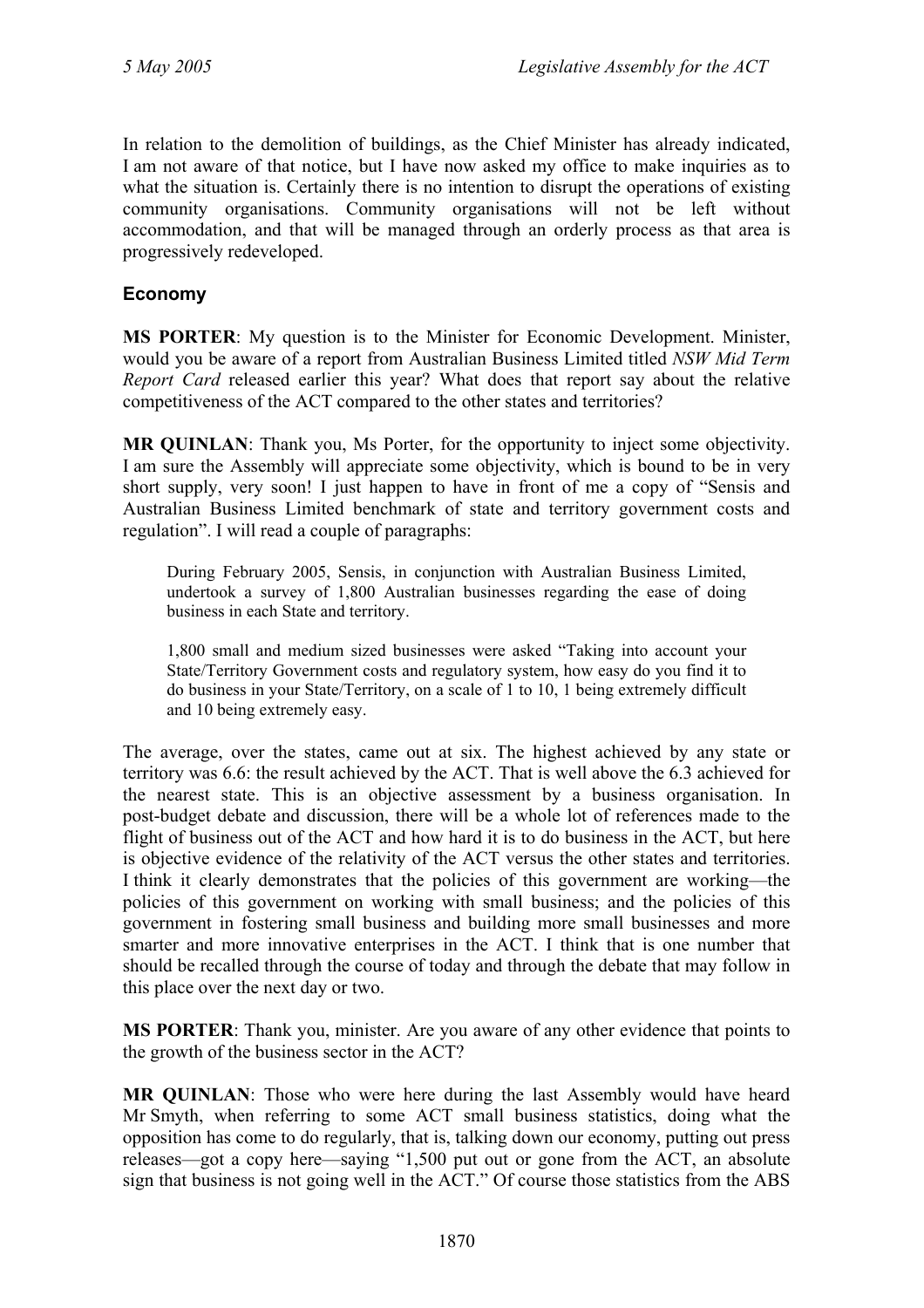are published with a caveat in relation to their statistical viability. They talk about a degree of "standard error"—that's statistical talk, Brendan—and say that there is a wide range of standard error that might occur within those statistics. They did show with all the warnings that there had been a decline in the number of home-based businesses in the ACT. Well, guess what? Of course, there has been a further report and what we now see, according to these statistics, is an increase in home-based businesses. I do not think they should necessarily be taken at their word but Mr Smyth does—insisted on it—and did the school yard equivalent of a tizz, tizz, tizz for a couple of days in this place.

Those figures show an increase of 3,500 businesses over the last year but that, of course, is coming off the very low base. But Mr Smyth rushed out to the public, ignoring the warnings of the Australian Bureau of Statistics because they did not suit, with the typical selective use of facts and data, as opposed to the facts. It is important, when you look at the figures from 1995 onwards, to note the increasing rate of business development. In the line of best fit, you will see, in recent years, a dramatic increase in the number of small businesses in the ACT—not with the raw statistics, because there are caveats on those; and caveat is in the dictionary—and that there has been continued growth of small and micro businesses in the ACT.

I am really surprised that Mr Smyth did not put out a press release on the improvement and say, "This is good." He could have found an excuse for it: he could say that he did it before or that he set up the fundamentals or something but, no, somehow he missed it all together. Typically, over the next few days of debate in this place, bad news will be selectively used whenever possible. I warn those of you with open minds to be careful of the numbers and the predictions you will hear in the debates in this place in the next few sitting days.

## **Public housing**

**MRS BURKE**: Mr Speaker, my question is to the Minister for Disability, Housing and Community Services. Minister, on ABC radio this morning you confirmed the ALP's election 2004 promise to expand the stock of public housing by injecting capital funds of \$10 million per year for the next three years. You also said that these figures were announced in last year's budget and that they appeared in the outyears. Is this promised additional funding appropriated or non-appropriated new works? Why has it not appeared in the 2005-06 budget papers?

**MR HARGREAVES**: I think the Treasurer has just alluded to the way in which the opposition selectively pulls out figures and just uses them. They never ever come up with a complete picture. It is true that \$52 million will be spent on housing in the 2005-06 year. It is true that there is \$117 million recurrent in housing ACT. It is also true that we are changing the nature of dwelling purchases from the standard three-bedroom house on a quarter-acre block, which used to be the case, to now trying to do best fit for people.

There are people who require multiunit dwellings around town centres. It is true that we have introduced a whole range of crisis accommodation services. We have supported the crisis/emergency accommodation service and we have included support for the YWCA to undertake some crisis accommodation for families.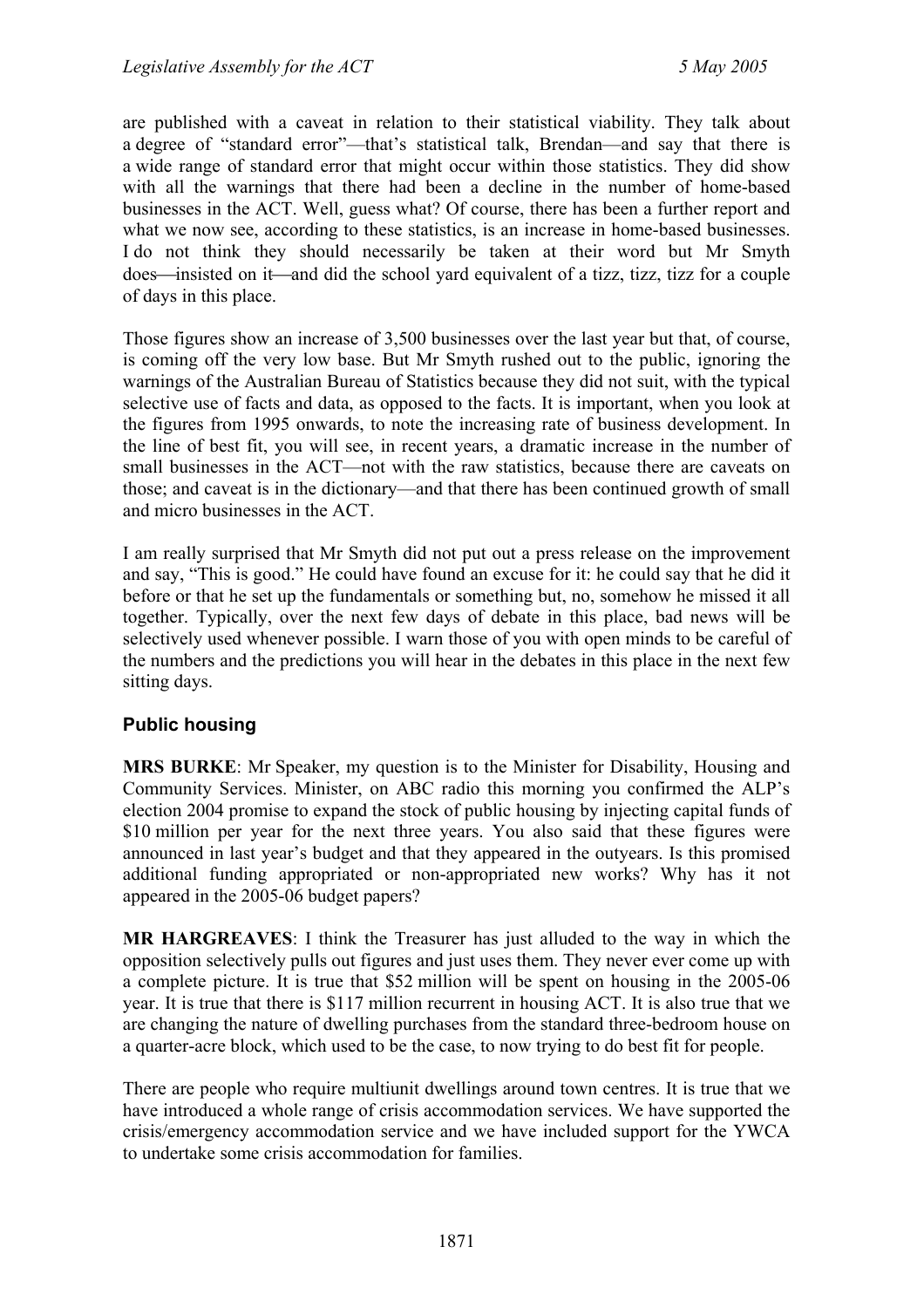**Mr Smyth**: It is really simple, John. Did you appropriate the money?

**Mr Seselja**: He broke the promise.

**MR SPEAKER**: Mr Hargreaves has the floor.

**MR HARGREAVES**: Thank you, Mr Speaker. It is also true that we have had conversations with people most affected by accommodation issues; we have had conversations with tenants and with tenant advocacy groups; from time to time we have conversations with the real estate institute and, in fact, we have conversations with the community. What we do not do is wander through budget papers in a bout of insouciance trying to find a figure to trip people up with.

This government has a concern about accommodation for people. I have no difficulties at all in telling the Assembly about the \$52 million that is in here. I have no difficulties at all in telling this chamber that, over three years, this government has put \$200 million into the sector. All I can say to Mrs Burke is: keep trying; keep fishing; and I wish you the very best of luck.

**MRS BURKE**: Mr Speaker, I have a supplementary question. Minister, if it is appropriated funds, why has it not shown up in budget paper 4 on page 323 under the 2005-06 capital works program, spread across the outyears? If it is non-appropriated funds—if this funding is to be financed by Housing ACT by its own sourced revenues why did you not indicate that it appears on BP3 under non-appropriation new works 2005-06 for housing on page 215? It is either non-appropriation or appropriation. Which is it?

**MR HARGREAVES**: If Mrs Burke wants to have accounting lessons in what goes in and what comes out, she can contact the Treasurer's office. They are quite happy to tell her what is going in and what is going out of budgets. She can also have a lesson in how the budget papers are constructed. I am not going to fight Mrs Burke by having page numbers at 50 places.

## **Education**

**MR GENTLEMAN:** Can the minister for education quantify and explain the Stanhope Labor government's commitment to education over the life of the government?

**MS GALLAGHER**: It gives me great pleasure to outline to the Assembly the Stanhope government's commitment to Australia's best education system, as recently demonstrated in the ACT budget of 2005-06. This ACT government has invested in the ACT education sector not only so that it maintains its place as the best education sector in the country but also so that education becomes the real bridge from disadvantage to greater opportunities and success in later life. We make no apologies for putting student equity at the top of our priorities, ensuring that we have a fair school system that distributes the education dollars to those with greatest need.

This government has always stressed that public education is not only about schools and classrooms but also about school communities, which provide ongoing support and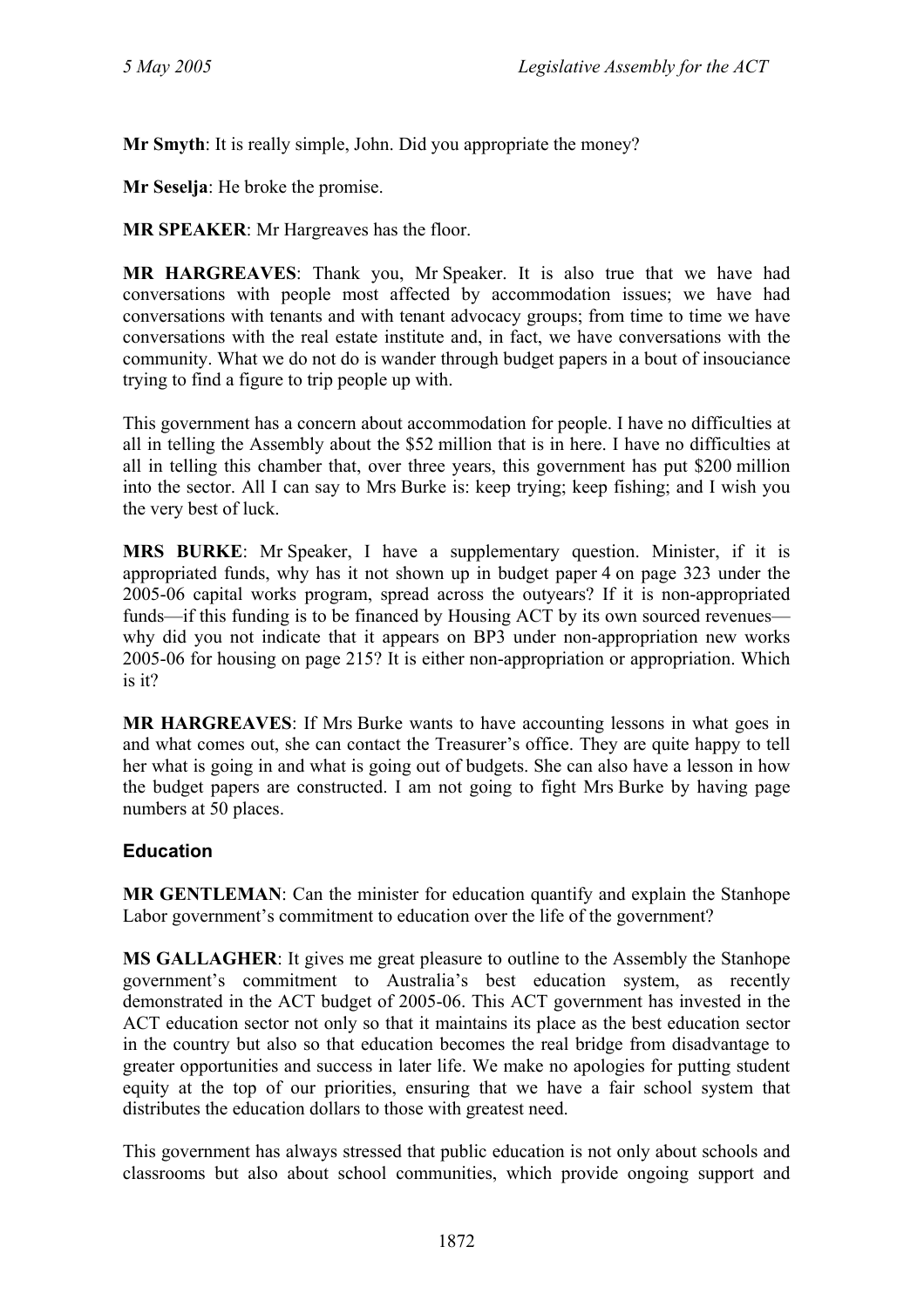learning opportunities for their students and are able to involve parents and teachers in the learning process. We have consistently said that a measure of how well our community as a whole is travelling is how well our public schools and students are performing.

This government has not sought to defund public education, nor for that matter the private school sector, which operates on the basis of public, private and parent funding. Rather we have invested more heavily in our education infrastructure than any previous government in the territory. Since the 2001-02 financial year we have invested more than \$80 million in education. This year alone the government has \$24 million in new and continuing initiatives in ACT schools.

Our record has been built from a systematic engagement with education in the ACT, first through the Connors inquiry into education funding, and subsequently through our curriculum renewal project. We continue to invest in a better understanding of our schools and their issues through the SCAN process, which has now evaluated the disability needs of individuals in public and private schools.

We have prioritised the early years of learning, with this budget delivering on our major commitment to increase preschool hours from 10½ hours per week to 12 hours per week. Our public preschools are an important and unique part of Canberra's school system. This commitment will mean that the ACT will lead the way in investing in early learning. It will be complemented by our existing initiative to lower class sizes from kindergarten to Year 3. Almost \$6 million in new initiatives has been delivered by this government to improve the educational and learning opportunities for Canberra's youngest students.

The government has invested in a meaningful school experience for all students through a doubling of the schools equity fund and the creation of new student support funds. These essential equity measures enable kids from disadvantaged backgrounds to participate fully in their education, without family budgets being stressed to breaking point. We have also increased funding for students with disabilities across the education sector, with funding now based on a genuine analysis of need.

We have ensured that our schools have the very best ICT infrastructure, with the interactive whiteboard roll out set to continue with funding through last year's second appropriation. We have upgraded ICT capacity in government and non-government schools in need through the 2002-03 budget and rolled out broadband for non-government schools.

High schools, colleges and vocational education have also been recipients of new programs to meet the challenges in their sector. The government will be working with these areas over the next three years to continue the good work.

The work of this government is delivering students who are active participants in their communities and talented young people ready to make a contribution to our growing economy. By getting the foundations right, this government is delivering an education system capable of meeting the needs of students and the challenges facing our Canberra community.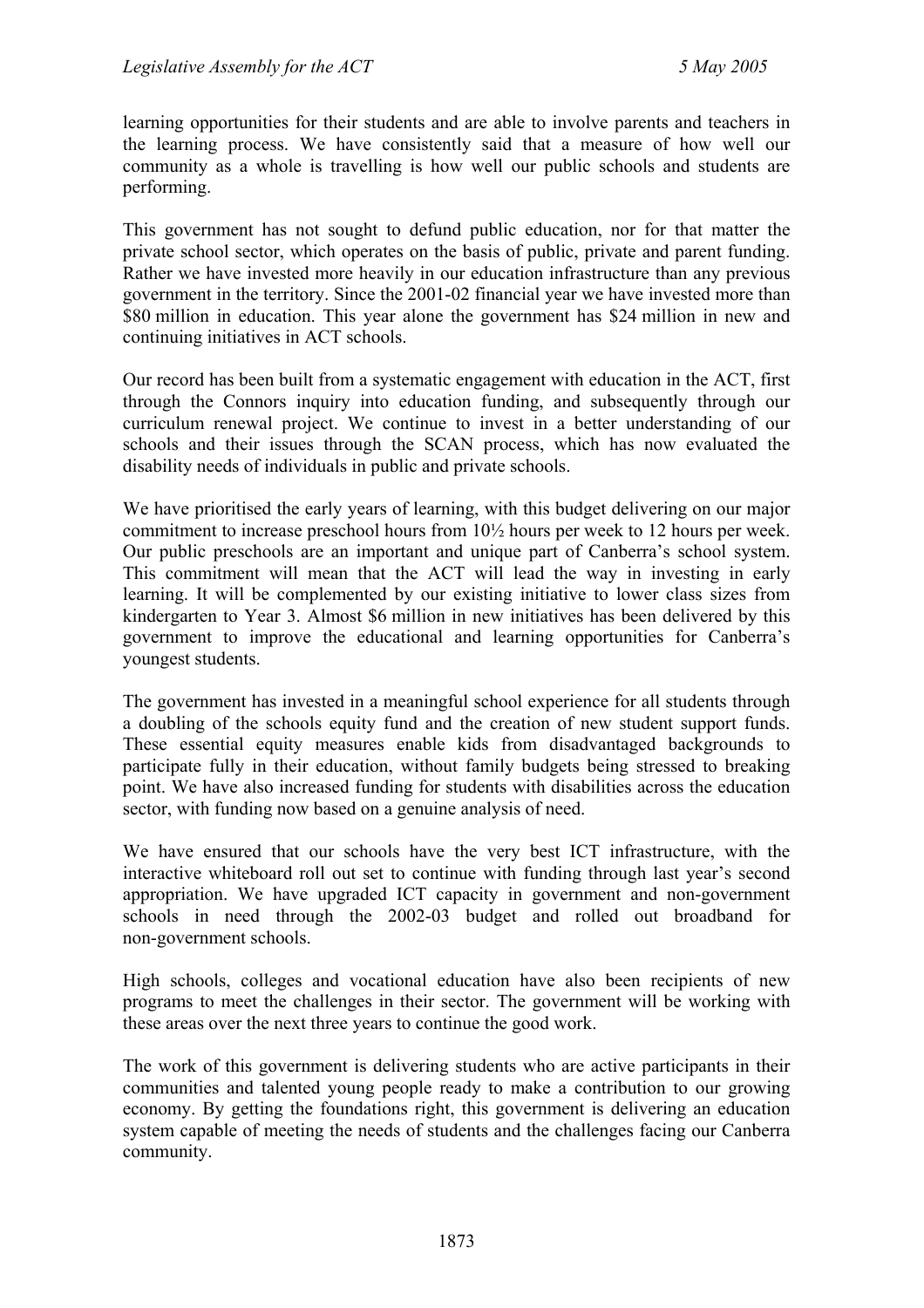**MR GENTLEMAN**: Mr Speaker, I have a supplementary question. Minister, how do these initiatives support children and teachers to achieve their best?

**MS GALLAGHER**: As I have mentioned, this government believes fairness and equity should always underpin our school system. I have mentioned before in this chamber and in public that ACT students perform at the highest levels, achieving excellence in all fields. Our latest ACTAP scores demonstrate that the ACT continues to lead the nation. Our schools excellence initiative provides an overarching framework in developing student learning, innovation and best practice in ACT schools.

Students are achieving high standards in reading, writing and numeracy. In Year 7 alone, reading results went from 91 per cent above benchmark in 2002-03 to 95 per cent above benchmark in 2004. Our students continue to achieve excellent results in writing, with results in 2004 comparable to those in previous years.

Students in the ACT have performed at a high level in numeracy, with 95 per cent of Year 3 students and 92 per cent of Year 5 students above benchmark in 2004. The results for Year 7 students against the numeracy benchmark are of concern—we admit that being lower than those in reading and writing. This is a nationwide trend and the ACT results from 2001 to 2004 are among the best in the country.

These results and the great performance of ACT students have been reinforced internationally. The last PISA figures show ACT students in the same ballpark as students from Singapore—which maintains arguably South East Asia's best education system—and Hong Kong. The PISA study looked at a mix of schools; however, in the ACT, public schools predominated. Recognition from this international study is a great achievement for the students and teachers of Canberra's schools.

The valued teaching and support staff of ACT schools continue to be supported with fair rates of pay and excellent working conditions. They are supported through professional development opportunities and the refurbished facilities at the relocated centre for teaching and learning, an ACT government facility that provides a comprehensive library service, professional development opportunities and other facilities to improve teaching and learning resources for all teachers.

The work of the ACT government, in partnership with school communities, is delivering an excellent education system, which responds to the needs of students as individuals and supports them appropriately. The ACT government does not seek to create a one-size-fits-all education sector, but has worked towards an education sector that delivers.

*It being 3.00 pm, questions were interrupted in accordance with the order of the Assembly.* 

# **Appropriation Bill 2005-2006**

Debate resumed from 3 May 2005, on motion by **Mr Quinlan**:

That this bill be agreed to in principle.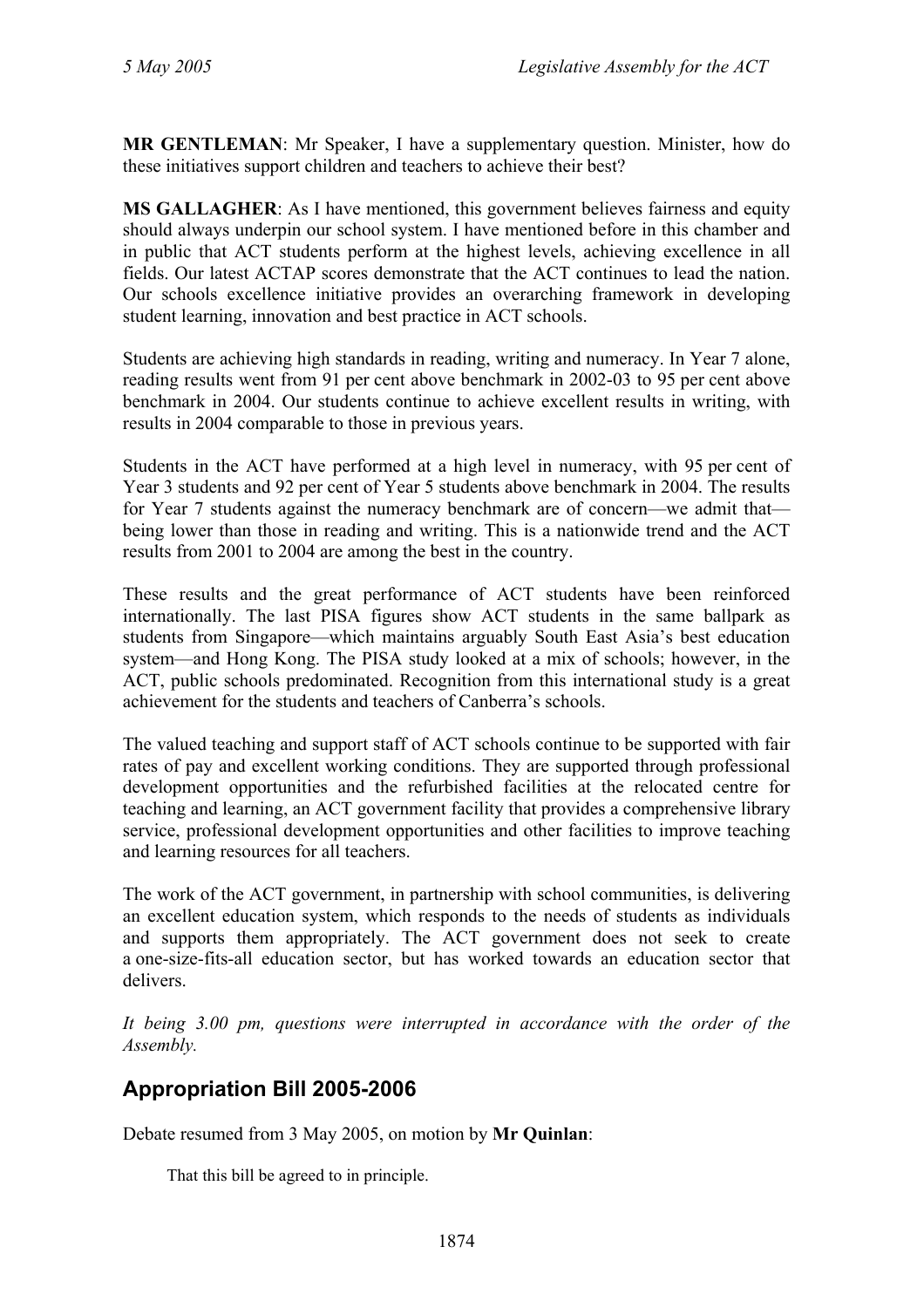**MR SMYTH** (Brindabella—Leader of the Opposition) (3.00): Mr Speaker, you were lucky enough to be there on Tuesday evening at the Chamber of Commerce and Industry budget briefing, which was sponsored by the Frontier Group, and I think you were very lucky because Mr Quinlan started his presentation by reading from the *Canberra Times* horoscope of the day. I just thought I would let people know where Mr Quinlan puts his trust, because it goes like this:

The financial representation of others will not always be what they seem, but you have the ability to determine the truth of the situation during May 3, 4.

Unfortunately for Mr Quinlan, it is also my star sign, and I have taken the opportunity to determine the truth of the situation during 3 and 4 May. I will now reveal the truth of the situation to the Assembly.

It was on Tuesday that the ACT Treasurer brought down his government's budget for 2005-06, and it was a disappointing day for the ACT. As predicted, it was indeed a horror budget—not so much for what it contained, although that was bad enough, but also for what it did not contain. It had no imagination; it contained no innovative approaches; it had no decisiveness; it held no answers.

What it did contain was a message of forlorn hope—hope that if we wait and sit with our fingers crossed things will improve. How pathetic! Unfortunately for the ACT community, this budget was more than a horror budget; it was a budget of failure failure that has characterised this government's decisions and activities over the past three years or so. The disappointment is that the ACT community had to experience such a budget at all at a time when economic conditions are generally good.

Let me remind you of a commentary on the state of the ACT economy made towards the end of 2004:

In its first term, the Stanhope Labor government's business and economic development policies have contributed to a thriving ACT economy.

That is a quote from the Treasurer's budget policy for the 2004 ACT election, made only six months ago. What a surprise! Let me repeat. The Treasurer of the ACT said that the ACT is a thriving economy.

So what has gone wrong? Why, when the ACT economy is apparently doing so well, are we facing a deficit of \$91 million, that is, an actual turnaround of \$143 million; the loss of more than 260 public service jobs; higher rates; and poorer health services? The answer is easy. We have seen three years of very poor budget strategies pursued by this government as Jon Stanhope and his ministers have spent as if there is no tomorrow, while they have ignored important budget fundamentals. The net result of these poor strategies has been that the ACT government has not been properly prepared for the eventual slowdown in the level of economic activity—a slowdown which we are now experiencing, at least in the housing sector, and which we all knew had to eventually arrive.

What have we got from a government that tried to convince the community that it had all the answers to economic management? We have a graffiti blue budget, for a start. But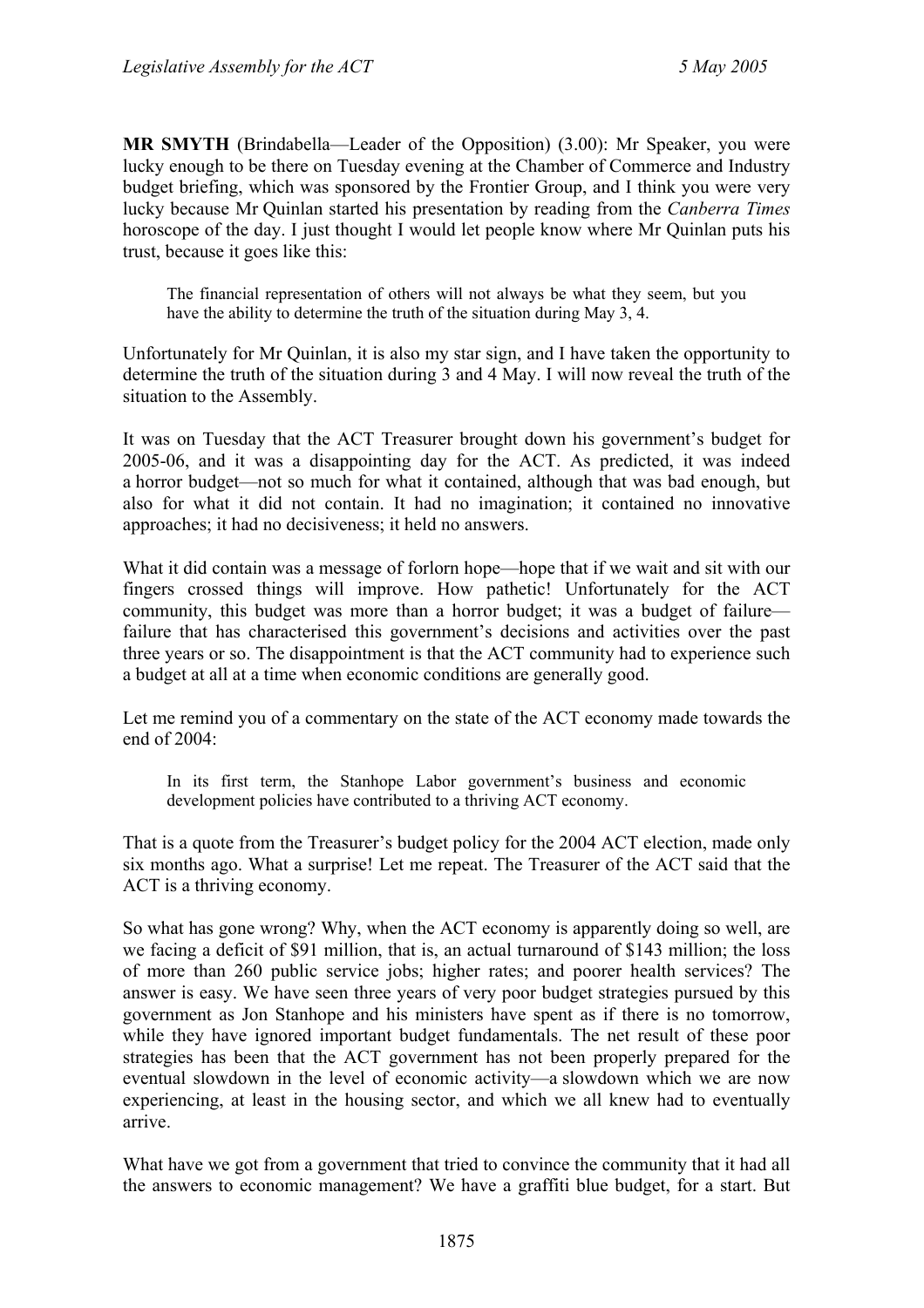more than that, with the first hint of a difficult circumstance approaching, we have cries of doom and gloom. With the first hint of a problem, what did we get from this government? Panic. We had the Chief Minister running around saying that we needed higher taxes and cuts to existing programs, and we had the Treasurer crying the same message but adding that public sector jobs had to go.

This response simply demonstrates how ill-prepared this government has been to tackle the inevitable slowdown and to seek sustainability; presumably despite all the best advice it had been given. From my perspective and that of the Liberal Party, all we can say is that this is exactly what we have predicted over the last two budgets.

Let me review some key comments that we made in our budget replies in recent years. Last year I said in my reply that the 2004 budget was a budget that had squandered the opportunity to secure Canberra's future and to show leadership. I also analysed the extraordinary increase in expending that this government had incurred to that point and commented that it was the most profligate budget in the territory's history.

More than that, however, is what the *Canberra Times* had to say in its editorial comment about last year's budget. It said that this government's 2004-05 budget was a "budget of missed opportunities". We are now to pay, as a community, for those opportunities lost. Let us put this in simple terms for the government. The government's budget strategy has failed.

What did I say in 2003? I said that the government had overspent its budget estimate for 2002-03 to the tune of \$233 million. That was another warning I gave this government about its inability to control its spending and about its overall budget strategy. Of course, we are only the opposition. But even now, with majority government, this still does not devalue the comments that we have made in our responses to previous budgets.

Let me summarise the failed economic performance of this government over recent years, with seven areas of failure or the seven deadly sins of unchecked government fiscal policy. The first is profligacy. This government has blown its expenditure by a staggering \$685 million over four years. Yes, \$166 million in the 2001-02 budget, \$153 million in the 2002-03 budget, \$282 million in the 2003-04 budget and \$84 million in the 2004-05 budget—a failure of control over spending.

Secondly, the revenue boom. This government has not used wisely the unexpected boost of \$718 million that it has received in additional revenue—a failure to husband the community's resources. Thirdly, capital spending. This government has been unable to manage its capital budget efficiently. It has consistently and substantially underspent the capital works budget—a failure of management.

Fourthly, infrastructure. This government has apparently not considered the long-term implications of developing and funding major public assets—a failure in project assessment and evaluation. Fifthly, revenue proposals. This government has proposed a number of very inept and prospectively very inefficient and costly proposals to raise additional revenue: parking space tax, loan security tax, city heart tax—a failure of policy development.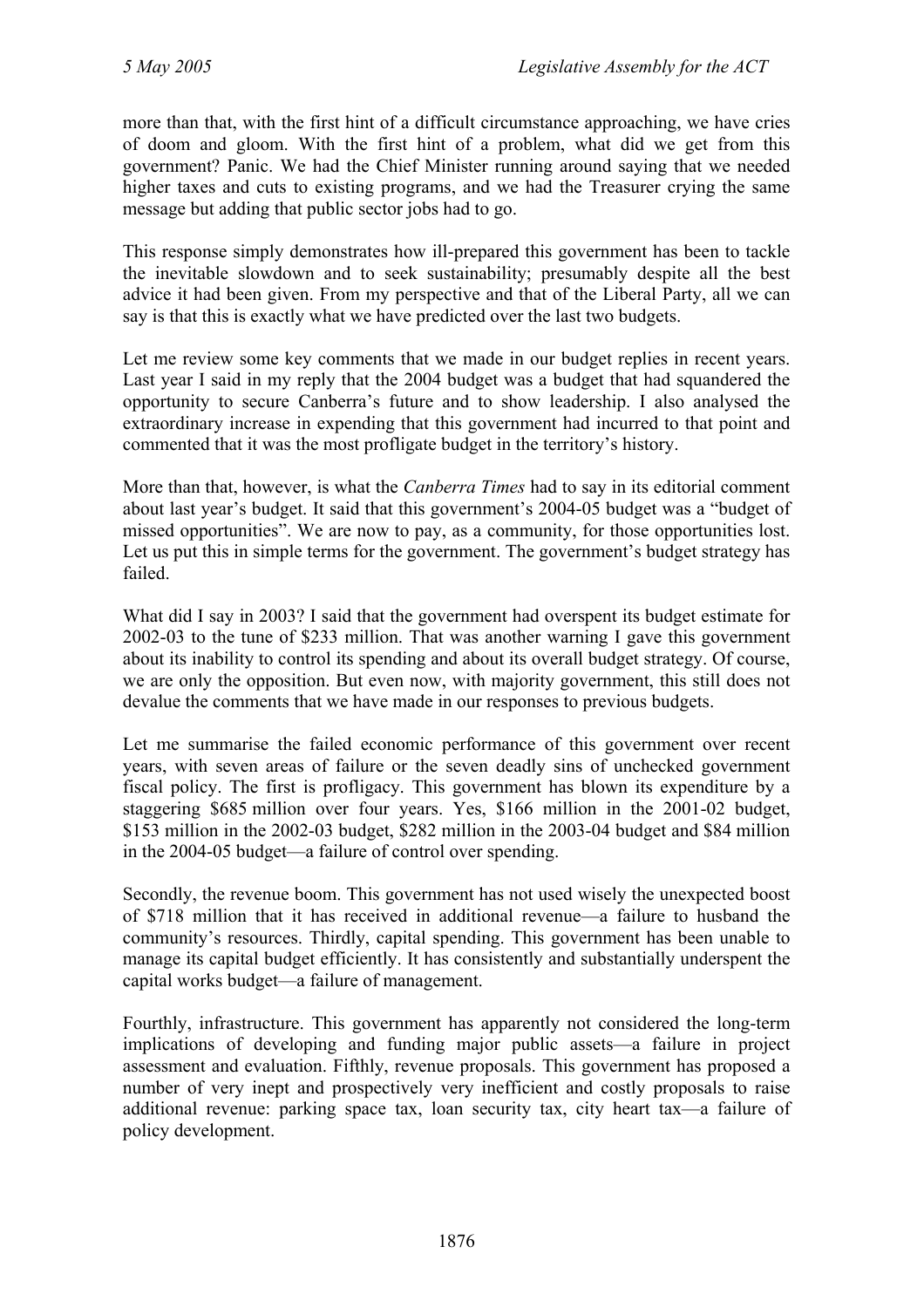Sixthly, taxation initiatives. This government has not utilised the additional revenue received from the GST to rationalise the ACT's mix of inefficient taxation measures—a failure of taxation policy. Seventhly, bushfire recovery. This government has not taken advantage of opportunities to gain assistance in funding the bushfire recovery activities—a failure of will and of action.

What does that all add up to? Failure. Complete, total and absolute failure by this government to implement consistent and appropriate budget strategies. What is really disturbing is that this failure has been a repeat offence over a number of years. Of course this government knows all about repeat offenders.

Mr Speaker, I set out a few moments ago the extent of the overspending by this government in each of the past four years. The total of this overspending was \$685 million. This complete inability to control spending translates into an additional average spend each year of around \$170 million, and that is quite an error between planned spending and actual spending. This is not because of the Treasurer's errors in estimation; I suspect he got those right, although there are some that he did not. This is consistent overspending that represents conscious decisions made by this government to abandon good economic policy.

It represents bad judgment, and for many of us the profligate years of various Labor state governments around Australia in the 1980s and the 1990s are still strong in our memories and the memories of those communities. Equally strong in our memories are those drastic actions that had to be taken by all subsequent Liberal governments to repair the damage that had been done to these state economies. There is a simple outcome of profligacy: heartache and difficult decisions, and that is what will be required after this Treasurer's fourth budget.

At some point, the day of reckoning arrives, and even governments need to be brought to account for inappropriate spending decisions. The tragedy from the perspective of the Liberal Party and indeed the ACT community is that we can see this awful pattern being repeated and the prospect of the Liberal Party, when next in government, having to repair the damage to the ACT economy, as we had to repair the damage from Labor's legacy of a \$344 million deficit in the mid-1990s.

Perhaps we should talk about deficit budgeting. Perhaps the most critical issue with this year's budget is the proposed deficit of \$91 million—\$91 million in the red. Last year, I questioned the orthodoxy of governments budgeting for deficits at times of economic prosperity. Members will recall that the Stanhope government budgeted for a deficit in 2003-04, and it has done so again for 2005-06.

When I analysed the government's decision to budget for a deficit, I questioned why a deficit was necessary in the first place. I also wondered whether this Treasurer had any idea what implications arise from budgeting for a deficit. Deficits, of themselves, are not necessarily unusual. Many of those who are students of budgetary economics will understand that deficits are used at times of economic downturns or, even if they occur, times of economic depression.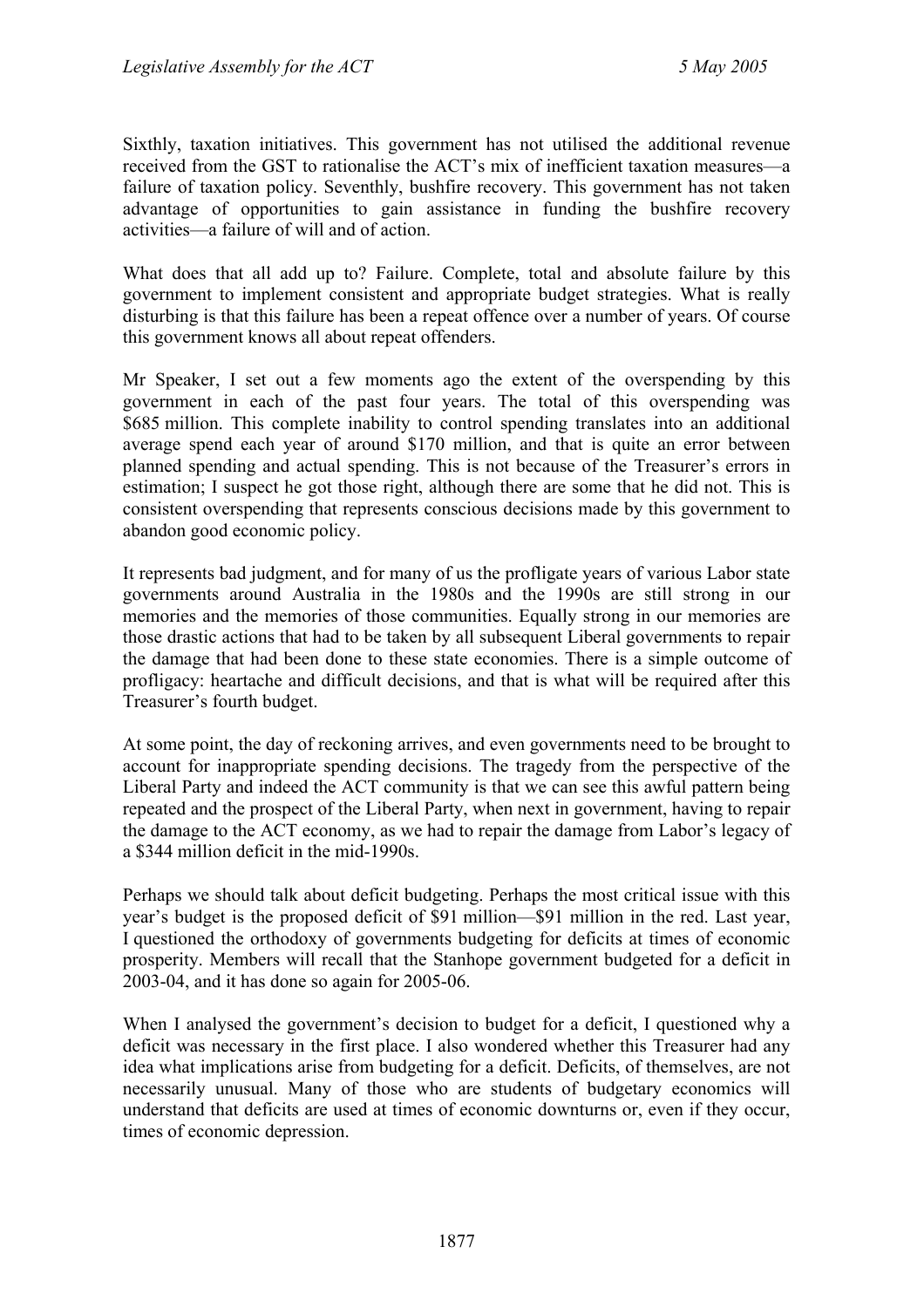Deficits are used at these times to prime an economy—a government literally pumps resources into the economy to build up and maintain satisfactory levels of economic activity, until such time as the broader circumstances of the economy improve. Clearly, therefore, deficits are used to provide a stimulus to an economy when that economy is not performing strongly.

Let us apply that test to the ACT economy. Our economy is performing strongly. The government has told us so. The Chief Minister told us so in a speech to the Labor Party faithful in the middle of last year; the Treasurer told us so in the lead-up to the 2004 ACT election. Indeed, as late as Tuesday of this week, the Treasurer said, "The ACT economy is strong, growth is continuing."

What do these comments from our own ACT government tell us? They tell us that the ACT does not need priming. Our economy does not need the government to pump further resources into it. Our deficit does not need to be \$91 million, because there is sufficient momentum within the ACT economy at present to provide an appropriate level of activity in output and employment. Put simply, deficit budgeting at the top of the cycle is a farce.

There is an even more serious concern about the government's budget strategy for next year, however, and this is the prospect of the deficit being larger than forecast. I would like to put it to you in perspective. What we already know is that we have a funding gap of more than \$20 million in health. We have concerns about whether funds will be needed for investment in public housing. We have now got limited capacity to respond to emergencies, and recurrent spending for the prison does not appear—to name just a few. From our perspective, I am extremely concerned about the future budgetary position of the ACT.

Mr Speaker, unfortunately for the ACT community, the experience of the mid-1990s and the proposed outcome of this latest budget appear to be the reality of the way Labor governments manage economies: spend, spend, spend, with little regard for the consequences. It certainly is the way this government is managing the ACT economy. Of course, this government will engage in all the rhetoric to suggest that all that it has done has been correct. Unfortunately, that is not the case, and there have been many warnings that this would be the outcome.

Consider the comments made by the ACT Auditor-General in her report on financial audits for 2003-04, where she says:

The projected "in balance" [budget] results mean that the Territory is vulnerable to significant deficits should there be negative fluctuations in revenue and expenses from adverse events.

The auditor also provides a salutary warning about the territory's long-term financial position when she says:

[This] is expected to decline rapidly over the next few years with the expected shortfall [that is, an excess of liabilities over assets] increasing by \$658 million [by 2007-08].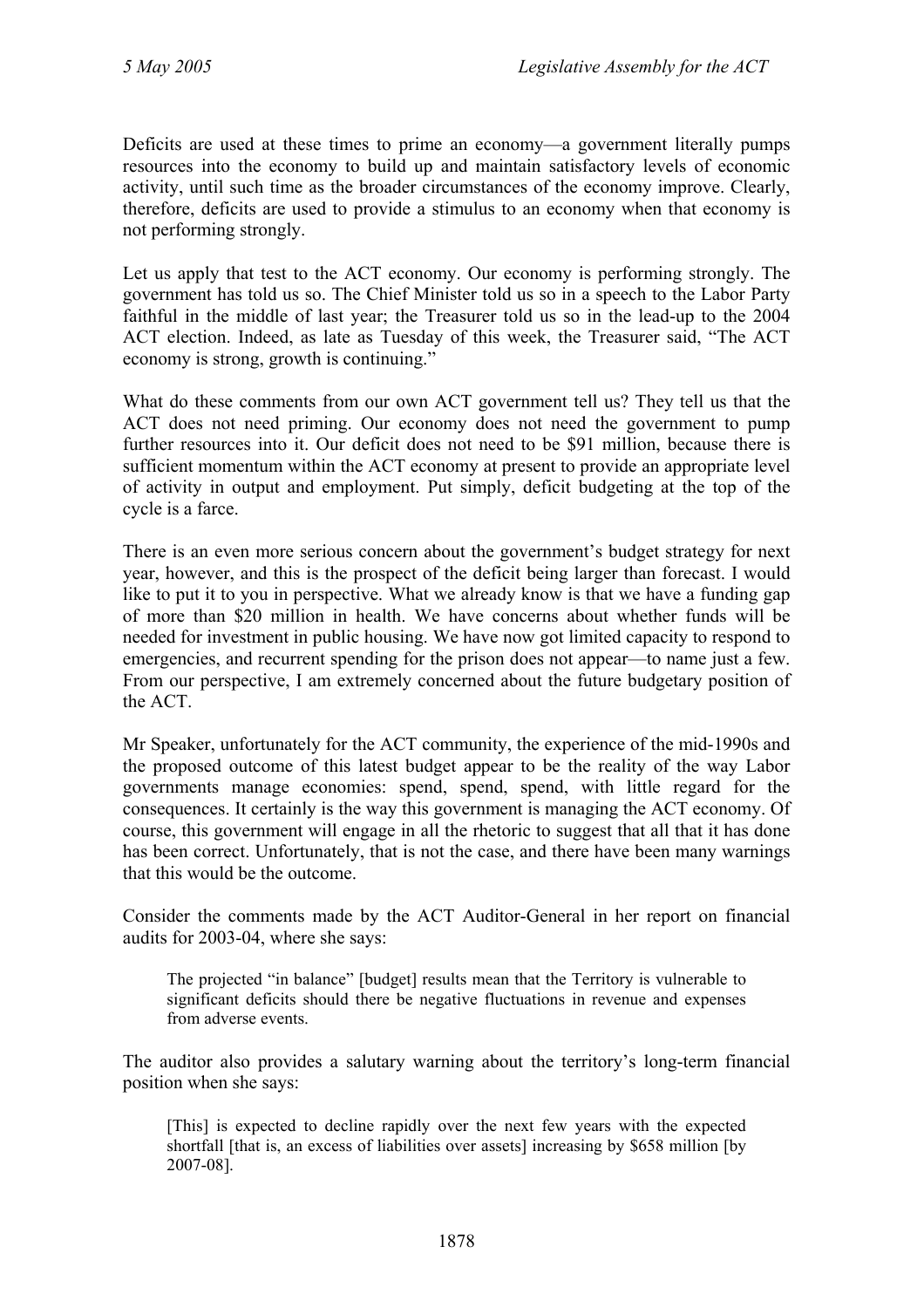As our analysis of the current budget shows, this government has not taken into account the impact of increases in health spending or the operating costs of the prison in the outyears. There are significant instances of the way in which the ACT's financial position could deteriorate.

Let us also consider some recent comments made by that most respected economic commentator Access Economics. In their *Business Outlook*, released in January 2005, Access Economics said:

The ACT is now on the wrong side of some key longer term historic trends.

Let me repeat:

The ACT is now on the wrong side of some key longer term historic trends

The outlook for the territory's economy is not as rosy as the government would have us believe, and the independent and unbiased opinion of the territory's auditor and the opinion of highly respected independent economic commentators support that view. The economic outlook for the ACT is starting to look less positive, and it is this government's policies that are to blame.

The only reason this government has escaped the consequences of its own poor decisions has been the strength of both the ACT and the Australian economies over recent years. It has been able to ride on the coat-tails of a boom in revenue to promise everything and to fund everything from current revenue, even when this has meant that clearly incorrect decisions have been made. It also recognises the strength of the ACT economy that was left for the Stanhope government when it came to office in October 2001 after the former Liberal government, I might remind people, had spent many years overcoming Labor's legacy of an operating loss of \$344 million.

Where are we today? What legacy has this stunning failure of economic policy left for the ACT community? Let us take a look at this year's budget. First, I think we should look at page 97 of budget paper No 3. Those who have it with them will see that, if the budget is not confusing enough to so many people, we have the government completely confused about whether this budget relates to 2005-06 or we are actually trapped in 2004-05, as all of that page relates to the 2004-05 budget and forward estimates—just another example of the sloppiness of this Treasurer!

What is in this budget for the ACT community? We have a continued rundown of the community's amenity and the look of the city. We have increased rates bills, by around \$100 a year on average per home. I should add that the effective rate increase typically will be higher in the outlying suburbs where there are more people on lower incomes. So much for the supposed government of compassion! It is hitting those who can least afford to pay. We have new taxes, including the city heart tax. Businesses will have to pass it on to their customers. At the same time, this government will be taxing outdoor cafes at a much higher rate. We have also a reduction in employment in the ACT public sector.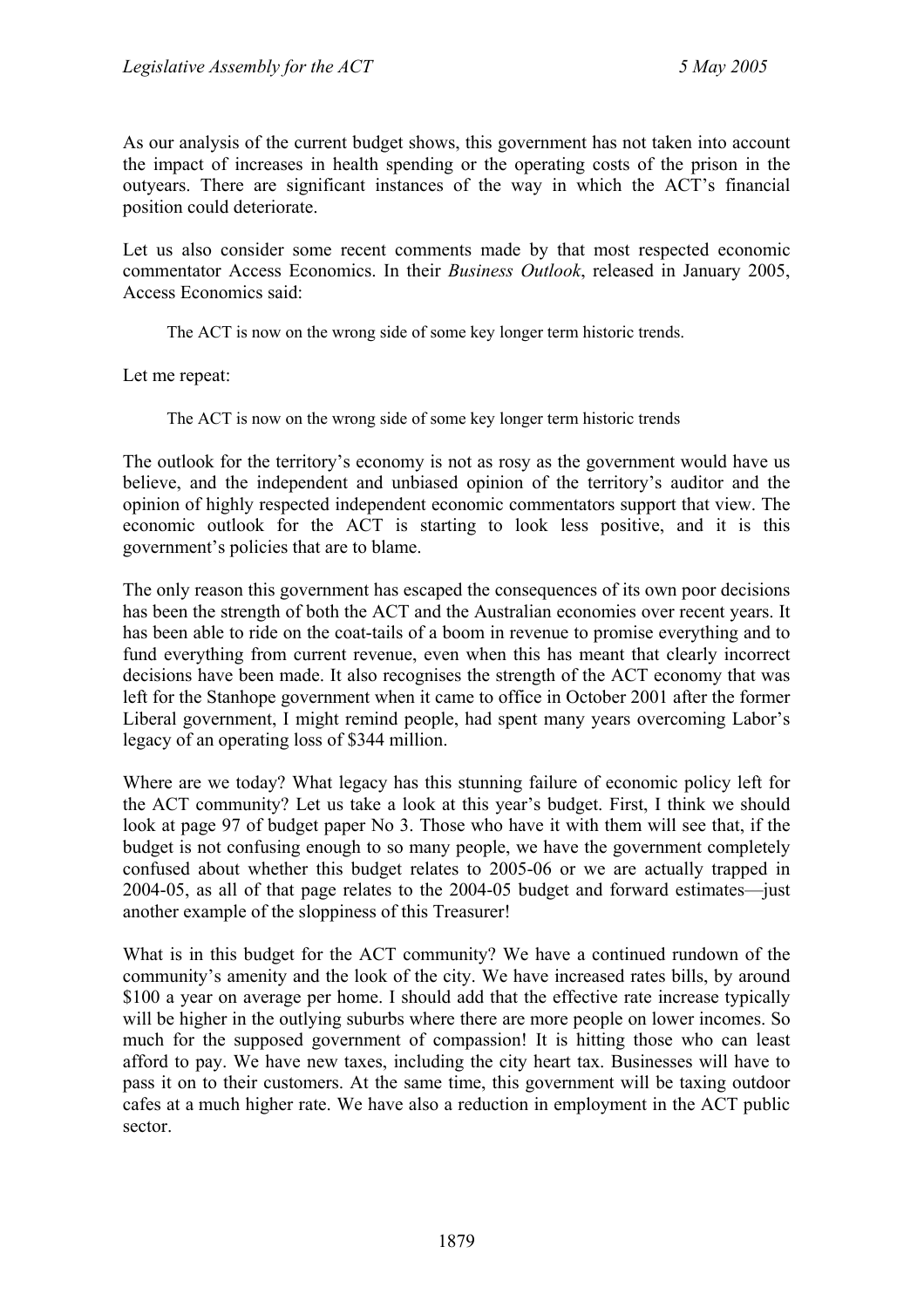What is in this budget for the engine room of the ACT economy? What is in it for business? A \$4 million cut to Business ACT, an increase in commercial rates of an average \$312 a year, and a \$1 million cut to the critically important tourism budget. I know the Treasurer will say that that not true. I should note, Treasurer, that your budget papers—budget paper 4 at page 418—clearly show that Australian Capital Tourism will have \$1 million less to spend in 2005-06. It goes from \$20,543,000 to \$19,668,000.

We have continued delays in refurbishing or replacing the National Convention Centre, a cut to the budget of the Canberra Convention Bureau of \$100,000, the new tax—the city heart levy—and no relief from payroll tax, and for the community there is nothing in this budget that will assist in their health. Public hospital waiting lists will continue to blow out. There are cuts to mental health; there are also cuts to public health. This is not a business friendly budget, as promised in the white paper. This budget is not a community friendly budget. It is not even friendly for individuals, families or anyone in our community. The combination of additional imposts and reductions in spending in key areas and reductions in service delivery makes it a very unfriendly budget.

Mr Speaker, I want to spend a few minutes considering some of the major policy areas that are dealt with in this budget and, as necessary, suggest how we could deal with the same issues. It is, after all, the opposition's role to examine critically proposals presented by the government of the day, and we will do that. You will hear from my colleagues in the afternoon. In the lead-up to the next election, we will make the community well aware of what our budgetary priorities are and how we will fund those priorities, assuming, of course, that we do not have a legacy of \$344 million to clean up or, to look at it another way, as the Auditor-General has said, a shortfall of liabilities over assets of \$658 million by 2007-08.

Our community's number one priority is health. The policy priority of the Liberal Party in the ACT is health. While this government claims that health is a priority, it is evident that the government has failed to translate that priority into the effective delivery of programs and services. This government has thrown funding at health over four years— \$670 million in 2005-06, a substantial increase from the \$635 million this year and the \$564 million in 2003-04.

But what do we have for an additional \$100 million or so that has been provided to health since 2003-04? We all know the answer, don't we? Longer waiting lists, bypasses for ambulances, bed block, closure of operating theatres for holidays, high-care beds occupied by nursing home type patients, longer waiting times, poor levels of satisfaction, worse value for money, mammograms being sent to Sydney for reading, oncology patients sent to Wagga for treatment, the letter from the Australasian College of Emergency Services now saying that they cannot guarantee the safety of patients, and so the list goes on. This is the area of community interest and concern, and what do we have? A government that simply throws funds at the problems without any sense of how to resolve the problems that exist.

Let me burst a myth or two about the performance of this government in relation to health outcomes. The first myth: the Treasurer, in his budget speech, said: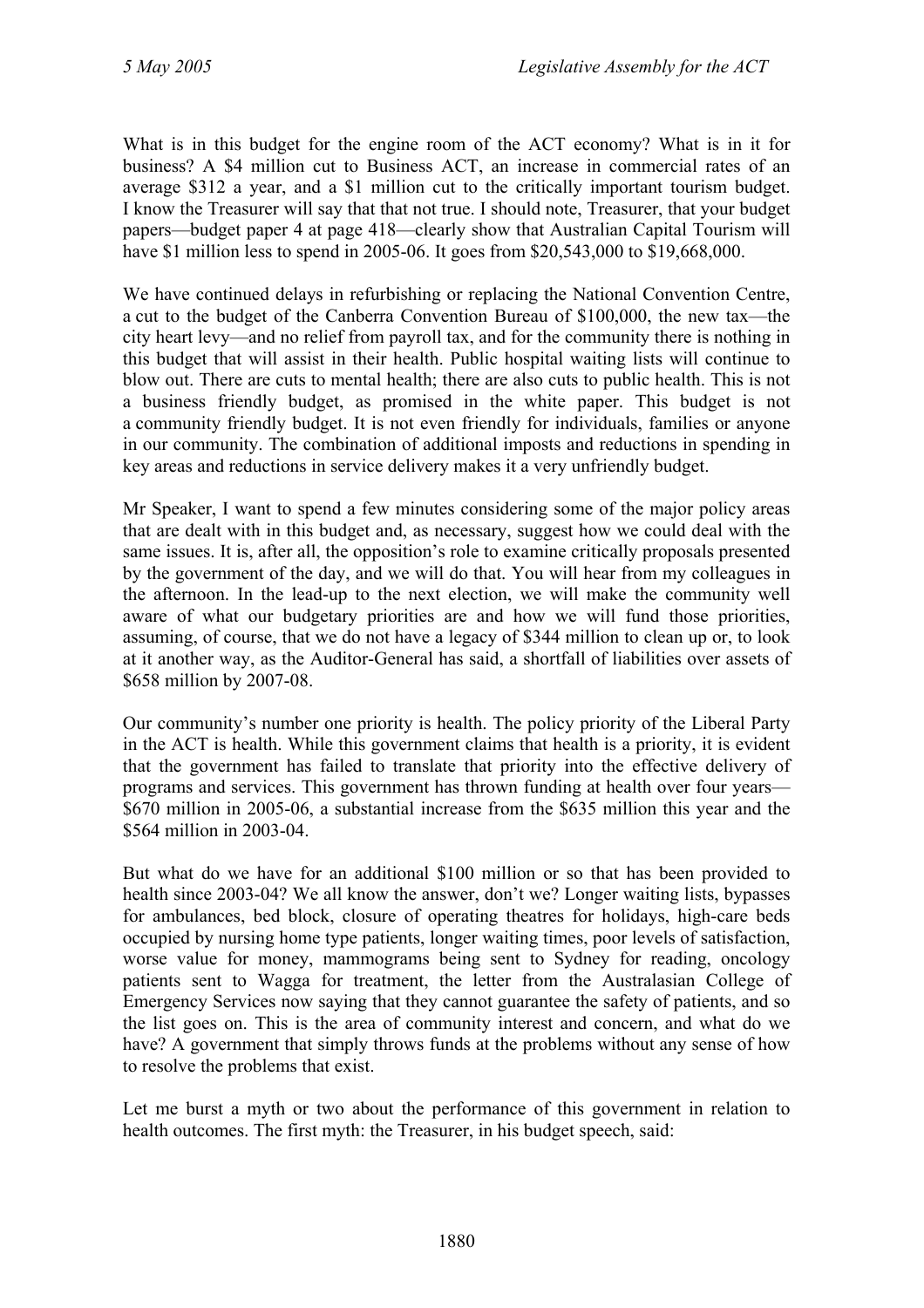In 2000-01, our two major hospitals recorded around 63,000 inpatient separations, compared with more than 70,000 in 2003-04. Over the same period—

that is, 2001-02—

outpatient occasions of service grew from 361,000 to 427,000.

That is in the 2004-05 year. This claim is simply not borne out by the government's own figures. Somebody should have read the budget papers. The budget papers show that, for the 2004-05 year, there were only 59,330 cost-weighted inpatient separations, not the 70,000 claimed, and there were 210,320 outpatient services, not the 427,000 claimed. Again, one could say that it is just sloppiness, but one would wonder why they would print these numbers. For the upcoming year, however, the budget expects 61,285 inpatient separations and 219,310 outpatient separations. Both of these claimed outcomes are fewer than the government's claimed figure for 2000-01.

The second myth is the phenomenon of health costs growing suddenly at seven per cent a year and that somehow it is a new thing. It is not. Again, the government's own budget papers show that, in the 2003-04 budget, health costs increased by six per cent. In the 2004-05 budget health costs increased by nine per cent—and we all know we have not met demand—yet in this year's budget, health costs increase by only six per cent. It is quite evident that health costs have been and are growing at predictable and well-understood rates and we must not be taken in by this government's bleating about the impact of unexpected increases in health costs.

Mr Speaker, the way in which we, as a community, deal with those amongst us who suffer from mental health issues is a key indicator of our compassion and our priorities. So, where are we as a community, as a result of this budget, in responding to the needs of people with mental health issues? The answer appears to be that this government is long on words, long on rhetoric, but short on action.

According to the analysis of the patient activity in mental health services in this budget, the target for admitted patient separations is 1,300 in 2005-06. Unfortunately, this target represents a reduction of 120 separations, or more than eight per cent, on the level achieved in 2004-05. Even worse, services to children and young people are set to be cut by a mammoth 15 per cent. So much for a compassionate and caring Labor government! You have to ask where this government's priorities really are and how this government establishes priorities in key areas of public policy.

It is important to give credit where credit is due. This budget does provide additional funding to the early years of education, those oh-so-critical early years. I hope, however, that our very young children, when they emerge from their primary schools, will be able to read, write and count.

What about at the other end of the learning spectrum, the equally important areas of vocational education and training? This is where there are well-established issues about the availability of people who are trained in a range of key trade skills—areas in which there are already shortages of people with appropriate skills. How has this government reacted to these needs? The Stanhope Labor government, according to budget paper 2,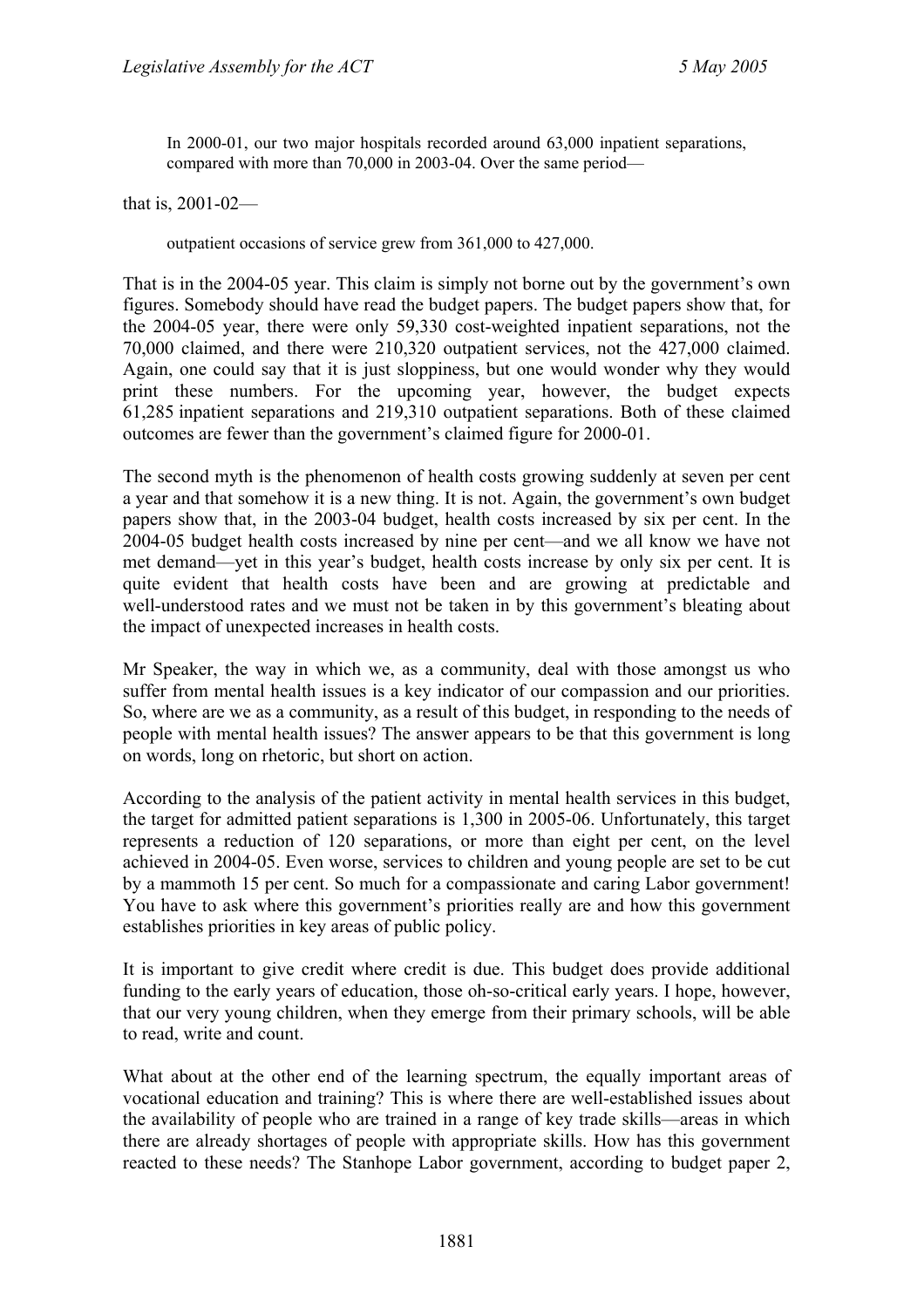will spend more than \$103 million on vocational education in the coming financial year and, as the papers themselves say:

Compared to the 2004-05 estimated outcome, this represents a decrease of \$2.1 million.

Whoops! Did I make a mistake? Decrease? No. There it is in graffiti blue on page 16 of budget paper 2: this government is reducing resources to vocational education and training. What more can I say? What an extraordinary decision from such a caring, compassionate, consultative government!

Mr Speaker, I do commend the government for boosting funds for disability services, particularly for individual support packages. Minister, well done. The additional \$3 million is very welcome and targets a significant need for a number of families in the ACT. I note, however, that this government has reduced the support it provides, through its community service obligations, to subsidise taxi fares for people with disabilities. Poor old Mr Hargreaves obviously needs some help in understanding community service obligations. Again, I have to ask: where are this government's priorities?

On the one hand, the Treasurer said in his budget speech that the government will enable more people with disabilities to live more independently. On the other, this government reduces the capacity for people with disabilities to do exactly that—to live independently through being able to travel to and from their homes by taxi to receive specialist support, to go to the shops, to visit and to do all the other things that those of us without such disabilities take for granted. This is a mean-spirited decision from a mean-spirited government.

In housing, with a looming underspend of quite significant proportions by Housing ACT, we are prompted to question the commitment of this government to maintaining the quality of its public housing stock. At this juncture it would seem that there could be millions of dollars not spent from the maintenance budget, but you cannot find out from the minister. We are now aware that there could be around \$10 million of missing funds for public housing—an election promise broken.

How could we forget the \$10 million fire safety debacle of a couple of years ago? Has that all been spent yet? I do not think so. I do not think this government has its eye on the ball on public housing, and it will be the people living in public housing accommodation who will suffer.

This budget does not appear to do anything extra in relation to the appearance of the city and its environs, apart from the imposition of a discriminatory city heart tax and the proposed hike in rental fees imposed on outdoor cafes. There appears to be nothing additional in this budget to tackle the increasing problems of graffiti and other vandalism that is rife across the territory.

Of course, it is always the poor old department of urban services that will bear the brunt of the job cuts while we see the Chief Minister's Department has 17 executives out of 217, and the priority project unit in the Chief Minister's Department has four staff and \$2.2 million to spend all on its own.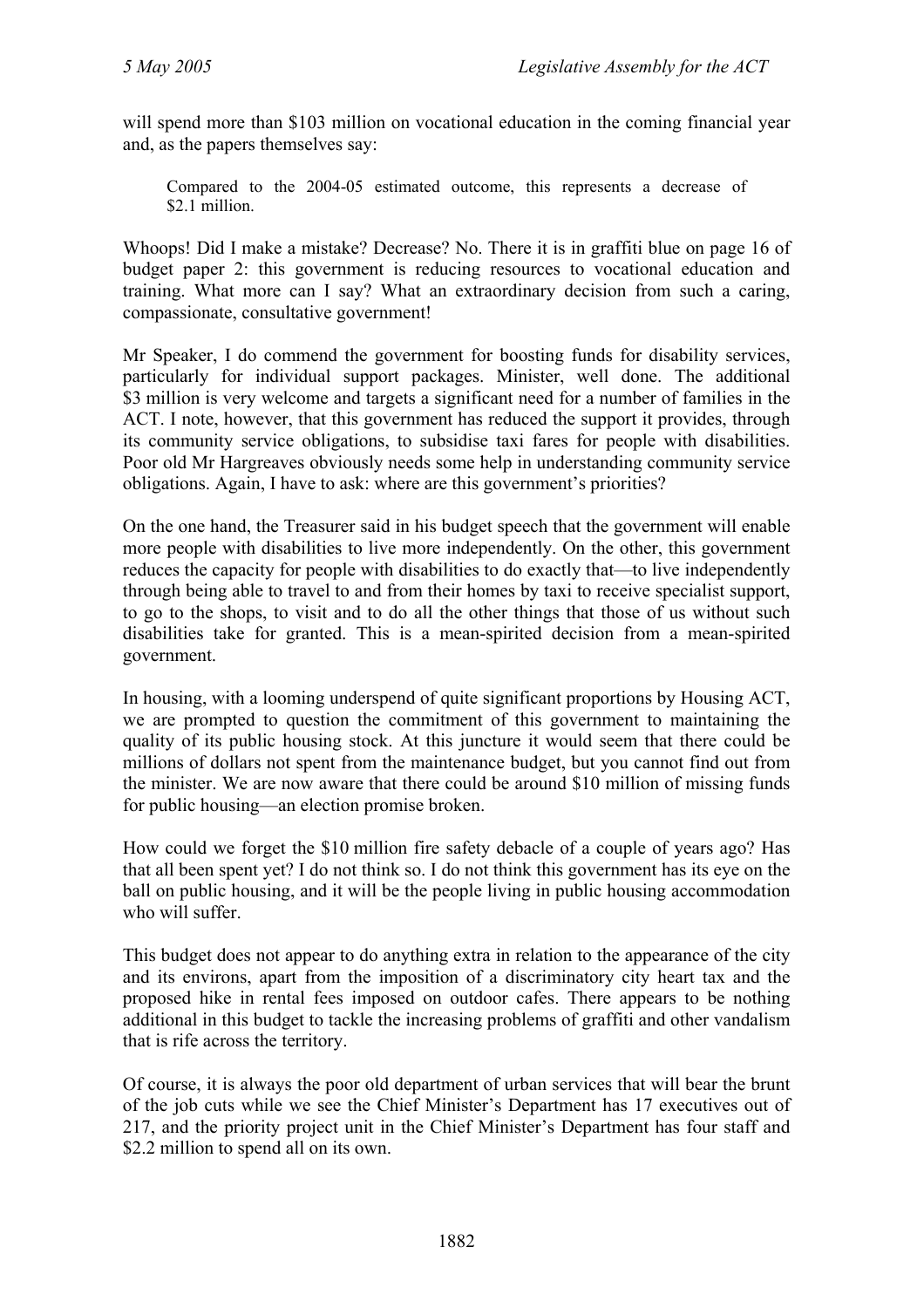Transport is a major issue, particularly the Gungahlin Drive extension, a major capital project for which the cost has blown out from \$70 million to \$86 million—what did you say last time, Mrs Dunne?—and for which the residents of Gungahlin will now have to wait until at least September 2007 before they can use this critical road link. It is a shame that the minister is not at his desk because we all remember Mr Corbell's promise. What was it, Mrs Dunne? "GDE will be delivered on time and on budget." The completion date should have been 1 July this year, two months away. Yet again, false hope has been given and bad outcomes have been achieved by poor planning.

Mr Speaker, what a disgraceful outcome we have in police and emergency services. There is no funding for a new headquarters for the Emergency Services Authority, or any upgrade for the current inadequate building in Curtin. We have promises for additional police officers, but they will not be ready for work until 2007. "Would you please hold the line and wait until 2007?" That is two years away. That is not good enough when the need exists now to keep our police stations open for 24 hours a day and to enhance the response capability of our police.

The funding for the joint emergency services centres at Belconnen and West Belconnen has been withdrawn. A key question here for the minister is: how many sworn officers are on duty in the ACT region of the AFP today? I challenge the minister to provide that information.

It is hard to know where the Planning Minister was during the budget deliberations, because he does not seem to have been in cabinet. At a time when the ACT's planning system is acknowledged as one of the most ineffective and inefficient in Australia, what do we have in this budget? Staff cuts! The minister said yesterday, "Somewhere between nine and 11." That would be 10, minister, if you have forgotten the number that comes between nine and 11.

The inevitable consequence of this will be even longer delays in gaining building approvals, associated with increased building costs and increased frustration because of the land regime that this government has put in place. The building and housing sectors need encouragement at present as they experience a slowdown, not more costly delays.

There is a little surprise in the budget for justice. For those of us that have been watching the prison, the cost of the proposed prison is now \$130 million, and rising. The real question is: is that in 2001, 2002, 2003, 2004 or 2005 dollars? Chief Minister, you forgot to put the notation on it.

The Human Rights Commission is already becoming an administrative monster, devouring public resources at an enormous rate and breeding SES officers without due care or attention.

The ACT is meant to be the most business friendly jurisdiction in Australia. What an outcome! A cut of \$4 million to BusinessACT; reduced spending on our major industry, tourism; increased imposts, particularly in Civic and on the outdoor cafes; and absolutely no relief from payroll tax. What more can I say? The business sector in the ACT is—and it should be—disappointed with this budget.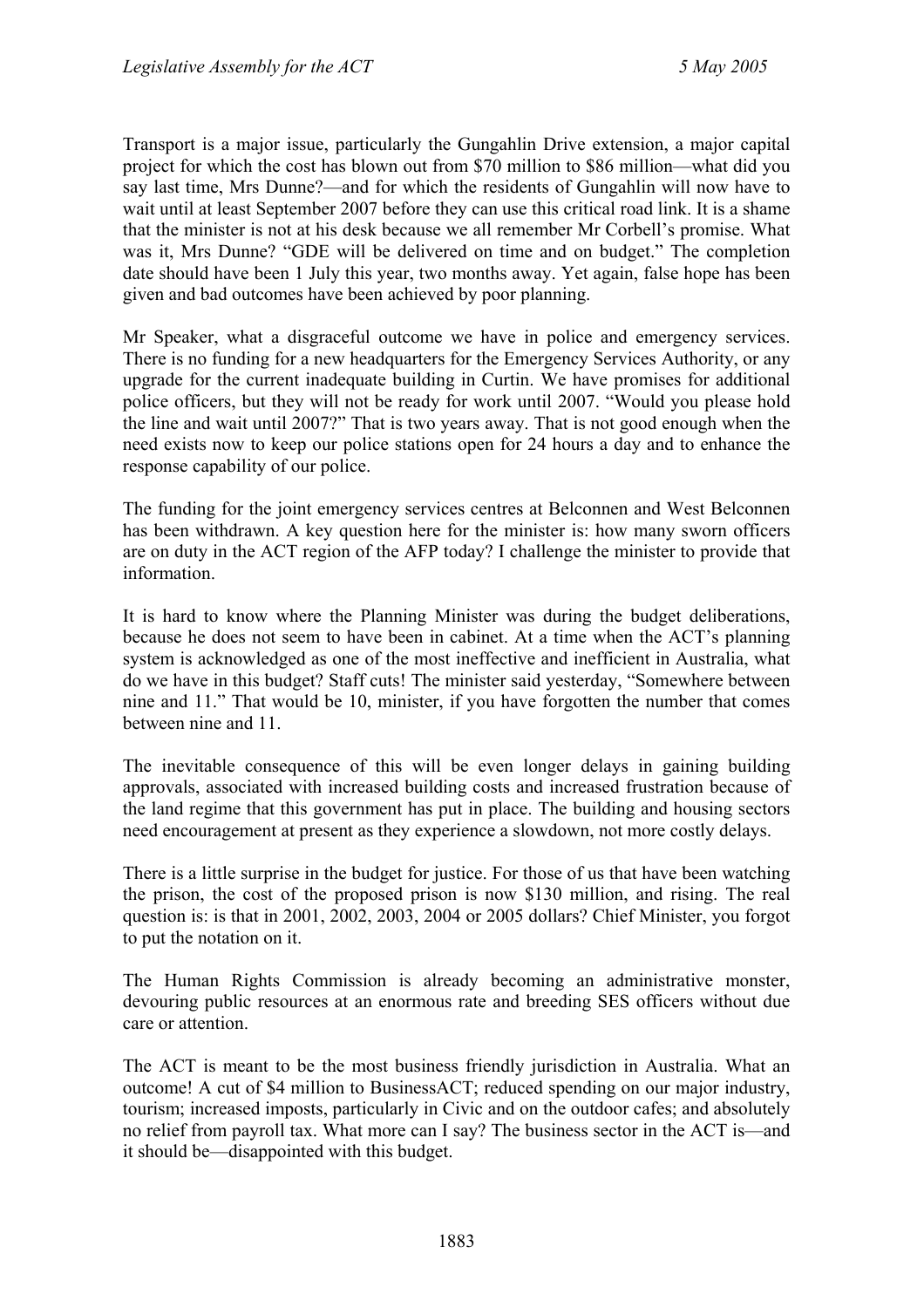In terms of management, it would be generally accepted that, if a budget deficit is really required, it would be to fund additional capital works—building infrastructure for the future, building a future for the city. What does this government do? It is proposing to reduce capital works activity. We are taking cash, we are spending it on recurrent items and we are reducing capital works. That is a formula for disaster. And this is on top of a continuing inability by this government to manage its capital works program.

In the 2004-05 budget, this government expects to underspend its capital works budget by nearly a third, almost \$80 million, compared to an underspend of \$45 million in 2004-05. Moreover, in the 2005-06 budget, this government proposes to reduce funding for new capital works from \$110 million in 2004-05 to \$77 million in 2005-06.

Mr Speaker, how could I reply to a budget brought down by this Treasurer without making particular reference to his economic prowess and, in particular, his continuing inaccurate use of the term "economic cycles"? We will all recall, of course, his wonderful diagram in blue last year showing us what economic cycles are. Unfortunately for this Treasurer, he still has not answered the very simple question that I have asked him a number of times: can he tell us that the economic cycle, his words, will run from 2002-03 to 2005-06? Here he comes; he drags it out.

According to this economic guru, this economic giant, the ACT was going to experience the end of the current economic cycle during 2005-06, which makes the deficit this year even worse as they knew it was coming because he predicted it. Now, however, the target has changed—startled like a rabbit in the headlights. The Treasurer's economic cycle is not going to end in 2005-06 at all; it is now going to end in 2008-09. This is the only man in the world who knows when economic cycles end three years before they get there. Fantastic! However, we are not told how he determines his economic cycle nor where the ACT currently is on that cycle. Sadly, it is quite evident that the Treasurer does not like being challenged about these types of matters, especially when he is wrong.

It is extremely disappointing to have to respond to such a sad state of affairs, but it is incumbent on me as Leader of the Opposition and on my colleagues to highlight the failings of this government. As I have documented, these failings range across the breadth of economic policy making, from revenue policies to their spending policies. It has failed on spending policies. It has failed on revenue policies. It has failed on taxation policies. It has failed on infrastructure development. It is a sorry catalogue of failure.

The hope that the Liberal Party offer the ACT is that our economic policies will be realistic; our budget policy will be sensible, taking into account all relevant factors; outcomes for the community will be sound; and the economy of the territory will be strengthened, not destroyed. The hope that the Liberal Party offers stands in stark contrast to the cross-your-fingers approach of Labor. Unlike Labor, we will not spend three years basking in somebody else's economic sunlight. Unlike Labor, we will not spend three years on plans and tens of millions of dollars on consultants talking about these plans that they now cannot fund and cannot deliver

Look at these Labor disasters: the failure of the white paper as we are now in deficit; the failure of the social plan as there is no money to pay for it; the failure of the spatial plan as it was out of date pretty much as soon as it was published; and the three-ring circus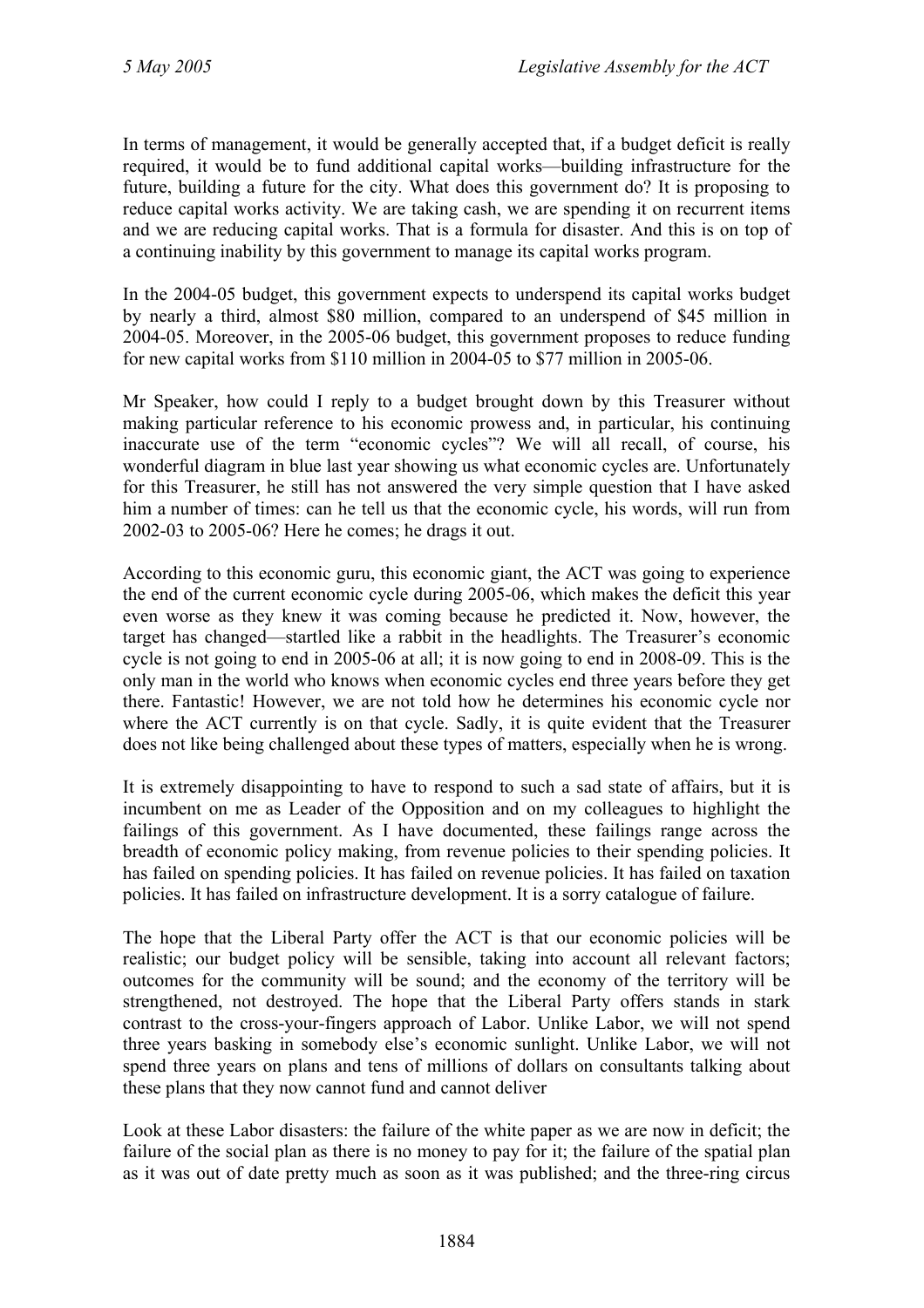that was the Canberra plan, a shallow document to start with, and now completely vacant. The contrasts between the Labor Party and the Liberal Party could not be more definite than they are at present.

We will develop new and alternative industries. We will expand existing industries. We will move away from the dependence on a single stream of income. We will ensure good management and a return to the people of the ACT rather than further imposts. And we will work in surpluses. It is my pledge that our policies and programs will provide the ACT with a positive future, in contrast to the failures of this government.

**DR FOSKEY** (Molonglo) (3.38): Firstly, I wish to say that I am very pleased today to be able to give some comment from a Greens perspective on the 2005-06 budget. I also want to note that I am looking forward to greater consideration of the budget via the estimates processes later this month and then via the debate on the appropriation bill in June. This budget needs scrutiny so that we can assess its real impact.

Of course for me it is a learning experience too. The budget goes to the guts of what a government is on about and we need to test the rhetoric of election promises against the reality of the figures. My comments will be critical but I intend them to be constructive. I will also give brownie points where they are deserved. Let me begin my statement with some general comments on the budget and then comment on some of the specific budget measures.

In summary, the Greens view the budget as a mixed bag. It is safe and cautious but it lacks vision. A tough budget can still be environmentally friendly and socially just. We are not opposed to a deficit per se as a short-term outcome, so long as the deficit can be funded over the term of the government. In some areas it is clear that the government is focused on feasibility studies and investigations, rather than actually getting on with doing things, and in other areas the government is going full steam ahead without stopping to look at these studies. Some significant election promises have been broken. It appears that there is a tendency to allocate money to symptoms rather than dealing with causes. And the main new revenue raising mechanism, rates, is potentially socially regressive.

I have some general comments on the budget. The ACT Greens have assessed and will continue to assess this budget using our four key principles that we are committed to. The first is ecological wisdom: recognising that the earth sustains all life forms and that whatever we do to the web of life we do to ourselves. The second is social justice: finding the worldwide growth of poverty and injustice unacceptable and working for a world in which all can fulfil their potential regardless of their age, sex, race, citizenship or sexual preference. The third is participatory democracy: believing in direct participation by all citizens in the environmental, political and economic decisions that affect their lives. The fourth is peace and non-violence. The Greens reject violence as a way of settling disputes; it is short-sighted, morally wrong, and ultimately self-defeating. The Greens encourage tolerance, understanding and peaceful conflict resolution. Let me say here that I think that an assembly of 17 people is so small that some of the adversarial politics that go on here just look plain ridiculous.

A Greens budget would promote an economy that furthers these aims. *The Canberra Times* editorial of yesterday was headed "Muddling along without vision". I tend to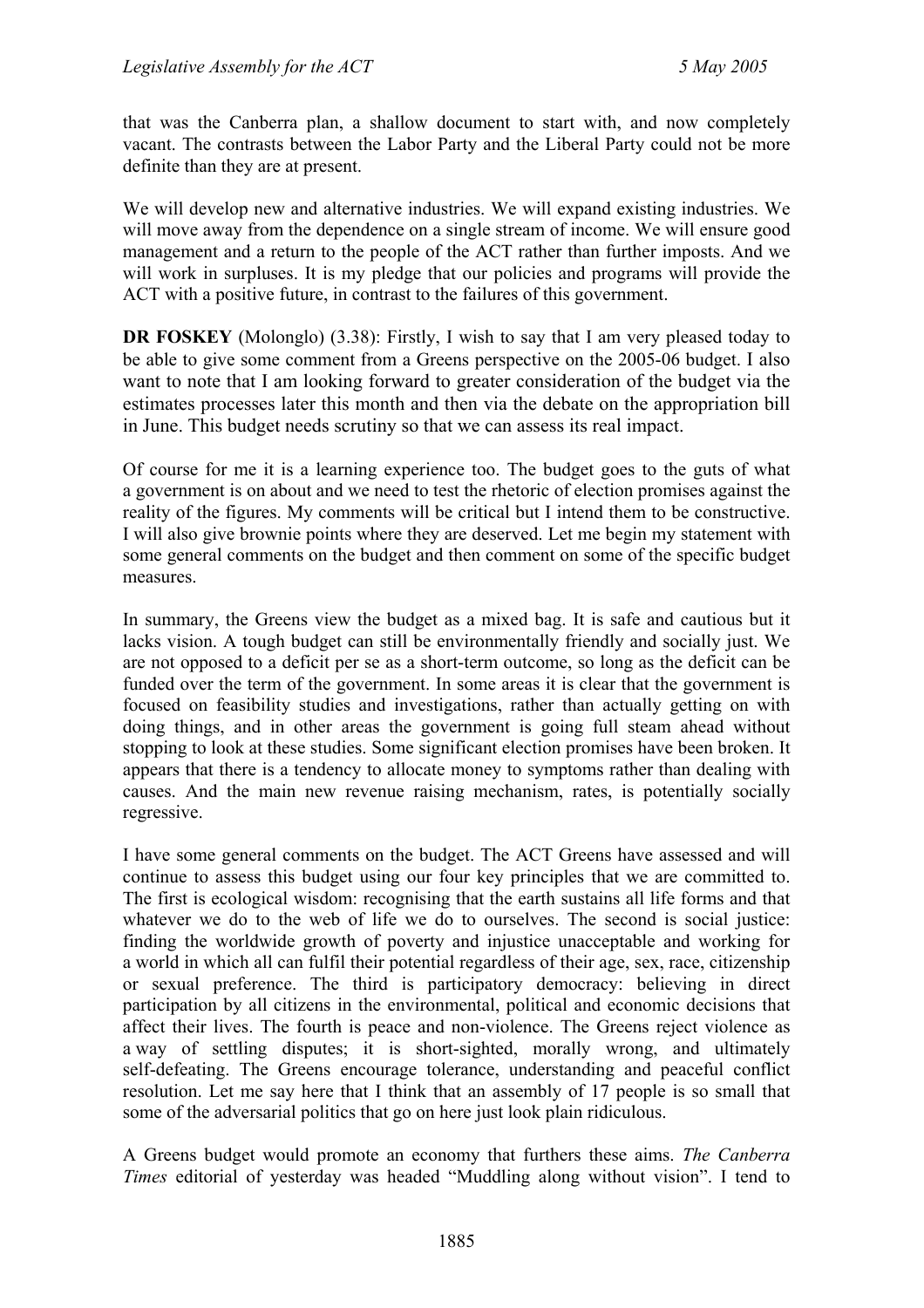agree with this sentiment. Perhaps we should consider some of the reasons why this budget is so tight and lacks vision. Perhaps it is because the ACT government is failing to allocate reasonable funding to prevention, which results in major amounts of funding to deal with the symptoms.

It is clear in this budget that the ACT government is failing to take a strategic approach to tackling longstanding social and environmental problems. Major areas of spending are at the crisis end of the social services spectrum, with little or no funding going to address the root causes of those problems. Investment in prevention, health promotion and sustainable initiatives is generally lacking. I will give a couple of examples of this. This is the second budget in a row in which we have seen dramatic increases in funding for child protection, with little or no increased investment in family support programs, despite a growing body of research to support effectiveness of family support approaches in building more resilient families better able to care for children. Also, despite producing a mental health strategy and action plan that clearly acknowledge the importance of health promotion and led to the development of the ACT mental health promotion prevention and early intervention (PPEI) plan 2004-2008, there is no funding in this budget for promotion of mental health prevention and early intervention.

In those areas where there is some investment in early intervention, the disparity of funding is telling. For example, under health services \$463 million is allocated to acute services and only \$16.7 million to early intervention and prevention. Likewise, the government keeps reiterating how it is investing \$13 million in homelessness services, but this issue will continue to worsen unless the underlying causes of homelessness, including housing affordability, mental health and family support, are addressed. These are areas in which we see little investment in this budget.

Furthermore, the government has argued that responding to the three major reports— Vardon, Gallop and McLeod—has meant considerable unexpected investment and has inhibited spending in other areas. I have said that over and over again. Every time the Treasurer or the Chief Minister speaks about this budget, they say, "Yes, but the Vardon, the Gallop and the McLeod reports have meant all this extra expense and that means there is less money for other areas." However, I believe that it could be argued that responding to these reports has been costly because those areas of government responsibility—namely, child protection, disability support and emergency services have been chronically underfunded and poorly managed over the long term. There will be more and more such examples in the future unless we invest now in important areas of social need. To quote Ara Creswell from the ACT Council of Social Service: "The lesson to learn is that we cannot afford to do human services badly." Also, I believe only the recommendations of the Vardon report have been adequately responded to. There is still a long way to go in responding to the Gallop and McLeod reports. So I do not believe the government should keep using those reports as an excuse for not acting in other areas.

For quite some time the government has been putting out the message that this budget would be tough. We accept that there are times when tough budgets are necessary. We accept that the ACT has some unusual budgetary constraints. However, we also believe and expect that tough budgets can be delivered in a manner that protects and enhances our environment and is socially just. We are not convinced that this budget delivers in these areas. As indicated earlier, we have no ideological objection to a budget deficit.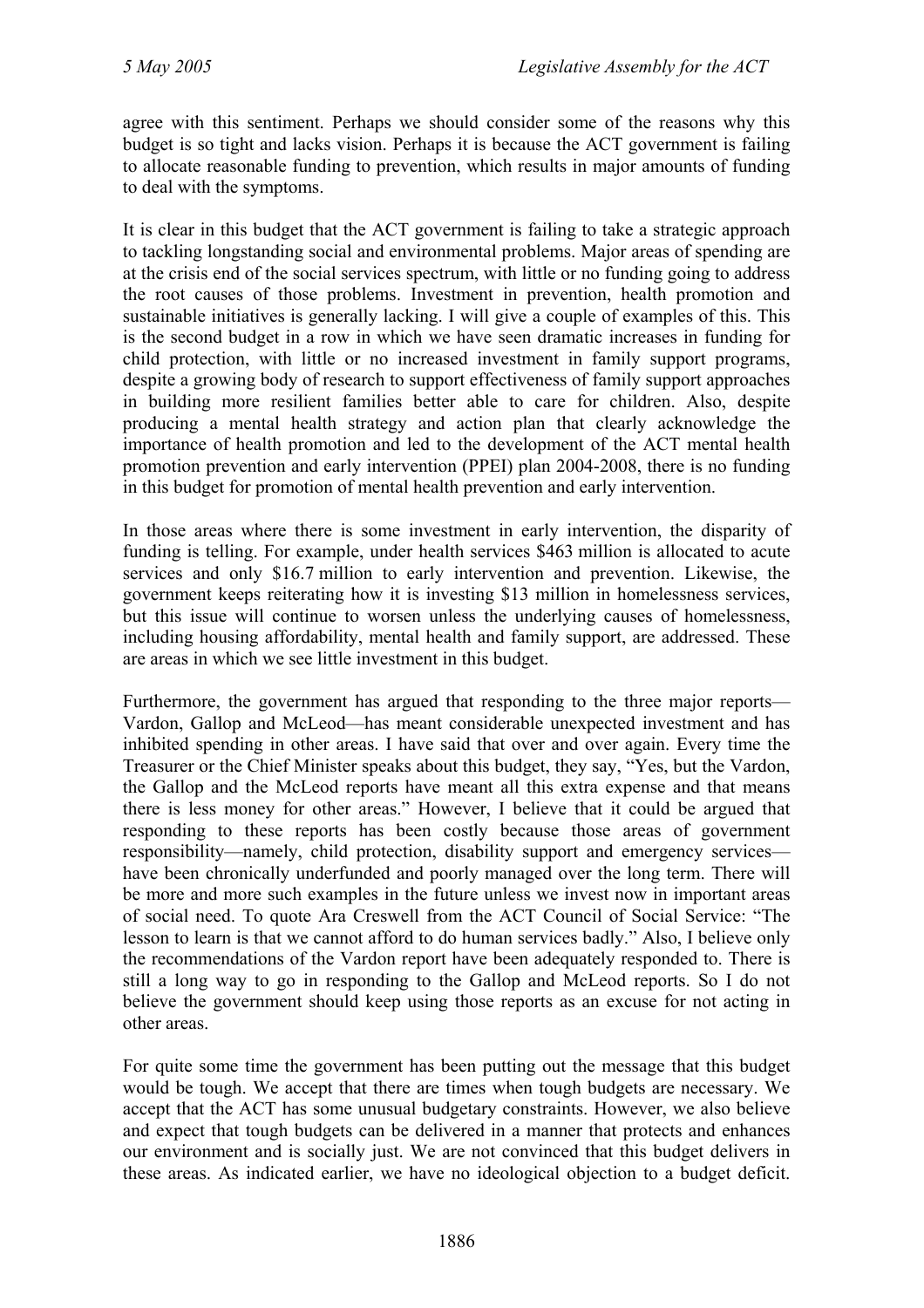However, it is the first budget of a four-year term and the government has indicated its commitment to having a surplus at the end of this term, so we will be looking to see whether it can deliver this and at what cost.

The major revenue initiative of this budget is socially regressive. The increase to land tax rates may be a significant impost on many low-income households. At a time when land values have increased, this tax will be particularly hard for some members of our community. It is ironic, at a time when the government acknowledges that there is a housing crisis and keeps reiterating a commitment to making housing more affordable, that the one major revenue initiative in this budget makes housing less affordable for many households. In the suburbs with the highest rates, such as Ainslie and Yarralumla, we find the highest concentrations of the elderly, many of whom are asset rich, in that they own their house, but income poor.

The Greens believe in using taxation to achieve social equity and environmental sustainability by encouraging a fair distribution of income and wealth, improving ecological sustainability through the adoption of incentives for sustainable use and penalties for unsustainable use of natural resources, and reducing taxes on labour and increasing taxes on resource use and pollution. The government could have considered innovative ways of taxing. For example, I would like to draw attention to the car registration schemes in South Australia and Tasmania where registration is based on the power of the cars. So, for example, four-wheel drives have a higher registration. I am just assuming that applies to four-wheel drives in the city, because I think there are valid reasons why four-wheel drives in the country should not be subject to the higher registration. New South Wales is considering adopting this scheme and I feel that it is one that we could look at here, for a number of reasons.

I believe a committee of this Assembly did an inquiry into alternative ways of revenue raising. I will be looking at that and I will be interested to see if the government has actually implemented any of that committee's recommendations.

Before moving to specific comments, I would like to briefly flag my interest in the new look of the budget and the attempt to incorporate triple bottom line reporting measures. The government should be congratulated on this. However, I do have some concerns with some of the indicators and so I flag that this is an area that we will look at further and also seek advice from the community sector about the adequacy of those indicators. That aside, I still think it is an important initiative being trialled in this budget. I note that this is its first go and I hope the government will respond to critical input.

The first of the specific budget measures that I will deal with is environment, planning and transport. This is definitely not a 'green' budget. Our key concerns include: the six per cent cut to Environment ACT; a potential cut of six per cent to the Conservation Council of Canberra and the region; the failure to increase resources to the Office of the Commissioner for the Environment; no ongoing funding for the solar hot water rebate scheme; only \$1 million of the \$4 million promised to retrofit some public housing; no \$5 million for energy audits in ACT schools as promised; a lack of funds for ecological rehabilitation of catchments; and no additional funding for water conservation measures.

The government was elected on a strong environmental platform and it was very interesting during the election to see the leaflets and the statements in the media that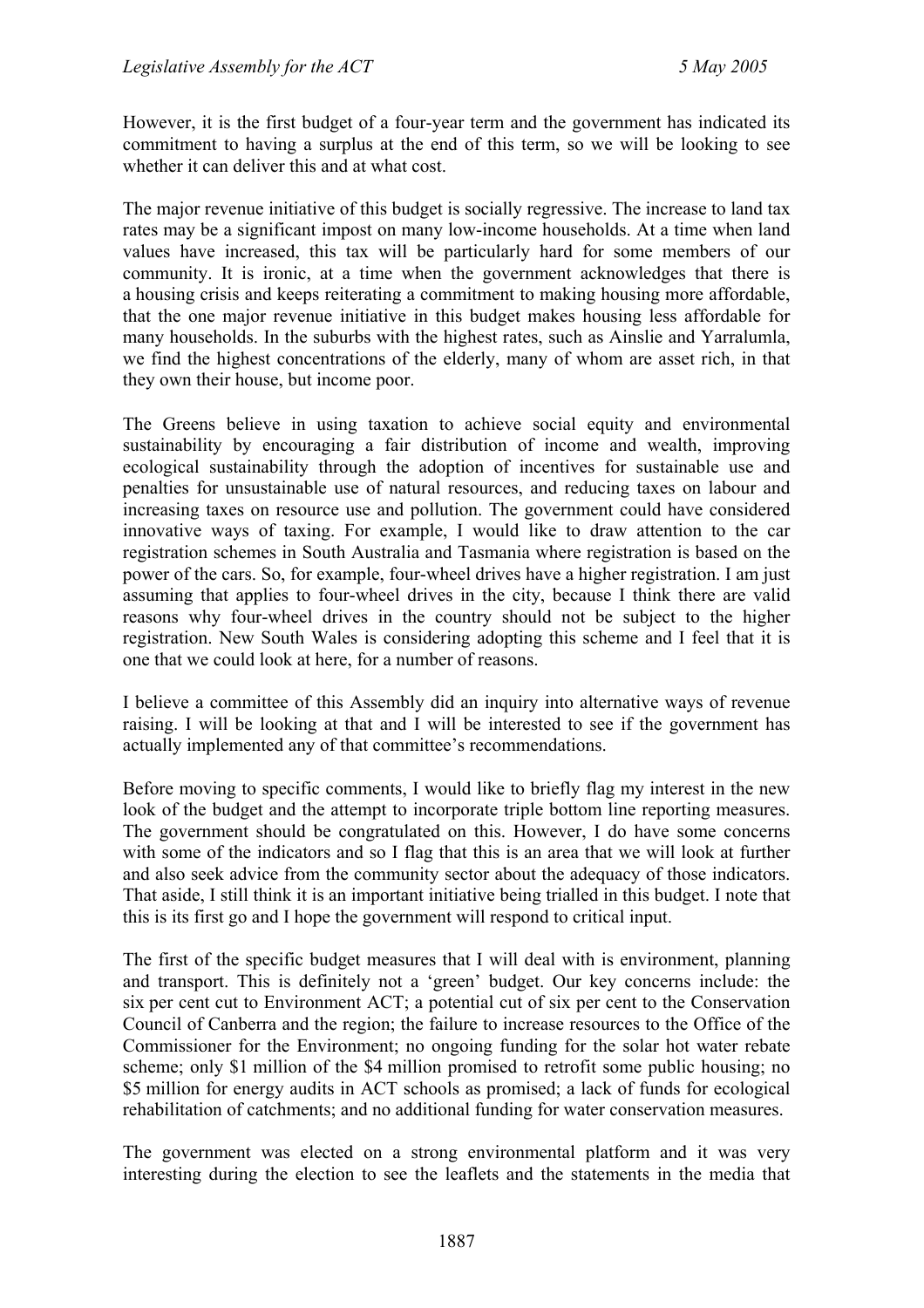showed that the government was going to be better on the environment than the Greens. I am afraid this budget gives the lie to that. It is very disappointing to see these cuts, staff losses, broken promises and minimalist new initiatives.

The Conservation Council is the ACT's peak environment community group, which plays an incredibly important and vital role as an advocate for the environment. It also plays an important role, much used by this government, in representing to the government the community views related to the environment, which has probably saved the government a great deal of embarrassment in the past, and it is a little unfair of the government to bite the hand that feeds it. This ACT funding cut comes on top of the recent news that the Conservation Council will lose its federal funding. This cut inspires me to ask whether the government is afraid of criticism. After all, if you are cutting funds to key environmental areas, you had better cut the capacity of the one group in the community that has the role of commenting on that, so that its capacity to comment is lessened.

The review of the Office of the Commissioner for the Environment, recently undertaken, stated that the current resourcing level for the Office of the Commissioner for the Environment is inadequate to enable it to fully meet its statutory responsibilities, which could result in adverse environmental impacts. Yet the government has chosen to reject the recommendation and subsequent request by the Office of the Commissioner for the Environment for additional funds.

Likewise, the government has broken its election promise to provide \$4 million to retrofit some public housing stock for energy efficiency. The budget provides only \$1 million for this. Interestingly, the Conservation Council, in its 2003-04 budget submission, called for \$33 million to enable retrofitting of all existing public housing stock. Also missing in the budget is the promised allocation of \$5 million for energy audits of ACT schools. I know the government has also started looking at energy audits of some its high-energy use offices, and that is good, but we need to see the dollars allocated to actually do the work needed.

We were pleased to see ongoing funding to HEAT, which is the acronym for the Home Energy Advisory Team, and we were pleased about the extension of the water energy savings trial in ACT public housing. However, only very small pockets of money were involved. We also support the additional resources of \$160,000 for monitoring of our ground water resources. This is welcome, but again it is a small pocket of money. We have to consider this in light of the fact that there are no additional resources for water-saving measures. In October 2003, the Institute for Sustainable Futures recommended that a strategy could be developed using low-cost water demand management measures, which would then defer the need to increase water supply for many years and allow time for further research. I have a reference for that. I think we should implement the full range of low-cost demand management measures proposed. This would reduce water use by 12,500 megalitres per annum at a total cost of \$45.2 million or 30 cents per kilolitre. We should implement all of the low-cost measures now.

The dollars for the building sustainability index, BASIX, are welcome, although we question whether we need to examine the feasibility of the system. We know that it has just been introduced into New South Wales to operate from July and we know that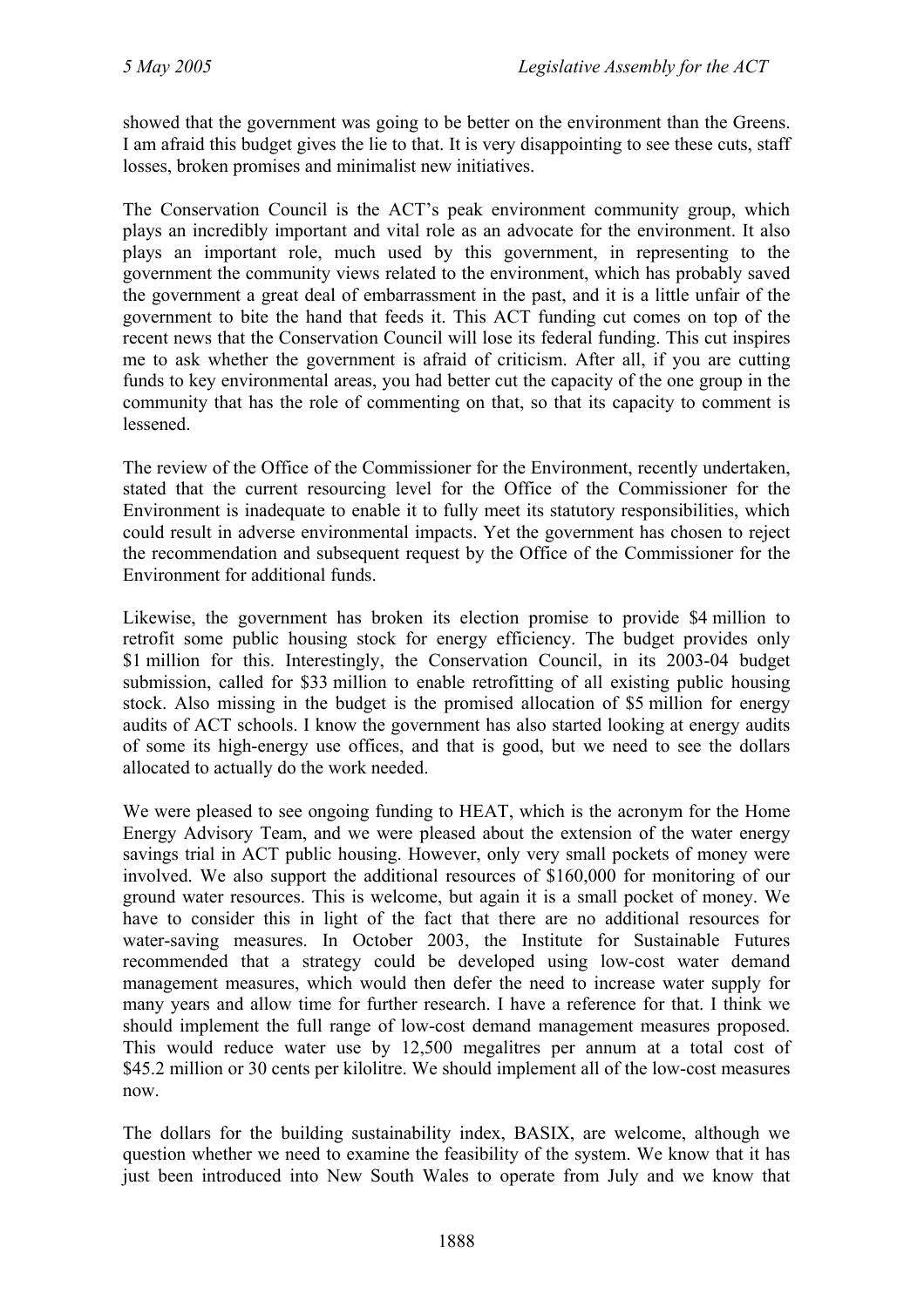a number of other municipalities have looked at it. They have done their feasibility studies. Why do we not just introduce BASIX? The allocations to sustainable transport are also significant and welcome, although, of course, we would suggest that more should be invested here.

We are looking forward to participating in the planning reform project and hope that it gets to the heart of some of the systemic failures of our current system and addresses issues around consultation, environmental impact of buildings and social sustainability of housing developments and urban developments. But, overall, the budget makes me question the government's commitment to ecological aspects of sustainability.

There is a great big gaping hole in this budget and that is in relation to the absence of funding allocated to increase affordable housing. Despite repeatedly acknowledging that there is a crisis in affordable housing and expressing a commitment to address this, the government has failed to deliver on a number of key election promises, including additional capital injections for public housing in the order of \$10 million per year for three years—though I will with interest follow up Mr Hargreaves's comments today; funding to retrofit some public housing for energy efficiency in the order of \$4 million; and new and expanded programs to assist people to enter and maintain private and public tenancies.

The Treasurer's statement in his budget speech that housing affordability in the ACT has been improving since the middle of last year appears to refer only to the affordability of buying a home. There is no evidence that the rental market is easing or that there has been any reduction in the number of people seeking urgent placements in public housing. This budget fails to demonstrate a promised commitment to addressing the lack of affordable housing in the ACT. Initiatives included in the last budget were seen as the beginning rather than the end of work needed in this area, but expectations have now been dashed. I welcome the commitment of \$1 million in new works funding for energy and water improvements for ACT public housing.

I question the need for a feasibility study for a homelessness drop-in centre. The proposal for such a centre has been around for long enough and I would have thought that community groups could readily provide advice to the government on this initiative without the need for a study. This would allow the centre itself to be established more expediently. While acknowledging the considerable investment in homelessness services in previous budgets, it is important to remember that there continues to be high unmet need for these services in the ACT. As the ACT Council of Social Service has identified in its budget analysis, the Australian Institute of Health and Welfare report on homeless people in SAAP, produced in March 2005, suggested that there were 1,950 requests for service that could not be met in the 2003-04 year. Of these, 1,000 requests were from single women.

On the issue of poverty, I am disappointed that the budget does not include initiatives in relation to emergency relief and an expansion of concessions programs. Emergency relief received a small injection last year but it was nowhere near enough to meet the increase in need experienced by welfare services in the ACT. There has been much talk about concessions and I think that it is widely recognised that there are problems with concession programs based on Commonwealth government pension cards, as this locks people into a poverty cycle and also fails to respond to the needs of other people living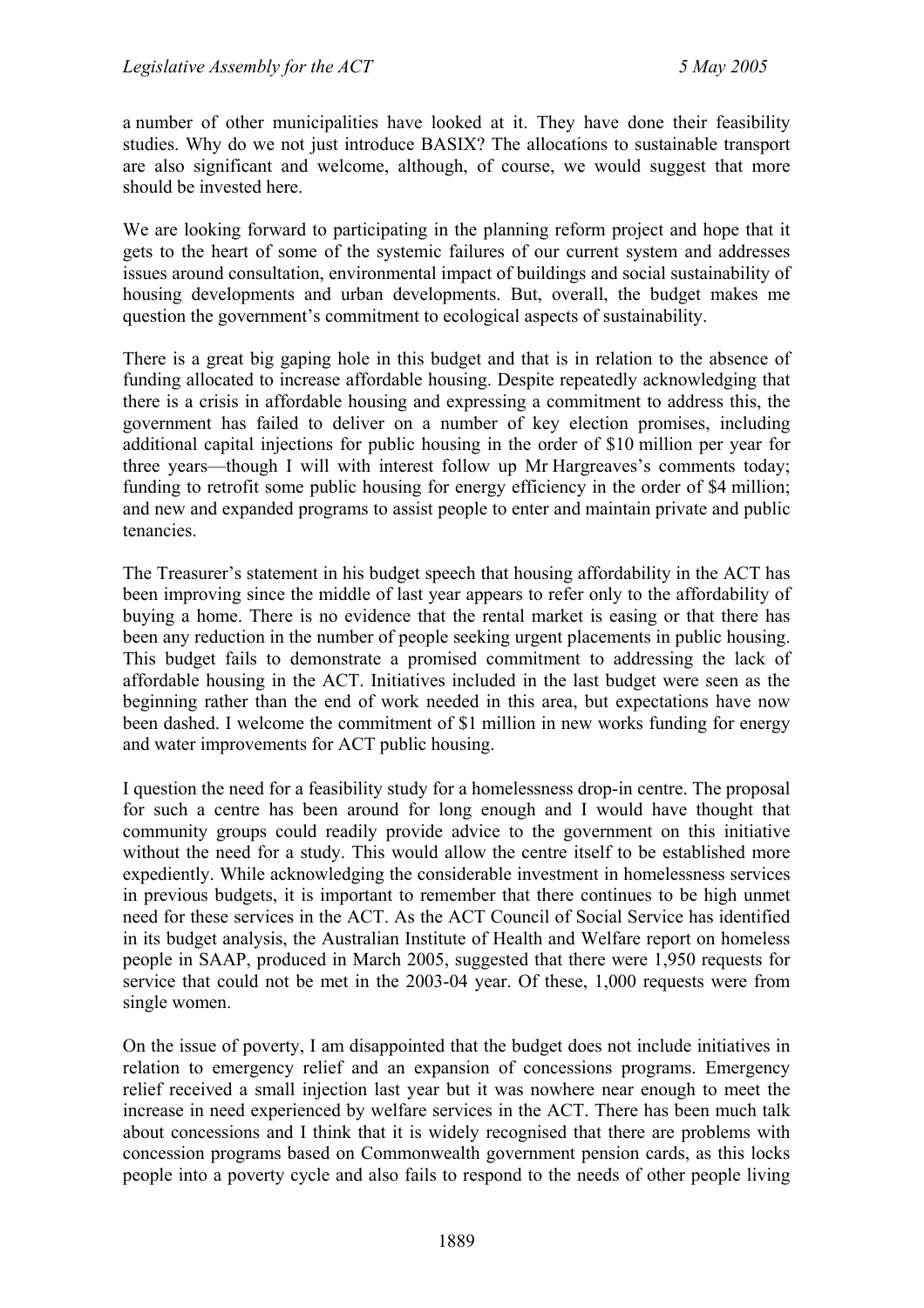on a low income, such as self-funded retirees, and people working for minimum wages, often on a casual basis, who are often earning little more than those on income support but facing much higher costs. In the social plan, this government has stated a commitment to assess policy and programs for their impact on poverty, but we see little evidence of that here.

The Greens recognise that there are unprecedented levels of growth in demand for acute health services and that it is important to respond to this by an expansion in hospital beds, elective surgery capacity and quality infrastructure. Yet the demand for acute health services is not likely to abate until we have an effective and accessible system of primary health care, health promotion and early intervention services. This budget fails to address issues of access to GPs for people living on low incomes, an issue that could be addressed through the development of accessible community health services that bulk-bill, as recommended by community groups.

Other significant gaps include the failure to respond to calls for increased palliative care services and expanded drug and alcohol programs. In particular, the need for additional drug and alcohol programs generally and the need for services that respond to specific groups, such as young people with dual drug and alcohol and mental health issues, has been raised by peak groups in the community sector, citing continued growth in demand for such services and more and more evidence of the negative health and social impacts of failing to assist people experiencing alcohol and drug issues.

I was disappointed not to see more in the budget for indigenous health generally and, specifically, to address Aboriginal and Torres Strait Islander illegal and problematic drug use. Later today, if there is enough time, I will have the chance to raise this issue as a matter of public importance. The June 2004 report *I want to be heard—an analysis of needs of Aboriginal and Torres Strait Islander illegal drug users in the ACT and region for treatment and other services*, produced by the National Centre for Epidemiology and Population Health and the Winnunga Nimmityjah Aboriginal Health Service, found there was a need for new and expanded services in the ACT to address this issue. This was consistent with broader recommendations such as the *State of the Environment Report*, released in March 2004, which recommended that "the ACT government implement programs aimed at reducing gaps in health outcomes for Aboriginal people".

I want to say at this point that the ACT government is doing some really good work in the area of Aboriginal and Torres Strait Islander health. It is cooperating with the Australian government on Aboriginal and Torres Strait Islander health issues. It continues to provide support to Winnunga Nimmityjah and to the Gugan Gulwan Aboriginal Youth Corporation. It also has put in place a range of other measures to support better health outcomes for Aboriginal and Torres Strait Islander people. There were also two initiatives in the last budget: outreach workers for Gugan Gulwan and a feasibility study into a bush healing farm. I am looking forward to finding out more about the status of this particular feasibility study. I was pleased to see the Aboriginal and Torres Strait Islander dental health program in the budget, but it was a surprise not to see additional and extra resources to indigenous health generally or any initiatives specifically to address Aboriginal and Torres Strait Islander illegal and problematic drug use.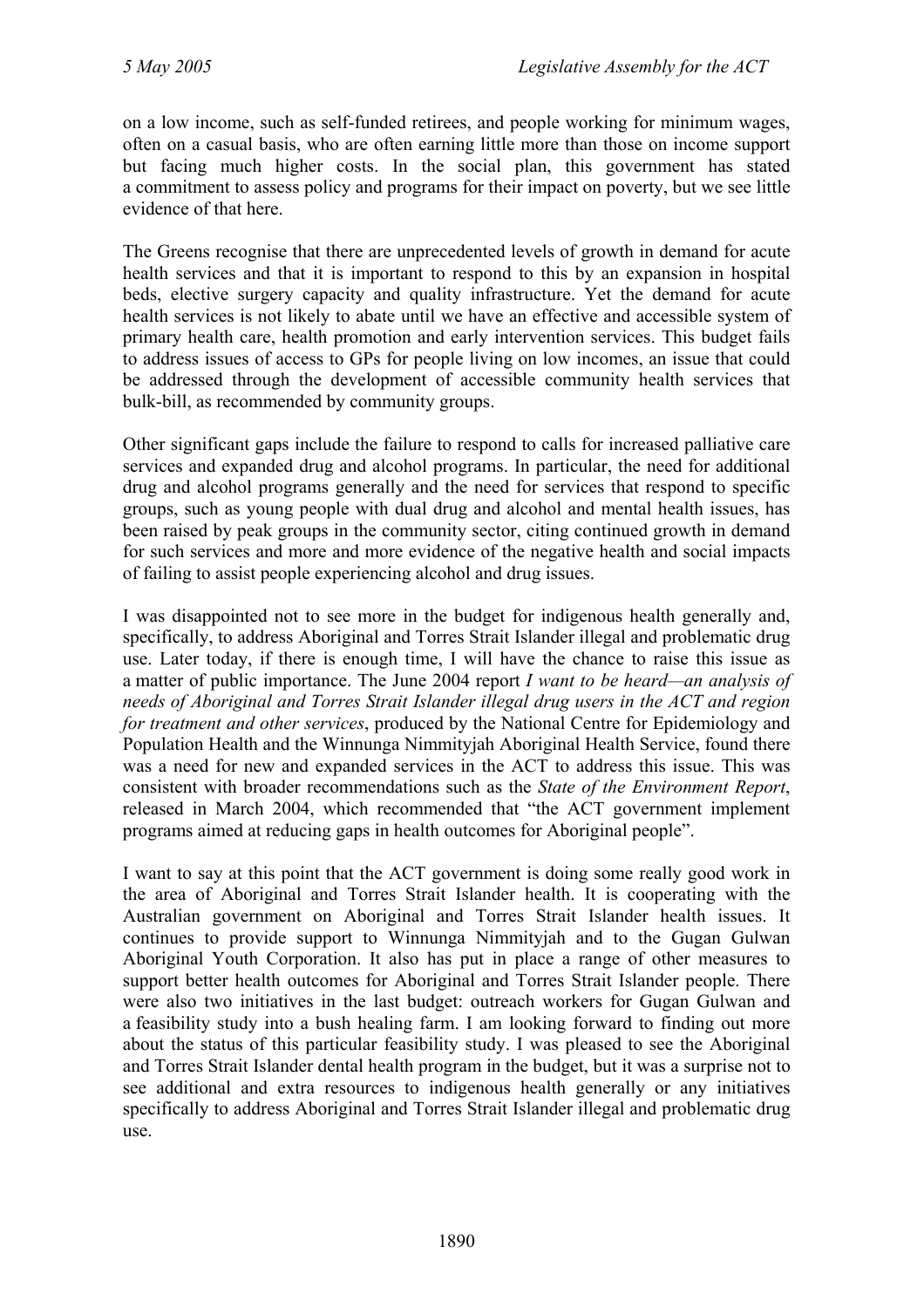Anyone who has been affected by, or has had friends or family affected by, mental illness will be disappointed to hear that this budget fails to allocate any additional funding to mental health services, with the exception of one program to help people returning from New South Wales correctional facilities. Community groups, including consumer and provider representatives, have been urging the government to substantially increase funding to mental health services. These calls have been ignored.

I welcome the additional \$482,000 allocated to the family violence intervention program over the next four years. This is a successful program that has been widely recognised as good practice. I also welcome the \$13 million for individual support packages for high-needs children and young people, as well as the additional \$11 million for more care and protection staff and the \$2.9 million for the establishment of an Aboriginal and Torres Strait Islander unit in child and youth services. Nonetheless, I am dismayed by the continued growth in the need for crisis responses and I feel that it is really important to start investing more in prevention through family support programs. There is no additional funding for family support programs, despite the recent review of this program and the development of the children's plan.

I am also concerned about the extraordinary amount being spent on the consolidation of the accommodation for the Office for Children, Youth and Family Support. Although this may be linked to a recommendation of the Vardon report, commonsense would say that spending nearly \$5 million on this is extravagant, and I would be surprised if the same outcomes could not have been achieved more efficiently.

Further evidence for my argument on lack of prevention is noticeable through the budget allocation towards our youth. There is \$40 million for the new Quamby Youth Detention Centre and \$1.3 million for staffing at Quamby—initiatives that we applaud—and yet only \$3 million for the individual support packages and \$415,000 for community support services, and virtually no funding for youth dealing with mental illness, drug addictions, homelessness, or cultural and linguistic differences.

The Quamby Youth Detention Centre is certainly needed, but we must not forget to support our youth before they hit absolute crisis point or find themselves in Quamby. Our youth are our future, and even worse than continual tight budgets is the case of failing our sons and daughters when they are crying out in need and, in doing so, contributing to the crisis and future health and social problems they will face.

The ACT Greens welcome the increased funding of just under \$8 million over four years to increase preschool hours to 12 hours per week per child, particularly if this is to be implemented in a flexible way that allows parents to choose the most appropriate format for participation for their child and does not force children to attend for two full days a week instead of the current pattern of half-day attendance.

We also welcome the allocation of additional funding to SCAN—funding to support access and participation needs of students with a disability—to meet the needs of increasing numbers of students with a disability, and the allocation of student support funds that will provide funding to government schools to give children and young people the opportunity to access and participate in school activities regardless of economic circumstances. We are disappointed that there are not more student support initiatives.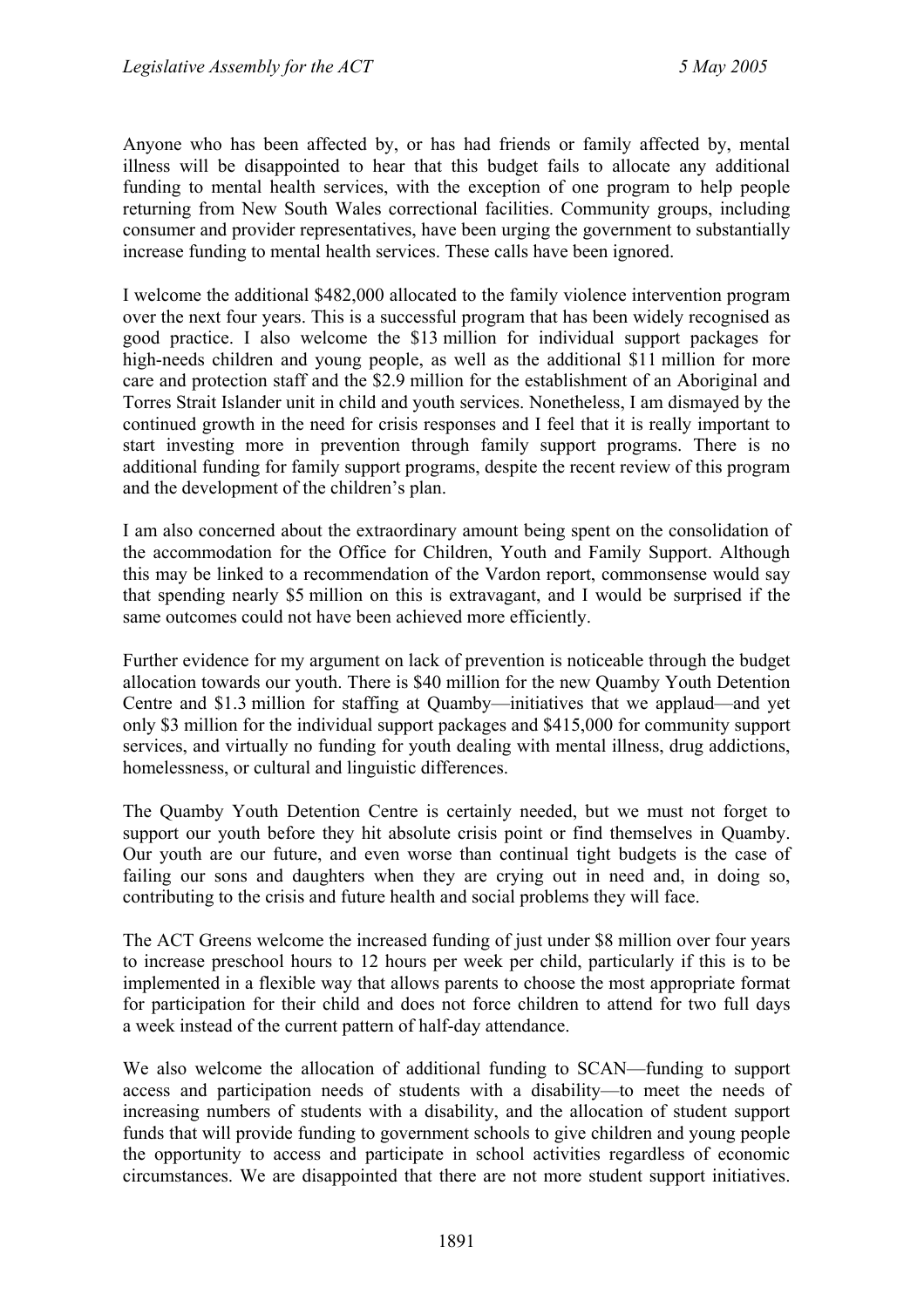We would have liked to have seen an increase in the school counselling and the schools as communities programs and were hoping to see some expansion of student support programs to preschools.

The review of colleges is a reasonable initiative and I am particularly interested in the way colleges are responding to the transition of students straight out of high schools into that very different environment. But it is our understanding that there is considerable concern in the community regarding ACT government high schools, with research indicating that there is a substantial gap between students achieving high and low outcomes, as well as a significant level of dissatisfaction and disengagement of students at high school. It was hoped that this budget would indicate a commitment to examine these issues and address them accordingly.

Before the election, the government promised an injection of \$2 million to the Canberra Institute of Technology and a bursary scheme for disadvantaged students. The allocation of \$1.5 million in 2005-06 and again in 2006-07 to meet increased demand for traineeships and apprenticeships will run out in 2007-08, falling short of the election promise. It also suggests that the government expects demand for traineeships and apprenticeships to drop off in 2007-08. It is very disappointing that the budget does not contain measures to provide fee relief or bursary support or to expand the provision of fee-exempt courses in CIT for disadvantaged members of the community such as the unemployed, young people at risk, women wanting to return to the work force, people with little education, those with poor literacy and language skills, people with a disability and people from low-income families who wish to increase their education in order to improve their life situation. The ACT government needs to do much more to address skills shortages in the ACT and to assist disadvantaged students.

The ACT Greens welcome the positive initiatives in this budget for children with a disability and their families, including: additional funding to the caring for kids at home program, which provides support for high-needs children with a disability, to allow them to live at home and not remain in hospital; additional therapy support for children with high and complex needs, including autism; assistance for families with children who have intensive support needs, including those children with challenging behaviours; and additional resources for the SCAN program. The new northside community-based service for young adults with a disability is also a welcome initiative. Unfortunately, this initiative will provide no benefit for the many young people with a disability leaving school who do not want to attend a centre-based service but who face barriers accessing further education or training and a very lengthy wait for employment assistance.

The funding assistance for adults with a disability and for family carers who have provided long-term support falls well short of the need and is highly targeted to a relatively small number of individuals and families. According to the minister, the recurrent funding of about \$800,000 per year for community support and crisis intervention will assist just 17 people with high unmet needs. This is well short of the estimated \$4 million required to fund the unmet need identified in the ISP round last year. In addition, funding for respite services is limited to carers over 65 years of age and it is a short-term solution. Mature carers are looking for long-term accommodation and support solutions for their relatives, and they deserve a more substantive response from the ACT government.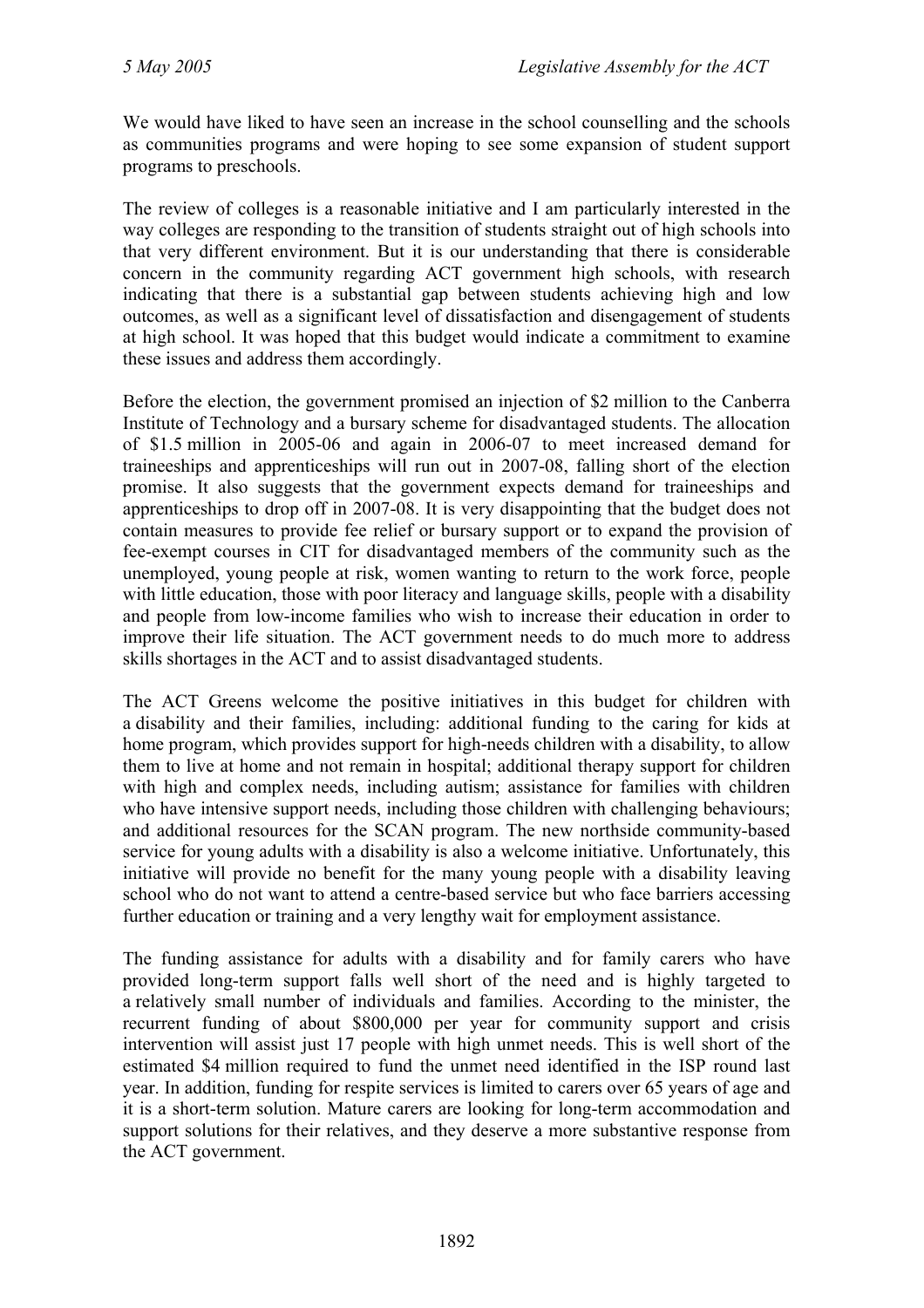While the new approach to community sector funding indexation, which will replace CPI indexation with an 80:20 wage-cost/CPI indexation method that more accurately reflects real costs, is a step in the right direction, it is unclear why this initiative has been delayed until the 2006-07 financial year. The delay will cause considerable hardship for community organisations that have been waiting three to four years for this change in formula and are currently treading water. It is also a shame that the government has missed an opportunity to strengthen the viability of the community sector by responding to the community sector viability task force deliberations and has failed to invest in the community sector's infrastructure, including community facilities and information and communications technology.

The Greens are pleased to see funding rise for the arts and sport. In many ways the arts can be said to represent the soul of the city, and the sports certainly contribute to health and fitness. There is always the potential for them to fall to the bottom of a government's list of priorities. Adequate facilities are vital in supporting the growth of arts and sports sectors. I am aware that these sectors are very excited to be receiving funding for facilities, but I am concerned about the method of consultation the ACT government is using to determine the timing and level of funding for these facilities. For example, \$6.15 million has been allocated towards the Childers Street development and the planning for a performing arts centre in City West, but the 2003-04 feasibility report on the performing arts centre in City West has not yet been released. The ACT government will not make public its deed of agreement with the Australian National University, which places high levels of control over the use of this land for which the performing arts centre is planned. The demolition of buildings on Childers Street is to begin on 23 May 2005 but the full plans for this precinct have not yet been provided to arts organisations.

With regard to sports, \$1.7 million has been allocated towards Phillip Oval for improved playing surfaces, amenities and spectator areas, yet the Woden Community Council requested only \$1 million in its budget submission. I know that it is not complaining, but I hope that other initiatives, including a proposed review of sport and leisure facilities as well as arts and cultural facilities, have not missed out because of overspending on Phillip Oval.

The ACT government has only one program to target childhood obesity, the kids at play program, which consists of two vans driving around to afterschool centres and community events. I am not surprised that this has been a highly successful program, because there has been so much publicity about this issue and certainly work is needed in this area. However, we need to be aware that obesity is a lifestyle issue and that family nutrition and activities set the context for children's health. We need to be wary of focusing health dollars on a narrowly-targeted objective when broader primary health care may be more cost effective.

The ACT government appears to be allocating money to areas without releasing reports or acknowledging community consultation in the area of policing. The ACT government has allocated \$2.2 million towards 20 new police officers. This funding is welcomed. In addition, we need a highly responsive police service, and the type and nature of policing services in the ACT need to be adapted to community needs. A report started in 2004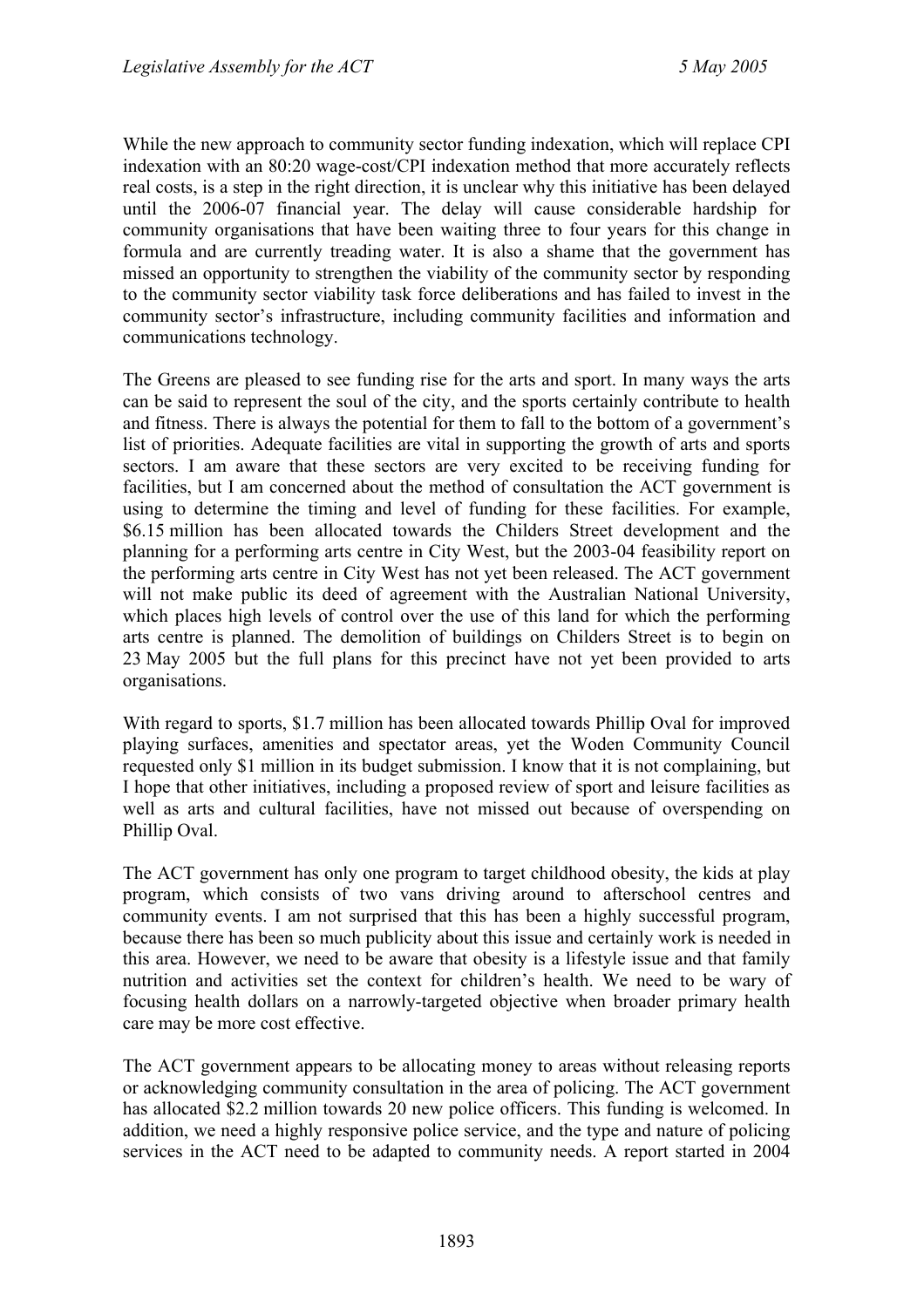into ACT's future policing needs was meant to be released in January this year, but we are yet to see it. We would like to have seen the report before we saw the budget figures.

In conclusion, I feel that the ACT government budget is a mixed bag, and that is hardly surprising. I acknowledge the difficulty of providing a budget that both addresses the real needs of the community and is politically advantageous for the government. I hope that the former has not been sacrificed for the latter. There are good and bad parts to this budget. There seems to be an emphasis on maintenance and very little on vision. There is a focus of ongoing governments to look at the short term and to lack courage to look to the long term. Yes, there are plans that address the long-term sustainability of Canberra, but, unfortunately, as the government has attempted to turn these plans into reality through this budget, the implementation appears to be focused on the area of building and planning.

There are so many more things out there waiting to be done and they are bigger than building and planning. I am talking about the support that we provide to our community, especially the most disadvantaged, to give it a healthier future. I will be using the estimates committee to look between the lines of this budget.

**MR DEPUTY SPEAKER**: Order! The member's time has expired.

**MR MULCAHY** (Molonglo) (4.18): This budget is bad news for the people of Canberra. Indeed, the ACT government has done a remarkable job, a superb job, in upsetting nearly every person who takes an interest in the ACT budget. It has managed successfully to put itself offside with nearly all Canberrans, because they can see that they are personally copping the costs of years of profligacy, waste and incompetence by this Labor government. It is quite remarkable that in today's *Canberra Times* one of the letter writers who has been threatened with being "squeezed until he bleeds"—that well-quoted phrase of the Treasurer—warns that he will give the Treasurer a bloody nose when the opportunity presents itself. For part of my life I was educated in a Quaker school that extolled the virtues of peace, so I certainly would not condone violence, but that letter does reflect the depth of feeling on this particular budget, which has well been described by *The Canberra Times* as a "horror budget".

It is unfortunate that the Treasurer and the Chief Minister are not here to listen to my remarks, as they were so keen to talk yesterday about the \$1 million projected operating surplus for 2006-07. I can only conclude that the Treasurer will be very safe with that forecast because he must have plans to leave the Assembly. Nobody could seriously suggest that within this budget figure of about \$2¾ billion he is going to nicely land there with a \$1 million surplus in the next fiscal year. It seems to me that he has come up with a convenient figure—and one that he does not ever expect to have to defend because he does not have plans to face the music. I suspect that the Treasurer has got plans to be elsewhere and that it is more than likely that the legacy of this bad budget will be someone else's problem.

It will be unfortunate for whoever has to pick up the relics of the ACT economy, the ACT budget, because, as I said, the government has managed to upset just about every group in the town. Even the far left are upset with this budget. When the Greens slam the government for reneging on its election promises on public housing, the government's fortunes have really taken a tumble. To make matters worse, the government is accused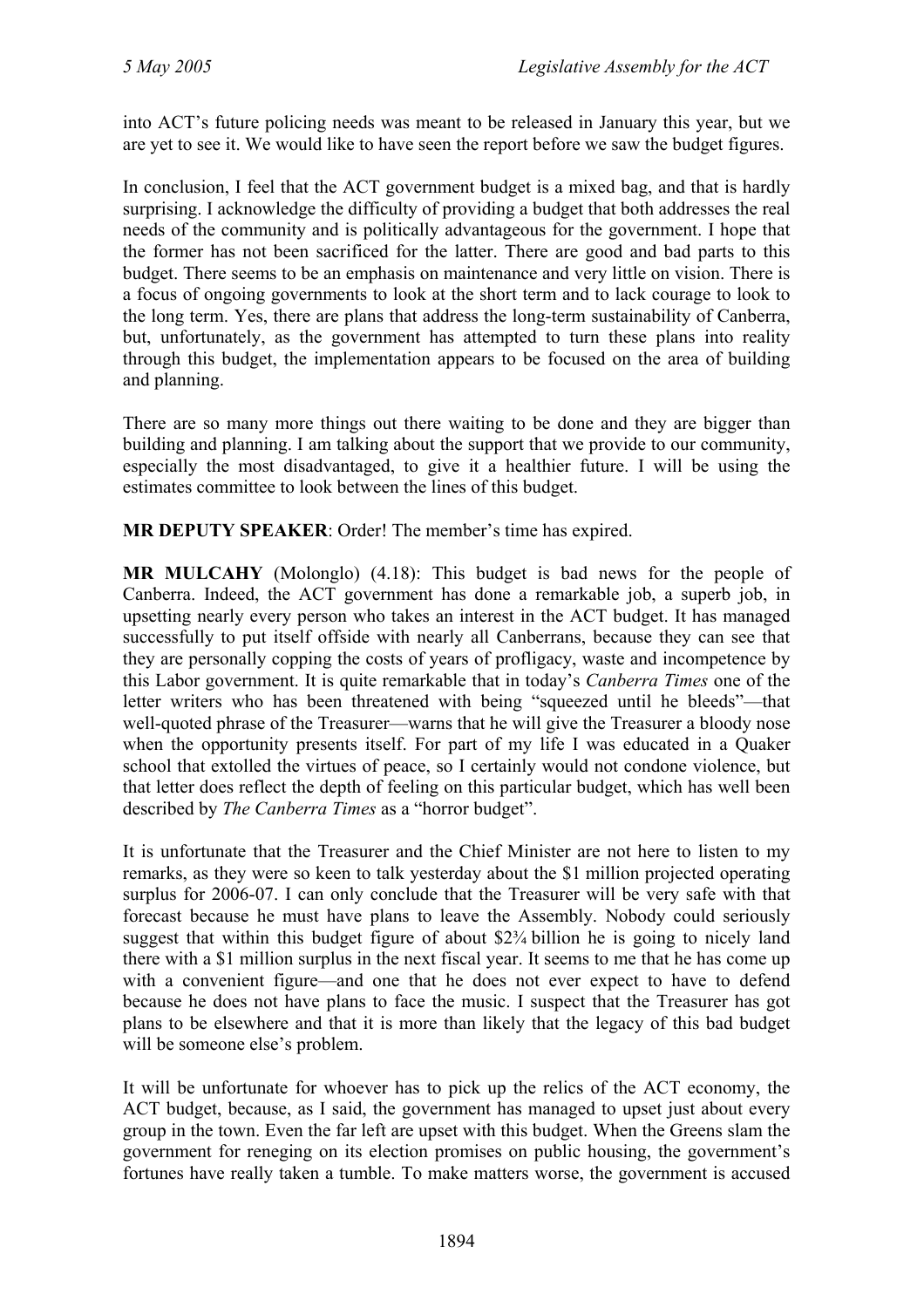by the Greens of neglecting the environment. Its support base is fast evaporating! And I see that a release issued today by Mr Daryl Smeaton, Chair of the Catholic Education Commission, has expressed serious concern over this government's failure to address the priority needs of all students with disabilities. It says:

The government has committed an additional \$4.2 million over four years for students with disabilities in government schools but nothing for similar students in non-government schools.

This was a core election promise of the Stanhope government, and we are distressed that our students with disabilities are again casualties of broken promises. They already face major difficulties in their lives—the Government's failure to support them adequately is very disappointing," Mr Smeaton said.

And don't we all remember—it was not very long ago—when we were out there at Garran listening to the minister for education, Ms Gallagher, tell us that Catholic parents should not be concerned, that this government would look after them? But that promise has not lasted 12 months. They have been wiped and, tragically for the families who have got disabled children attending those non-government schools, they do not rate.

The underlying problem, of course, which this budget is reflecting, is that the government has not been able to discipline itself when it comes to spending other people's money. The Labor Party will not like it, but I will continue to hammer home to the people of Canberra why the government cannot be trusted with their money. Instead of putting money aside during the good times when economic activity cools off, the government has been on a massive spending binge. That is the Labor way; it is simply incapable of providing for the future.

I have said it over the last few days and Mr Smyth has made it known today, but let us keep reminding ourselves what the performance has been. Expenditure blew out by \$166 million in 2001-02, it blew out by a further \$153 million in 2002-03—and the government, still not having learnt from the errors of its management style, blew the budget in 2003-04 by \$285 million. You do not have to be terribly clever with the numbers to see that over the past four years Labor has spent some \$688 million more than it budgeted for. An average of \$172 million per annum has been the mismanagement figure, caused by overspending, spending vastly more than it had budgeted for. For that reason I place little weight on the projections that were contained in the budget presented this week. Based on Labor's track record, we can therefore expect government expenditure probably to exceed the amount budgeted by at least \$150 million, and that will certainly make a mockery of the Treasurer's \$91 million planned operating loss for 2005-06.

One example illustrates quite clearly why these targets will not be met. It was only two days ago that the Treasurer said in his budget speech that health costs escalate seven to eight per cent each year—he said to this Assembly that this is an accepted norm in terms of health costs—but his own budget only allows for an increase of around four per cent a year. Just that error alone—and there are others within this budget—would cause a cost blow-out of about \$28 million. So, before we even get under way, before we even vote on this particular measure, we find that the operating loss is already looking like \$120 million.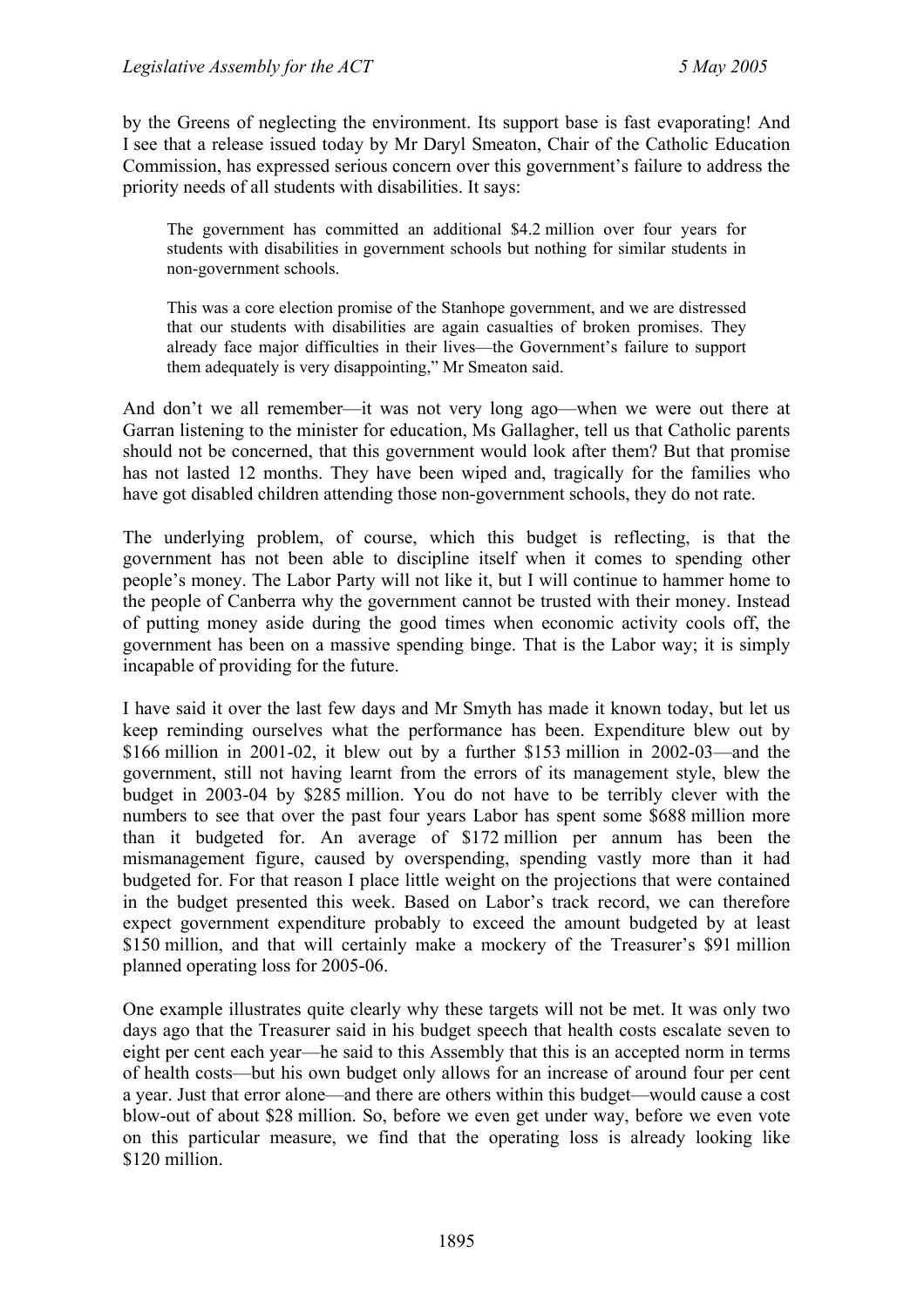Instead of putting money aside for the inevitable downturn, the government has squandered it, and I suspect it will continue to do so. Amounts that could and should have been returned to businesses and individuals in this territory as tax cuts or reductions in land tax or rates have already been spent or committed. Instead of easing the burden on the citizens and businesses of Canberra, the government has taxed them even more. We have got rates on average in households increasing by \$104, we have rates on business premises rising by on average \$312, and of course today families have also heard they will be slugged with higher water charges estimated to be about \$30 a year. All these things assume that people have an endless capacity to pick up the cost of government error.

I will be very interested to see what happens to unimproved valuations as a basis for raising rates. The question is: will they be raised? Will we see a situation where the land value of a property is deemed to have risen but the house value has fallen? Nobody will convince me that housing costs are going down, and it is very clear that we have got a softening in the property market. Yet the budget figures project constant increases in valuation, on which 50 per cent of the rate increase is based.

And in addition to this rate slug, parking fines are up and the enforcers are moving in. The government has pledged to get tougher on the newly categorised criminals who overstay their car park. The Minister for Urban Services seems strangely proud of his new role in pursuit of the mums and dads taking their kids to school or going shopping. He wants more mobile speed camera vans—not to promote safety but, as the budget makes clear, to raise more funds for the government. It is a shameful situation. I look today in *The Canberra Times* at a letter from Robert Wilson from Deakin—

**Mr Hargreaves**: Well, it has got to be true then.

**MR MULCAHY**: Whether it is true or not, it is an expression from one of those people out there who actually have an interest in these affairs. Mr Wilson writes:

So now we know. The ACT Budget lists three new speed cameras as "revenue raising initiatives" …

I always had the silly idea that speed cameras were in place to encourage people to keep the law and to punish those who did not do so.

No wonder the public are so cynical about speed camera rules when the government is so blatantly saying it is putting in more of them to raise more money to fund its extravagant expenses. And the government is taxing property owners in Civic to raise funds for rubbish clean-up and graffiti clean-up—something the government should be attending to in any case. A fundamental task of this city and this government ought to be to attend to those matters. But, no, we are going to end up with another tax being imposed. I question the efficiency of this measure because I suspect there will be enormous legal difficulties in trying to draft legislation to tiptoe through Civic, picking and choosing who will end up paying these costs—and all for a relatively small amount of revenue. I suspect the cost of collection and the cost of meeting these requirements by business houses will prove it to be a highly inefficient tax.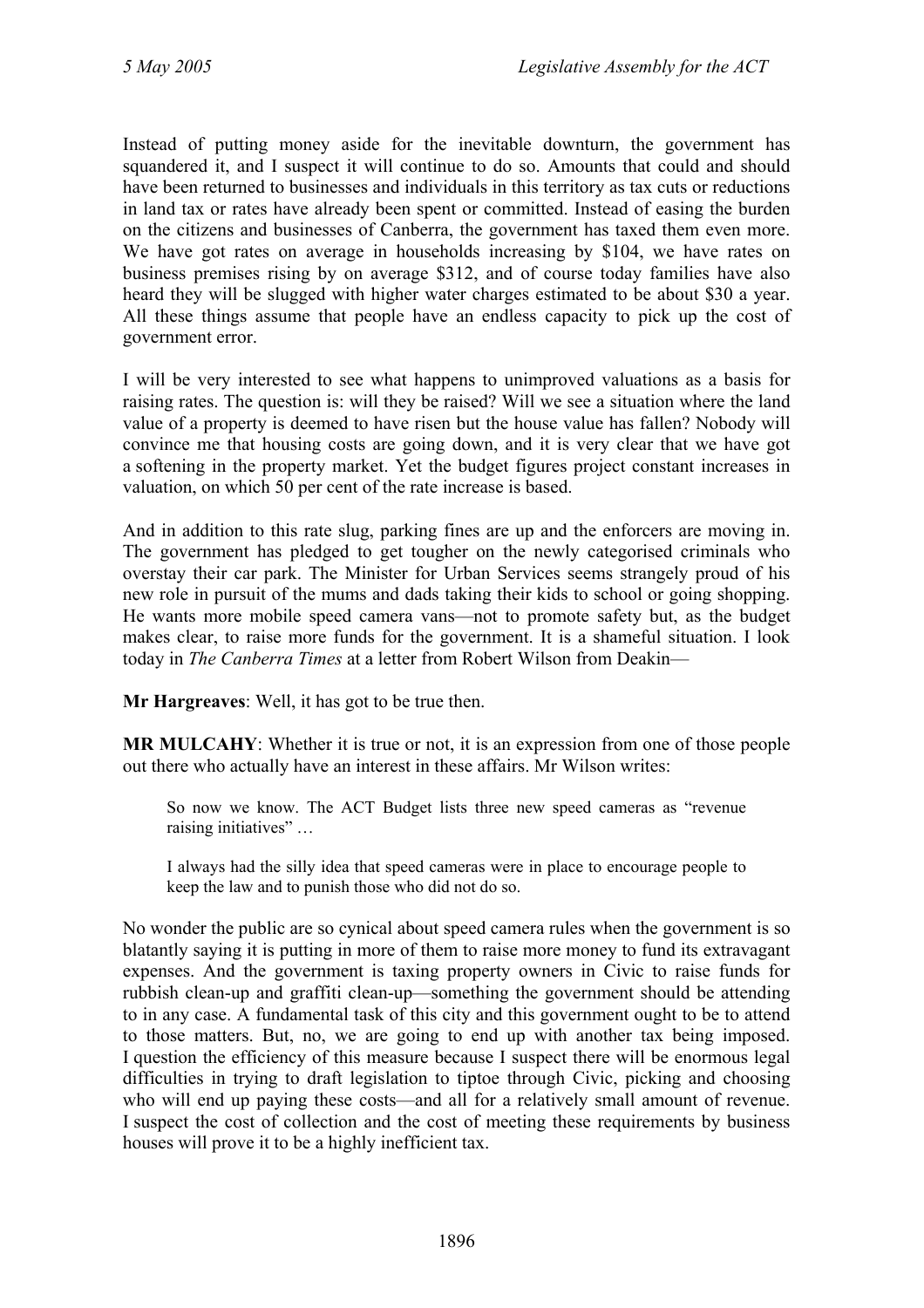If you are not doing your job, it seems, the policy in the Labor Party is just to raise taxes and the mug punters will have to pay. The government's planned operating loss of \$91 million I do not think will be achieved, for reasons I have already given. I find also much more unbelievable the estimated operating results of \$1 million in the subsequent year, \$39 million in 2007-08 and \$73 million in 2008-09. The government achieves these unrealistic figures by building in fanciful assumptions about continuously rising land values and the continuously rising value of its financial investments, mainly equities.

The government can get away with playing with assumptions to achieve a desired result because the accounting system allows revaluations of assets to go to the operating result. That is, if you revalue land upwards, it is taken as revenue and, all other things unchanged, increases the operating result or the bottom line. So, if you look like making a loss, a revaluation of land can fix it. Similarly, the government has considerable holdings of financial assets. If its equity investments rise in value, that shows up as adding to the bottom line. Equally, of course, a drop in the value of the share portfolio shows up as a loss at the bottom line.

The Treasurer, I understand, is aware of this flaw in the accounting system and I am advised has often in the past said it should be changed. Indeed, several years ago he said that movements in the value of the territory's assets give an unrealistic picture of the impact of a government's policy and managerial decisions. He suggested that the effect of asset priced movements should be recorded with the accounts but separately from transactions resulting directly from economic activities. I agree with those sentiments he has previously expressed.

For those who might be having a struggle in understanding what this is all about, maybe a simple example would be to look at a person who might own a farm producing wool and cattle and who may also hold some bank shares. You make a loss on your wool and cattle but, with no effort on your part, the shares go up in value more than what you have lost on your primary production. Does that mean you have made a profit even though you have not sold your shares? No, it does not. For the next three years you can see that you are going to make a loss on your primary products, so to make things look better you assume that the value of the shares will rise and land values will rise too. In the end, you find you have got to sell things and you treat that as income. If that is the case, you are in trouble. But that is essentially the underlying philosophy behind the accounts that we are being presented with.

You can see how much the current system used by the government covers up what is happening as a result of the government's overspending by looking at the government financial statistics. I draw members' attention to page 338 of budget paper No 3, where it is clear that the government, and all Canberra residents and businesses with it, are in serious trouble. In 2003, the net operating balance, which is the end result of all the government's revenue and spending activities for 2005-06, was forecast to be negative that is, a deficit of \$19 million. Now the deficit on the net operating balance for 2005-06 is—wait for it—\$356 million. These figures are in the government's own budget papers. For the following three fiscal years, the net operating balance is forecast to be negative \$284 million, negative \$263 million and negative \$248 million. That is a far cry from the surpluses the government would like you to believe in the budget headlines. The difference is made up by very optimistic assumptions about the future value of the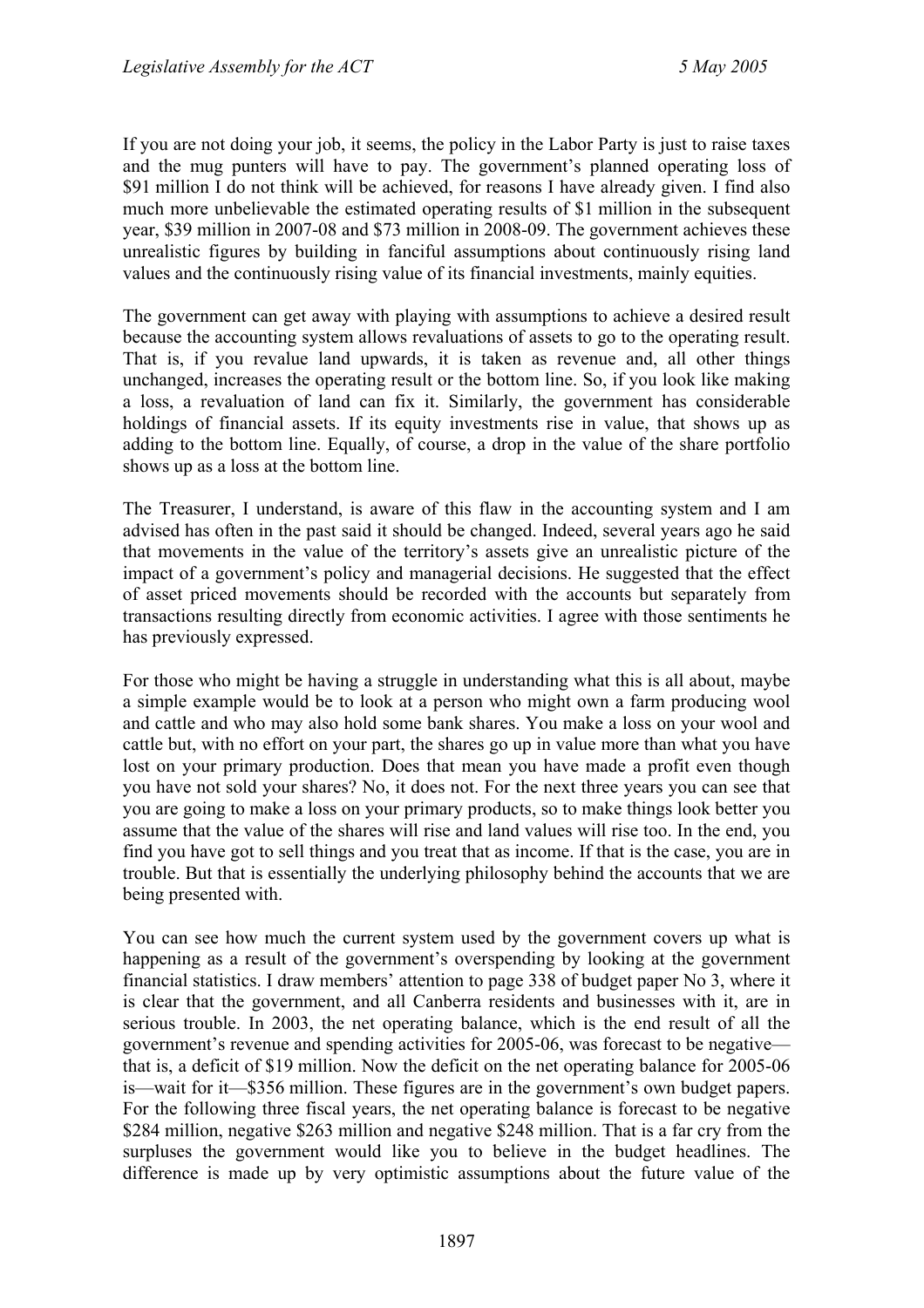government's equity investments and land values. It needs to be understood that the government financial statistics are in fact the basis on which the Grants Commission operates, the basis on which the IMF operates and, dare I say, the basis on which a number of the other state Labor governments operate. So, if you really want to know the true financial position of the ACT, they are the figures I would commend to members of the Assembly.

Finally, a request was raised yesterday in the Assembly for me to make available a copy of a presentation I delivered yesterday morning, and I seek leave to table that presentation.

Leave granted.

**MR MULCAHY**: I will quote from that presentation. The Chief Minister has a terrible problem understanding what I say, so I will say it very slowly for his benefit upstairs:

Canberra's hospitals are costing \$100 million more than they should.

That is, if Canberra's hospitals did the same medical job (on a case-mix adjusted separation basis) that they are doing now but at the same cost as the average of other similar hospitals in Australia, they would do it for \$100 million less.

That is an enormous waste by the Government.

The clear message, Mr Stanhope, is that you need to be more efficient in the way you manage your affairs. That does not translate into budget cuts and people being sacked and fired—and all those other extraordinary statements that in desperation you seem to be inclined to state in this chamber. They are the facts, they are the quotes, and I am quite happy to stand by them.

The time has concluded for my remarks. I have appreciated the opportunity to put in perspective the ACT budget. I seriously hope that my forecasts for the period ahead are not validated. I will have great pleasure in acknowledging it if my estimates are wrong, but in fact, tragically, I think that the high level of spending that has occurred under this government, and its incapacity to manage health, planning and a number of other areas, is likely to prove that these figures I predict are going to be fulfilled.

**MRS DUNNE** (Ginninderra) (4.33): Given the Treasurer's truly impressive achievement of transforming a \$52 million a year surplus into a deficit of \$91.5 million, revealing, one might say, quintessentially Quinlan stolid indifference to public interest, we can hardly be surprised that the government has used the 2005-06 budget to reward its own constituency, to throw in a few symbolic gestures for the floating courtier and to squeeze everyone else until they bleed. As the *Canberra Times* pointed out:

At best, this is just muddling along ... there is no real plan … except for some incremental changes in the edges, and public relations to make rather more of the new crumbs than they deserve in the whole scheme of things."

This is what the budget is at its best. Personally, as an MLA and, more importantly, as a citizen and a taxpayer in this territory, I do not think we should be that charitable. This is a budget and a government of public relations, spin, smoke and mirrors—whatever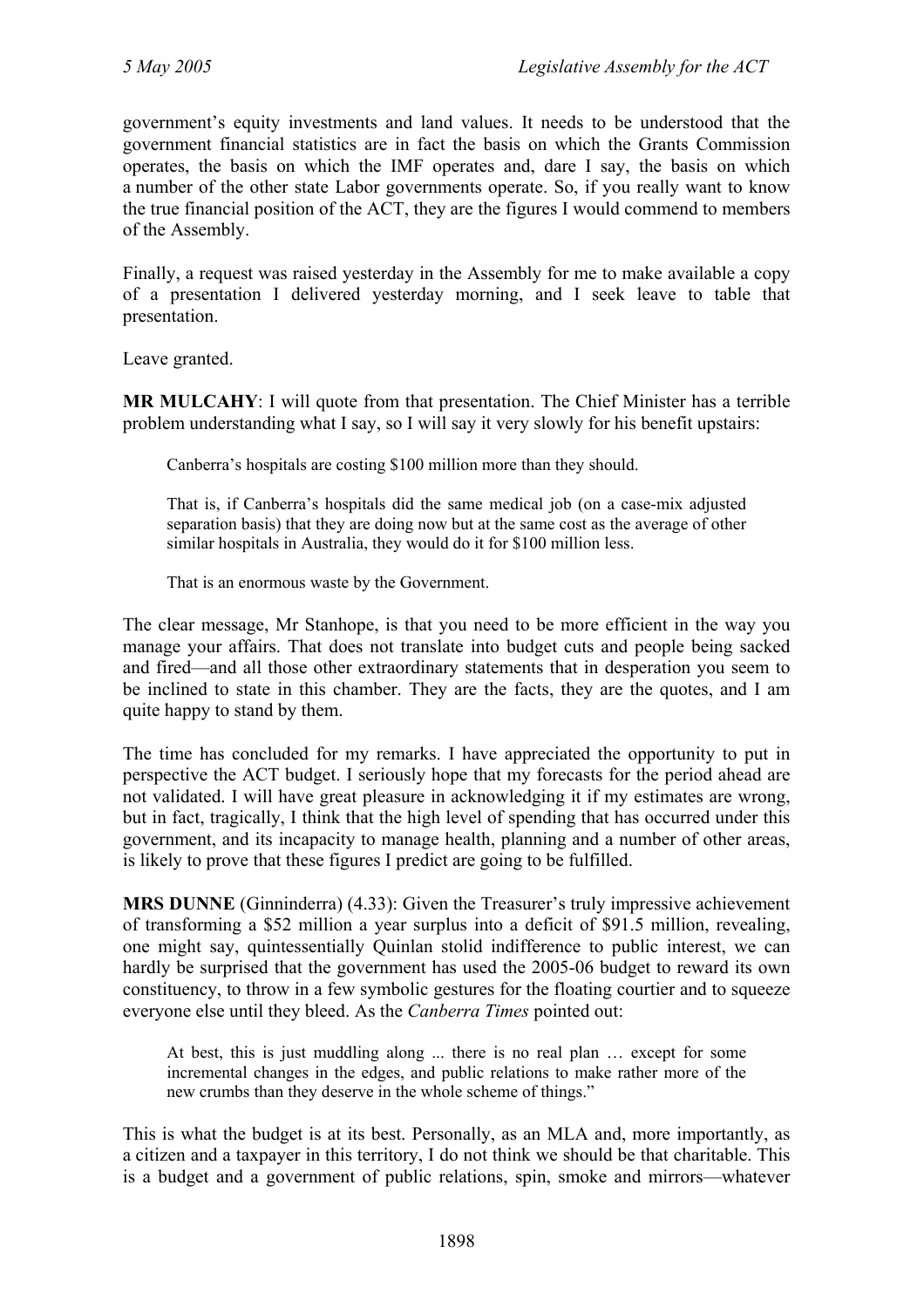you like to call it—a government for whom gesture is more important than substance, for whom monuments, usually to their own self-importance, are more deserving of public money than businesses or other institutions, which are the real sources of wealth and progress in our community.

I will illustrate my point by references to the portfolios of education and training and the environment. The Stanhope government has proudly proclaimed as one of the budget highlights its commitment to strengthening Canberra's economy and community by targeting vocational education and training and funding areas of skills shortage. To this end, it tells us that the government has allocated an extra \$3 million over the next two years to meet the increasing levels of skill shortages. This, Minister Gallagher notes in a media release, is in addition to \$3.1 million provided in the second appropriation and \$2 million increase the previous budget.

Let us look at this in detail. What this means in real terms in this coming financial year is a new allocation of a mere \$1.5 million. The rest is either recurrent funding or, to quote budget paper No 4, one-off funding which is recorded in the 2005-06 budget as an offset. That is all—\$1.5 million. By comparison, to take a random example in the education portfolio, the government is planning to spend \$1.4 million on interactive whiteboards in government schools. Does this mean that, for Ms Gallagher and Mr Quinlan and Mr Stanhope, vocational education and training is worth only half as much as a classroom gimmick?

But that is not all. According to the budget papers, in the past financial year overall spending on the VET sector has decreased by \$2.1 million. In addition, training commencements are down by 800 and the number of hours available for competitive purchases in VET services has been reduced by 100,000. Clearly, the Stanhope administration is taking pot shots at vocational education and training.

What is the reason for this? On 7 April in this place, in her answer to a dorothy dixer, Ms Gallagher amply demonstrated that what is really at stake here is not the interests of existing or potential VET students, training providers, or the skills shortage in the ACT, but an ideological obsession with the national training agreement and Australian technical college initiatives, both of which she and her government are going out of their way to sabotage.

Doubtless she will claim that these would-be VET students and trainers who miss out on Stanhope funds can appeal to the commonwealth to help. This, after all, is what Ms Gallagher is reported to have said about students with disabilities in non-government schools who are not, despite what she said in question time today, covered by her much vaunted initiative for student-centred appraisal of needs processing.

### **Ms Gallagher**: Yes, they are, Mrs Dunne.

**MRS DUNNE**: That is not what you told the CO on Tuesday. This government apparently can afford to spend \$2.391 million on the provision of communication support for the Chief Minister's Department, but it will provide not a single additional cent for students with disabilities who happen to be in non-government schools. Do we know what "provision of communication support" means? To quote the budget papers, it covers "information and protocol services for the Chief Minister" and "delivery of key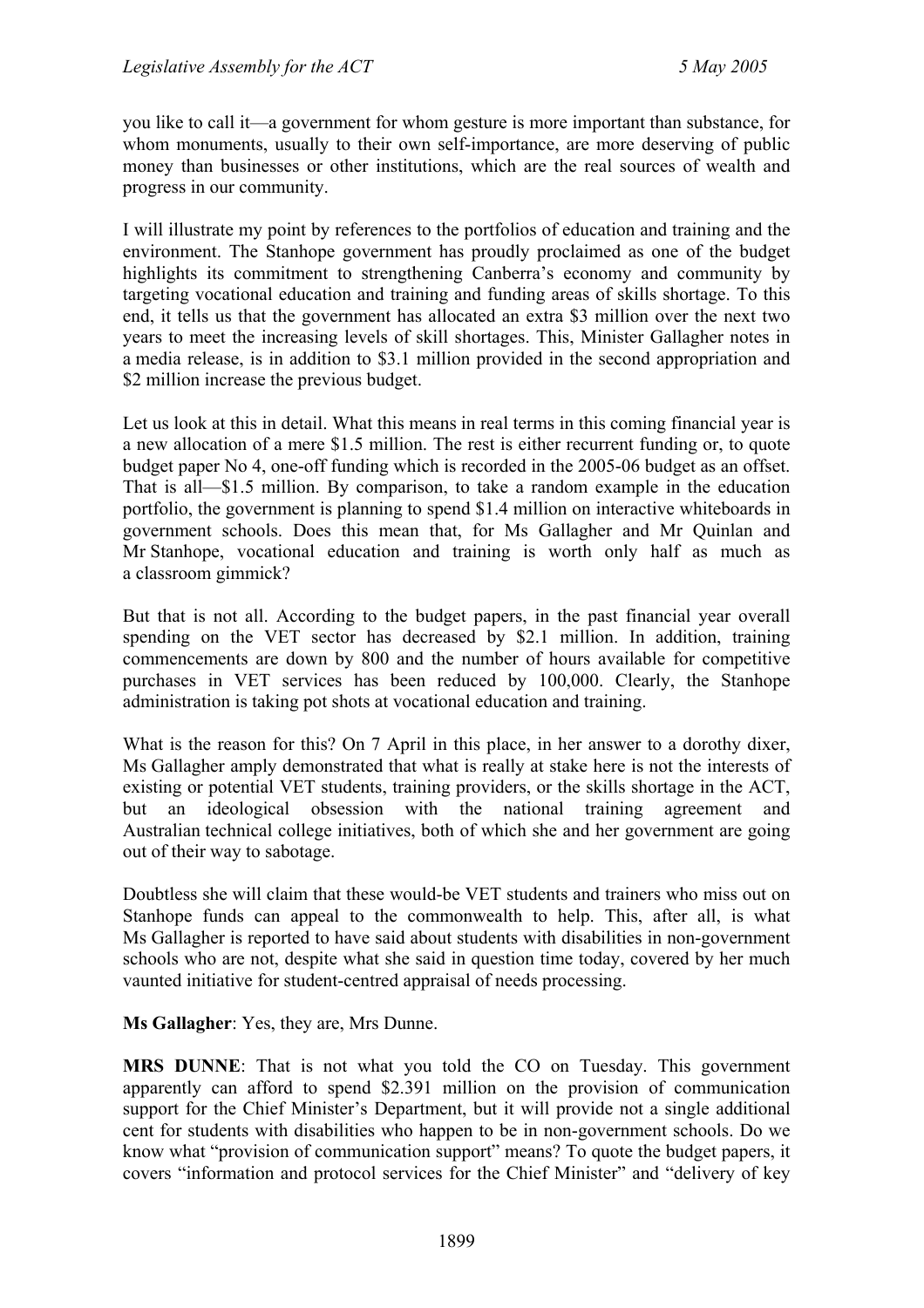government community events". Which key community events might they be—the Chief Minister's next command performance, his sailing regatta or the 2006 Stanhope tiddlywinks championship? But there is nothing for students with disabilities in non-government schools. According to the *Canberra Times*, Ms Gallagher has told them they can go cap in hand to the commonwealth because the ALP regards ideology as more important than providing basic services to the most vulnerable in our society.

The full extent of the Stanhope government's preferences for gestures and monuments over policy and substance is better illustrated by its provision in this budget for the environment—actually, one should say the total absence of any substantive provision at all for the environment. There is, of course, a separate section in budget paper No 3 devoted to the environment and just a few pages after the section given to the women's statement. In both of these we find a set of platitudes that would not be out of place in *Who Weekly*.

For women, we are told that the government is committed to good health and well-being—sorry, chaps; you are not there—responsive housing, whatever that means, and safe inclusive communities. For the environment, the Stanhope administration supports the Office of the Commissioner for the Environment, seeks to promote, protect and conserve the ACT's diverse and significant cultural heritage—and for some reason this is listed as an area of particular environmental focus—and continues its support for visitor services and community engagement in natural and cultural heritage management. There is nothing wrong with platitudes, whether about the environment or women—or, I don't know, pit bull terriers—but there is something wrong with tokenism. There is a lot wrong with budget platitudes that are not backed up by financial substance.

The 2005-06 highlights of the Chief Minister's Department contain only one imprecise reference to the environment, namely, facilitating key sustainability policy initiatives and identifying opportunities to more clearly align sustainability and environmental policies and programs. That could mean anything or nothing. Perhaps if we had an interactive whiteboard when the Chief Minister was here, he could explain to us what all that means.

When it comes to substantive government commitments, the pickings are pretty slim indeed. There will be, for example, \$1 million to replace aging plant and equipment in Environment ACT; \$160,000 for monitoring groundwater use; \$20,000 a year to supplement the home energy advisory service; a quarter of a million dollars for a feasibility study for an ACT government building, and I take it that this will help promote, protect and conserve the ACT's diverse and significant cultural heritage and that there is a particular environmental focus in this building.

By comparison, how much has been set aside for monuments? There is an additional \$6 million over four years to develop a new recreation area at Stromlo Forest park; an extra \$4.1 million in recurrent and capital funding for the international arboretum and gardens—Lord help us—in addition to the \$10 million that has already been allocated. That is \$14.1 million, by coincidence exactly the same amount of additional funds over four years that this government boasts it will spend on vocational education and training.

I almost forgot one. There will be asset refurbishment at the government horse paddocks. But the money for this will come from what is no longer being spent on greenhouse initiatives, such as the solar hot water rebate.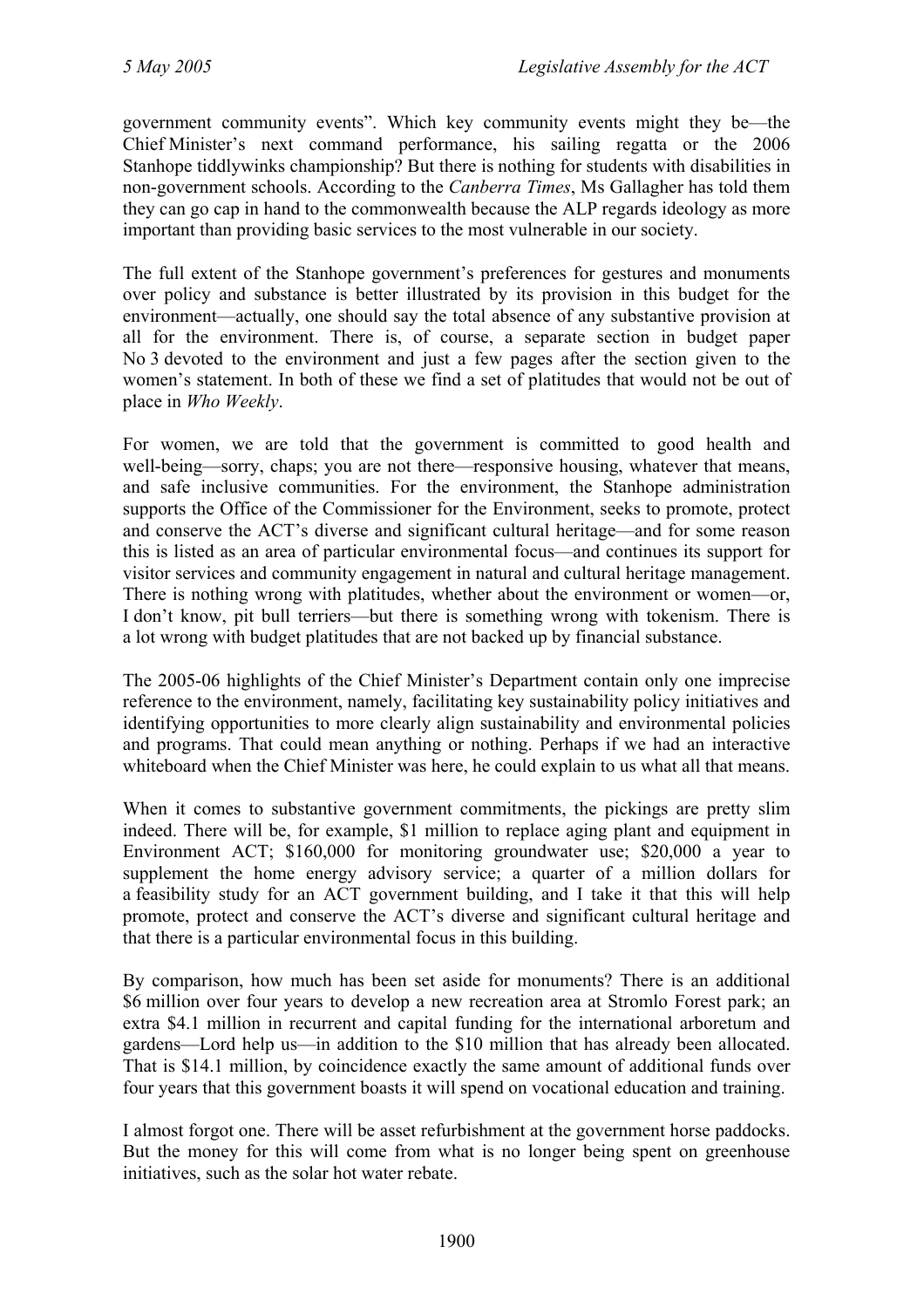**Mr Mulcahy**: They're not putting Stanhope out to pasture, are they?

**MRS DUNNE**: That is a good idea. Where is the financial commitment to real conservation measures? For a start, Environment ACT faces a 6.6 per cent cut in overall funding, and this is presumably part of what the Chief Minister calls the year of consolidation that he says his agencies should undertake. There is also a cut of eight staff along the way.

As Dr Foskey has noted, this government has no serious commitment to large-scale ecological and rehabilitation or species conservation. There is certainly no serious policy in regard to water. It refuses to even countenance any venture to significantly increase supply. Instead it proposes bandaid measures that it hopes will get it through to the next election. In addition, the government is increasing the water extraction charge by 25 per cent.

The budget papers say that substantial government resources continue to be directed towards repair and reconstruction of assets damaged by the January 2003 bushfires. But where are those substantial resources? Let us contrast. There is \$70,000 for bushfire-related compliance reviews as against—and this is my favourite blowout in the budget—\$220,000 in addition to the \$185,000 previously allocated for the bushfire memorial. That is a 112 per cent budget blowout. There is \$75,000 for a greenhouse gas abatement scheme as against \$2 million for strategic program implementations, primarily feasibility and planning studies for *Shaping our territory* projects, such as the establishment of the overbloated international arboretum.

The Stanhope government appeals to environmentalist sentiment, especially in an election year, but does not really care about environmentalist practice, especially when any green initiative would take money away from what might be given to camp followers and pet projects. The Stanhope government's green credentials in several major respects mirror its pledge on education and training. It uses the appropriate rhetoric, it commissions the appropriate packaging, but it only delivers in policy and budget increments what is convenient to it and what does not interfere with its primary concern, which is bread and circuses.

As the Chief Minister himself said during the election campaign in October, "Labor promised to abandon the 'can do' culture." Judging from this year's budget, Labor is well on the way to keeping at least that promise with a vengeance. I suspect it does not really want a "can do" culture. I suspect it wants a "let's pretend" culture. Indeed, the government is well on the way to turning Canberra into a new kind of Potemkin village—a Stanhope village in which personal and business initiative are stifled and mediocrity is paid to thrive.

In conclusion, and to be fair to him, the shock of finding himself a bit short of other people's money has had a sobering effect on Mr Quinlan. He has been not quite as arrogant this year as previously, though it does take some gall or perhaps just delusion to claim that there is no problem with a \$91.5 million deficit because, in the best of all possible worlds, things might look up again some time in the future. Mr Quinlan, of course, does not have to worry too much about this because doubtless, come the next election, he will be tending his own garden. It is just a pity, given the government's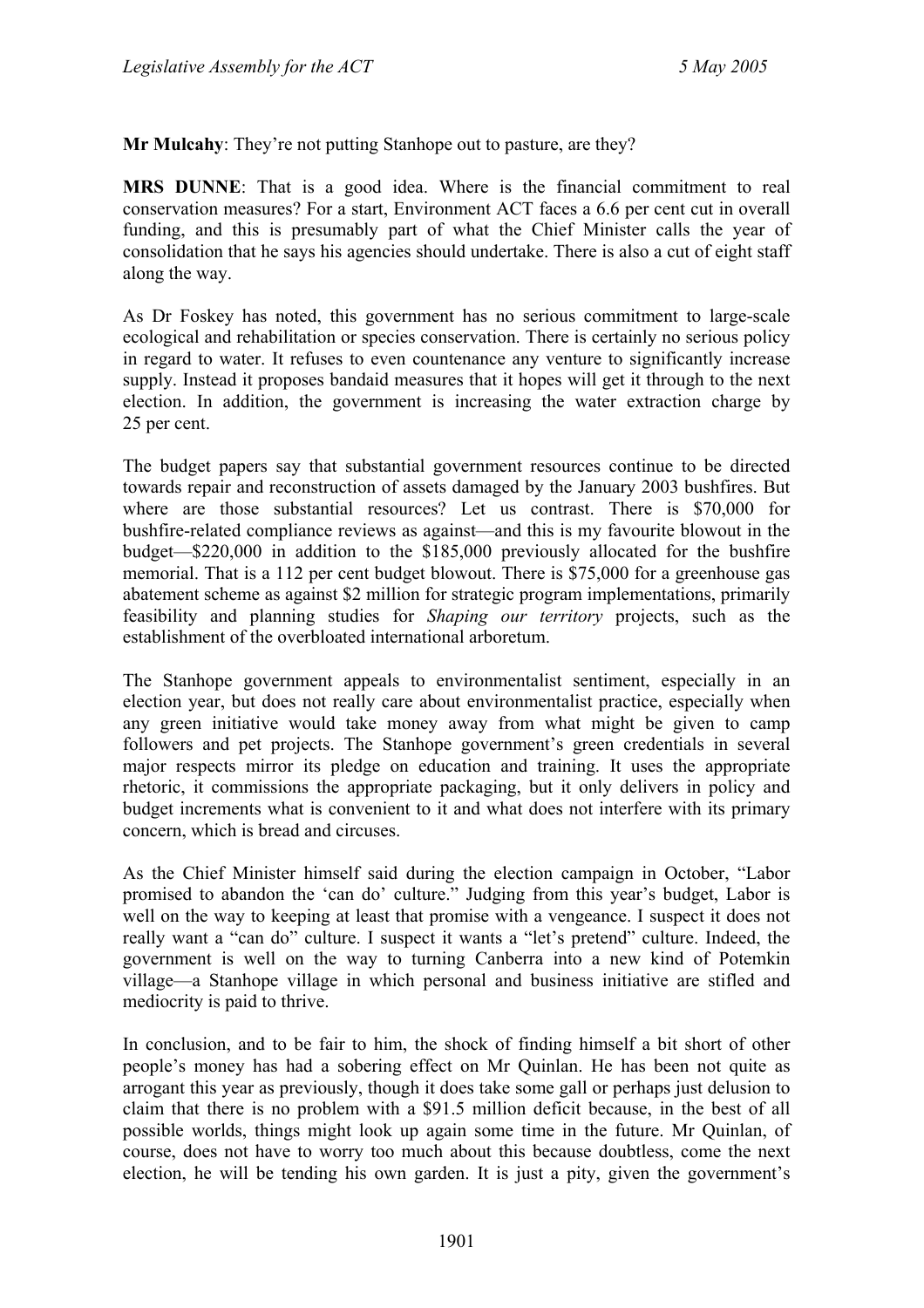environment policy, especially on water, that everyone else in Canberra will have to be satisfied with admiring a couple of plastic pot plants.

**MR SESELJA** (Molonglo) (4.47): I rise today to draw attention to a number of errors in this budget, but firstly, I would like to commend Mr Smyth for his delivery of the budget reply this afternoon.

Prior to the election of this government, the Labor Party made much of their supposed economic management credentials. I would like to say that if the budget delivered by the Treasurer on Tuesday reflects this government's abilities, then Canberrans are going to be in significant trouble in the three coming budgets that Mr Quinlan delivers, if he indeed manages to hang on for that long.

I guess the first sign that this Labor government is going to be true to the form of many Labor governments, both state and federal, is the delivery of a deficit during boom times. I have remarked before in this place about the size of budget deficits left by the Hawke and Keating Labor governments, and I believe I may have erred at that time. I recall stating that the federal budget black hole when the Labor Party left office was \$96 billion. I should correct the record at this time. It was, in fact, \$10 billion. The \$96 billion was the level of government debt that was inherited after the legacy of Hawke and Keating

One could also draw attention to the former Victorian government's record during the early 1990s, when Joan Kirner and John Cain left Victoria with a legacy it took a Liberal government to correct. That seems to be the way it is with state governments. The Labor party spends all the cash, leaves the government coffers bare and waits for a Liberal government to come along and fix the mess. I imagine that is what might happen here if we continue to enjoy the financial management that Mr Quinlan and his colleagues deliver.

There were a number of reports in the media prior to the election about Mr Quinlan seeking to squeeze Canberra residents and Canberra businesses until they bled. Mr Quinlan then regarded this as a joke and tried to laugh it off, but I am sure that the 10 staff at ACTPLA and the 260 or so staff across the ACT public service do not think that it is a joke.

The last few years have shown that this government has held true to form, every year delivering a budget where they have said, "Look at that. We predicted we would only make X number of dollars from rates, from land tax, from change of use charges and from other revenue streams. We have made much more than we expected because times are good." Since the inception of the LDA, the government has been receiving greater than expected outcomes for its land sales. Indeed, the budget papers show a 2004-05 return of a net \$27 million more than budgeted for.

Yet now they are predicting a slowdown in the property market. I believe the words are "a softer property market". They knew it was coming. Page 449 of the 2004-05 budget paper No 4, in relation to the Land Development Agency, refers to "more conservative parameters used by the LDA when compared to the record land prices experienced in 2003-04 at the height of the property market cycle". They acknowledged that things were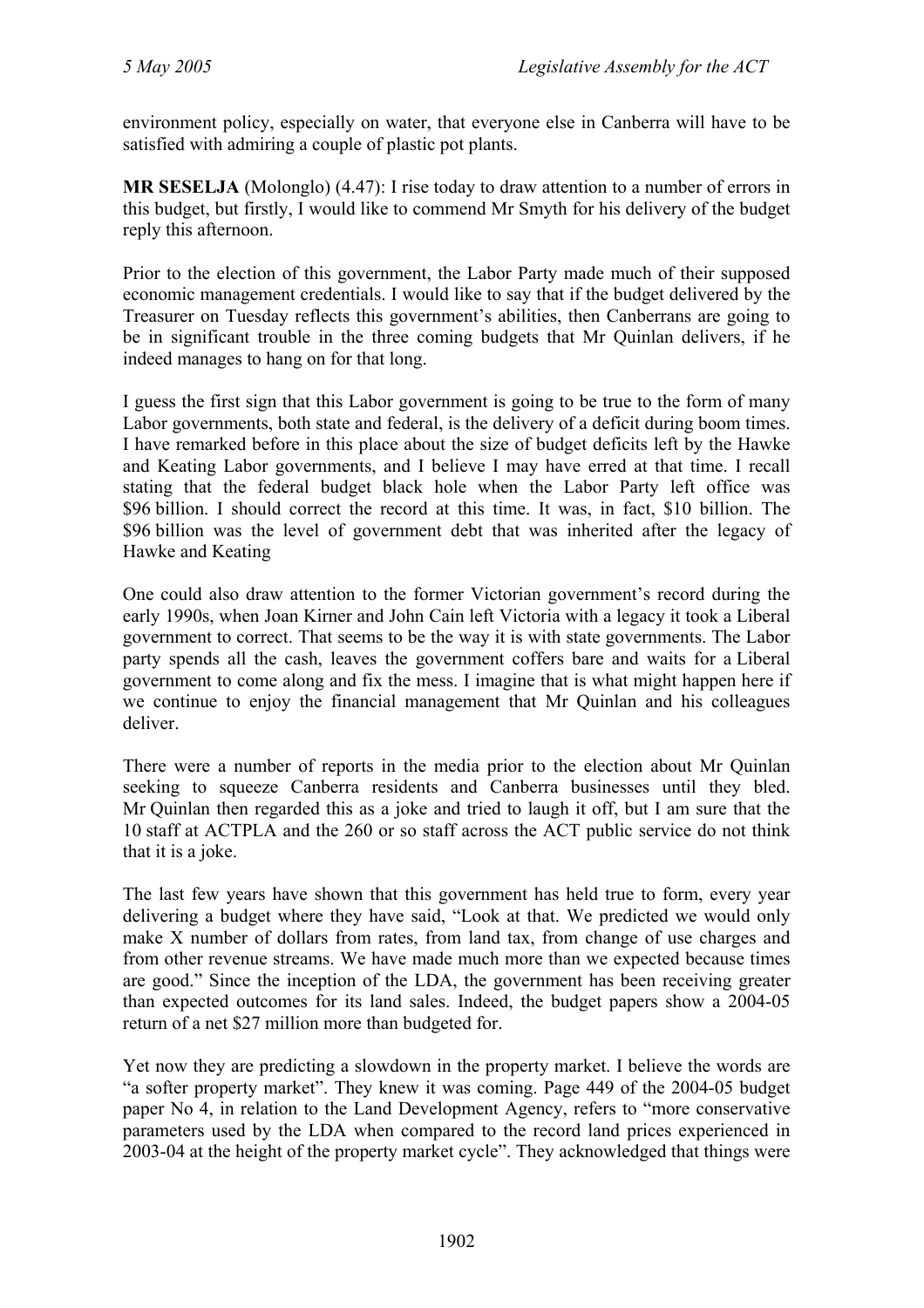going to be worse, that the property cycle was turning and that the boom could not continue, but nothing was saved for the tough times.

We have also heard a large number of critics of the ACT's planning system. Many of them have been in contact with my office. The story that I am constantly being told by builders, first home buyers, people looking to extend, architects and those in the construction industry is the issue of hold-up with planning approvals at ACTPLA. They tell me stories of waiting for an approval, only to find that the officer approving the plans is on leave or too busy with a large number of approvals to complete. They also get told that when the officer approving their plans is on holiday, there is not anyone else to approve their plans.

These delays in building approvals have come at a time when ACTPLA has been growing, when the ACT public service as a whole has been growing, and the delays in service at ACTPLA have been getting longer. Staff numbers have increased and delays in approvals have increased. Now Mr Corbell is telling us that four per cent of jobs are going. One wonders how much longer the delays for building approval might be with fewer staff. When staff levels increased, waiting times for approval increased. Maybe the government is applying the logic that, with more staff, service levels decrease; therefore, when staff levels are cut, service levels will improve. It may well be the case that efficiencies are possible if staff levels decrease. However, this government has shown little or no ability to increase efficiencies in the public service in this term of office. I certainly hope they may be able to do something in the coming year.

Mr Mulcahy drew the attention of the Assembly to a trip Mr Corbell is planning to take to the United States and the United Kingdom to learn about how other places deal with garden cities. Aside from the large number of garden suburbs in other Australian cities that Mr Corbell could look at or the large amount of information Mr Corbell could find on the internet, I am concerned about the message Mr Corbell is sending the Canberra community. Ministerial trips are often appropriate and sometimes ministers go overseas on delegations and all that sort of thing. There are plenty of times when that is appropriate.

But this government wants Canberrans to tighten their belts. They are upping rates well above CPI increases, they are spending more money on speed cameras and more parking officers and they are trying to squeeze fines out of ordinary residents. In the words of Mr Quinlan, they are going to "squeeze them till they bleed". Mr Corbell is going to cut 10 or more jobs from his own department, leaving families without income, and then he wants to take other members of his staff on an overseas trip. When all these cuts are happening, Mr Corbell is going on an 18-day overseas trip.

As I said before, there is nothing wrong per se with ministers going on overseas trips. But this government has shown that it cannot manage its budget and, as a consequence, Canberrans are losing their jobs and paying higher rates and higher charges. People are paying for the mismanagement of this government and it seems that Mr Corbell and his staff do not have to pay in the same way. Overseas trips are still available. The good times roll on.

The ACT deficit of \$91 million this year is a worrying sign. Effectively, in simple terms, it means the government will be spending \$91 million more than it will earn for the year.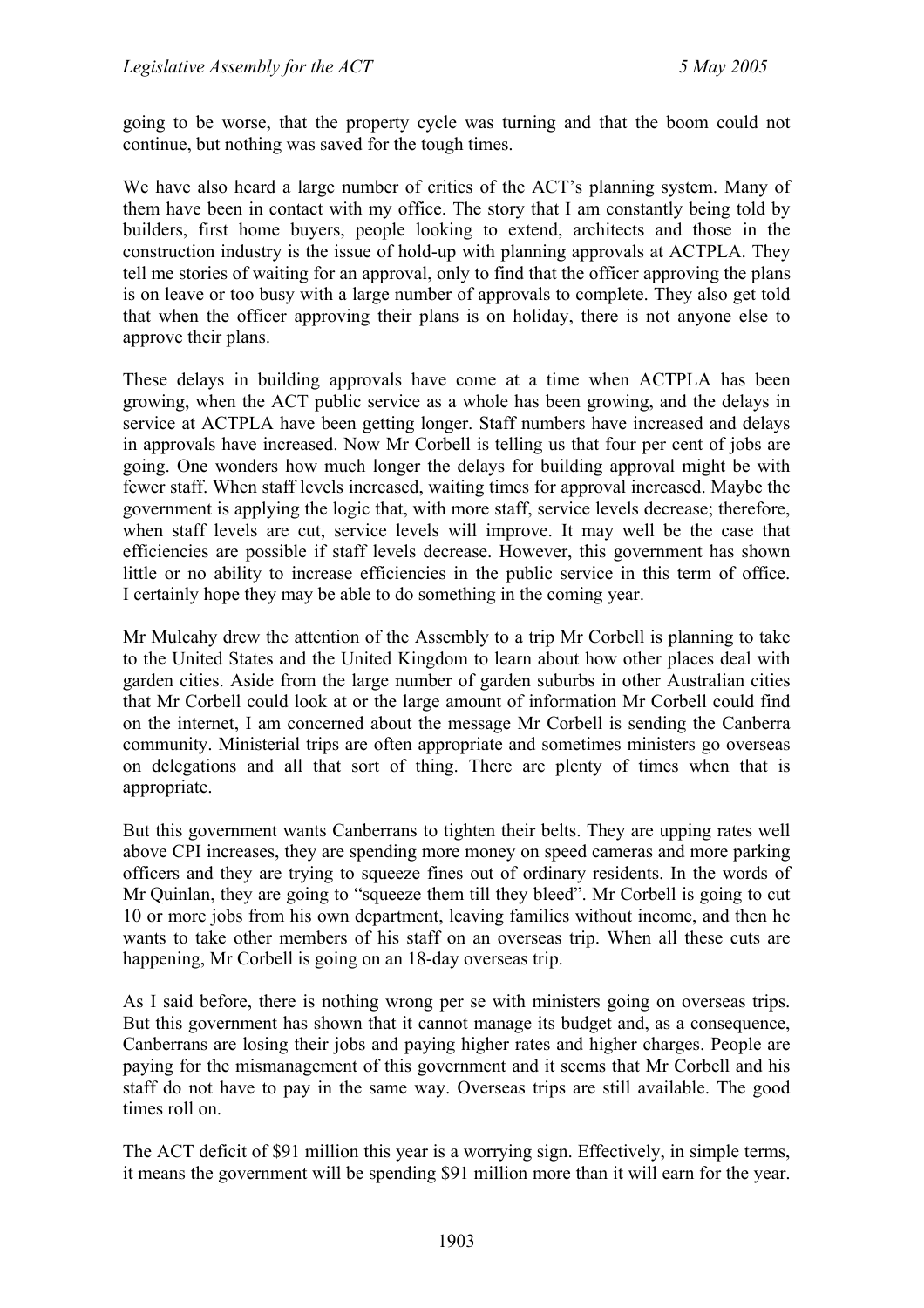The reality for Canberra families is that if their costs are higher than their incomes, it is the luxuries, like holidays, that they have to forgo.

I would like to say a few words on youth and the budget. Quamby Youth Detention Centre remains a very visible blot on the government's reputation due to its failure to meet the needs of our youth. It was somewhat amusing to read in the media releases that \$1.4 million over four years for security might reduce the risk of young people re-offending. I am sure that if we keep them in jail, they will not re-offend, but I would have thought that stopping people from re-offending probably involves a little bit more than that, such as rehabilitation and the like. It is quite an interesting, novel approach to stopping re-offending.

The people of my electorate of Molonglo have every right to feel let down by this budget. As well as the increased costs of parking their cars and the ever-shrinking number of spaces available, Gungahlin residents are going to have to wait even longer for the road that they have been promised. This budget delivers even longer delays for delivery of the road and even longer delays for Gungahlin residents on their trip to work every morning. As the wait for the construction of the road gets longer and the population in Gungahlin increases, the decision of this government to construct only one lane each way on the GDE is looking worse and worse. There is the prospect that, by the time the road is finished, it will be little more than a car park during peak hours, and it is possible that this government might end up paying for four lanes of road and building only two.

I drew the community's attention to the lack of ovals in Gungahlin in the lead-up to the budget. At a time when the sporting clubs of Gungahlin are crying out for places to play sports and numbers of registrations are growing, I am disappointed that no money could be found for these important facilities. The residents of Gungahlin deserve the same access to facilities as residents in other areas of Canberra. It was interesting to hear Mr Hargreaves's comments in the lead-up to the budget. He said something along the lines of, "Well, why would we build more ovals? We would just have to water them." It goes to the failure of this government's water strategy, and it also shows the government's complete disregard for the people of Gungahlin.

This is a booming area. It has the largest percentage of young people in the city. At a time of increasing rates of childhood obesity, Gungahlin has less private open space than anywhere else in Canberra and less public open space than anywhere else in Canberra and the government refuses to increase the number of ovals. It is a simple thing that could be done to improve the lives of people in Gungahlin and to improve the health outcomes for young people in Gungahlin and it is something they refuse to do. That is a particular disappointing outcome.

Water extraction charges will hit families. We cannot live without water, as we all know. This government always touts itself as defending the weak, the vulnerable and the poor. What is more basic than the need for water? Yet they are going to pump more out of ordinary families for their average water needs, water to bathe their children, for drinking and to water their gardens. This is very difficult to justify on equity grounds. It will hit ordinary families.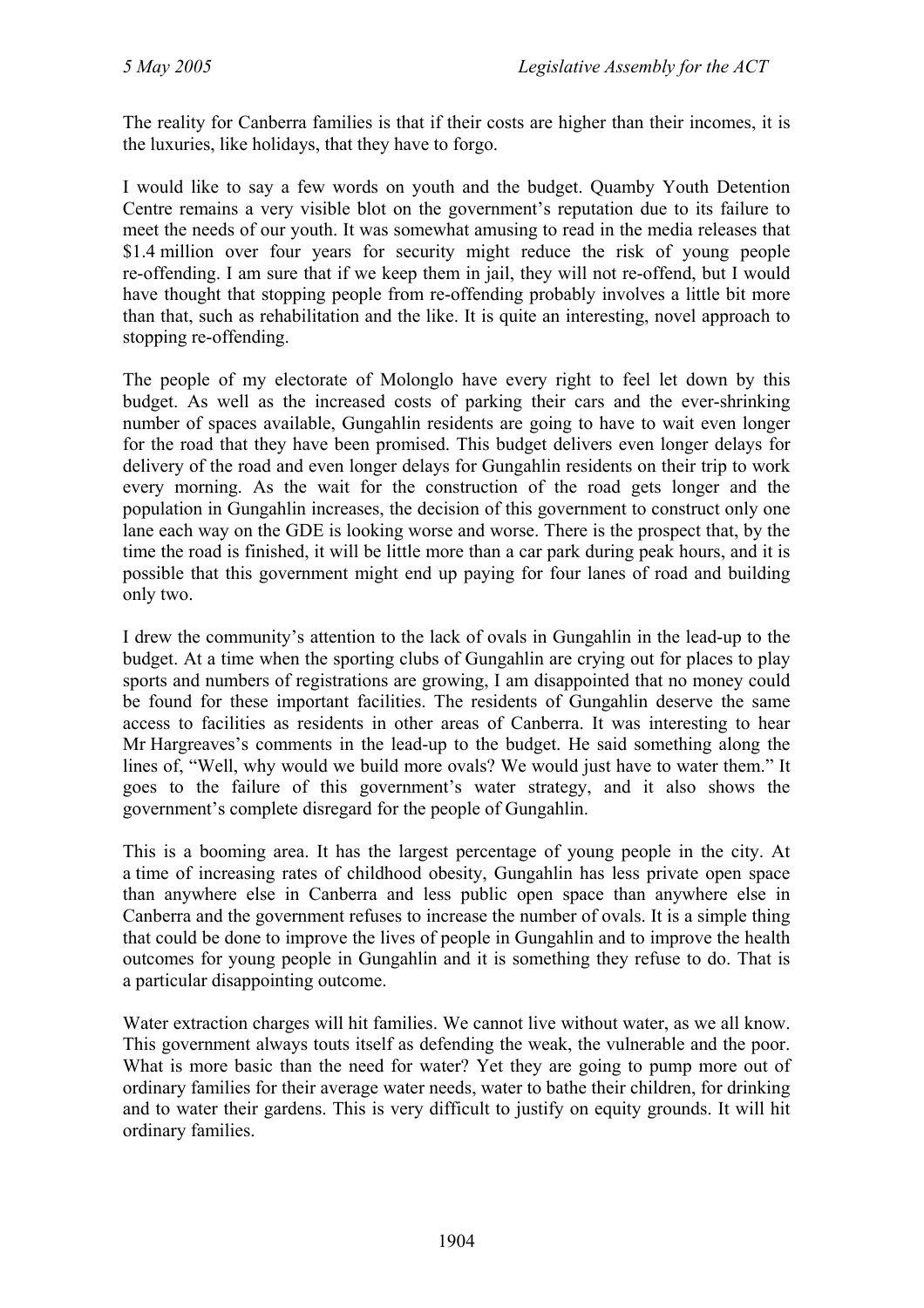I would like to make a quick point about disability funding for non-government schools. In my maiden speech I spoke about the need for equitable funding arrangements across the government and non-government sectors, and Mr Mulcahy has already raised the issue of the broken election promise. I attended meetings with Mr Mulcahy where the government talked about its commitment to disability, whether a student is in a government school or a non-government school. What we have seen, I suspect, is the first of many broken promises in the education sector in this term. It is particularly disappointing that, under this government, students with disabilities in non-government schools will continue to be treated as second class citizens.

I am sure that my colleagues yet to speak on this subject and others will highlight other areas of concern within the budget. A litany of problems has been raised so far and I am sure that many more will be found during the estimates committee hearings as ministers have to justify some of the possibly rubbery figures that appear in the budget papers. I look forward to that estimates process and really digging deeper into this. The Liberal Party will continue to hold this government to account to highlight inefficiency, waste and blowouts in costs and when we take government in 2008 we will fix the legacy that this government will leave us.

**MR PRATT** (Brindabella) (4.58) I rise today to speak to the Treasurer's tabling of the 2005-06 ACT government budget. I congratulate the Leader of the Opposition on his reply to the budget and the shadow Treasurer for his delivery of a very sound counterattack to the budget.

It is obvious that things are tight in the government's coffers, as the huge \$90 million deficit shows. However, it seems that, while there are areas of strong community need that should have been funded, the government has overlooked these and instead has seen fit to allocate large amounts of funding to a raft of initiatives that one would think, in such a tight budgetary predicament, would have been held over so that those more essential items could have been funded.

Alas this is not the case. This is a plunger budget, a budget that has seen funding cut from essential areas in order to fund a raft of non-essential ideological and so-called visionary projects that the Stanhope government has hitched its wagon to. This is a budget that robs Peter to pay Paul, except that Paul is getting less than Paul was robbed of and poor financial management is skimming off the rest.

I will refer specifically to areas in my shadow portfolios, as well as matters that are causes for concern for the people in my electorate of Brindabella. Firstly, I am pleased to see that, in Brindabella, funding of about \$1.5 million has now been allocated for the construction of the child and family centre in Tuggeranong. This project has been delayed for long enough. During the debate on last year's budget I remember saying that I was pleased that this facility had been announced and was due for completion in June 2006. However, here we are again in the 2005-06 budget being told that completion of this centre will be in June 2007, a 12-month delay so typical of this government.

I am extremely disappointed that there is no funding allocated in next year's budget for some sort of supportive funding, some encouragement incentive, anything at all for a medical facility in the Lanyon Valley, something that is most desperately needed with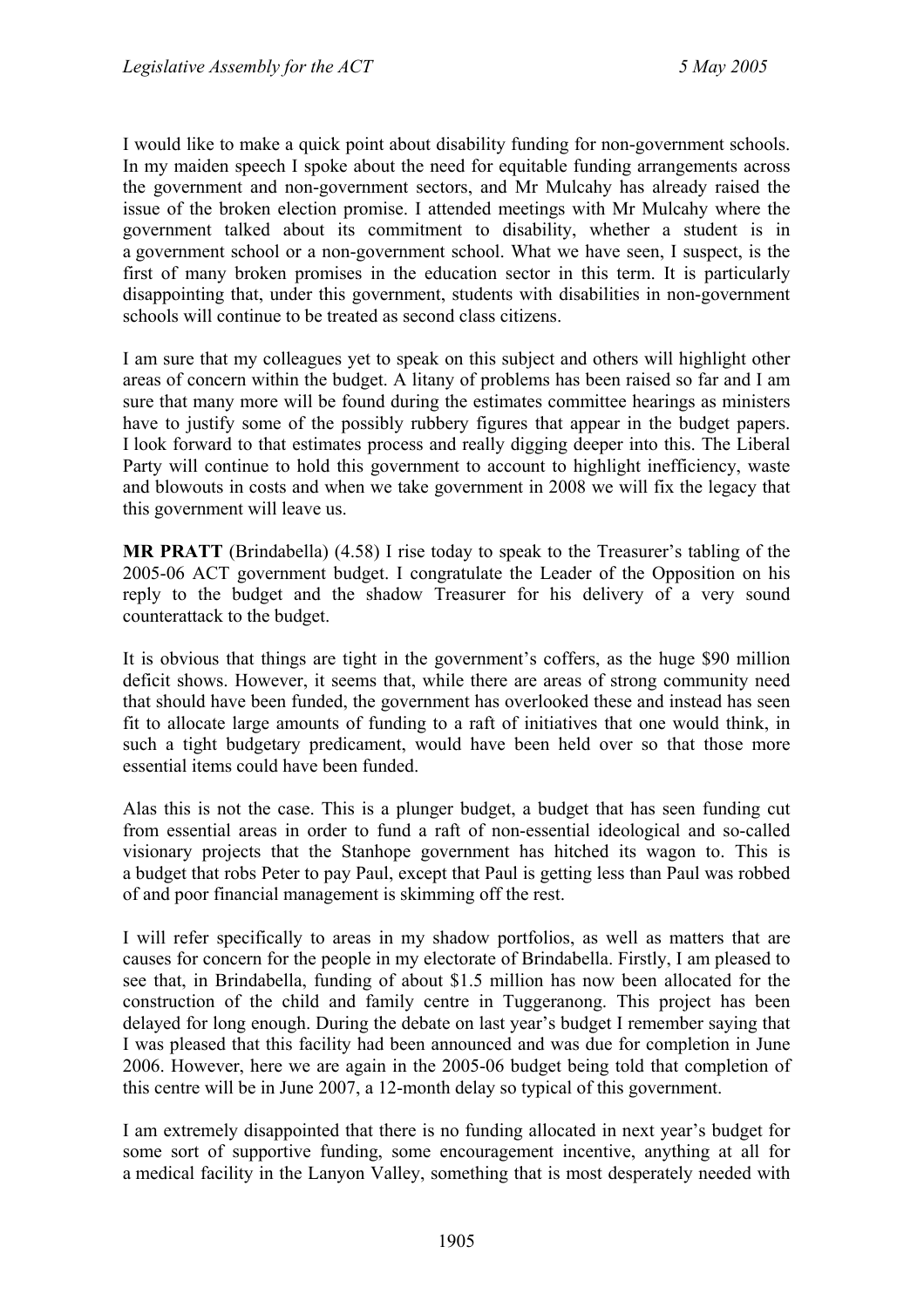the growing population in that area. The government could have appropriated some kind of funding for this project so that some form of private enterprise could be exercised. But, no, there is nothing in the budget for something so essential. They would prefer to spend \$6 million on a real time bus information system, which will probably be vandalised because there are not enough police. The health and safety of our Tuggeranong residents are obviously not at the forefront of the Stanhope government's mind.

**Mr Mulcahy**: Or any residents.

**MR PRATT**: That is right. What is the government doing in next year's budget to address the problems of some of Tuggeranong's suburban shopping centres, such as Richardson and Calwell, which are riddled with graffiti, vandalised and are starting to look run down and shabby? There is no funding for any shopping centre upgrade in the 2005-06 budget, except for Holt shops. There is so much rhetoric from this government about the look of the city and their grand vision, with sustainable transport plans, human rights bills and the like. But this government, if it can get away with it, does not give priority to additional funding for the ordinary day-to-day things that most people actually want.

In the urban services department the 2005-06 budget shows general savings of \$2.3 million in 2005-06 and, in the outyears, of \$10 million per year, a total of \$32.3 million over the next few years. This is, in Mr Hargreaves's words, to be achieved by eliminating silos of waste within the department—a pretty harsh statement to make about people whose jobs may be on the line as a result of these cuts. I am deeply concerned that, as a result of these so-called efficiency savings, there will be a future drop in the level of services to the community for municipal and other crucial services. Also, there appears to be nothing extra in the budget to address the increasing problem with graffiti and other vandalism that is rife across the territory.

Why should we be surprised when, with Jon Stanhope's blessing, Mr Bruford has gone out and adorned the town in Bruford blue—a crime condoned and reluctantly criticised?

**MR SPEAKER**: Order! This matter is before the courts.

**Mr Mulcahy**: It has been settled, Mr Speaker.

**MR PRATT**: It has been settled, Mr Speaker.

**Mr Mulcahy**: He has been convicted.

**MR SPEAKER**: I had not heard the result of that.

**MR PRATT**: The matter was settled before 2 pm, Mr Speaker.

**MR SPEAKER**: It is news to me.

**MR PRATT**: It is no wonder there is little interest in funding a meaningful attack on graffiti by this government. Members, we have been Bruforded!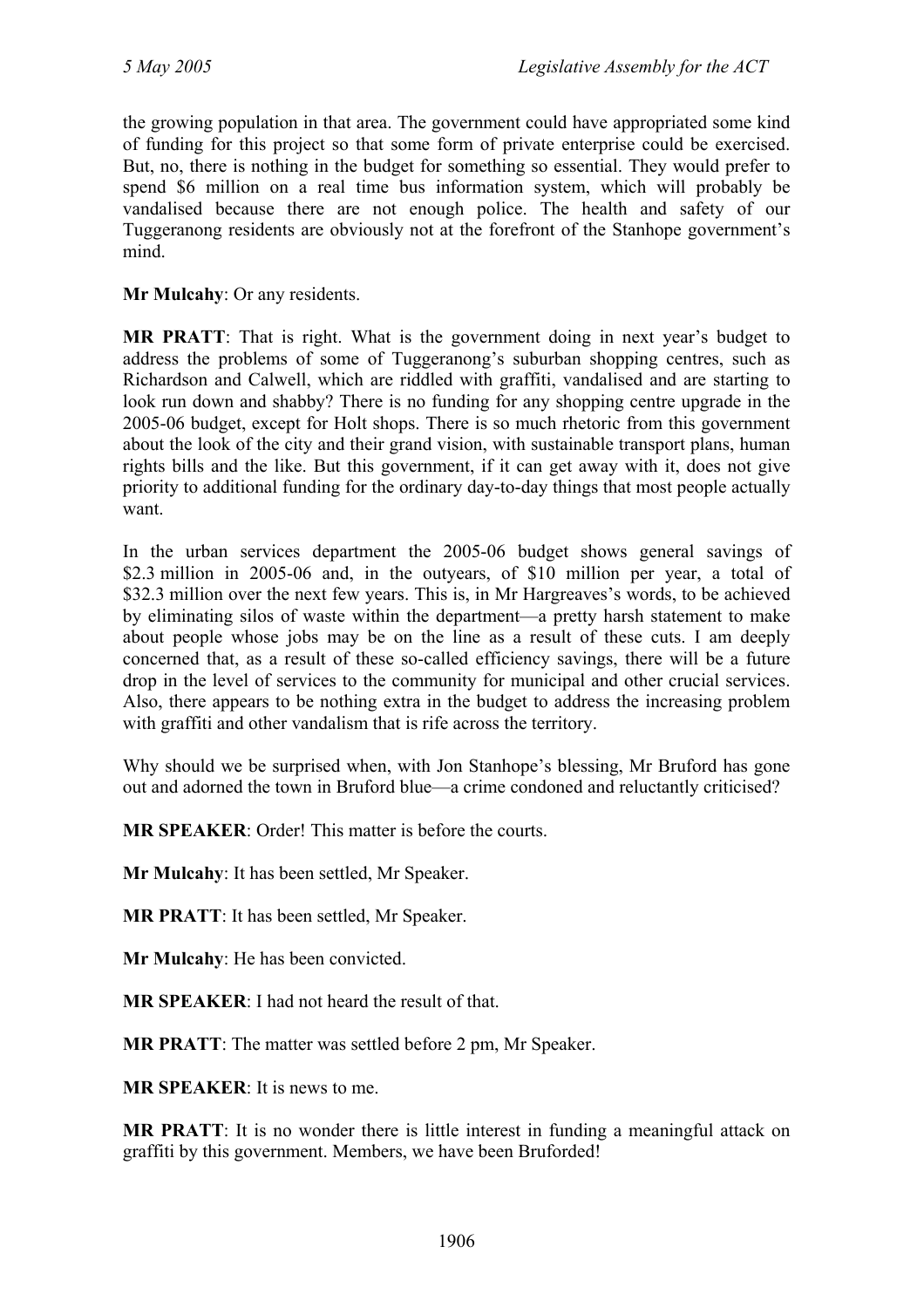There is a proposed business levy, which apparently will be targeted towards improving the look of the city. There are no guarantees that this will be spent in these areas, or whether indeed it will have any noticeable impact on the problem. Does this levy mean that the government will use it to fund graffiti clean-up on private property? I do not think so. I do not see how it will really improve the look of the city overall. It does not address the growing problems with graffiti and vandalism at suburban and regional shopping centres and business areas.

The minister has announced that \$9.8 million will be spent on upgrades to improve the look and safety of the city. However, this funding is mostly targeted towards upgrades of the Belconnen lakeshore, Belconnen library, playground upgrades and maintenance of trees and parks. It does not appear to include anything that will address the growing mess around the city and urban precincts.

With respect to roads, the Gungahlin Drive extension cost has blown out by \$16 million since the 2004-05 budget. It was \$70 million, but has now grown to \$86 million. The project has been delayed by another 14 months. It was to be completed in June 2006, but is now forecast for completion in September 2007. It is understood that legal challenges have delayed the project, but the background to all this is, of course, that the government failed to act when they had the opportunity a couple of years ago and we might have avoided the problems that we currently have.

Next year's budget shows that ACT Forests will see the planting of 1.3 million pine trees. We need to know where those pine trees are going to go. Will they balance the bush outlook? What will happen about bushfire mitigation? Where is the money for that? What strategic role will the planting of these pine trees play?

On transport, I question the Stanhope government's decision at this time to commit funding to the tune of \$6.76 million for the introduction of a real time information system at bus interchanges and stops throughout Canberra. This is unjustifiable at this time with funding needed for crucial areas of health, police, housing, education and emergency services. How about spending that \$6.76 million on 60 extra police officers or ensuring that the new fancy equipment is not vandalised before it gets installed? How about spending that money on other essential services?

There are concerns about multicultural affairs. There is also a blatant lack of new initiatives in the 2005-06 budget for the multicultural community. This is disappointing for the multicultural community in general, who are an integral part of this town. To top off the insult, the multicultural centre will be delayed another 12 months from its original forecast completion date of June 2005. It will not now be completed until June 2006, and the cost has blown out by 20 per cent from \$2.5 million to \$3.2 million. These delays and cost blowouts since the Stanhope government took office demonstrate that it is not fit to manage the finances of this territory.

Let us look at emergency services. I am concerned about the lack of funding, indeed the total wiping out at this point of the construction or major upgrade of the ESA headquarters. This is a gross injustice. It goes against the promises made by the Stanhope government in the period after the 2003 bushfire disaster. I remind members that Mr McLeod said: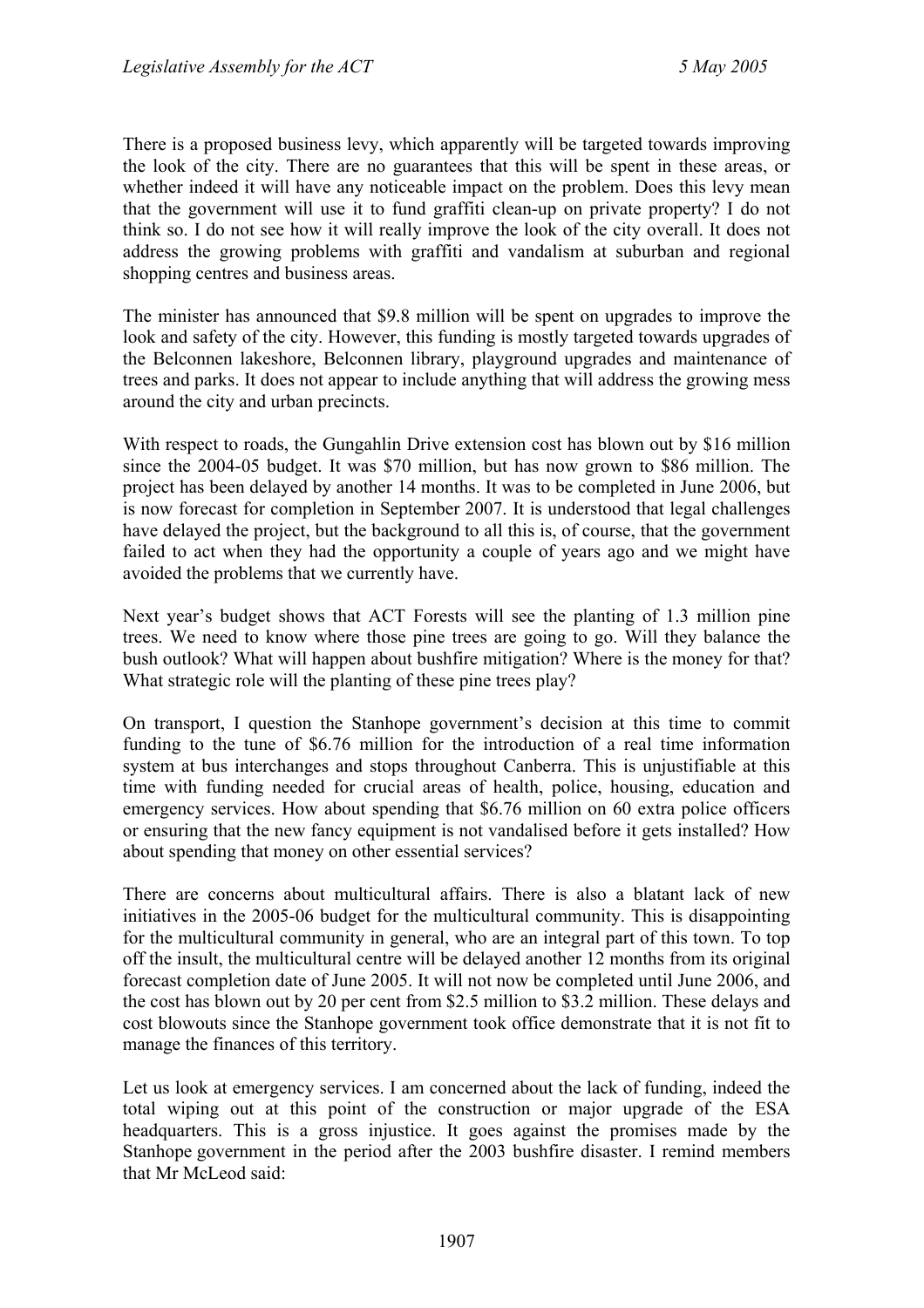The ACT Government should take urgent steps to upgrade the Emergency Services Bureau's operational command and control facilities—either by carrying out a major refurbishment of the existing facility at Curtin or, preferably, by locating to a more suitable alternative site, where a more functional, longer term operations centre can be developed.

Even as recently as 31 January of this year, in a media release responding to comments made by the opposition, Jon Stanhope said:

That is why we commissioned the McLeod Inquiry and implemented its 61 recommendations.

I suspect that since the January 2003 bushfire disaster is now becoming a distant memory in the mind of the Chief Minister, the government does not see why they should fund one of McLeod's most crucial recommendations.

To add insult to injury, in addition to the lack of funding for an ESA headquarters, the joint emergency services centre at Belconnen and West Belconnen, which were previously funded in the 2004-05 budget to the tune of \$1.4 million and \$8.5 million, respectively, have now had their funding reversed. This is shameful. Clearly emergency services and the safety of the community are no longer a priority for this government.

Let us look at police. The minister has announced that there will be 40 extra police funded over five years. \$1.1 million has been allocated for 10 sworn officers, who will not come on line until 2007. The other 10 will not come on line until 2008. This is clearly grossly inadequate. It is an insult to the community and the police force themselves, who are feeling the strain of a lack of resources. Our police force is overstretched. It is tired. They are called upon too often to undertake overtime to meet the community's safety needs, and they cannot do it.

The purchase agreement between the ACT government and the AFP was made in order to provide an ACT policing service to our community. The agreement provides for a minimum number of officers to meet the needs of the community and deliver appropriate levels of policing. We cannot see that here. There needs to be a greater degree of certainty and consistency within this agreement. While we are grateful that the delivery of service also involves utilisation of AFP national resources from time to time, this should only be an add-on. The fundamental community policing function must be constant. While we support police rotation, a consistently on-the-ground force must be guaranteed at all times. It is not stated in the current agreement that there can be a police force of, say, 600 officers one day and perhaps 550 policemen the very next day.

Yesterday the minister referred to a full-time equivalent, an FTE, factor as a planning mechanism. That is rubbish! The minister has got to guarantee that consistently on-the-ground police force to protect our community. We do not see that strategy. We do not see sufficient resources being put aside in the budget to increase the police force to the national average benchmark that the community deserves. We do not have that.

Yesterday, in response to my questions about police numbers and 40 extra police, Mr Hargreaves said that he would teach us a lesson about accounting, about numbers. Apart from his pathetic, pull-it-out-of-his-backside statement that police numbers do not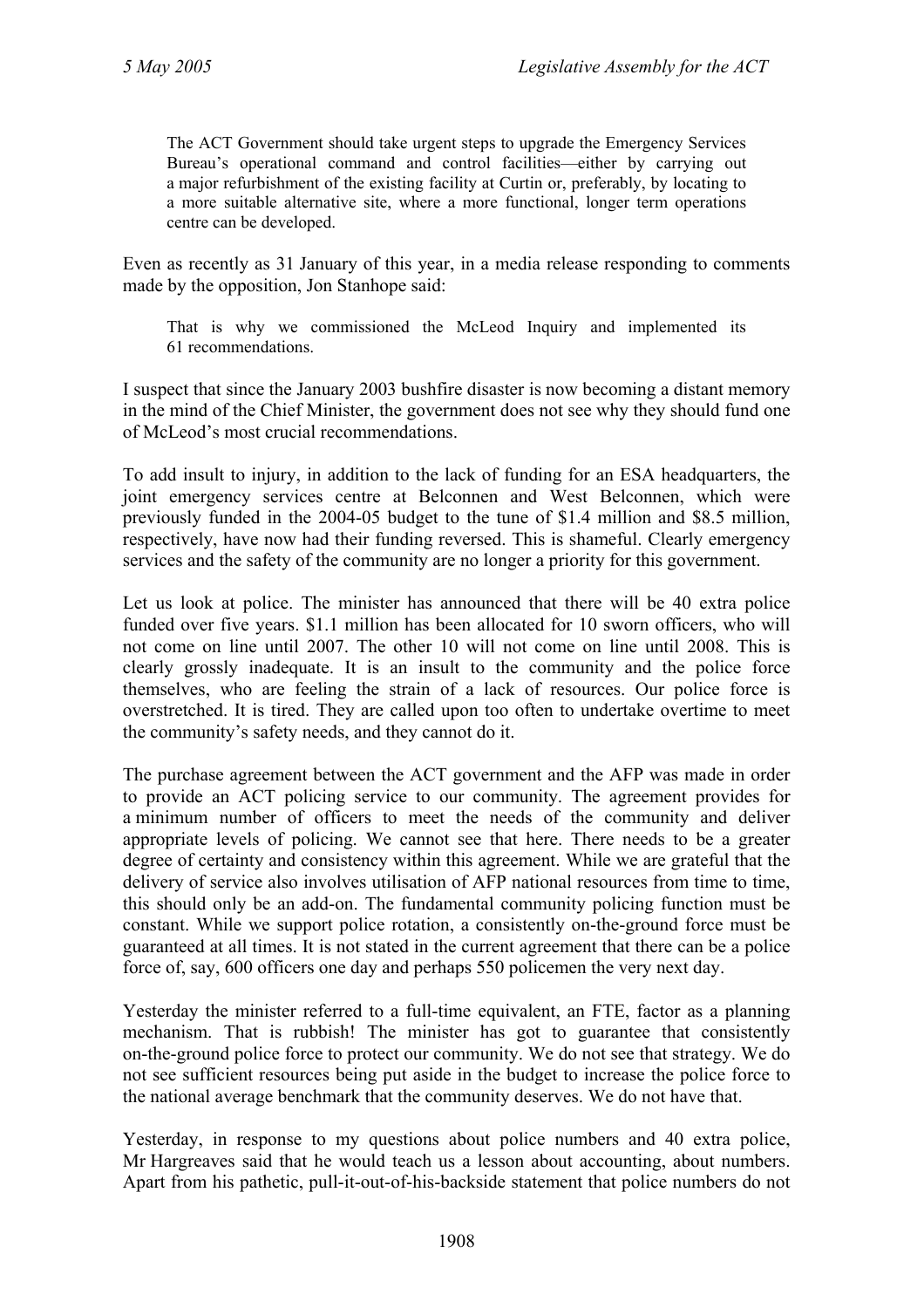matter in the fundamental question of measuring police capability—a position that he constantly rattles—he decided to teach us the lesson that the AFP, which umbrellas ACT Policing, is a broad organisation. He taught me that this great AFP parent body was 7,000 strong. The total AFP figure, from which we draw ACT Policing, is about 4,900 employees in total. Thanks for the lesson, minister. How can Mr Hargreaves have any idea about ACT Policing capability? How can he even know whether 40 new police in the budget will be sufficient if he has no clue about the true numbers? He demonstrates that he does not give a damn about numbers, let alone the actual effective numbers, of sworn police.

I am disappointed overall that this government, despite the Treasurer's previous admissions that they knew it would be a tight budget, have not kept themselves to funding crucial areas of need and have instead clearly given preference to a whole lot of non-essential projects. This is not to say those non-essential areas should not be funded, but when times are tough, those things can wait a little bit longer. It is the fundamental areas of community need that should be given priority when times are tough. As I have illustrated, this government is not serious about policing the streets. They are not serious about protecting the community. They are not serious about bringing on line as quickly as possible fundamental emergency services capabilities. They are not serious about hospitals, schools and making sure that we adequately maintain the urban environment.

There is no doubt that this is a tight budget and, despite the fact that they have had to go \$90 million into the red, the Stanhope government have disappointingly let down the majority of Canberrans with their continued frivolous expenditure on ideological projects. If the government had not spent so much money in the last few years since taking office in the pursuit of its ideological goals, the ACT would not see itself in the dire financial position it is in now.

**MRS BURKE** (Molonglo) (5.14): Sadly, this budget hits people in the hip pocket and offers little in real terms to address acute need in our community. Let us look at housing, for example. At a glance, the 2005-06 budget, particularly with reference to new initiatives and not ongoing appropriated funding or non-appropriated own-sourced revenue from within the portfolio areas, does not commit any significant new funds to vital services within the housing sector.

In order to deliver on demands made by the Treasurer for achieving cost savings in each portfolio area, there were in the Department of Disability, Housing and Community Services a number of instances of obvious underspending, as outlined in the output components of the budget papers for the 2004-05 financial year. This, in turn, has provided a little something extra to slip into the forward targeting of funds for the 2005-06 fiscal cycle for implying in the budget announcements that there is additional funding for operations for the coming year, yet these funds that were siphoned off should have been effectively expended in 2004-05—the year for which they were allocated.

Taking property management in housing as an example, the government revised its 2004-05 estimated outcome of \$84,361,000 to \$81,160,000 and passed that off as a cost saving due to revision of the remaining economic lives of multiunit properties, yet until March 2005 only \$37,945,000 had been expended on property maintenance. Therefore, it follows that Housing ACT, in order to meet its target, will have to spend now a whopping \$43,215,000 in the last quarter of the 2004-05 financial year.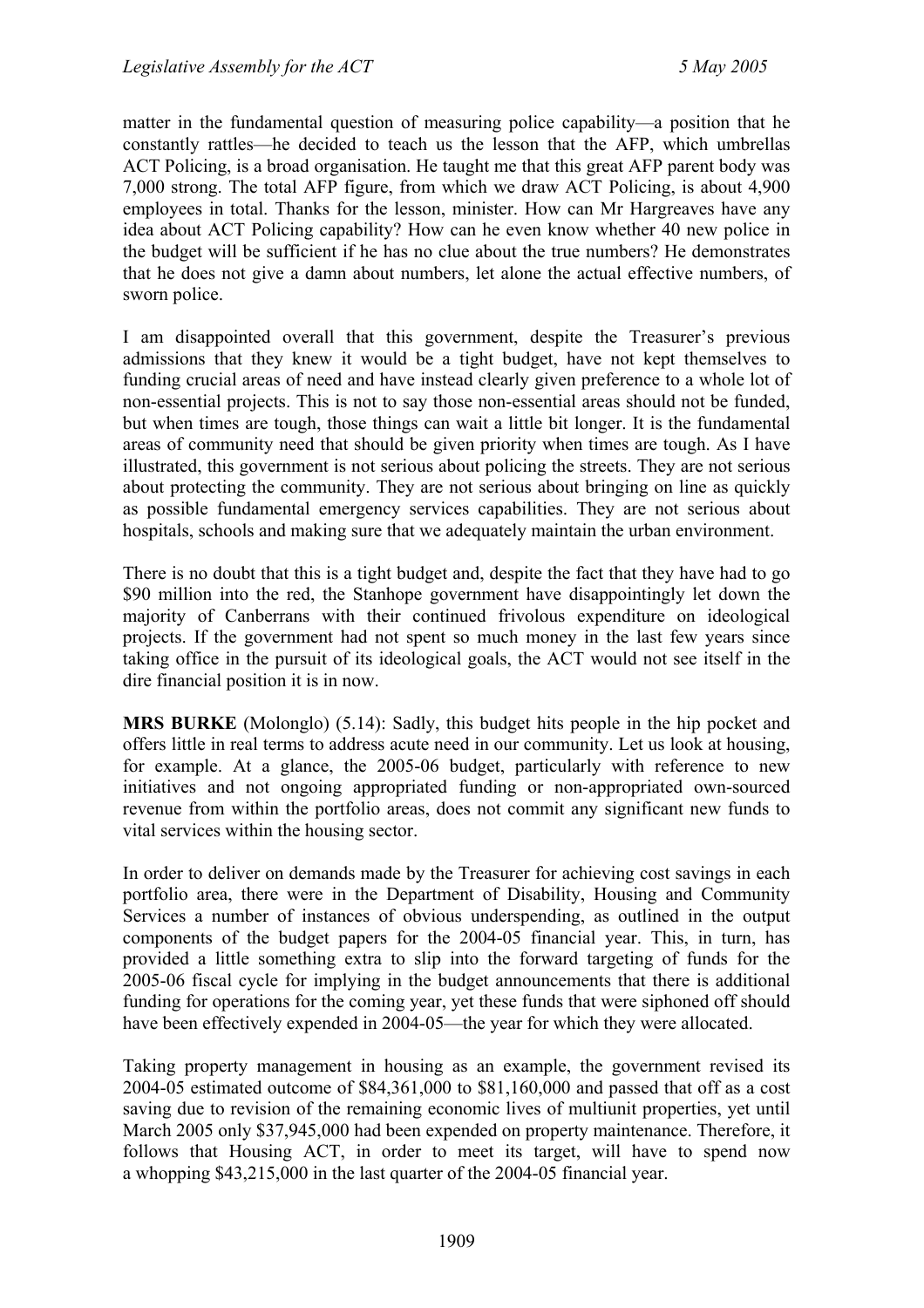The real dilemma for the taxpayers and those affected directly by the shifting of funding from one financial year to the next is that people have to wait longer for the delivery of essential services and the department falls behind in the effective management of its portfolio responsibilities—a serious failure by this minister and this government. Tenancy management seems to have slipped into the secondary priority level as well. The 2004-05 estimated outcome of \$17,179,000 was, in fact, scaled back to \$16,527,000. In order to meet the revised target, Housing ACT is still to expend \$8,316,000 by the end of the 2004-05 financial year.

Every ACT taxpayer deserves to know why the minister for housing is failing to expend allocated funds in a timely and effective manner on maintaining the public housing asset base. I understand that on current figures that is now worth \$2.9 billion. All public housing tenants deserve the right to timely and effective management of their tenancies and their properties. All ACT taxpayers deserve to be confident that their hard-earned dollars are being efficiently managed. Any apparent cost saving in the housing portfolio espoused by the minister is only acting as a disservice to the ACT community. It displays a distinct lack of understanding of the management of a vital asset of the territory.

In regard to public housing, this government has failed to deliver anything new and has failed to deliver on a key election promise. The ALP, as part of its election commitments, signified that it would maintain "its programmed strong support for public and community housing, recognising that housing is the starting point for service delivery to the most needy in our community". To allocate an apparent additional \$7 million to the 2005-06 total expenses, as seen in budget paper 2 at page 18, the minister gleaned this money out of the 2004-05 total cost and, in effect, it is just a rollover of funds due to ineffective expending of the targeted funds within the financial year specified for expenditure. What a failure in responsible management and service delivery!

In reality, the only new initiative that specifically concentrates on the housing sector is the new construction works referred to in budget paper 4 at page 323—the energy and water efficiency initiatives of \$1 million, to be completed by June 2006. The ALP indicated in its election commitments that it would offer \$4 million to upgrade public housing to make properties more energy efficient. The \$1 million is a one-off capital injection for 2005-06 only—an efficiency saving, ironically, in itself.

In terms of growth and improvement initiatives, the ALP committed to expanding the stock of public housing by accessing capital funds, at a cost of \$10 million a year for three years. The money for this commitment simply does not appear in the 2005-06 budget papers under what would be assumed as new capital works in budget paper 4 at page 323. I did note at question time that the Treasurer alluded to the fact that he would take a question on that on notice. I will hold him to that.

In response to calls to indicate where the money is located, the minister implied that it was not in growth funds that were to be found in the ALP's 2004 election commitments; rather, it appears to be part of a funding initiative that was announced in the 2004-05 budget paper 3 on page 189, as part of the affordable housing initiative, of a capital injection of \$20 million over four years to provide Housing ACT with the funds to provide more public housing. Yet in the budget papers for 2005-06 there is evidence to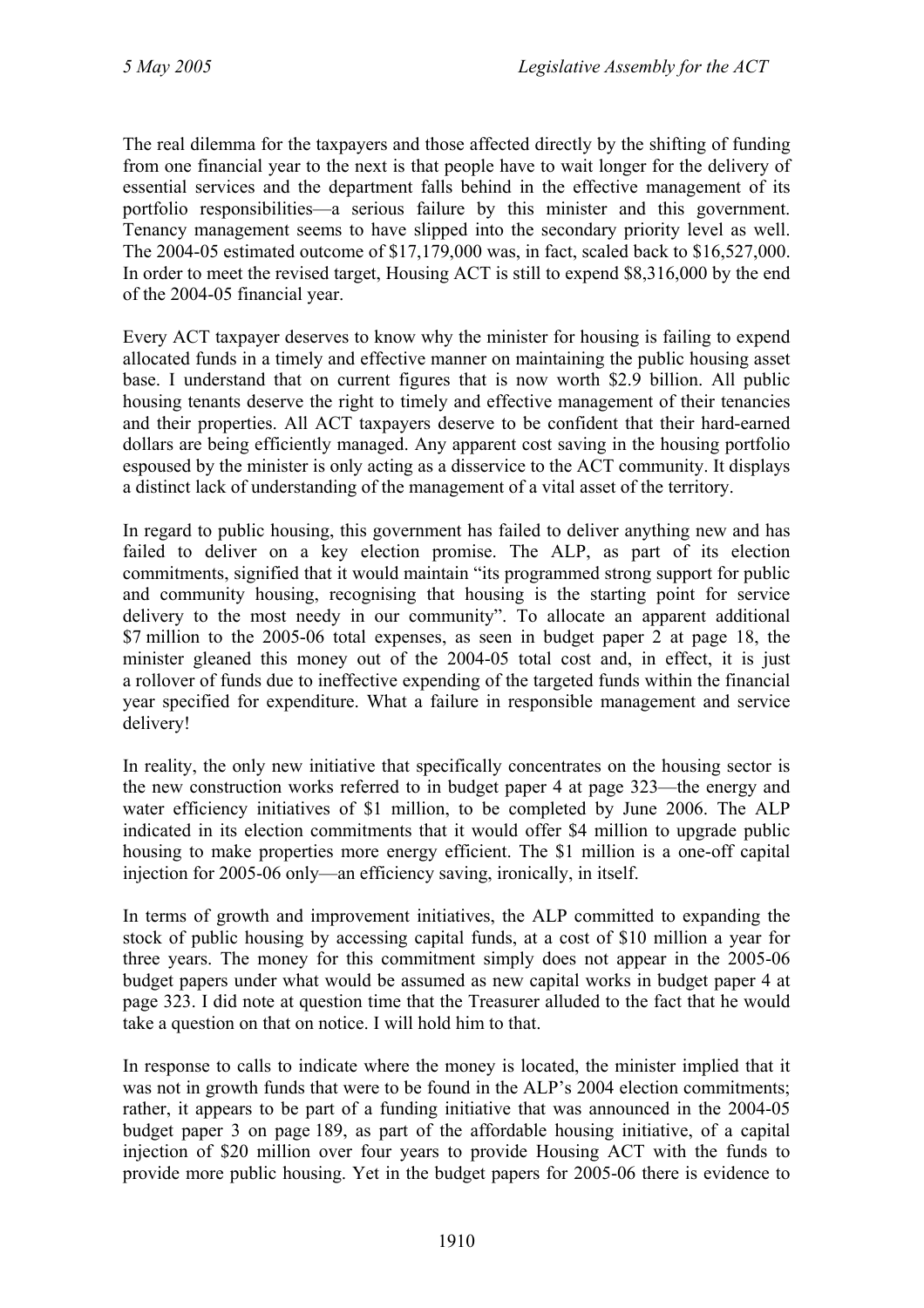suggest that there will be a decline of approximately 500 in the number of public houses managed. Whether the minister declines to engage in page numbers—or handbags for that matter—at 50 paces is irrelevant; he has failed the public housing sector.

The ALP, in its efforts to do something new about homelessness and to give the ACT better neighbourhoods, committed to allocating \$100,000 to a feasibility study for the development of a drop-in centre for the homeless. That was not a new idea. The Liberal opposition called for homeless shelters as far back as 2003. I called for this initiative to assist homeless people to secure temporary shelter when they required it. We are going to spend \$100,000 just to see whether the government now thinks it is a good idea.

The minister said yesterday that he thought it was. He told me that he thought that my idea was a good idea. Why won't the government just go ahead and commit to the funding, to finding the funds necessary to build a centre for the homeless? When the feasibility study is over, we will simply see that it is feasible for the ACT to have a shelter that complements other components of the mix of housing services that the government should be offering to people most in need. That is a priority that should be high on the minister's list of initiatives for consideration.

Looking quickly at disability and community services, I welcome the new initiatives, totalling \$3.841 million, which continue the focus on high and complex needs, including autism—something about which I am particularly passionate, and I thank the government for that—and crisis intervention, along with community support. I believe that these are areas of the disability sector that require sustained ongoing funding. The additional \$3.29 million in funding for disability services, particularly for high-care options such as individual support packages over the next four years, is also welcome, but I question the true intent of the provision of the funding at this point.

It is patently clear that the unmet need was not identified as a serious enough priority of the government or, indeed, was underestimated and not tackled early enough in order to prioritise and target funding and allocate it to the necessary vital services that have a real impact upon the community. The shadow Treasurer alluded to that, too, and was misquoted in this place about, I think, early identification. The writing has been on the wall for quite some time. We needed to have dealt with some of these things much earlier, rather than leaving it to dealing with them all in one hit now.

I note that the minister is accepting some of the major reforms highlighted in the Gallop report regarding offering individual support arrangements for people with a disability, but I am concerned that with more focus being placed upon the need for funding, which will be difficult to find in the coming lean budgetary years, the families applying for the funding packages will still be forced to compete with each other to receive vital ongoing support. In reality, the apparent new program in the 2005-06 budget to increase the number of people receiving an individual support package is simply allocating funding to the severely disabled applicants who missed out in the previous funding round.

My colleagues have already made much mention of the broken pre-election promise yet another—in relation to equitable funding for students with a disability in non-government schools. I am sure that we will hear more about that from the community in due course.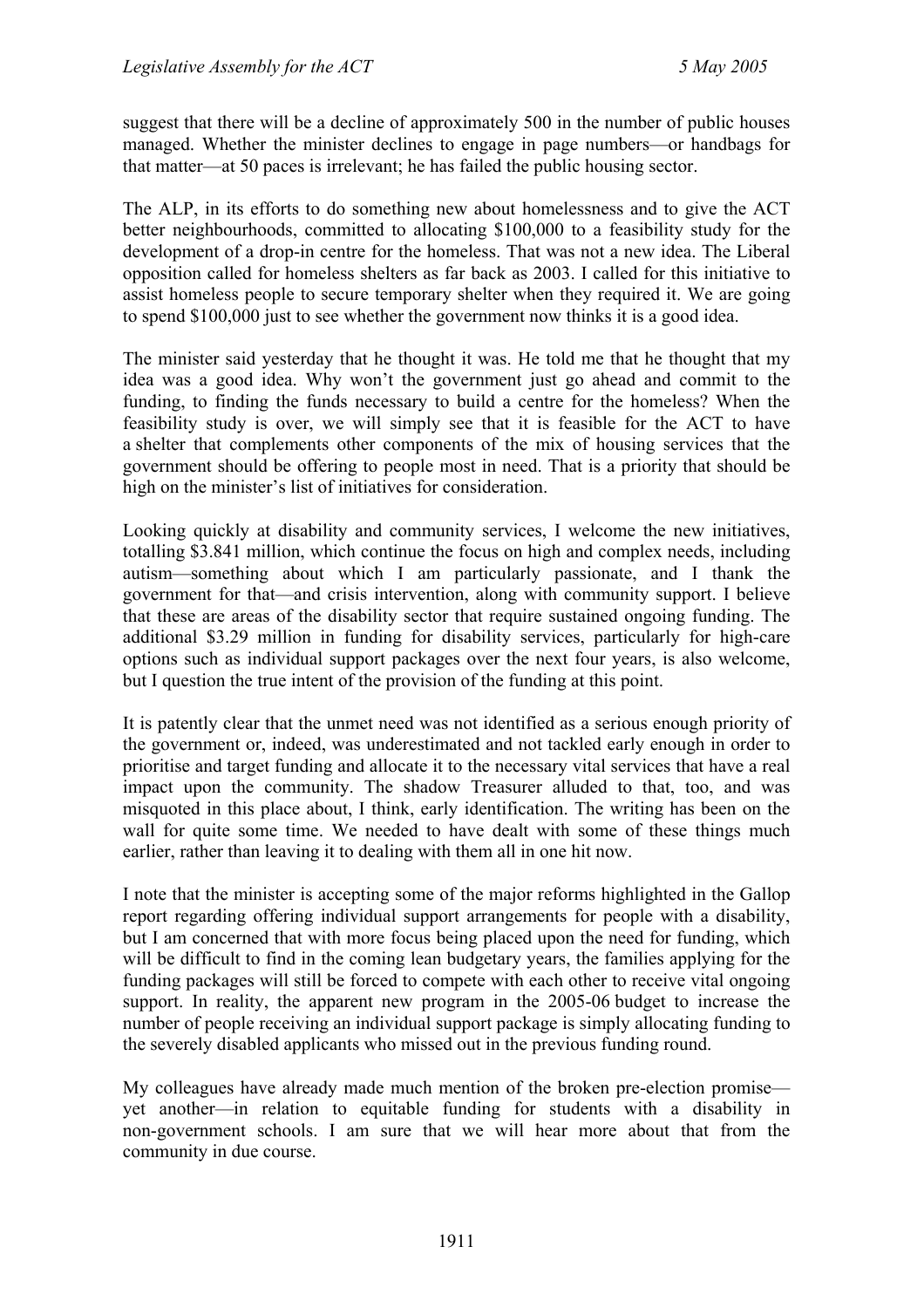A specific budget commitment for women and girls that I sincerely welcome from the minister and the government is the one concerning the sustained effort to work towards bringing the problematic issue of domestic violence into the open in the ACT community. The increase in funding of \$482,000 over four years will mean that the program will be able to continue to work to address the effects of domestic violence on not only the family members living within the troubled relationship but also the community around them. I applaud the government for that.

This funding continues to provide assistance to the Domestic Violence Crisis Service and the Canberra Rape Crisis Centre, which support women and children experiencing family violence. It is important that the domestic violence support group attached to the Women's Information and Referral Centre continue to be maintained to respond to women who have suffered abuse from their partners and that they work in conjunction with the Canberra Rape Crisis Centre, which also convenes a weekly support group for survivors of sexual abuse.

I am extremely pleased to note that a community education program will be established to address the causes of violence. I am sure the minister will agree that it is simply futile to continue to fund initiatives that only deal with the effect. We must also begin to work with men's groups and men within the broader community to better understand why there is such a high level of domestic violence and violence in general in our community. I will continue to work with the government wherever I can and whenever I can to ensure that the level of domestic violence in our community is reduced and to provide assistance to both men and women who are in crisis.

With regard to indigenous issues, the ACT government has allocated more than \$5 million in new funding to support Canberra's Aboriginal and Torres Strait Islander community. I welcome the funding for an Aboriginal and Torres Strait Islander unit to service child protection and youth justice clients. The \$2.9 million over the next four years will provide the necessary culturally appropriate support and services to young indigenous people in the ACT. I acknowledge that the Chief Minister is committed to ensuring that every Canberra citizen has a decent standard of living and is given every chance to reach their full potential. I trust that these services will go a long way towards making inroads into assisting indigenous people to ensure that they live fulfilling lives.

The trial of an innovative sentencing option for indigenous offenders will continue. The allocation of an extra \$100,000 in this year's budget is a further recognised assistance package in enhancing circle sentencing. I am sure that my colleague Mr Stefaniak will talk more about that. I concur with the Chief Minister that the approach adopted by the Ngambra circle sentencing court is a positive way forward in ensuring that offenders accepted into the program can expect a personally confronting sentencing hearing and ongoing intensive community supervision of their behaviour. I feel that the goodwill of the court, the elders and all the justice system participants will augur well for ensuring continued success of the program and seeing that our young people particularly are kept out of the justice system.

The Chief Minister is to be applauded also for enhancing the efforts of the Office for Children, Youth and Family Support to assist young Aboriginal and Torres Strait Islander people. I agree wholeheartedly that there is an identified need to improve the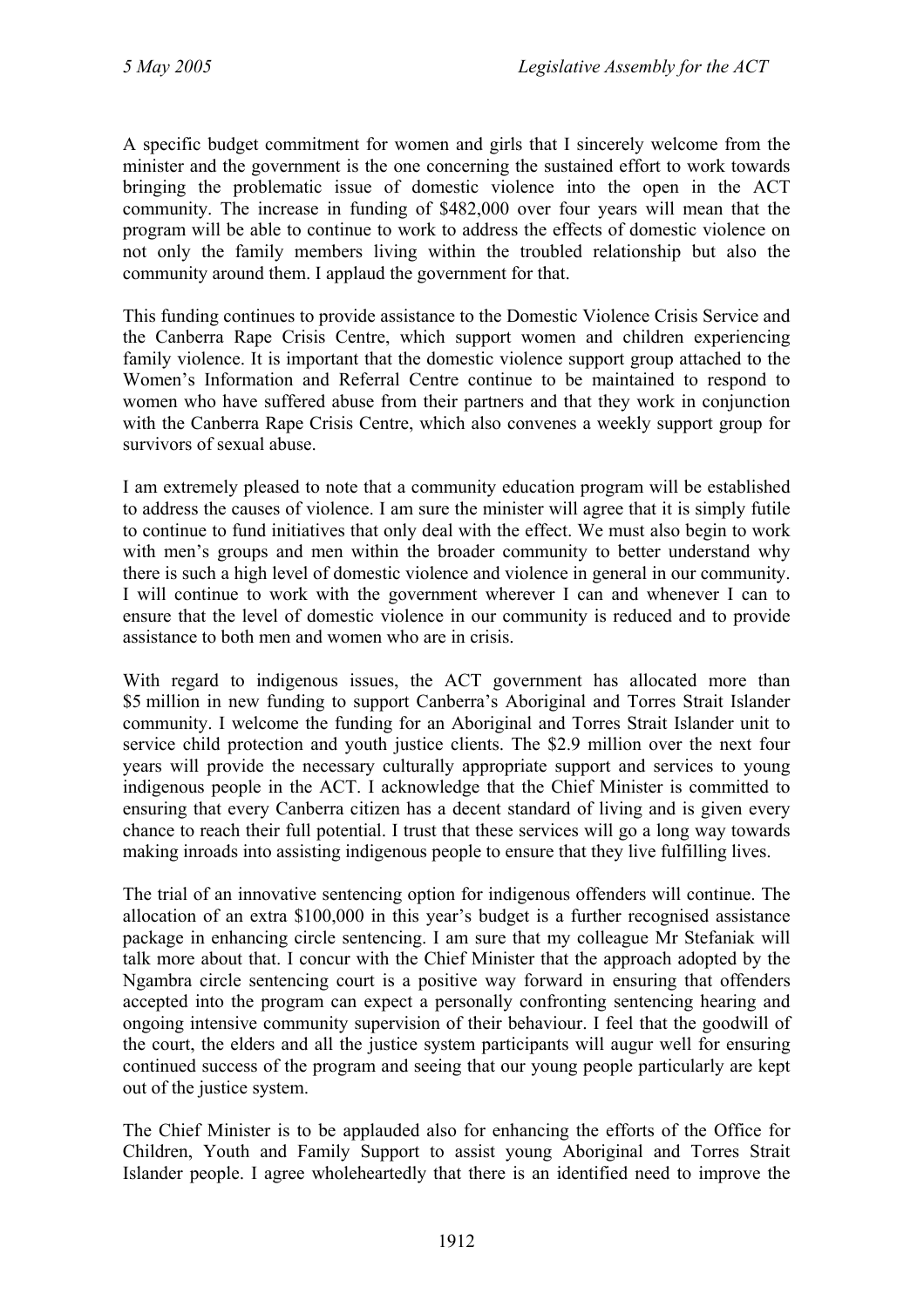child protection services for indigenous youth and other young people in the ACT. The \$700,000 made available in the 2005-06 budget for the unit tasked to address this serious social issue to consolidate and expand is a step in the right direction towards providing support for young Aboriginal and Torres Strait Islander people and their carers, as well as case management support for young people at risk of abuse and neglect.

In closing, only time will tell how the Stanhope government will dig itself out of the deplorable situation into which it has plunged every one of us—a massive \$91 million debt. It is going to be a big ship to turn around. This budget from a government that promised so much to the Canberra community is very disappointing in many aspects.

**MR STEFANIAK** (Ginninderra) (5.28): Mr Speaker, the only ideas in this budget are deluded ones. It is a budget offering no real hope to the people of the ACT. The budget demonstrates the rather skewed priorities of the Stanhope government and its delusions of grandeur and grandstanding at the expense of sensible policy development.

Even the most casual observer of ACT affairs will have observed in this budget that its rationalisation of the need for toughness—for which one should read large deficits, cuts to services and hikes in rates, taxes and charges—is passing strange as we are hardly out of the door of economic prosperity, of huge windfall gains from stamp duty and GST. Indeed, well over \$600 million extra has come into the kitty over the last three years in real terms. Where has it all gone?

The man or woman in the street is likely to conclude that there has been grave mismanagement if the Stanhope government is already talking about having to budget for a downturn. What has happened to those considerable windfalls that have been received? They certainly have not been matched by peerless service in the ACT, witness problems in the health system and other areas.

Getting down to tintacks, let's consider some of the ways in which the budget will impact on some of the areas for which I have portfolio responsibility for the opposition. Firstly, the justice system. The creation of the Human Rights Commission really sums up what this Stanhope administration is all about. It sounds good in theory, but it is just a load of wind. It is all about creating a new layer of bureaucracy. It will have a top-heavy administration, with the president of the commission overseeing a number of commissioners including, it seems, a couple of new ones. It is all about an idea—in fact, a deluded idea. It is going to cost, I think, an extra \$1.2 million over the next four years. I think that it is a case of watching this space, as the cost will escalate.

The Chief Minister likes firsts. He likes having the first human rights act in Australia. He wants to make his mark on history. This commission will deliver nothing to the ACT except another bloated bureaucracy. It means that there will be another Tonkinesque position and five senior executive service positions. As I indicated, it will cost \$1.29 million over the next four years to establish. You can be sure that that will be just the tip of the iceberg. As a member of the legal profession said to me only a couple of days ago, what this new series of positions means is five more executive cars being driven home every night.

We of the opposition do not have any problems with the need for special commissioners, such as new positions for the Commissioner for Disability Services and the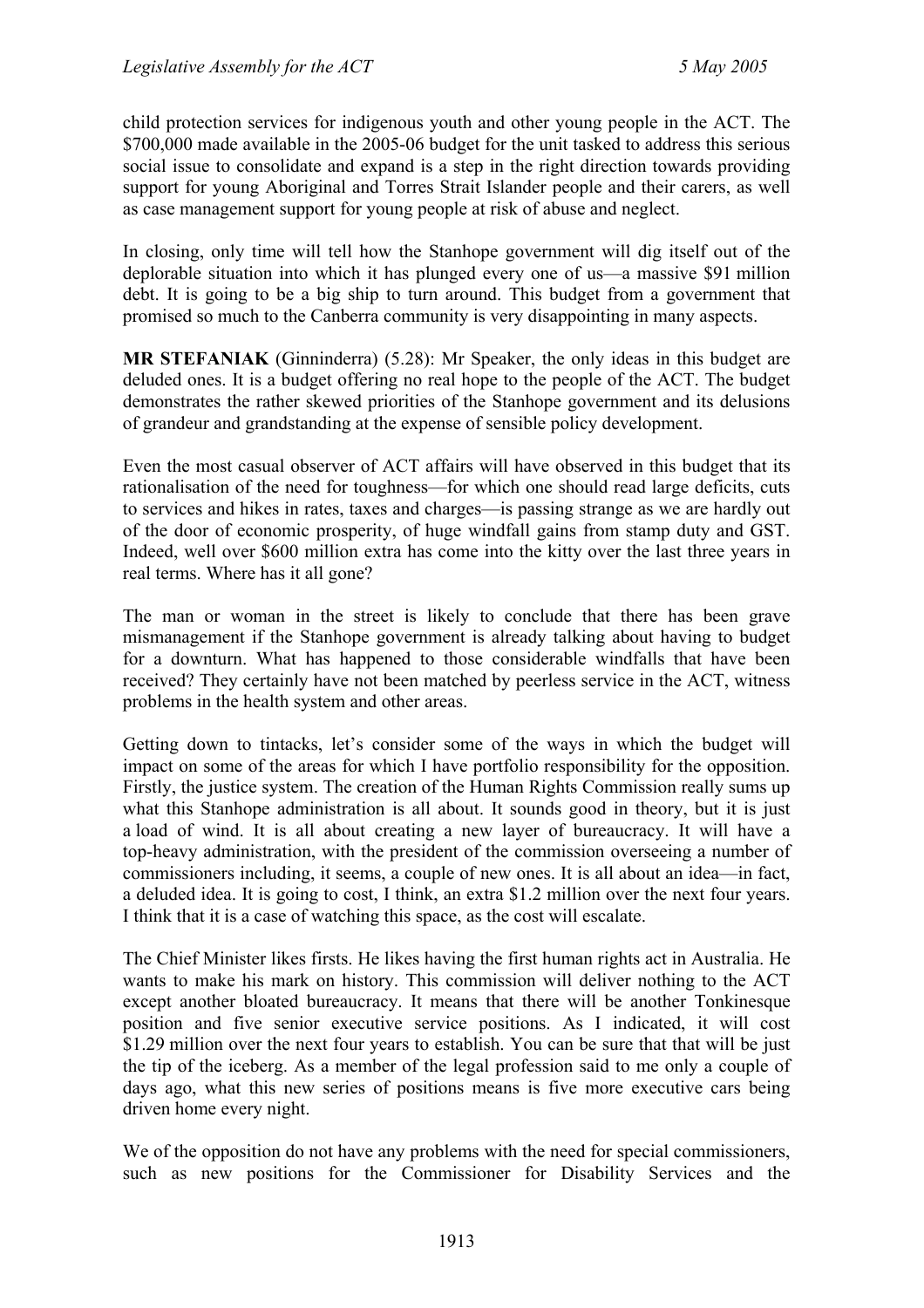Commissioner for Children and Young People. In fact, my colleague Mrs Burke suggested that there should be a commissioner for the family. But we do have a problem with having this new bureaucracy with its own president. One of Bob Carr's criticisms and my own criticisms of having a bill of rights, or in this territory a human rights act, is that it adds an extra load of bureaucracy for no real benefit. We have yet to see, and I suggest we will never see, any real benefit from having a human rights act in the ACT. It means that each government department will have to concentrate more and more on attending to the needs of the Human Rights Act with fewer resources as the bureaucracy is to have 260 positions cut. More of the scarce resources of each department will have to be used to fulfil the requirements of that act.

What does that mean? Does it mean that ultimately more people will have to be hired, at additional cost to government? Certainly, having those people do things in relation to the Human Rights Act will require extra resources and cost government extra money. The Human Rights Commission is just a rhetorical flourish—a statue, in effect, to the desire of the Chief Minister to make his mark. It is not going to make the ACT a better place or improve the access of the people of the ACT to justice. It is not going to do one thing to reduce the number of burglaries, robberies or assaults in our community. In fact, it could be said that the reverse will be true. The act panders to an excessive extent to the rights of criminals, to the detriment of the ordinary law-abiding citizen.

There is a need to look at the cuts that the government is making in this budget that will have an effect on the pointy end of justice in the ACT and have a real impact on people. Take a look at page 339 of budget paper 4. The Office of the Director of Public Prosecutions will take a cut in its relatively small budget of around \$750,000 next financial year. That is about 12 per cent of the budget of the DPP. It will decrease from \$6,497,000 to \$5,755,000. The office is responsible for bringing all the prosecutions in both the Magistrates Court and the Supreme Court in the ACT. Its smooth operation is critical to the administration of justice in our territory.

It is all very well for the Chief Minister to say that its costs are reverting to normal. As the annual report for last financial year will show, the demands of the DPP are not shrinking and there is no indication that they will shrink in the next financial year. If anything, it looks like they will get more and more complex and there will be more and more demands placed on that office, as has happened year in, year out for the last few years. What is the government doing? It is cutting expenditure in that area of its small budget by three-quarters of a million dollars and increasing it in another area which, I suggest, will do diddly-squat of real benefit for the people of the ACT.

Members will note as well on page 339 of budget paper 4 that the courts and tribunals will receive a cut of around five per cent in the forthcoming year. I will be interested to see where that cut is proposed to be made because it does come on top of the \$900,000 ripped out of the Magistrates Court last year, which resulted in the loss of 13 staff positions. It will be interesting to see where that further cut will fall there and how many more staffing positions will be cut. Is that something that will have an effect? I suspect that it will have an effect. The last staffing cut certainly caused some concerns to the Magistrates Court.

I will mention circle sentencing, as Mrs Burke has done. I think that it is a worthwhile initiative. I have absolutely no problem with the government putting in an extra \$100,000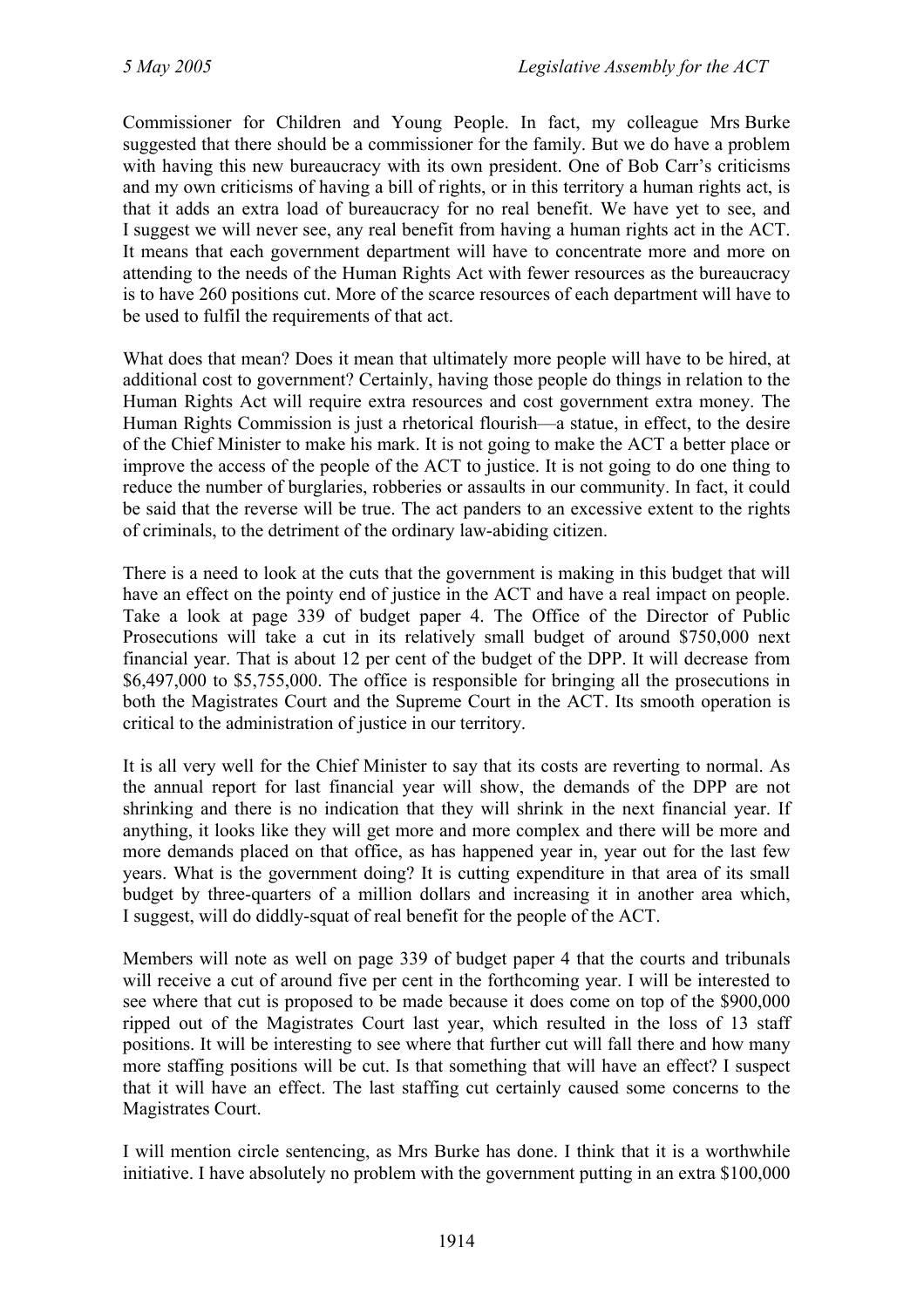there. I note that 14 offenders have participated in the trial so far. It is early days. It seems that it might be a program that could work well. I was interested to see that victims are able to participate. I just wonder how many victims actually have participated in the 14 matters so far. That is something that we need to monitor. Also, of the 14 offenders, how often have they broken the conditions of their sentence and have they reoffended? Those are questions that we need to ask as the program is monitored. But I think that the idea is worth pursuing. It has worked elsewhere and we have no problem with that.

There are other budget low lights that I will bring to the Assembly's attention. The government has at last acknowledged that the ACT prison, for which it allocated \$110 million in the last budget, cannot possibly be built with that money, though it has repeated the mantra of \$110 million again and again. The government is now adding \$18.7 million, supposedly to cover the rise in construction costs that have occurred over the last couple of years. As it is being delivered over the next three years, it will not even begin to plug the hole. Construction costs have risen 40 per cent since 2001, according to the Master Builders Association. One wonders just how much further they will rise. I fully suspect that this \$18.7 million will not go all that far towards meeting the real costs of constructing the prison.

But the coup de grace is that the Stanhope administration, while claiming again and again to have fully funded this prison project, has not allowed any money at all in this or any other budget for wages and operating costs. I think that is a real blunder. In fact, I hear the government has indicated that that will come out of the general government sector and unencumbered territory cash. Let's look at that.

**Mr Mulcahy**: There is not much of it left.

**MR STEFANIAK**: Exactly. Budget paper 3, at page 103, indicates that, whilst we have \$383 million in the current financial year, in the budget year we are talking about, 2005-06, it will be down to \$154 million and in 2006-07 it will \$24 million and in 2007-08 it will be \$42 million. That is not much at all. In 2001 it was over \$600 million. Is that where the money will be coming from for the extra cost of probably an additional 100 officers or so that will be needed in corrections to run the prison and all the areas of corrections that are currently being run? That is going to be at least another \$10 million, and I am probably being conservative about the additional number of people needed. How is that going to be funded?

There is also, of course, the case of Quamby. Despite the minister's promises on ABC radio on 13 April, it will not be completed now until June 2008. A month ago she was saying 2007; now it is June 2008. We also heard from the minister a while back that rebuilding would start in the middle of next year. How things change in a moment when the Stanhope administration have no idea and no hope! We will not hold our breath either concerning the feasibility study promised for next month. I note that only \$3.5 million is being made available this year for the first phase of the project and we are not yet up to the first phase, which is about planning studies and design of the construction.

I noted with interest that no funding is being allocated after 30 June 2005 for the coronial inquest into the 2003 bushfires. What does this mean? Is the government predicting that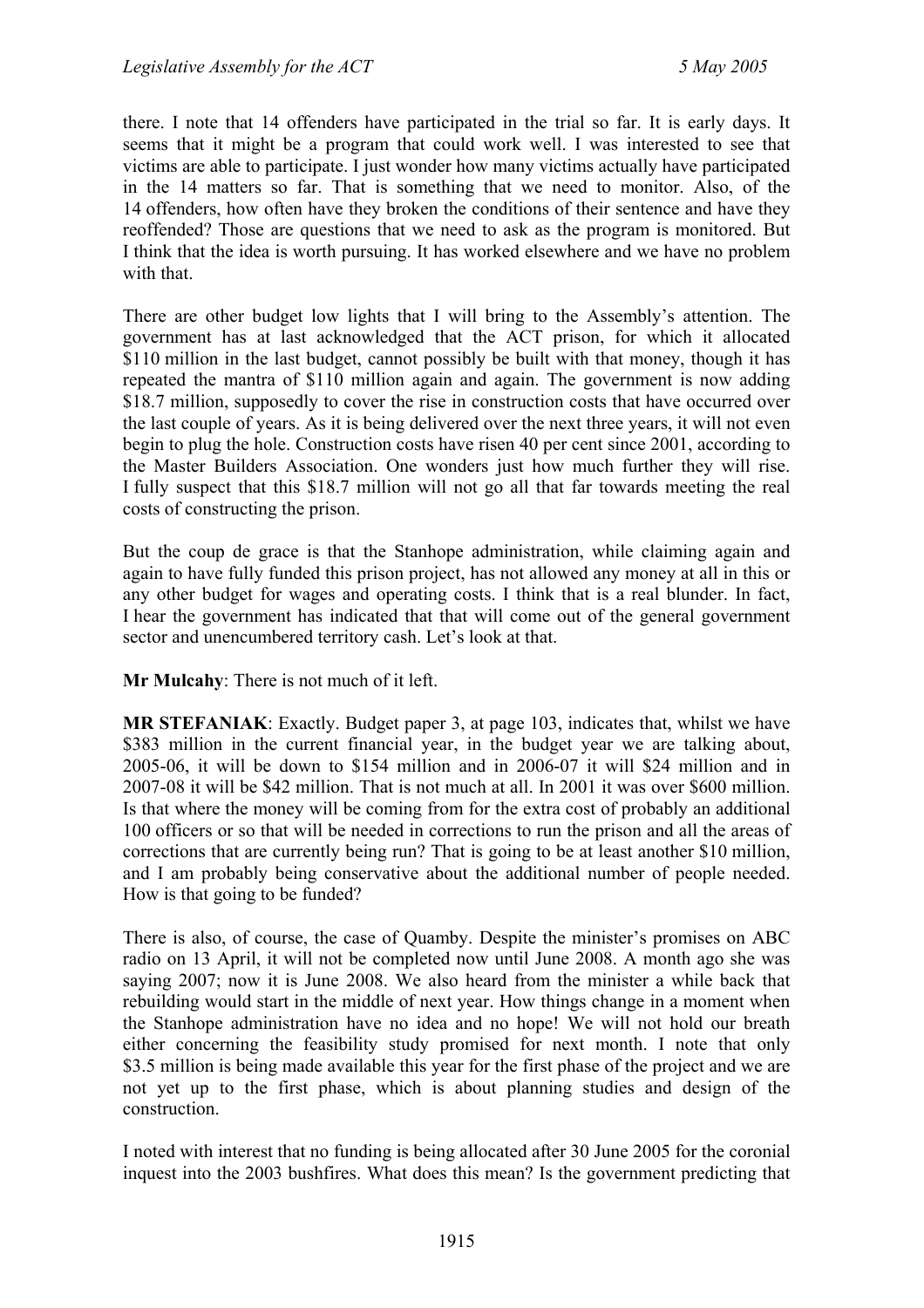the inquest will be stopped in the Supreme Court? Is any of this expense going to be covered by insurance? Will another supplementary appropriation be needed for the coronial inquest?

As for the Eastman case, ditto, no funding is being allocated after 30 June. Your guess is as good as mine, but I think that that is a classic case of wishful thinking on the part of this government. Anything to do with that case over a decade or more would indicate that. When is the case going to end? How long is a piece of string? It has cost the territory a fortune and it is wishful thinking to think that, as of 30 June, it is going to come to a conclusion. I hope that the government will be right on that one, but I would not put my house on it.

The honest man's conclusion could only be that the kitty is looking decidedly bare and the government is desperately looking at ways to cut back expenditure. But it can still find money for the usual rhetorical flourishes, the grandstanding and the political one-upmanship.

I turn to a couple of areas relating specifically to my electorate of Belconnen. I am pleased to see that the arts precinct is continuing. I am pleased to see that the consultation is going well there. That is an area in which the government seems to be doing its job quite well. I am disappointed that the needs of West Belconnen are not being attended to. For a couple of years, lots of people there have been wanting a skateboard park, which was in the 2001-02 budget for 2002-03 but, despite a lot of pressure on the government, their pleas have fallen on deaf ears. It looks like that facility will never be built by this government. I think that there is a real problem there.

I have no problems with the minister putting forward increases in gaming revenue in 2007. He anticipates extra revenue of over \$5 million then. I think that might be wishful thinking. The club industry is doing it tough and the money from gaming revenue is going down. What will happen if the minister is wrong as there are perhaps fewer clubs in 2007 and the \$5 million in revenue he is counting on simply does not materialise? You can't get blood out of a stone.

In terms of sport, you can see the same cutting back in basic services, the same failure to address real needs. Take the issue of the sportsgrounds that have been starved of water over the last couple of years. Many—I think 30 is the latest figure—can no longer be used by children for sports because they are now unsafe and 28 of those would have to be brought back before they could be used at all. Is the government doing anything to address the issue? The government has allocated \$1.2 million for its sportsground improvement program, but that does not address the most pressing issue of all, which is the lack of water for grounds. Whilst sportsgrounds around Canberra are unusable, or rapidly becoming so, all there is to be is an audit of irrigation systems.

I recommend to the minister for sport and his colleague the urban services minister that they listen to the experts. It is not rocket science. Even though we have a drought and we do not look like getting out of it for a while, you do not have to cut off 55 hectares of level 3 sportsgrounds. You can actually water them quite efficiently. You can go down the path of using grass such as couch and you can listen to experts, including the CSIRO, some of your own people and people such as Keith McIntyre, and manage to water these grounds and still have most of them basically usable. I commend that to you again.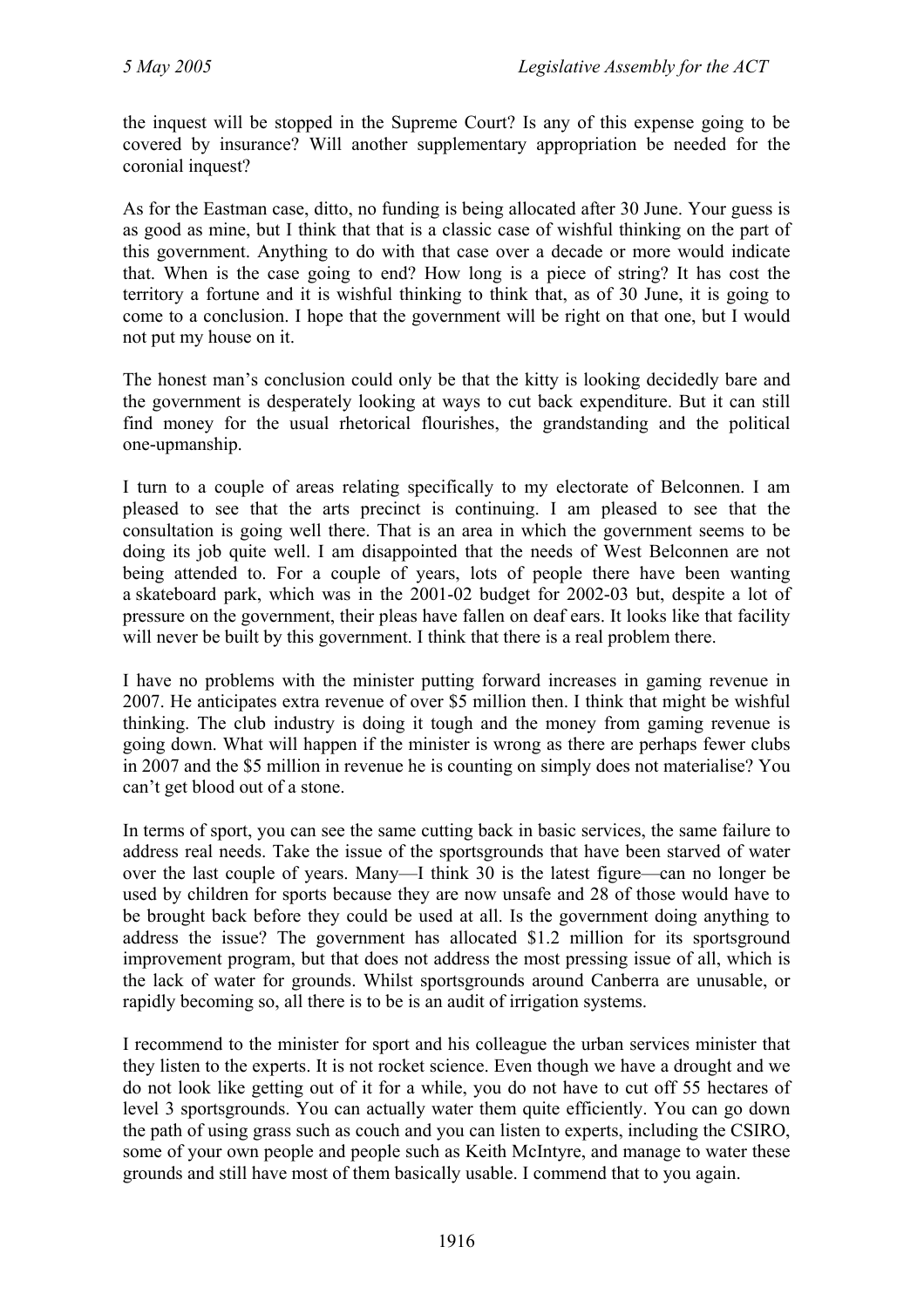The ACT dragway also is a casualty of the government dragging its feet on capital projects. There is no projected date for even starting it now and the government continues to make excuses about being unable to find a site or deal with noise and environment issues. As a result, nothing happens. So much for the election promise that it would be done in 18 months. A helpful hint to the government is that it should try to overcome the problems as they are not insurmountable: have a go.

Mr Speaker, is it not curious that, while basic services are being cut and taxes and charges are being hiked, the government can still find money for curiosities such as creating a bushfire museum, allocating another \$200,000 in the current budget to that, and spending money hand over foot to appeal against Coroner Maria Doogan? It just does not make sense, unless you say cynically that it is a government that is about public relations, about spin and about gilding a rather withered lily. You cannot keep doing that forever. I think the game is coming to an end and the Stanhope administration is being seen—rather slowly, perhaps, but being seen nonetheless—as one without clothes. That is a fact that is becoming painfully obvious to all.

**MR QUINLAN** (Molonglo—Treasurer, Minister for Economic Development and Business, Minister for Tourism, Minister for Sport and Recreation, and Minister for Racing and Gaming) (5.43), in reply: I will be very brief. I thank members for their contributions of varying standards. As for the Leader of the Opposition's contribution, I have to say that the challenge still remains: just give us some specifics. If we have been profligate, tell us what you would not have spent. Tell us if you would not have invested in bushfire recovery. Tell us if you would not have invested in the recommendations of the Gallop report or the Vardon report. Just be specific. If you do believe that we are headed for a \$200 million deficit in the upcoming financial year, just give us a bit of a hand. Just give us one number.

I am really going to get ambitious here. Before I close, I am going to have one last crack at getting through to Mr Smyth. It is put on a regular basis that I do not know about the economic cycle because we have a thing called a budget cycle. Mr Smyth, if you would not mind, I am going to try to tell you something. I do not know whether you have the basic education to understand it.

**Mr Smyth**: I am all ears.

**Mrs Dunne**: Are you writing it down?

**MR QUINLAN**: Yes, write this down.

**Mr Smyth** : Is it basic education?

**MR QUINLAN**: This is basic set theory.

**Mr Smyth**: You have to talk slower now.

**MR QUINLAN**: For you, I will, and I will use small words.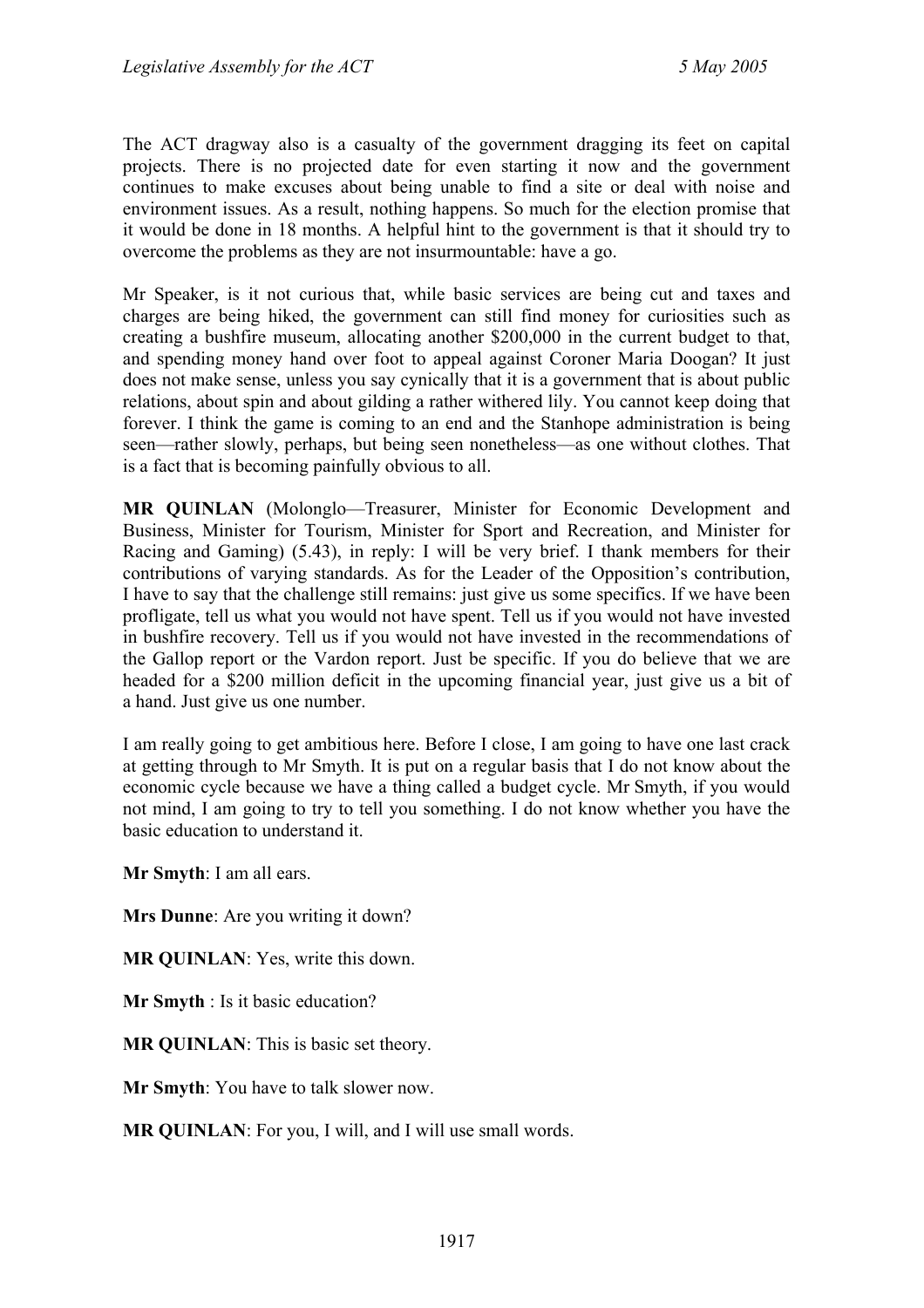**MR SPEAKER**: Order! Direct your comments through the chair, Mr Quinlan. Cease interjecting, Mr Smyth.

**MR QUINLAN**: Assume an economic cycle. Pick any number of years you like seven, eight, nine. We will call that a superset. That's a mathematical term. Let's divide that superset into rolling four-year subsets. Let's call them the budget cycle. My challenge is: find me a set of numbers where all of the contiguous, rolling, four-year budget cycles are positive and you can still find a negative in the superset. If that is too thick for you, too heavy for you, go and get help. But what I am trying to get through—

**Mr Smyth**: I've got your chart.

**MR QUINLAN:** Right. That is the beginning. That was lesson one. Find some numbers; give me some numbers—

**Mr Corbell**: He has had to have remedial lessons.

**MR QUINLAN**: Yes. Shame about the education or lack thereof, Mr Speaker.

**Mr Smyth**: I was educated in the ACT.

**MR QUINLAN**: Not for long enough, obviously.

**Mr Smyth**: But you know better.

**MR QUINLAN**: I do. In this regard, I obviously do. I just want to try to communicate. You don't give a continental whether I respect you or not.

**Mr Smyth**: Quite frankly, I don't.

**MR QUINLAN:** I know you don't, but I still try to communicate how silly you sound.

**Mr Smyth**: Oh, I sound silly now!

**MR QUINLAN**: You do.

**MR SPEAKER**: Order! Mr Smyth, please be quiet. Mr Quinlan, direct your comments through the chair. I have had enough of this.

**MR QUINLAN**: Sorry, Mr Speaker. I won't take up any more of the house's time because I think that Mr Smyth has closed ears. He has got hands over the ears and is saying, "La, la, la, la, la, I don't want to listen." As I said, I thank everybody for their contribution. We look forward to the alternative budget from the opposition. We look forward, at least, to some constructive contributions in the near future, otherwise what has been said today entirely lacks credibility.

Question resolved in the affirmative

Bill agreed to in principle.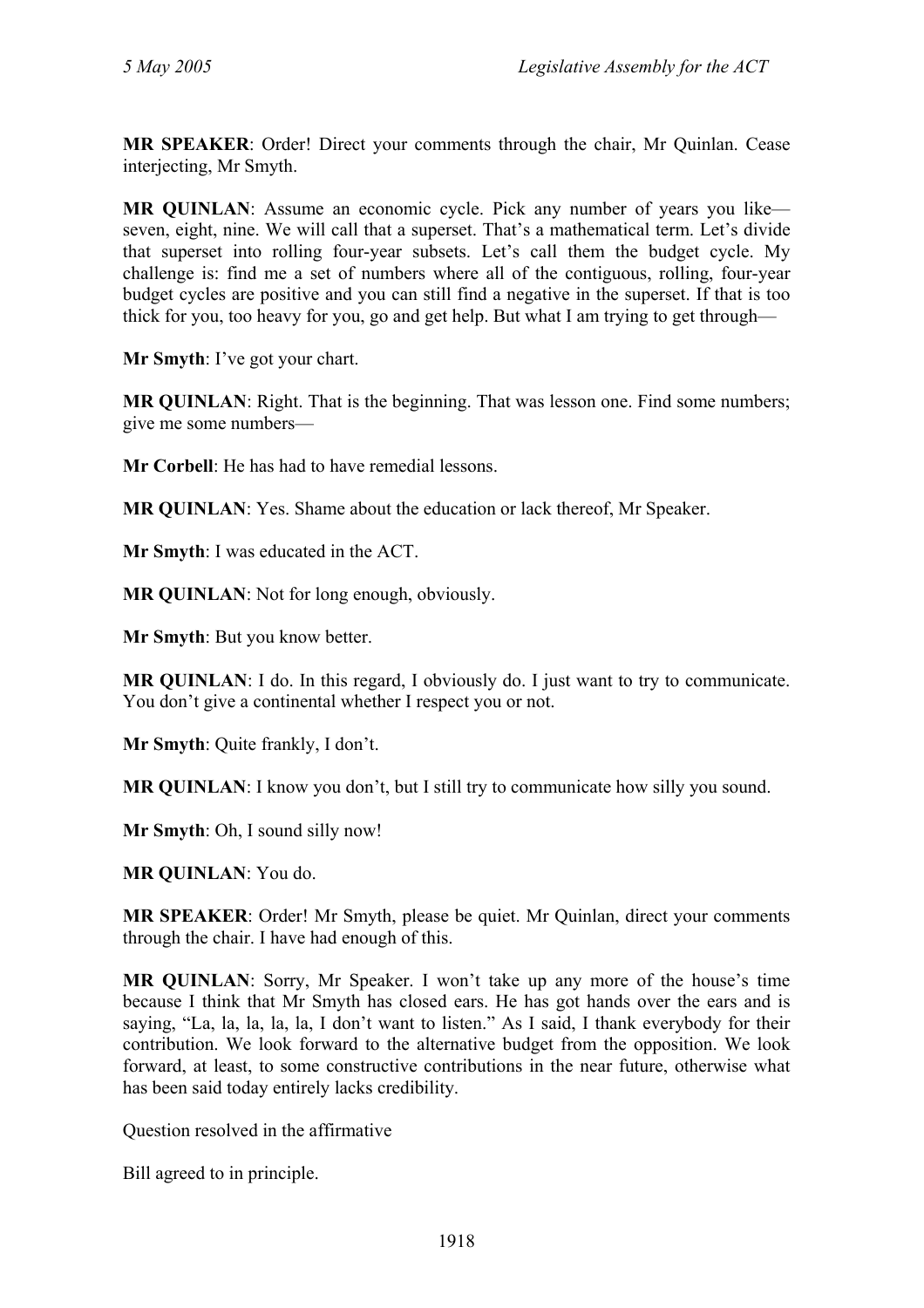### **Reference to Select Committee on Estimates 2005-2006**

**MR QUINLAN** (Molonglo—Treasurer, Minister for Economic Development and Business, Minister for Tourism, Minister for Sport and Recreation, and Minister for Racing and Gaming) (5.48): Pursuant to standing order 174, I move

That the Appropriation Bill 2005-06 be referred to the Select Committee on Estimates 2005-2006.

Question resolved in the affirmative.

# **Papers**

**Mr Speaker** presented the following paper:

Quarterly travel report—Non-Executive MLAs—1 January to 31 March 2005.

# **Auditor-General's Report No 2**

**Mr Speaker** presented the following paper:

Auditor-General Act—Auditor-General's Report No 2 2005—Development Application and Approval Process, dated 4 May 2005.

**MR CORBELL** (Molonglo—Minister for Health and Minister for Planning) (5.49): I ask for leave to move a motion to authorise publication of the report.

Leave granted.

**MR CORBELL**: I move:

That the Assembly authorises the publication of the Auditor-General's Report No 2 2005.

Mr Speaker, I have had a request from Dr Foskey as to whether it is possible to move that the Assembly takes note of this paper.

**MR SPEAKER**: It gets referred to the PAC in any event.

**MR CORBELL**: In that case, it is probably appropriate that, once the public accounts committee reports, the Assembly can then take note of both the Auditor-General's report and its own report.

Question resolved in the affirmative.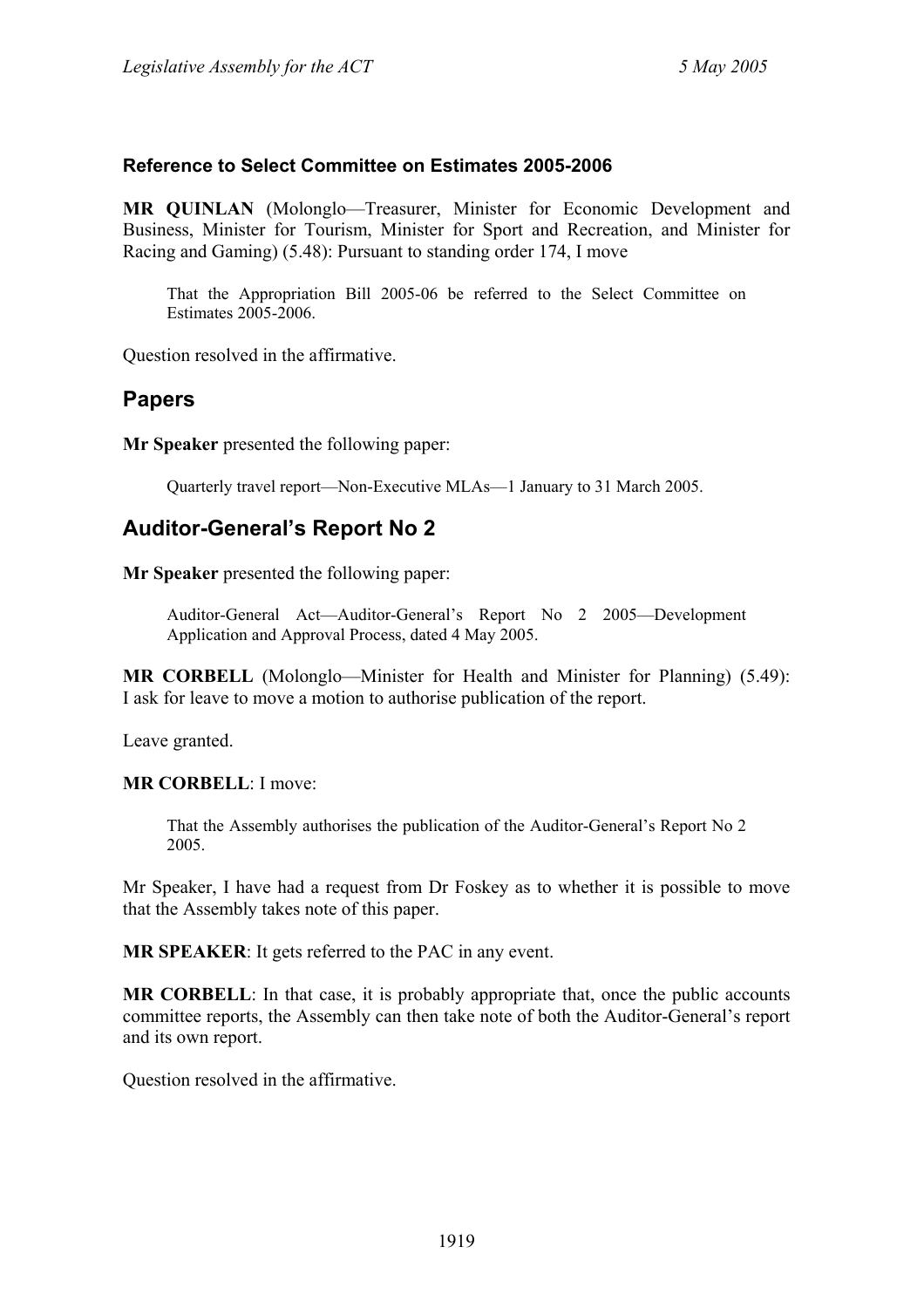### **Working Families in the Australian Capital Territory—Select Committee Membership**

**MR SPEAKER**: I have been notified in writing of the following nominations for membership of the Select Committee on Working Families in the Australian Capital Territory: Mrs Burke, Mr Gentleman and Ms Porter.

Motion (by **Mr Corbell**) agreed to:

That the Members so nominated be appointed as members of the Select Committee on Working Families in the Australian Capital Territory.

## **Housing ACT Paper and statement by minister**

**MR HARGREAVES** (Brindabella—Minister for Disability, Housing and Community Services, Minister for Urban Services and Minister for Police and Emergency Services): For the information of members, I present the following paper:

Financial Management Act, pursuant to section 30A—Quarterly Departmental Performance Report for the March Quarter 2004-2005—Department of Disability, Housing and Community Services—Corrigendum, dated May 2005.

I seek leave to make a short statement

Leave granted.

**MR HARGREAVES**: The original paper was tabled in the Assembly on 3 May this year. The first matter is the replacement of cost measures for output 1.1, public housing services and policy, replacing the earlier measures, which were the December quarter amounts that had not been updated. The notes explaining the variances between the target and the March quarterly measures have also been amended to reflect the March results.

The second matter is about amending the total costs in government payments for outputs reported at output 1.2, community and supported housing, to reflect the March quarter amounts. Note 11 explaining the variance between the target and the March quarterly measure has also been amended to reflect the March results. I apologise for any confusion to members.

# **Papers**

**Mr Stanhope** presented the following papers:

Public Accounts—Standing Committee—Report 11—The General Agreement on Trade in Services (GATS) with special reference to the Australian Capital Territory *(presented 24 August 2004)*—Government response, dated May 2005.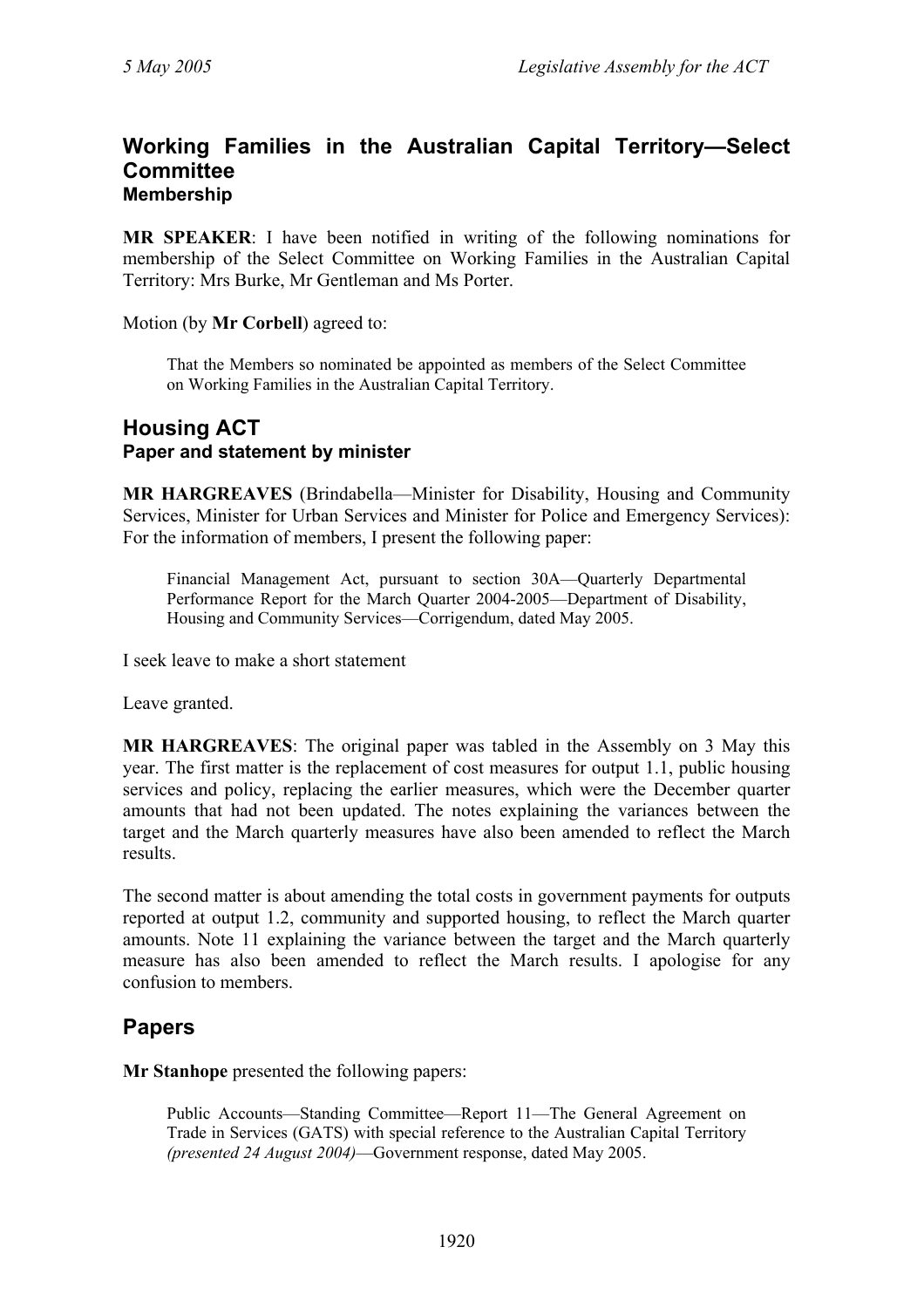Community Services and Social Equity—Standing Committee—Report 6—The forgotten victims of crime: families of offenders and their silent sentence *(presented 22 June 2004)*—Government response.

Legal Aid Act, pursuant to subsection 8 (4)—Commonwealth Legal Aid Agreement Direction 2005, dated 19 April 2005, together with an explanatory statement and an agreement between the Commonwealth of Australia and the ACT in relation to the provision of legal assistance services.

#### **Mr Quinlan** presented the following paper:

Australian Capital Tourism Corporation Act, pursuant to subsection 28 (2)— Australian Capital Tourism Corporation—Quarterly report—1 January to 31 March 2005.

**Mr Corbell** presented the following papers:

Calvary Public Hospital—Information Bulletin—Patient Activity Data—External Distribution—March 2005.

The Canberra Hospital—Information Bulletin—Patient Activity Data—March 2005.

Land (Planning and Environment) Act, pursuant to section 216A—Schedules— Leases granted, together with lease variations and change of use charges for the period 1 January to 31 March 2005.

**Ms Gallagher**, pursuant to the resolution of the Assembly of 24 May 2000, presented the following paper:

Indigenous Education—Ninth Six Monthly report—1 March to 31 August 2004.

**Mr Corbell** presented the following papers:

#### **Annual report**

University of Canberra Act, pursuant to section 36—University of Canberra— Annual Report 2004, including financial statements, dated April 2005.

#### **Subordinate legislation (including explanatory statements unless otherwise stated)**

Legislation Act, pursuant to section 64—

Taxation Administration Act—

Taxation Administration (Land Tax) Determination 2005 (No 1)— Disallowable Instrument DI2005-60 (LR, 29 April 2005).

Taxation Administration (Rates Rebate Cap) Determination 2005 (No 1)— Disallowable Instrument DI2005-59 (LR, 29 April 2005).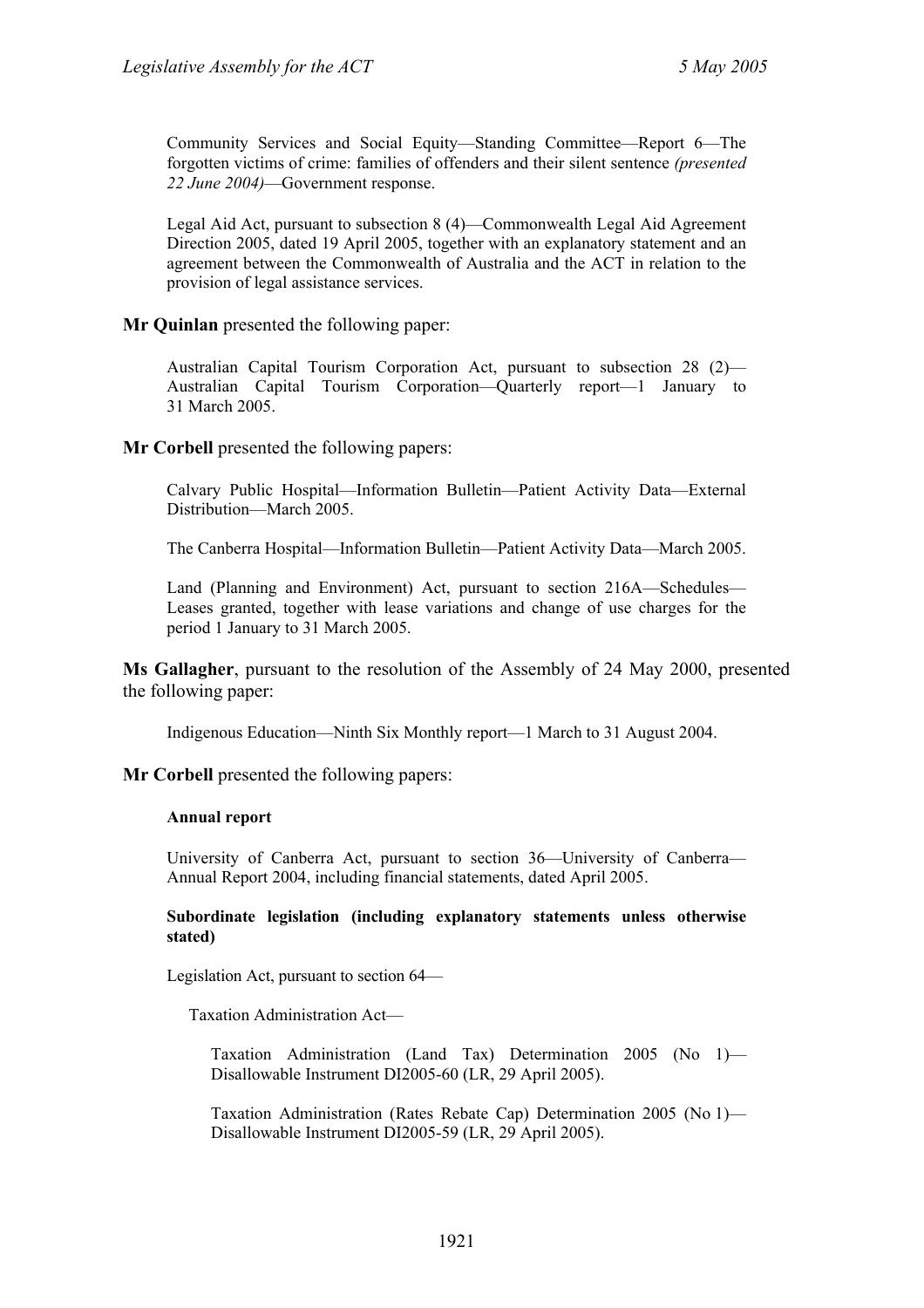# **Adjournment**

Motion (by **Mr Corbell**) proposed:

That the Assembly do now adjourn.

# **VE Day**

**MR SMYTH** (Brindabella—Leader of the Opposition) (5.56): I wish to bring to the attention of members that Sunday is VE Day, Victory in Europe Day, and that there will be celebrations all over the world. Just to correct the record: in the last sitting Ms Porter asked the following question:

Is the Chief Minister aware of any plans for the commemoration of the end of the Second World War?

Mr Stanhope, as is his wont, then proceeded to rewrite history. I would like to quote the paragraph from *Hansard*. It goes like this:

This major celebration or commemoration will occur over three days, over a weekend, from Friday 14 to Monday 16 May, being the time, of course, of the dropping of the second bomb on Tokyo, which heralded the surrender of Japan the next day and essentially signalled the end of the war in the Pacific

Of course, the war against Japan actually finished on 14 August, not 16 May, as the Chief Minister would contend. Indeed, a nuclear weapon was never dropped on Tokyo. I am not sure where the Chief Minister gets his information from, but if he is serious about commemorating the war efforts of those that served in World War II he needs at least to get his facts straight.

A few of the facts for the Chief Minister are: a number of Australians did serve in the European theatre of conflict. We sent three army divisions, the 6th, the 7th and the 9th divisions, all of which distinguished themselves in North Africa. The  $6<sup>th</sup>$ , of course, fought in the Greek and Crete campaign. The 7th, which is often not remembered and is notably known as the silent 7th, served in Syria and Lebanon. The 9th division were the heroes of Tobruk.

Numerous navy vessels participated and served well. In the air force, we had numerous Australian squadrons in coastal command and in bomber command. Australians served, therefore, in North Africa, Greece and Crete, and Syria and Lebanon. It is interesting that a number of Australian destroyers and a couple of the Australian squadrons actually served on the Russian front, a fact not well known.

Many were taken POW; several ended up in concentration camps. One of our locals, Joe Gullett, who died some years, ago was actually second in command of a British battalion on D Day. So Australians did distinguish themselves with great honour in Europe, as they did in the Pacific theatre of operation.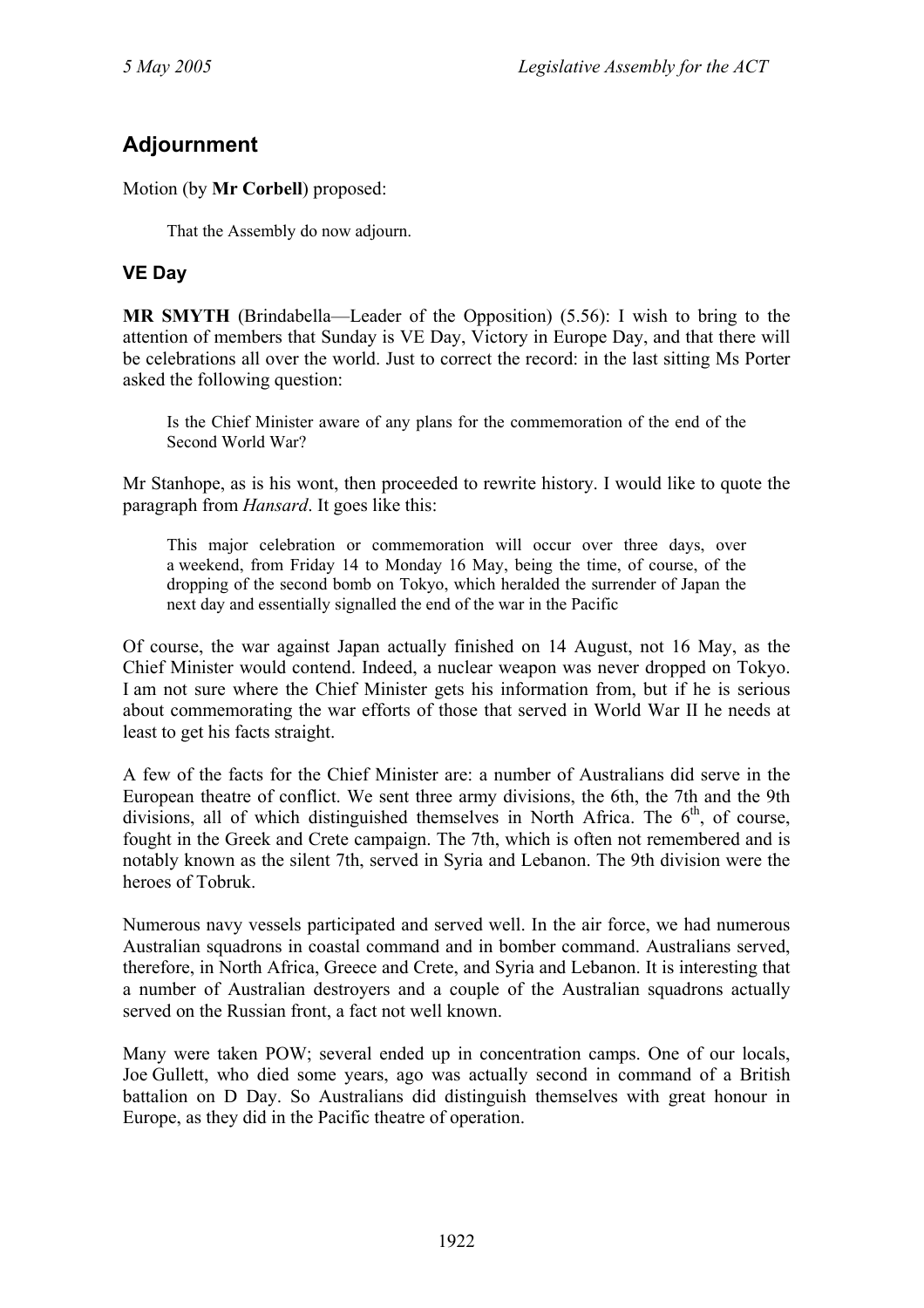I think it behoves the Chief Minister, if he is going to get up and make statements, to get his facts straight because I think their service is very special to them and it should be very special to us.

Later this year, in August, we will celebrate VJ Day, as it is known, Victory against Japan Day. Again, there will be some enormous celebrations here which I would ask people to join in. But I hope one of the things we get out of VJ Day this year will be and I think it is time—a monument to be built to the Pacific theatre of operations; they are certainly overlooked in history.

The efforts of the 8th division in Malaya, where they always held up their end of the argument, although they were forced continually to retreat against the Japanese and were finally taken prisoner in Singapore; the efforts of the forces on the islands, the Gull and Sparrow forces, particularly the 39th infantry battalion on the Kokoda Trail and then the island campaign; the services of the navy, the services of the army, the air force and certainly the nursing corps need to be remembered. There is not a specific monument on Anzac Parade to the Pacific theatre of operation. I think, on their 60th anniversary, it would be an appropriate time for such a monument to be put in place.

### **Human rights**

**MS PORTER** (Ginninderra) (6.00): The ACT government may have been the first jurisdiction in Australia to pass human rights legislation. However, it obviously won't be the last. I would like to advise the Assembly that, in April, the Victorian Attorney-General, Rob Hulls, set up a consultative committee to consider how human rights might be better protected in that state. It is extremely encouraging and affirming to see other jurisdictions now exploring human rights issues. Mr Hulls is reported as saying:

Australia is the last developed nation to tackle the concept of human rights in a structured, formal way.

Mr Speaker, as you are aware, the ACT Human Rights Act has been in place now for about a year. Members probably remember the dire warnings and alarms raised by its critics prior to its introduction, such as courts being clogged with frivolous and vexatious matters, offenders dismissive of a system, politicians finding themselves constrained. The reality of course is that none of these dreadful consequences have come to pass.

What has happened, however, is what the Stanhope government has always intended to happen: we have seen growing consciousness of human rights at every stage at which the government interacts with Canberrans, to the benefit of us all. This is the sort of vision that encouraged me, as a long-time citizen and community activist, to run for public office and to seek a position in the Stanhope government. All existing legislation has now been examined to see that it complies with the act; administrative processes have been reformed; and all proposed legislation is now held up for scrutiny, as you are aware.

What has been the ACT's experience during the first year? Have we seen the negative outcomes as predicted? No, the results have been, and continue to be, very positive indeed. This government continues the process of better protecting the human rights of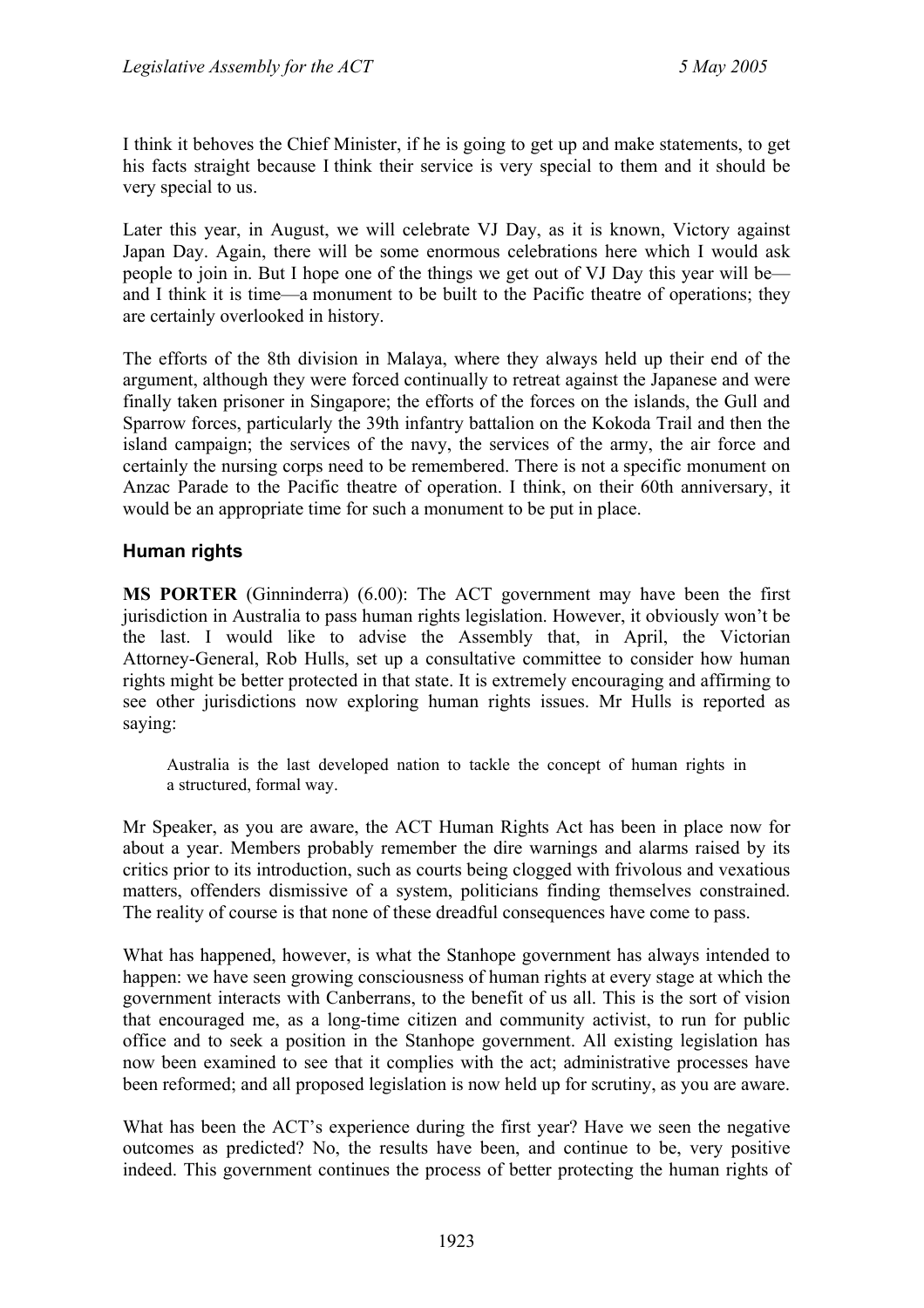every ACT resident. For example, as you know, Mr Speaker, during the last sitting weeks the government introduced to the Assembly legislation that will establish a new Human Rights Commission. The purpose is to draw together the Human Rights Office and the Community and Health Services Complaints Commission into a single office where concerns about health and disability services, community services and services for older people and discrimination can be addressed by a single entity.

Yet still we have the gainsayers from the other side denying any benefit; even more than that, actually saying this government's leadership in introducing human rights is a frivolous waste of time and money. However, this, of course, is only when it suits them politically. Indeed, when speaking in this place on 5 April, Mr Mulcahy said:

A lot of revenue has been wasted on political self-indulgence such as human rights legislation.

He said it again yesterday morning at the budget breakfast. Yet, when speaking against the motion moved by my colleague Mr Gentleman in relation to voluntary student unionism on the following day, Mr Mulcahy called upon the ACT to recognise the importance of the Human Rights Act. It would appear that, as usual, those on the other side of this house are very selective when it comes to determining their support or otherwise for initiatives of this government.

Finally, I would echo the Chief Minister's words recently when he said:

The ACT government is proud to have led the way on protecting human rights in Australia. I look forward to the day when this country has a national bill of rights but in the meantime am pleased to see that other states are considering state-based codes.

# **Football**

**MR SESELJA** (Molonglo) (6.03): Mr Speaker, I had the privilege of attending recently the launch of a new season of junior soccer here in Canberra. I note there were a number of members from this place at the launch that day, and I guess that reflects the great interest in what is considered the world game, both here in Canberra and around the world. Indeed, it reflects the growing support for football here in Australia.

Football is one of the most popular games in Canberra, certainly in terms of the levels of junior participation. Many young, budding Harry Kewells and David Beckhams can be found on the playing fields of Canberra every Saturday, hoping that their local oval can become their own field of dreams. My goodness, who wrote that?

My son actually started soccer, incidentally, just on Saturday. It was wonderful to see. He did a fantastic job just having a go; I think he got a couple of kicks. But it is good fun and it brings a lot of kids and parents together on most Saturdays in Canberra.

I would like to note the steps that the body formerly known as Soccer Canberra has taken in changing its name to Capital Football, in line with the move by Soccer Australia to become the Football Federation of Australia. Capital Football incorporates not only junior football in the ACT but also the senior men's and women's competition, and they do a great job in the administration of football in the ACT.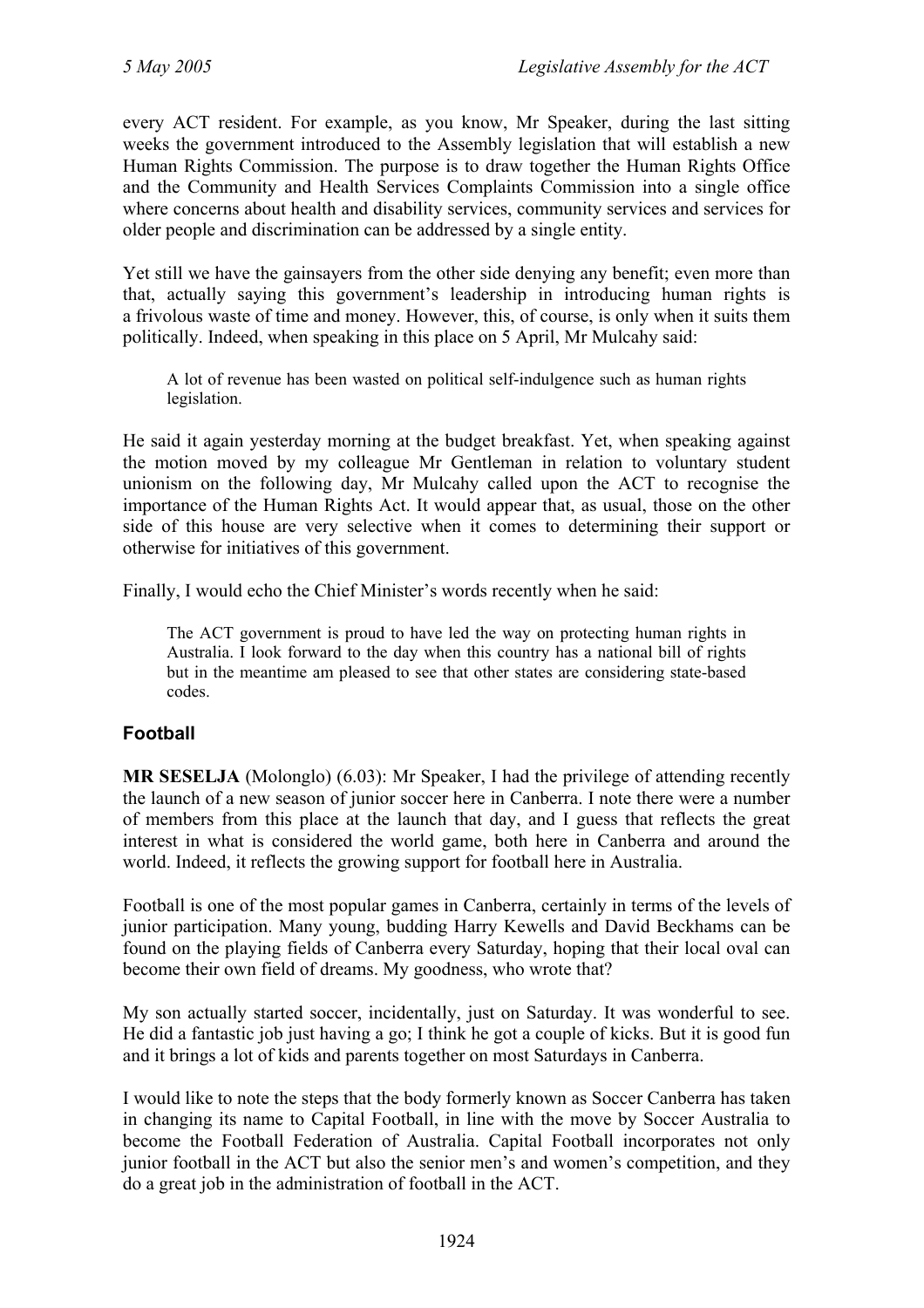I would also like to acknowledge the great work of Chris Grainger and the committee of the Gungahlin junior soccer club. I know they work to ensure that the children enjoy their matches every weekend, and I pay tribute to all the parents across Canberra who give their time for junior sport every weekend.

I know there have been some incidents over the weekend to do with football matches in Sydney between competing ethnic clubs. I would like to say that I think the Canberra football community will not have the same sorts of problems. I know that local supporters, whilst very passionate about the teams they support, can work together to promote a wonderful image of a successful and progressive sport.

I would also like to congratulate the Blue Devils club from Canberra for their win last night in the semi-finals of the continental knockout cup against the club from St George in Sydney. I understand the result of the match was three goals to one, and I hope that the Blue Devils will deliver a win in Australia's largest knockout football competition when they play the finals shortly. I understand that Capital Football is seeking that the final match be played in Canberra and hope to attend the match should it be held here and enjoy the win by the Blue Devils in that competition.

### **Budget—acknowledgment to Treasury officers**

**MR QUINLAN** (Molonglo—Treasurer, Minister for Economic Development and Business, Minister for Tourism, Minister for Sport and Recreation, and Minister for Racing and Gaming) (6.06): It is good to see that soccer is now represented in the Assembly.

I just want to take 30 seconds to register my gratitude and the gratitude of the government to the people in the Department of Treasury who worked on putting the budget together. Many of them have worked many long hours, over weekends, into the wee small hours of the morning. There will be somewhere in there a typo or two. I would ask, should members find them, that they do not necessarily make great sport of them. I think the service we get from Treasury has been tremendous and will continue to be so, I am sure.

### **Nuclear weapons Women's International League for Peace and Freedom**

**DR FOSKEY** (Molonglo) (6.07): Who would think in this year, 2005, that the world would be worried again about nuclear weapons? It is not as though nuclear weapons disappeared—we know it is not possible for that to happen—but there was a sense that, with the end of the Soviet Union, perhaps we were going to get a peace dividend. All that has changed, of course, with the kind of new world order which was anticipated by George Bush senior and which has been carried further by the kind of polarisation that is occurring in the world at the moment due, I suppose, to taking the eye off the ball, especially in regard to international treaties which control, to some extent, the proliferation of nuclear weapons.

So it might be of interest to the house to know that this month, in New York, the United Nations began its five-yearly review conference of the nuclear non-proliferation treaty,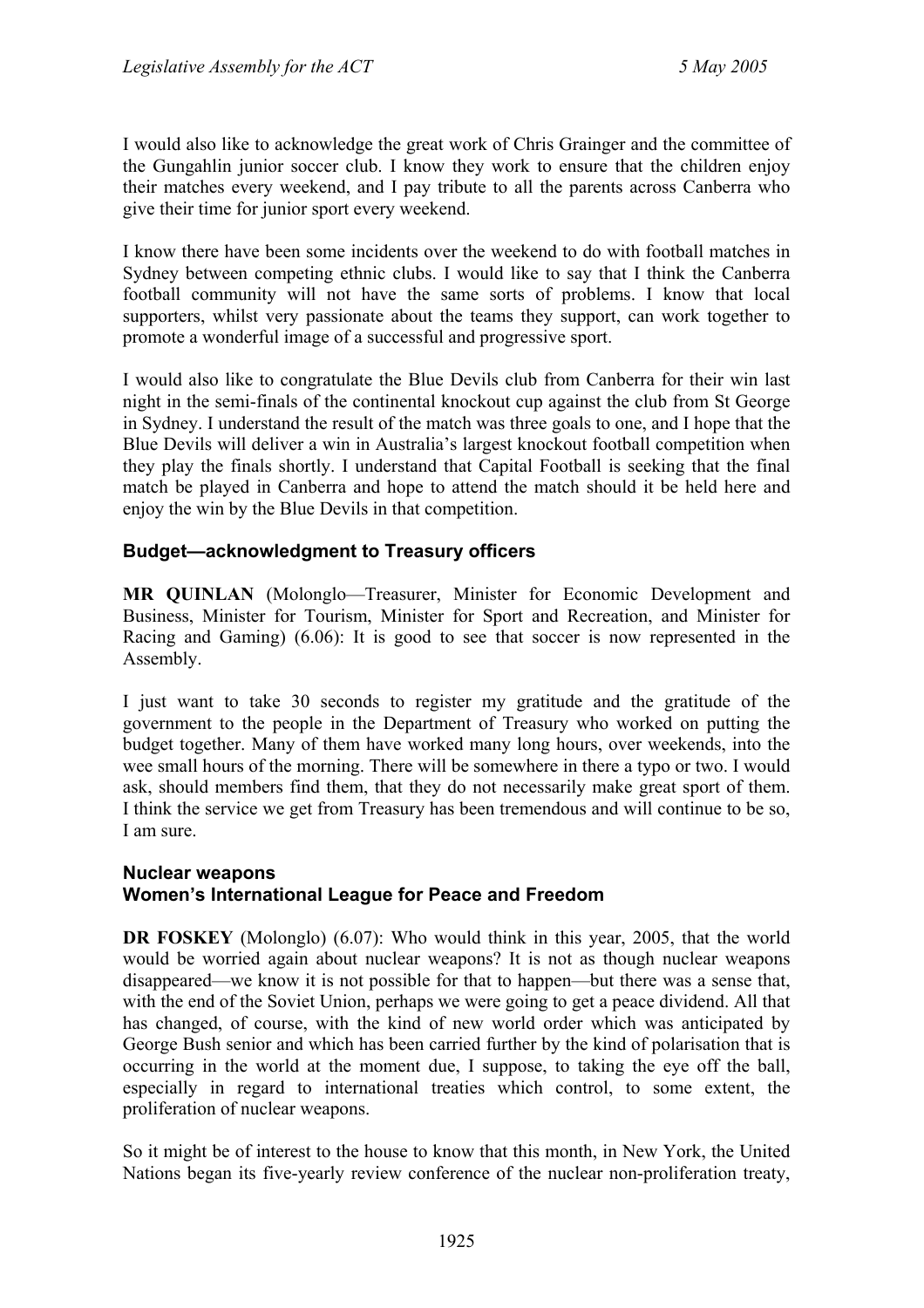which has played a major role in at least restricting the number of countries that have nuclear weapons. I would like to quote from the Medical Association for Prevention of War's press release:

We welcome the beginning of this important Conference as it offers a one in five year opportunity for concerted international effort towards fulfilling the two key aims of the NPT—both halting any further spread of nuclear weapons and the total elimination of those weapons.

However, MAPW president, Dr Sue Wareham, who is, of course, a Canberra doctor and a well-known and very highly regarded person, has expressed doubts about the possibility of this review conference to be a success in light of the aggressive politics of the United States and the other nuclear weapons states which demonstrate a one-eyed focus on stopping others acquiring those weapons without taking sufficient measures towards eliminating their own. Dr Sue Wareham says:

Australia and all other nations must choose whether we focus at this year's NPT Review Conference primarily on weapons that don't yet exist, or … on the 28,000 plus that do exist. Without addressing the latter, non-proliferation is dead. And in the age of terrorism, that's frightening. The problem is that double standards have become so much a part of the global order that they barely raise an eyebrow.

The MAPW press release points out that, in February 2004, Russian President Putin, who professes strong support from the NPT, affirmed Russia's commitment to nuclear forces for some decades ahead. In May 2001, US President Bush stated:

We must work together with other like-minded nations to deny weapons of terror from those seeking to acquire them.

In the same speech, however, he stated:

Nuclear weapons still have a vital role to place in our security and that of our allies.

These are the two major nuclear weapons holding states and they are indicating that they intend to hold onto their nuclear weapons. Sue Wareham also says:

No awkward questions are asked of either leader, no need to explain such mind-blowing hypocrisy on the part of these two countries that, between them, maintain 96 per cent of the global nuclear weapons stockpile.

It is barely surprising, therefore, that this year's NPT review is threatened by increasing frustration on the part of many nations, that the treaty's promise of nuclear disarmament has not been fulfilled—not surprising, but of grave concern.

The NPT review conference will take place from 2 to 22 May and will involve 189 countries, only five of which have nuclear weapons. The only three nations in the world yet to sign the NPT—India, Pakistan and Israel, all of whom have nuclear weapons—will not participate in this conference.

Finally, on the topic of peace, I would just like to note a much more positive point. The Women's International League for Peace and Freedom, better known as WILPF,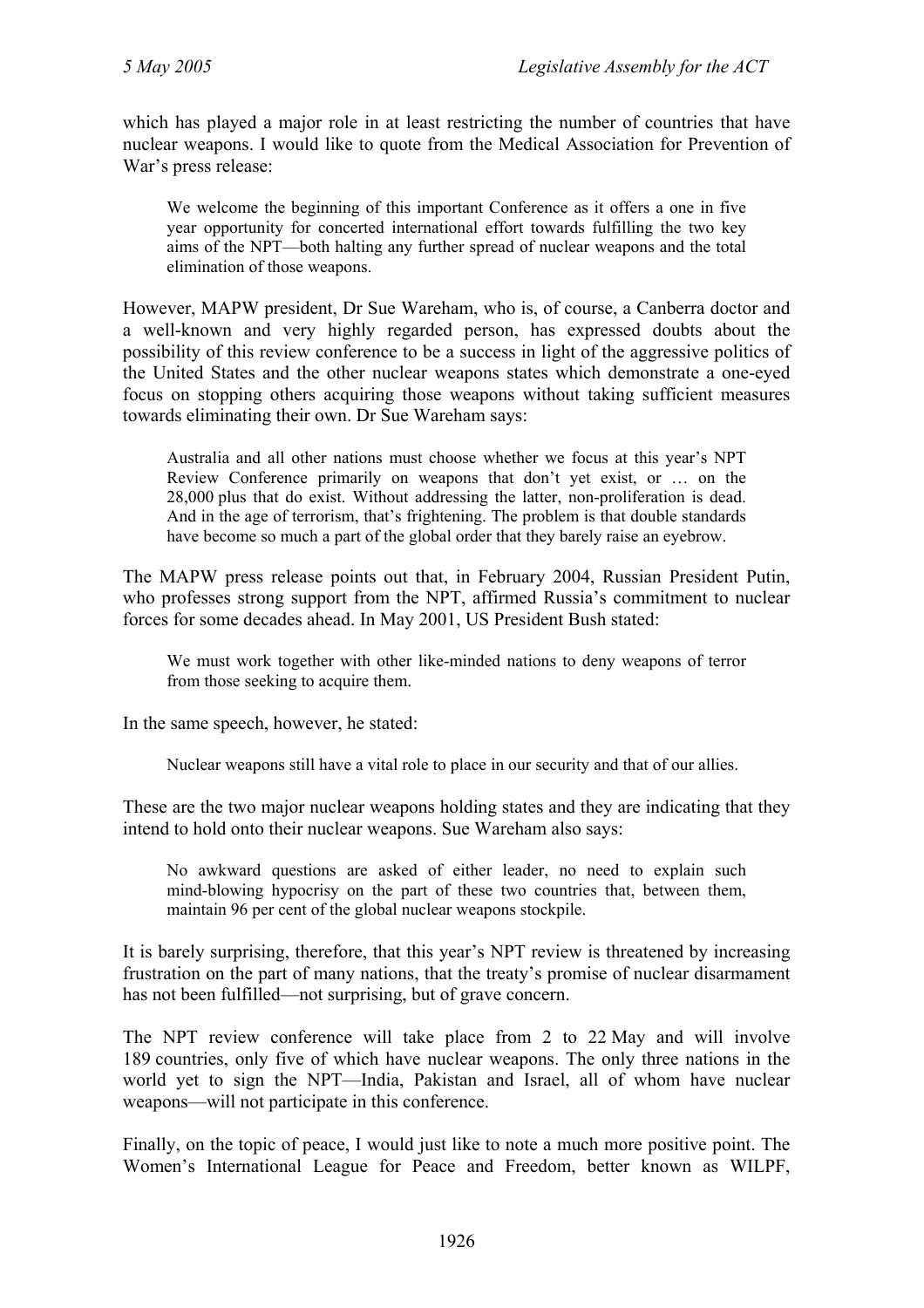celebrated its 90th birthday on 28 April 2005. I will take pleasure in sponsoring an event that WILPF is holding in the reception room next Tuesday afternoon.

### **Owen Finegan Human rights Blue Devils soccer team Rugby union Rugby league**

**MR STEFANIAK** (Ginninderra) (6.11): Whilst on matters sporting, I would like to note—and I hope I will be joined by my colleagues in the Assembly—that Owen Finegan, or Melon as he is affectionately known, is leaving the Brumbies. His last home game with the Brumbies will be on Saturday. He is going to the United Kingdom to play there.

He is an original member of the Brumbies and he has had a remarkable career. He has scored 29 tries in his appearances in Super 12. He is going to leave some big boots to fill because he is about 197 centimetres tall and weighs in at 117 kilos. He captained the Brumbies in their historic win over the Canterbury Crusaders last year. He has given absolutely sterling service to the Brumbies, ACT rugby and Australian rugby during his time.

Who will forget, in 1999, the second try the Wallabies got in the final against the French—Melon's try when he went from about 20 metres at the back of a lineout onto a George Gregan pass and just literally bulldozed his way through, did the old Maori sidestep through about three or four French defenders and scored and put the game beyond doubt.

Being the absolutely versatile, splendid and talented forward that he is, I have no doubt that he will kick a field goal in his last game. I would certainly like to see him get a couple of those remarkable bulldozing tries that he has become so famous for. In fact, Justin Harrison, I recall, had never kicked a goal but converted a try and kicked about a 45-metre penalty goal in his last game with the Brumbies, before he went off and played with those other strange people in Sydney.

Melon will, hopefully, have an excellent last home game in Canberra. But I think we should all thank him and wish him well and particularly thank him for his great contribution to the Brumbies in particular but also to Australian rugby as this is his last season.

On a couple of other points: I would have to disagree with Mary Porter in relation to the Human Rights Act. I have actually referred about four people, with just ordinary, everyday sorts of rights problems, to the Human Rights Office, which has been unable to help them. So I just wonder how effective it is really going to be in terms of just looking after the ordinary person.

**Mr Quinlan**: A bit hypocritical of you, Bill, really.

**MR STEFANIAK**: You have to use it if you can, Ted. But I have been a bit disappointed that they have not been able to help them. So I just reiterate everything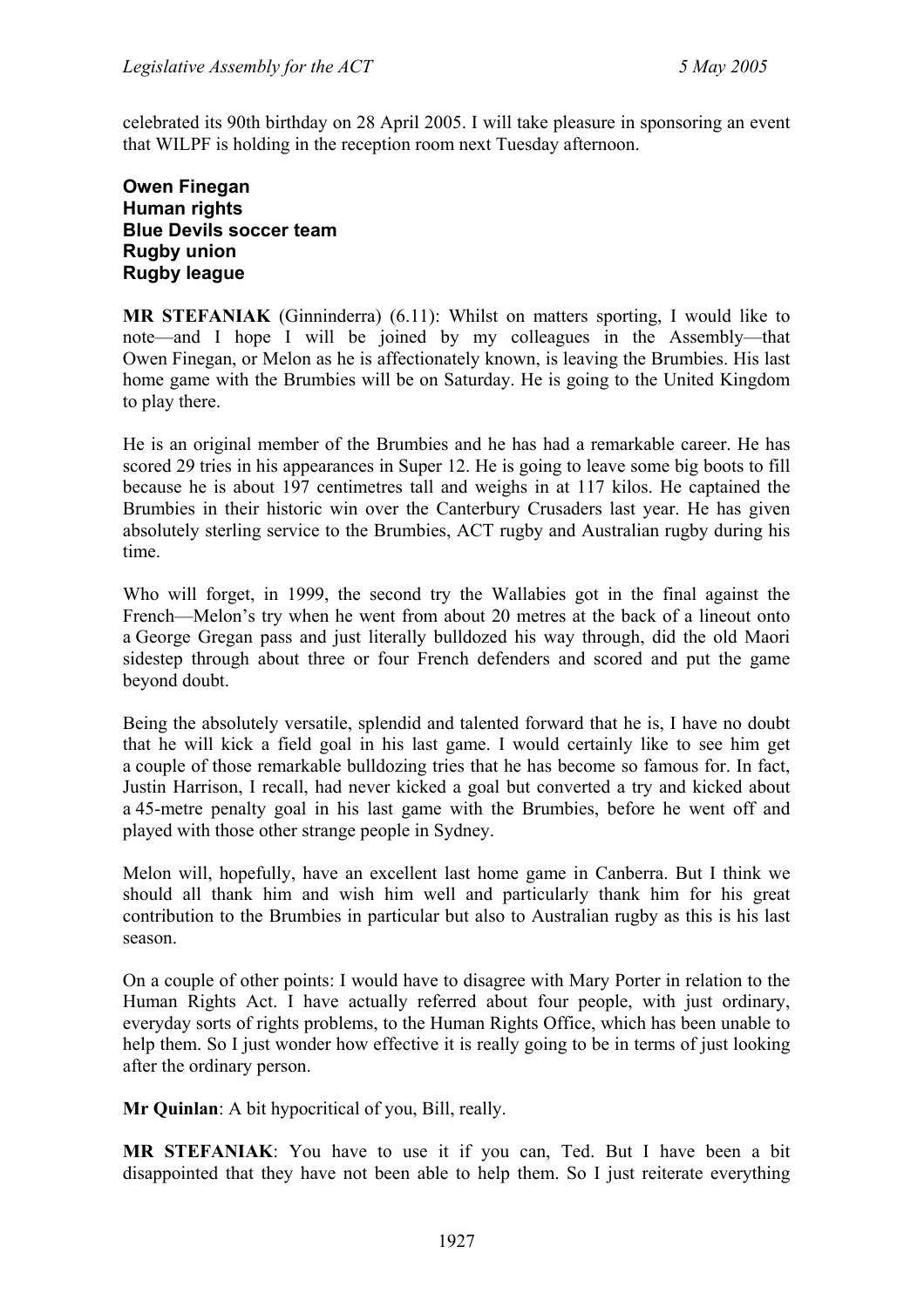I have said. I think we have not seen the last of some of the problems with this yet. Watch this space.

I was going to say something about the Blue Devils, too, but Mr Seselja has stolen my thunder there. I am patron and I congratulate them on making the final of the continental cup. They are also five points clear now in the premier challenge cup and, if they win their next two games, they will have a spot in the main semi-final. So good luck to them.

I must get Mr Seselja away from the world game, great as it is, and into the game they play in heaven. I warn all members that it is about time we took on the *Canberra Times* and the media again. They have won the Wally Cup twice. We have won it twice. I think they are rather keen to challenge us again. Mr Quinlan is probably stuck, with his knees. But Mr Seselja, I think, would make a fine rugby player of some description. So watch this space. I think we will be having a game in July, and members of either sex are most welcome, if they are interested, to see me after this.

**Mr Seselja**: That is rugby and Aussie rules?

**MR STEFANIAK**: That is veterans rules for rugby union, mate. Finally, on another code, I had the pleasure of going to a junior Mungo, that is, rugby league—a great game, too—carnival for primary schools the other day. My young bloke was playing for Belconnen. It was great to see a number of schoolteachers there who had trained the kids. They trained them on a number of days after school. They were from various schools throughout not only Canberra but also the Murrumbidgee. There was a team from the Murrumbidgee primary school.

It was a fantastic day, and I would like to thank all the volunteers, especially the teachers and the parents who helped out with all the various Canberra zone representative teams. To a young bloke from south Canberra whom I think has got a lot of promise, Nugget: keep going, mate, you are going really well, but do listen to the referee and obey him because you might have a few problems otherwise. It was great to see so many talented youngsters go around. Again, congratulations to all the teachers involved and the parents who helped out.

### **Holocaust Remembrance Day Cultural facilities**

**MR MULCAHY** (Molonglo) (6.16): Mr Speaker, I want to speak on two matters today. The first is a reasonably serious matter, that is, on this day the Canberra community is recognising Yom Hashoah, which is the Holocaust Remembrance Day. This is a topic on which I have spoken previously. This is an occasion on which we remember the victims and contemplate the lessons in fostering tolerance and community harmony, so relevant to our times. At the conclusion of the Assembly sitting today, I will be attending a service at the National Jewish Memorial Centre in remembrance of the victims.

On 7 January 1945, soldiers of Marshal Ivan Koniev of the First Ukrainian Front of the Red Army liberated Auschwitz, whose liberation is emblematic of the end of the shoah, the end of the Nazi industrialisation of death. Sixty years later, the Holocaust or shoah still casts a shadow over the family history of many people in Australia, and for some of them it is still a living nightmare. On 24 January of this year, an historic ceremony was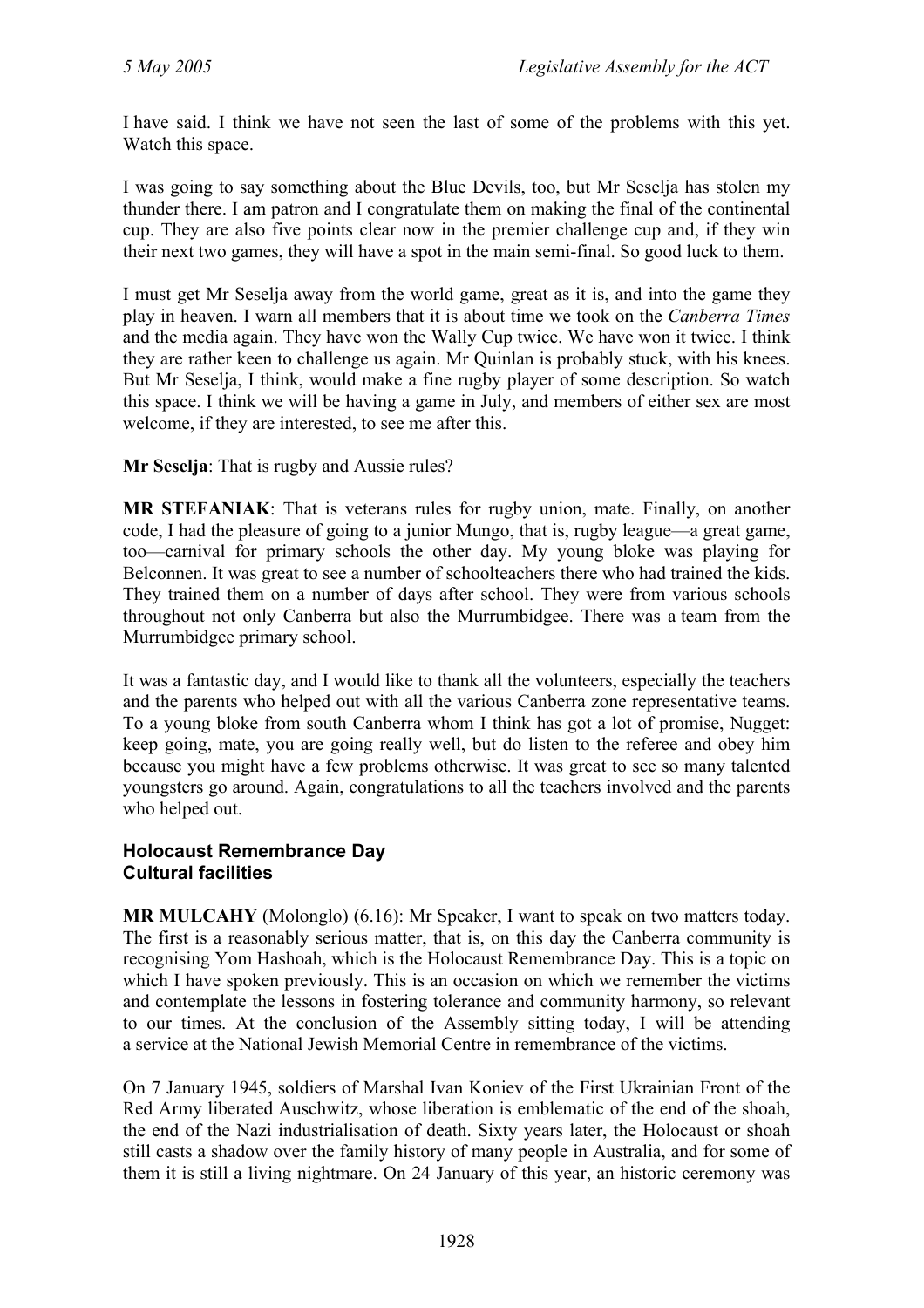held at the United Nations—there were also other ceremonies held in London, Berlin and other capitals—with the world commemoration of the 60th anniversary of the liberation of the Auschwitz concentration camp and the need never again to let genocidal campaigns go unanswered.

The Holocaust is an important but very sensitive subject. It has the ability to draw out strength and faith from within, but it does carry with it an underlying fear of the unimaginable happening again. When these camps were liberated in 1945, the world was shocked by the horror and intensity of what had occurred—the organised execution of millions of people; a systemised, savage death sentence that had never been witnessed in the history of the world. Two-thirds of European Jewry lay dead. This was an unimaginable, horrible and unbelievable tragedy.

Jewish history is filled with many sorrowful tragedies. Some believe that the pain and sorrow of these terrible events dull with the passing of time. But this tragedy will never be healed by time, for these wounds are the lessons of exile. They are reminders that the Jewish people have a homeland and a destiny.

We must keep the memory of the Holocaust alive in order to prevent such a catastrophe ever happening again. During the past decade, the subject of the Holocaust has been introduced in schools and universities. Films and television programs have been produced, books and magazine articles have been written which portray, in most tragic terms, many people's experiences of the Holocaust.

In Israel, where I have had the pleasure of visiting—and I know some of the members here have also—Yom HASHOAH is a solemn day. Places of entertainment are closed, and memorial ceremonies are held throughout the country. There are ceremonies recognising some six million murdered Jews, and the country certainly comes to a complete halt whilst this recognition and remembrance take place.

As the years pass, those who are actual survivors of the Nazi brutality grow older and die. Soon there will be no-one left alive who personally lived through the Holocaust. So it becomes even more important to remember those terrible years and how they began and to remember how cruelty, hatred and discrimination led to violence, death and destruction. On this special day, Jews and non-Jews around the world will pause each year to remember. I would ask you also to remember and not to forget.

Just briefly in the time available, I would also like to make mention of another area of activity I have been involved with in my capacity as opposition spokesperson on the arts. I had the privilege recently to see some of the areas of activity that fall under the Cultural Facilities Corporation and was given a very comprehensive tour through the Canberra Museum and Gallery and the Canberra Theatre Centre.

Whilst most members have probably visited aspects of these facilities, to receive such a comprehensive briefing and such a detailed tour of those facilities left me strongly impressed. I know, Mr Speaker, you have special associations with that facility but I found, in my capacity as spokesman on the arts, a keen interest in what they are doing. The dedication of people working in our arts community comes through, and I would love to see even greater utilisation of those facilities.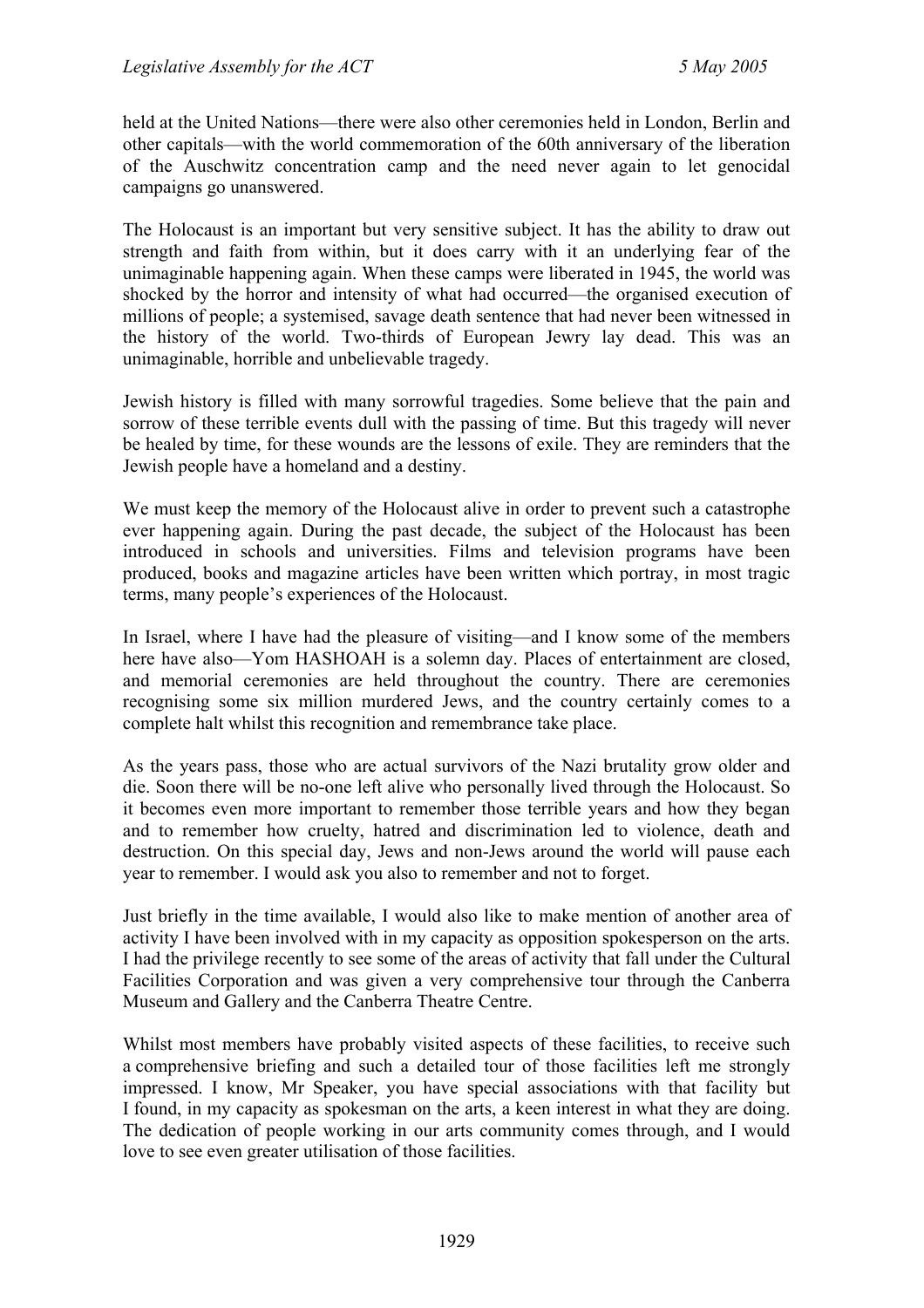The Canberra Museum and Gallery's exhibitions and vital work are to be commended, and the spirit of enthusiasm and dedication which comes through from staff associated with those very impressive facilities is something of which we can all be proud.

### **Holocaust Remembrance Day**

**MS MacDONALD** (Brindabella) (6.21): Mr Mulcahy has put me in mind that, yes, tonight is the Holocaust remembrance ceremony at the National Jewish Memorial Centre and today is Yom Hashoah, which is a very significant, solemn and sombre occasion for anybody of Jewish heritage, which I am.

Members may or may not be aware that my maternal grandparents escaped Nazi Germany. My mother was born in Nazi Germany. My mother was actually born thanks very much to a Catholic hospital which took her and my grandmother in. Without that hospital taking them in, my mother would not have survived and I would not be here today. Some people may say that would be a good thing, but I had no option.

Mr Mulcahy talked about never again. I would certainly like to hope that it would never happen again. Unfortunately 2005, also in April, marked 30 years since year zero in Cambodia. While this was not done on the basis of religion, there was certainly huge slaughter of human beings. Before 1975 and since 1975 we have had numerous occasions where human beings have tried to wipe each other out. I just name the Tutsis and the Hutus in Rwanda. Over the eons, human beings have continued to do terrible things to each other.

I agree with Mr Mulcahy's assessment that Yom Hashoah is an incredibly important, solemn and sombre occasion. It is a reminder of the terrible things that human beings will do to one another. It is also, I think, a good time to reflect on the goodness that terrible events can actually bring out in other human beings.

One should never forget that, for bad things to happen, good people do nothing. I think that is the message that we all need to take away, to make sure that we do prevent human annihilation, human suffering, human torture of each other. Those of us who would seek to do good should stand up and say no when bad things are happening.

Question resolved in the affirmative.

### **The Assembly adjourned at 6.25 pm.**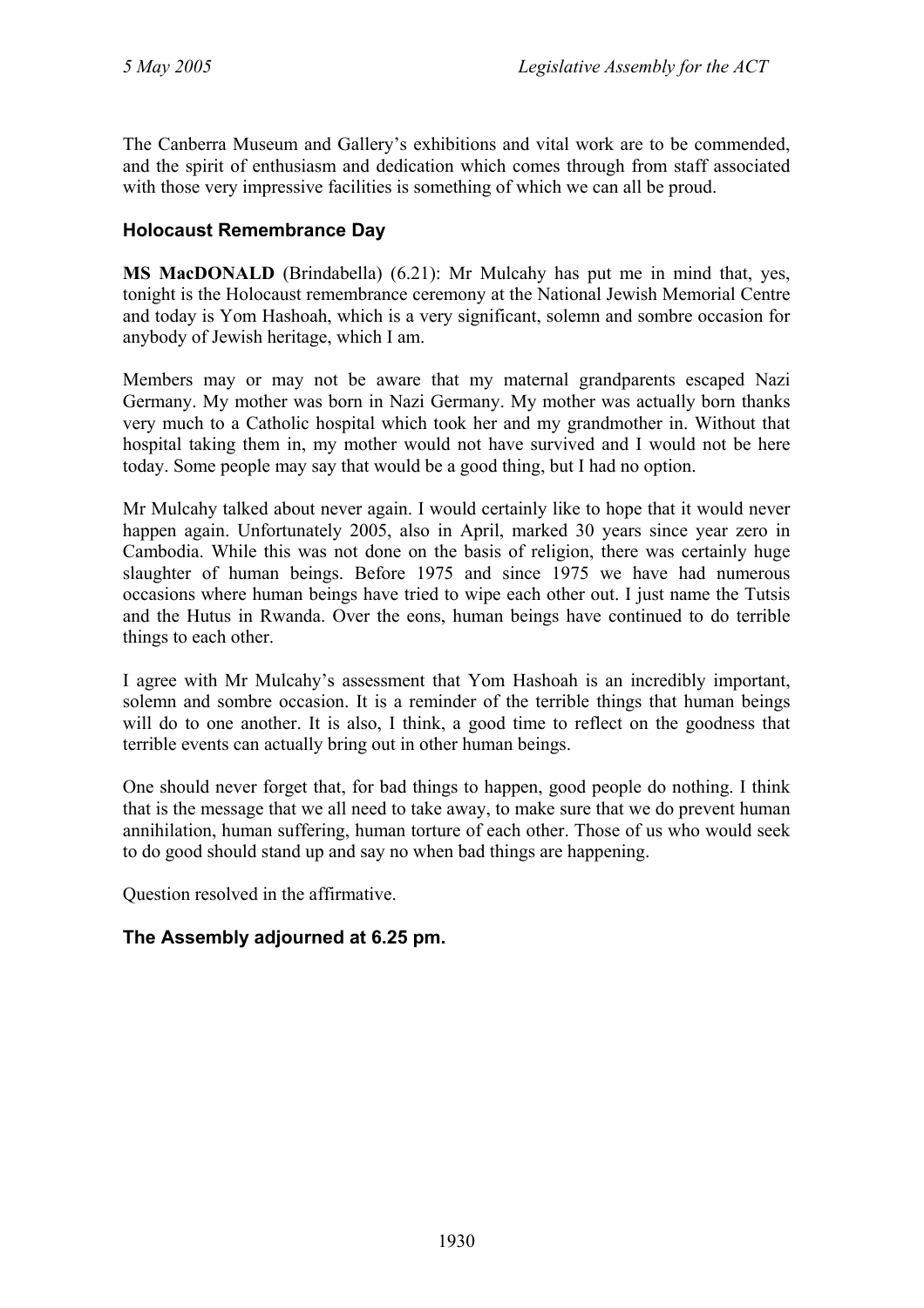# **Schedule of amendments**

### **Schedule 1**

### **Pest Plants and Animals Bill 2005**

Amendments moved by Dr Foskey

**1 Clause 7 (2) (a) Page 4, line 9—** 

*omit* 

chief executive

*substitute* 

conservator

**2** 

**Clause 7 (2) (d) Page 4, line 12—** 

*before* 

supply

*insert* 

propagation and

#### **3**

**Clause 9 (d) Page 5, line 14—** 

*omit* 

chief executive

*substitute* 

conservator

**4** 

**Proposed new clause 9A Page 5, line 18—** 

*insert* 

#### **9A Propagation of prohibited pest plant**

- (1) A person commits an offence if—
	- (a) the person propagates a plant; and
	- (b) the plant is a prohibited pest plant; and
	- (c) the person is reckless about whether the plant is a prohibited pest plant.

Maximum penalty: 50 penalty units.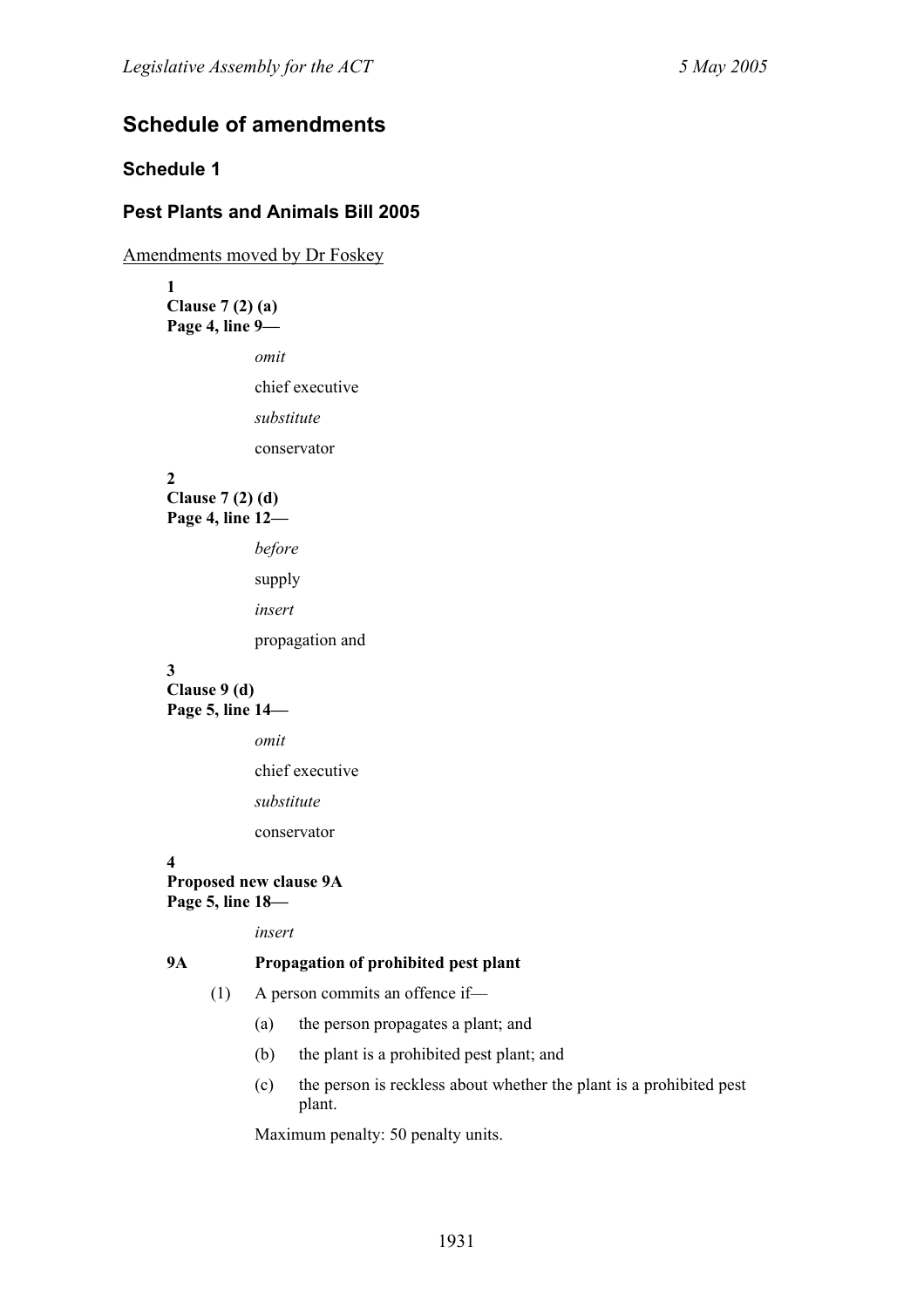(2) This section does not apply if the propagation is done—

(a) by an entity prescribed by regulation; or

(b) under a permit.

#### **5**

#### **Clause 13 heading Page 7, line 8—**

*omit the heading, substitute* 

# **13 Permit to propagate or supply prohibited pest plant**

#### **6**

**Clause 13 (1) Page 7, line 9—** 

*omit* 

chief executive

*substitute* 

conservator

#### **7**

**Clause 13 (1) Page 7, line 10—** 

*before* 

supply

*insert* 

propagate or

### **8**

**Clause 13 (2) Page 7, line 11—** 

*omit* 

chief executive

*substitute* 

conservator

#### **9**

**Clause 13 (2) Page 7, line 11—** 

*before* 

supply

*insert* 

propagation or

#### **10**

**Clause 13 (2) Page 7, line 12—**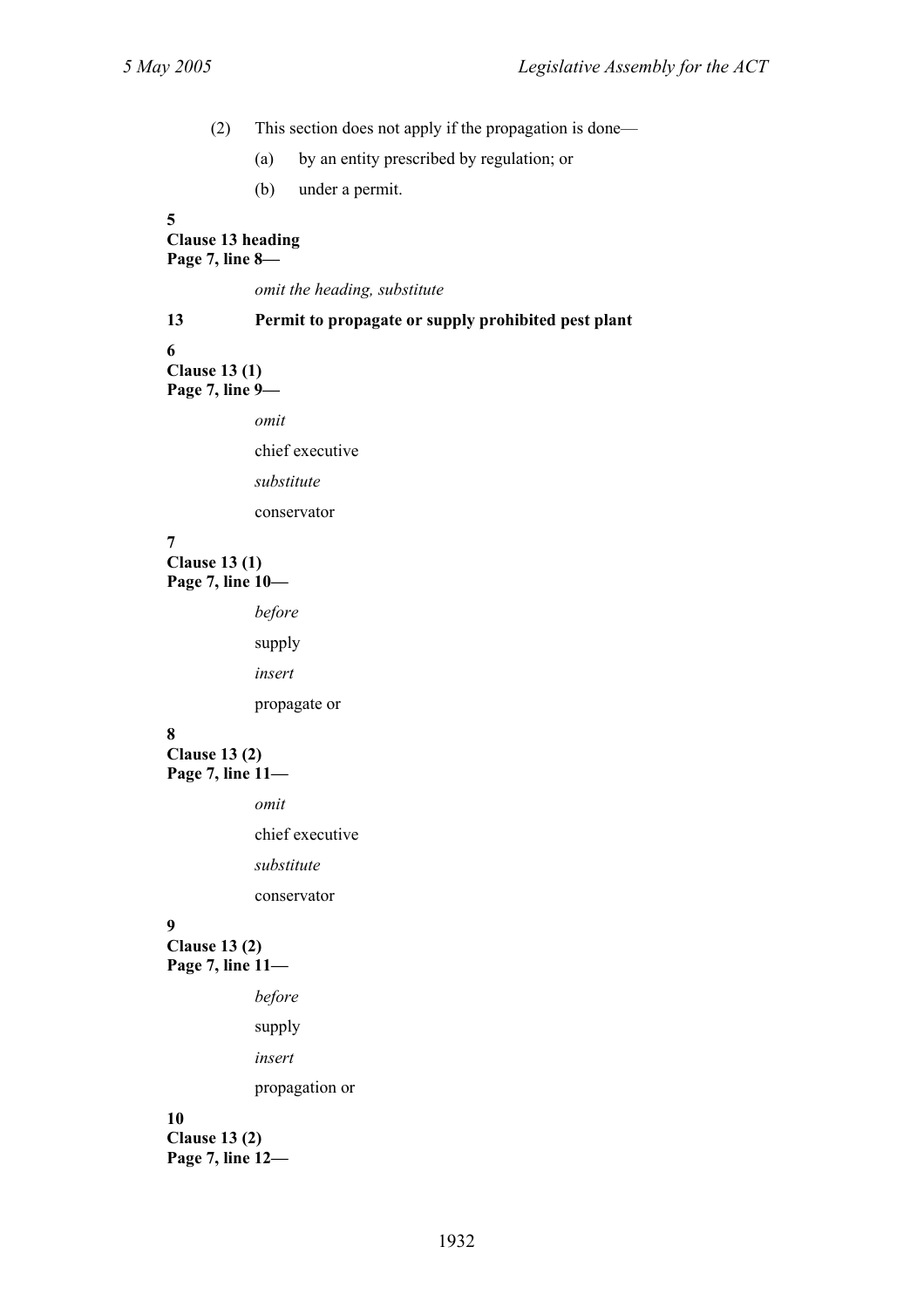#### **11**

**Clause 13 (3) Page 7, line 16—** 

*omit* 

chief executive

*substitute* 

conservator

#### **12**

**Clause 15 (2) (a) Page 9, line 9—** 

*omit* 

chief executive

*substitute* 

conservator

# **13**

**Clause 17 (d) Page 10, line 11—** 

*omit* 

chief executive

*substitute* 

conservator

### **14**

**Clause 22 (1) Page 12, line 19—** 

*omit* 

chief executive

*substitute* 

conservator

#### **15 Clause 22 (2) Page 12, line 21—**

*omit* 

chief executive

*substitute* 

conservator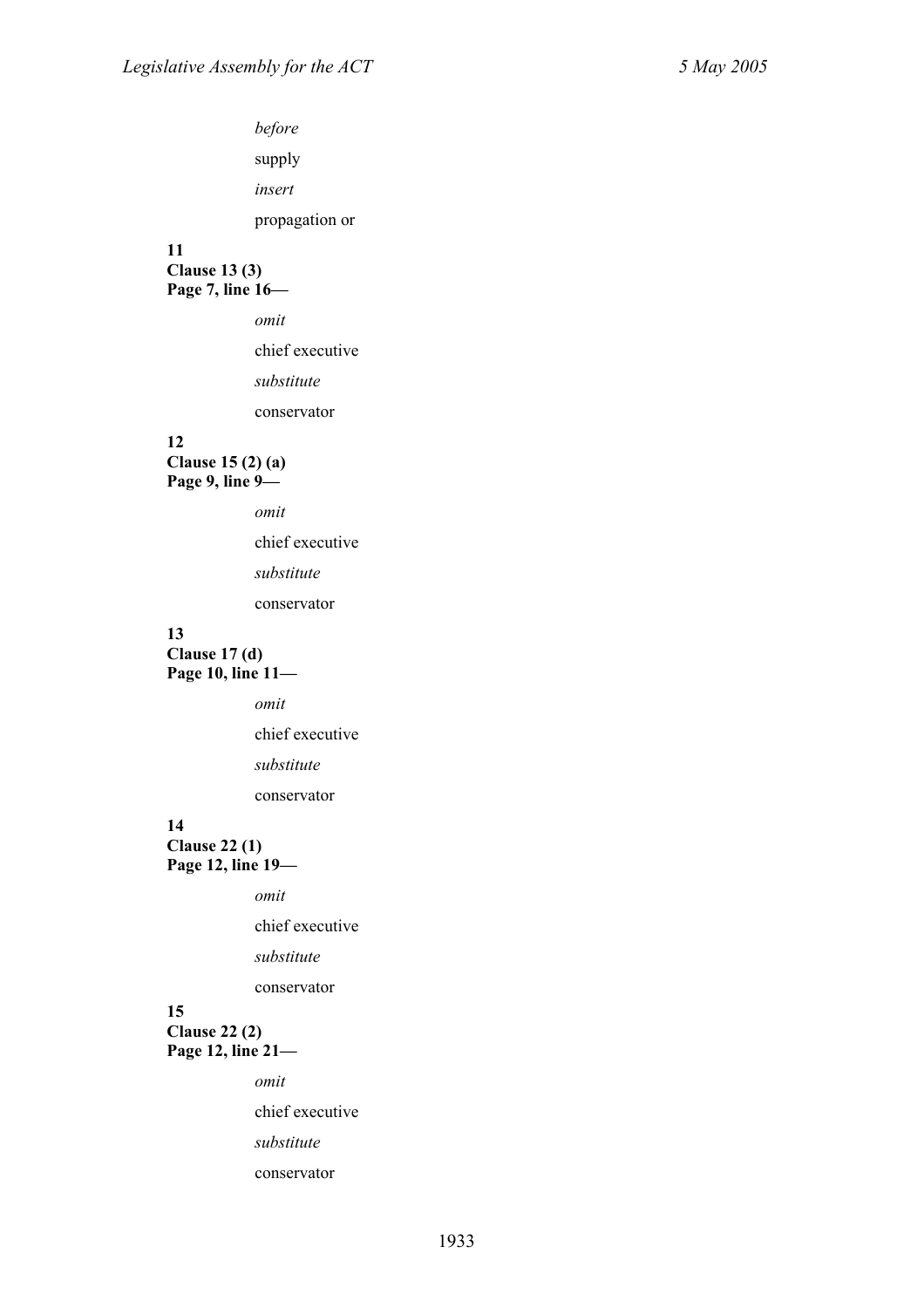#### **16 Clause 22 (3) Page 13, line 2—**

*omit* 

chief executive

*substitute* 

conservator

#### **17 Clause 24 heading Page 14, line 2—**

*omit* 

**chief executive** 

*substitute* 

**conservator** 

#### **18 Clause 24 (1) Page 14, line 3—**

*omit* 

chief executive

*substitute* 

conservator

#### **19**

**Clause 24 (3) Page 14, line 17—** 

*omit* 

chief executive

*substitute* 

conservator

#### **20**

**Clause 27 (4) Page 15, line 21—** 

*omit* 

chief executive

*substitute* 

conservator

#### **21**

**Clause 48 (a) Page 33, line 4—** 

*before* 

supply